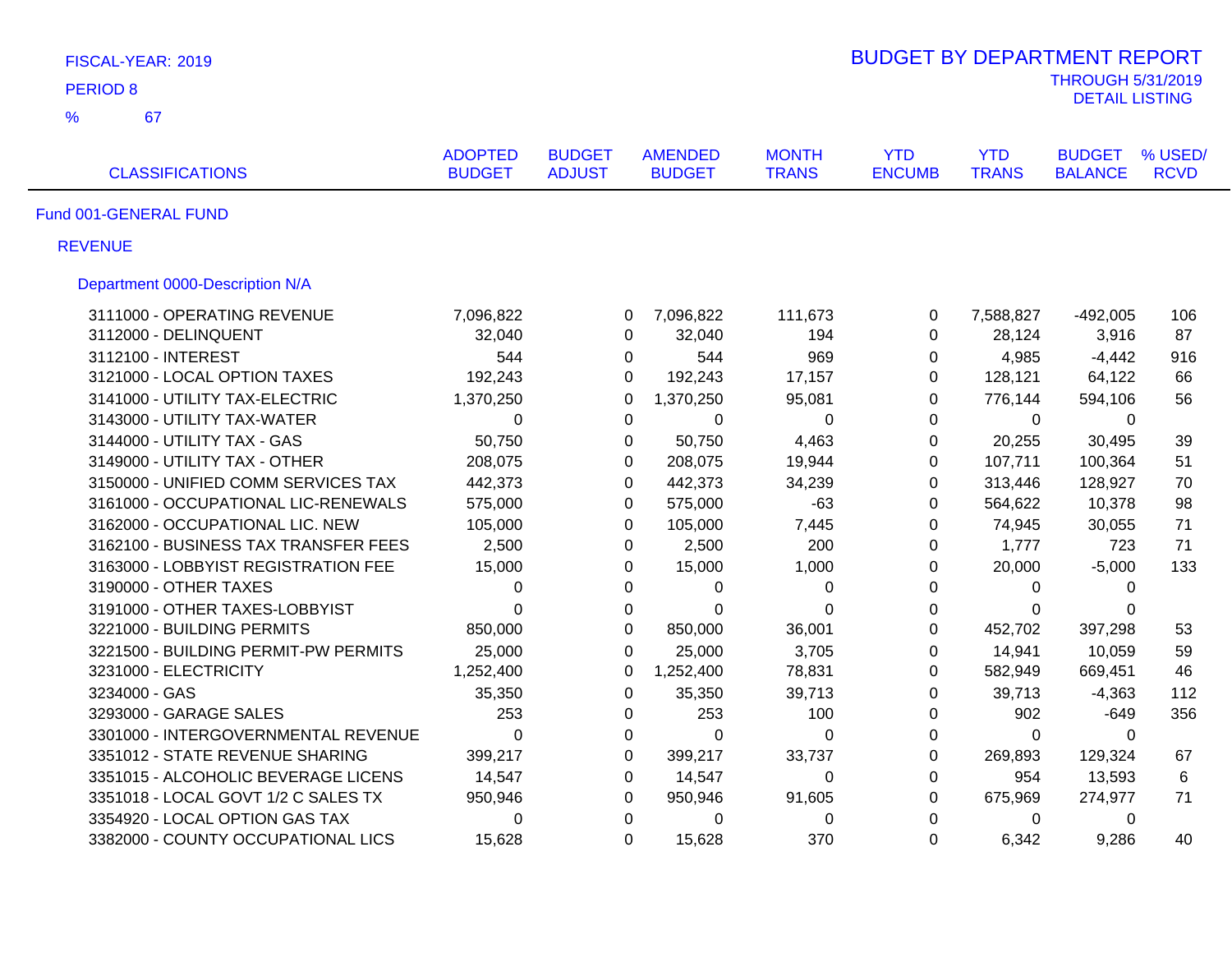67 %

|                                      | <b>ADOPTED</b> | <b>BUDGET</b> | <b>AMENDED</b> | <b>MONTH</b> | <b>YTD</b>    | <b>YTD</b>   | <b>BUDGET</b>  | % USED/         |
|--------------------------------------|----------------|---------------|----------------|--------------|---------------|--------------|----------------|-----------------|
| <b>CLASSIFICATIONS</b>               | <b>BUDGET</b>  | <b>ADJUST</b> | <b>BUDGET</b>  | <b>TRANS</b> | <b>ENCUMB</b> | <b>TRANS</b> | <b>BALANCE</b> | <b>RCVD</b>     |
| 3412000 - ZONING HEARING FEES        | 32,960         | $\mathbf{0}$  | 32,960         | 1,500        | 0             | 7,500        | 25,460         | $\overline{22}$ |
| 3413000 - PLANNING & ZONING FEES     | 41,200         | 0             | 41,200         | 3,920        | 0             | 31,528       | 9,672          | 76              |
| 3413001 - LIEN SEARCH FEES           | 14,412         | 0             | 14,412         | 2,000        | 0             | 11,510       | 2,902          | 79              |
| 3413002 - SPECIAL EVENTS APP         | 3,390          | 0             | 3,390          | 1,160        | 0             | 4,150        | $-760$         | 122             |
| 3414000 - MICROFILM SALES            | 1,315          | 0             | 1,315          | 24           | 0             | 1,136        | 179            | 86              |
| 3419010 - BLDG & ZON REINSPECT FEES  | 300            | $\Omega$      | 300            | 50           | $\Omega$      | 150          | 150            | 50              |
| 3419030 - CERT OF USE/OCCUPANCY      | 22,000         | $\Omega$      | 22,000         | 450          | 0             | 12,550       | 9,450          | 57              |
| 3419040 - CODE ENFORCEMENT FINES     | 109,844        | $\Omega$      | 109,844        | 3,824        | 0             | 43,200       | 66,644         | 39              |
| 3419051 - BACKGROUND, NOTARY, COPIES | 21,124         | 0             | 21,124         | 1,773        | 0             | 12,148       | 8,976          | 57              |
| 3421010 - POLICE SERVICES            | 38,360         | $\Omega$      | 38,360         | 1,339        | 0             | 20,053       | 18,307         | 52              |
| 3421021 - TOWING ADMIN FEE           | 5,558          | 0             | 5,558          | $\Omega$     | 0             | $\Omega$     | 5,558          |                 |
| 3421025 - SCHL CRSNG GRDS- CTY REIM  | 25,000         | 0             | 25,000         | 5,719        | 0             | 12,209       | 12,791         | 48              |
| 3434100 - SOLID WASTE CHARGES        | 21,512         | 0             | 21,512         | $-6,404$     | 0             | 32,690       | $-11,178$      | 151             |
| 3434200 - PRIVATE HAULERS PERMIT FE  | 607,289        | $\Omega$      | 607,289        | 51,641       | 0             | 440,893      | 166,397        | 72              |
| 3445100 - PARKING PERMITS            | 113,506        | 0             | 113,506        | 9,076        | 0             | 78,881       | 34,625         | 69              |
| 3445200 - PARKING METERS FRANCHISE   | 1,778,925      | 0             | 1,778,925      | 135,046      | 0             | 1,240,765    | 538,160        | 69              |
| 3445210 - VALET PARKING              | 20,000         | 0             | 20,000         | 1,725        | 0             | 11,850       | 8,150          | 59              |
| 3445220 - PARKING FUND REVENUE       | 36,750         | 0             | 36,750         | $\Omega$     | 0             | 9,656        | 27,094         | 26              |
| 3445300 - PARKING VIOLATIONS         | 762,020        | $\Omega$      | 762,020        | 57,827       | 0             | 396,686      | 365,334        | 52              |
| 3445400 - PARKING METER CASH KEY     | 0              | 0             | 0              | 0            | 0             | $\mathbf 0$  | 0              |                 |
| 3472620 - TENNIS COURT FEES          | 450,000        | $\Omega$      | 450,000        | 25,209       | 0             | 300,537      | 149,463        | 66              |
| 3472630 - RECREATION PROGRAM FEES    | 46,658         | 0             | 46,658         | 7,399        | 0             | 41,285       | 5,373          | 88              |
| 3472631 - MULTIPURPOSE CNTR-RENTAL   | 18,682         | 0             | 18,682         | 1,649        | 0             | 9,635        | 9,047          | 51              |
| 3472632 - MULTIPRPOSE CNTR-MEMBSHIP  | 12,500         | 0             | 12,500         | 1,366        | 0             | 15,336       | $-2,836$       | 122             |
| 3472635 - REC FEES/ MURRAY PARK POOL | 6,000          | 0             | 6,000          | 709          | 0             | 11,017       | $-5,017$       | 183             |
| 3472650 - S MIAMI PARK - RENTAL      | 40,000         | 0             | 40,000         | 0            | 0             | 20,036       | 19,964         | 50              |
| 3472660 - CONCESSION STANDS          | 3,000          | 0             | 3,000          | 150          | 0             | 3,190        | $-190$         | 106             |
| 3511200 - METRO COURT FINES          | 58,421         | $\Omega$      | 58,421         | 7,464        | 0             | 56,416       | 2,005          | 96              |
| 3511210 - RED LIGHT CAMERAS          | 480,000        | $\Omega$      | 480,000        | 32,521       | 0             | 223,482      | 256,518        | 46              |
| 3540000 - VIOLATIONS LOCAL ORD.      | 49,616         | 0             | 49,616         | 0            | 0             | 20,374       | 29,242         | 41              |
| 3541000 - BURGLAR ALARM FINES        | 33,685         | 0             | 33,685         | 1,973        | 0             | 16,664       | 17,021         | 49              |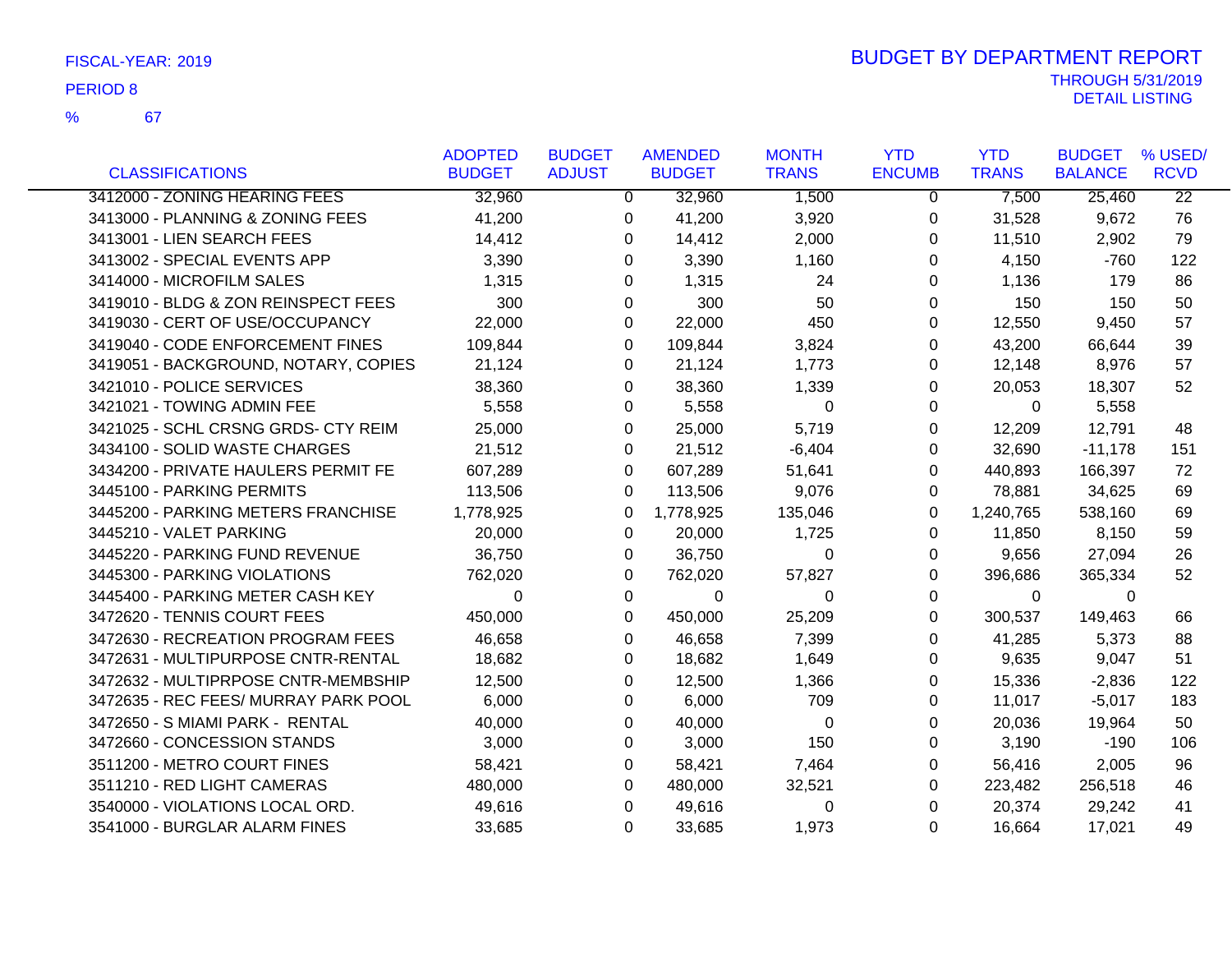| <b>CLASSIFICATIONS</b>                  | <b>ADOPTED</b><br><b>BUDGET</b> | <b>BUDGET</b><br><b>ADJUST</b> | <b>AMENDED</b><br><b>BUDGET</b> | <b>MONTH</b><br><b>TRANS</b> | <b>YTD</b><br><b>ENCUMB</b> | <b>YTD</b><br><b>TRANS</b> | <b>BUDGET</b><br><b>BALANCE</b> | % USED/<br><b>RCVD</b> |
|-----------------------------------------|---------------------------------|--------------------------------|---------------------------------|------------------------------|-----------------------------|----------------------------|---------------------------------|------------------------|
|                                         |                                 |                                |                                 |                              |                             |                            |                                 |                        |
| 3541050 - ALARM REGISTRATION CHG        | 29,682                          | 0                              | 29,682                          | 450                          | 0                           | 33,350                     | $-3,668$                        | $\overline{112}$       |
| 3612000 - INTEREST INCOME               | 95,790                          | 0                              | 95,790                          | 10,273                       | 0                           | 80,903                     | 14,887                          | 84                     |
| 3614000 - DIVIDENDS INCOME              | 0                               | 0                              | $\Omega$                        | $\Omega$                     | 0                           | 0                          | 0                               |                        |
| 3621100 - PARKING GARAGE RENT           | 72,625                          | 0                              | 72,625                          | $-11,429$                    | 0                           | 32,902                     | 39,723                          | 45                     |
| 3622000 - FASCELL PARK                  | 25,000                          | 0                              | 25,000                          | 925                          | 0                           | 18,680                     | 6,320                           | 74                     |
| 3623000 - BUS BENCH ADS                 | 16,939                          | 0                              | 16,939                          | $-4,092$                     | 0                           | 13,392                     | 3,547                           | 79                     |
| 3625000 - RENT C.A.A.                   | 26,227                          | 0                              | 26,227                          | 0                            | 0                           | 28,091                     | $-1,864$                        | 107                    |
| 3627500 - SOUTH MIAMI MIDDLE SCHOOL     | 21,168                          | 0                              | 21,168                          | 0                            | 0                           | 22,320                     | $-1,152$                        | 105                    |
| 3629000 - PALMER PARK RENTALS           | 26,212                          | 0                              | 26,212                          | $\Omega$                     | 0                           | 15,803                     | 10,409                          | 60                     |
| 3669000 - HOSPITAL LANDSCAPE REVENU     | 4,754                           | 0                              | 4,754                           | $\Omega$                     | $\Omega$                    | 4,754                      | $\mathbf{0}$                    | 100                    |
| 3669100 - DONATION                      | 0                               | 0                              | $\Omega$                        | 12,308                       | 0                           | 31,283                     | $-31,283$                       |                        |
| 3695000 - REIMB WORKERS COMP.           | 0                               | 0                              | 0                               | $\Omega$                     | $\Omega$                    | 173                        | $-173$                          |                        |
| 3695400 - REIMBSMNT-PUB WORKS LABOR     | $\Omega$                        | $\Omega$                       | $\Omega$                        | 2,952                        | $\Omega$                    | 17,432                     | $-17,432$                       |                        |
| 3697000 - GAIN/LOSS ON ASSET SALE       | 0                               | 0                              | $\Omega$                        | $\Omega$                     | 0                           | 4,876                      | $-4,876$                        |                        |
| 3699201 - MISC. OTHERS                  | 15,300                          | 0                              | 15,300                          | 6,157                        | 0                           | 35,687                     | $-20,387$                       | 233                    |
| 3699225 - SUNSET DR MTCE-FDOT REIMB     | 3,980                           | 0                              | 3,980                           | $\Omega$                     | 0                           | 2,985                      | 995                             | 75                     |
| 3699250 - INSURANCE CLAIMS RECOVERY     | $\Omega$                        | 0                              | $\Omega$                        | 2,643                        | 0                           | 53,475                     | $-53,475$                       |                        |
| 3699501 - SECTION 185 STATE CONTRIB     | 106,000                         | $\Omega$                       | 106,000                         | $\Omega$                     | 0                           | $\mathbf 0$                | 106,000                         |                        |
| 3811000 - CONTRIB. FROM OTHER FUNDS     | 25,000                          | 0                              | 25,000                          | 0                            | 0                           | $\mathbf 0$                | 25,000                          |                        |
| 3811500 - TRANSFER WATER/SEWER FUND     | 150,000                         | $\mathbf{0}$                   | 150,000                         | $\Omega$                     | 0                           | $\Omega$                   | 150,000                         |                        |
| 3811700 - TRANSFER FROM CRA             | 110,965                         | 0                              | 110,965                         | $\Omega$                     | 0                           | 110,965                    | 0                               | 100                    |
| Department 0000-Description N/A TOTAL   | 19,217,607                      |                                | $\overline{0}$ 19,217,607       | 945,661                      | $\mathbf 0$                 | 15,265,920                 | 3,951,687                       | 79                     |
| <b>REVENUE TOTAL</b>                    | 19,217,607                      |                                | 0 19,217,607                    | 945,661                      | $\Omega$                    | 15,265,920                 | 3,951,687                       | 79                     |
| <b>EXPENSE</b>                          |                                 |                                |                                 |                              |                             |                            |                                 |                        |
| Department 1100-MAYOR & CITY COMMISSION |                                 |                                |                                 |                              |                             |                            |                                 |                        |
| 5111110 - EXECUTIVE SALARIES            | 62,000                          | 0                              | 62,000                          | 5,167                        | 0                           | 41,333                     | 20,667                          | 66                     |
| 5112110 - F.I.C.A.                      | 4,743                           | 0                              | 4,743                           | 480                          | 0                           | 3,842                      | 901                             | 81                     |
| 5112310 - GROUP HEALTH INSURANCE        | 38,192                          | 0                              | 38,192                          | 2,221                        | $\Omega$                    | 17,809                     | 20,383                          | 46                     |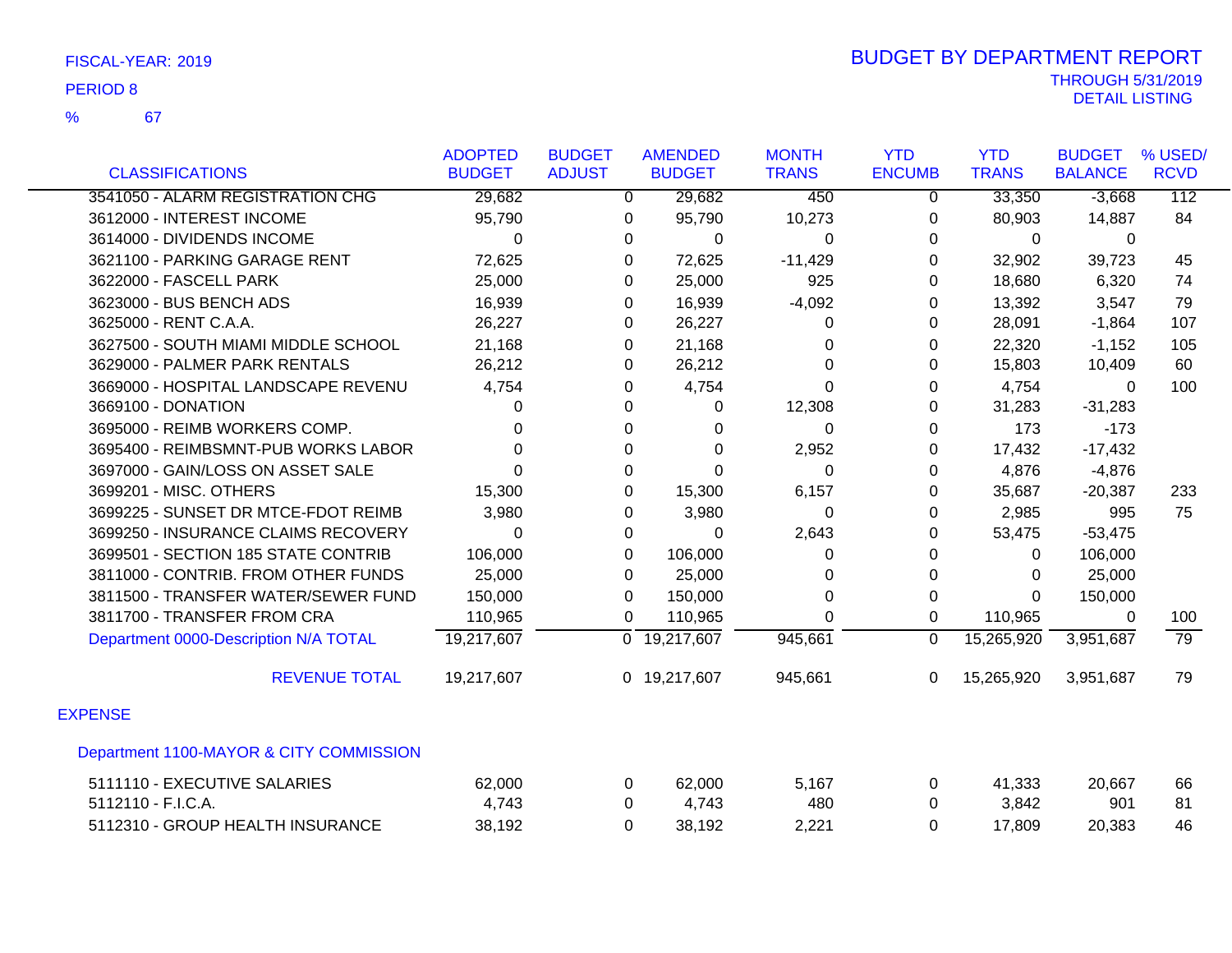67 %

|                                         | <b>ADOPTED</b> | <b>BUDGET</b> |                | <b>AMENDED</b> | <b>MONTH</b>    | <b>YTD</b>     | <b>YTD</b>   | <b>BUDGET</b>   | % USED/     |
|-----------------------------------------|----------------|---------------|----------------|----------------|-----------------|----------------|--------------|-----------------|-------------|
| <b>CLASSIFICATIONS</b>                  | <b>BUDGET</b>  | <b>ADJUST</b> |                | <b>BUDGET</b>  | <b>TRANS</b>    | <b>ENCUMB</b>  | <b>TRANS</b> | <b>BALANCE</b>  | <b>RCVD</b> |
| 5112410 - WORKERS' COMPENSATION         | 186            |               | $\overline{0}$ | 186            | $\overline{10}$ | 0              | 128          | $\overline{58}$ | 68          |
| 5114010 - MAYOR'S EXPENSE               | 2,000          |               | 0              | 2,000          | $\Omega$        | 0              | 385          | 1,615           | 19          |
| 5114020 - COMMISSIONER'S EXP -ONE       | 1,500          |               | 0              | 1,500          | 64              | 0              | 322          | 1,178           | 21          |
| 5114030 - COMMISSIONER'S EXP-FOUR       | 1,500          |               | $\Omega$       | 1,500          | 0               | $\Omega$       | 1,327        | 173             | 88          |
| 5114040 - COMMISSIONER'S EXP-THREE      | 1,500          |               | 0              | 1,500          | 0               | 0              | 250          | 1,250           | 16          |
| 5114050 - COMMISSIONER'S EXP TWO        | 1,500          |               | 0              | 1,500          | 0               | 0              | 101          | 1,399           | 6           |
| 5114060 - AUTO ALLOWANCE                | 500            |               | 0              | 500            | 42              | 0              | 333          | 167             | 66          |
| 5114071 - MAYOR                         | 1,200          |               | 0              | 1,200          | 584             | 0              | 584          | 616             | 48          |
| 5114072 - COMM. ONE                     | 1,200          |               | 0              | 1,200          | 0               | 0              | 210          | 990             | 17          |
| 5114073 - COMM. TWO                     | 1,200          |               | 0              | 1,200          | 0               | 0              | 79           | 1,121           | 6           |
| 5114074 - COMM. THREE                   | 1,200          |               | 0              | 1,200          | $\Omega$        | 0              | 4            | 1,196           |             |
| 5114075 - COMM. FOUR                    | 1,200          |               | 0              | 1,200          | $\Omega$        | 0              | 100          | 1,100           | 8           |
| 5114120 - TELEPHONE SERVICE             | 5,000          |               | 0              | 5,000          | 336             | 0              | 3,061        | 1,939           | 61          |
| 5114830 - KEYS AND FLOWERS              | 750            |               | 0              | 750            | 0               | 0              | 614          | 137             | 81          |
| 5115210 - SUPPLIES                      | 4,750          |               | 0              | 4,750          | 0               | 0              | 103          | 4,647           | 2           |
| 5115410 - MEMBER. & SUBSCRIPTIONS       | 6,217          |               | 0              | 6,217          | $\Omega$        | 0              | 3,395        | 2,822           | 54          |
| Department 1100-MAYOR & CITY COMMISSION | 136,338        |               | $\overline{0}$ | 136,338        | 8,904           | $\overline{0}$ | 73,980       | 62,359          | 54          |
| Department 1200-CITY CLERK              |                |               |                |                |                 |                |              |                 |             |
| 5121210 - REGULAR                       | 189,501        |               | 0              | 189,501        | 14,007          | 0              | 113,383      | 76,118          | 59          |
| 5122110 - F.I.C.A.                      | 14,497         |               | 0              | 14,497         | 1,059           | 0              | 8,577        | 5,920           | 59          |
| 5122210 - PENSION PLAN-CONTRIBUTION     | 8,293          |               | 0              | 8,293          | 0               | 0              | 3,953        | 4,340           | 47          |
| 5122220 - DEFERRED COMP CONTRIB.        | 4,025          |               | 0              | 4,025          | 296             | 0              | 2,177        | 1,848           | 54          |
| 5122310 - GROUP HEALTH INSURANCE        | 22,915         |               | 0              | 22,915         | 1,739           | 0              | 13,320       | 9,595           | 58          |
| 5122410 - WORKERS' COMPENSATION         | 569            |               | 0              | 569            | 30              | 0              | 390          | 179             | 68          |
| 5123450 - CONTRACTUAL SERVICES          | 48,850         |               | 0              | 48,850         | 0               | 20,354         | 48,850       | 0               | 100         |
| 5123480 - DIGITIZING                    | 45,000         |               | 0              | 45,000         | 0               | 0              | 0            | 45,000          |             |
| 5124070 - TRAVEL & CONFERENCE           | 7,400          |               | 0              | 7,400          | 402             | 0              | 767          | 6,633           | 10          |
| 5124110 - POSTAGE                       | 500            |               | 0              | 500            | 95              | 0              | 303          | 197             | 60          |
| 5124120 - TELEPHONE SERVICES            | 360            |               | 0              | 360            | 90              | $\Omega$       | 675          | $-315$          | 187         |
| 5124632 - INTERNET SERVICES             | $\Omega$       |               | $\Omega$       | $\Omega$       | $\Omega$        | $\Omega$       | $\Omega$     | $\Omega$        |             |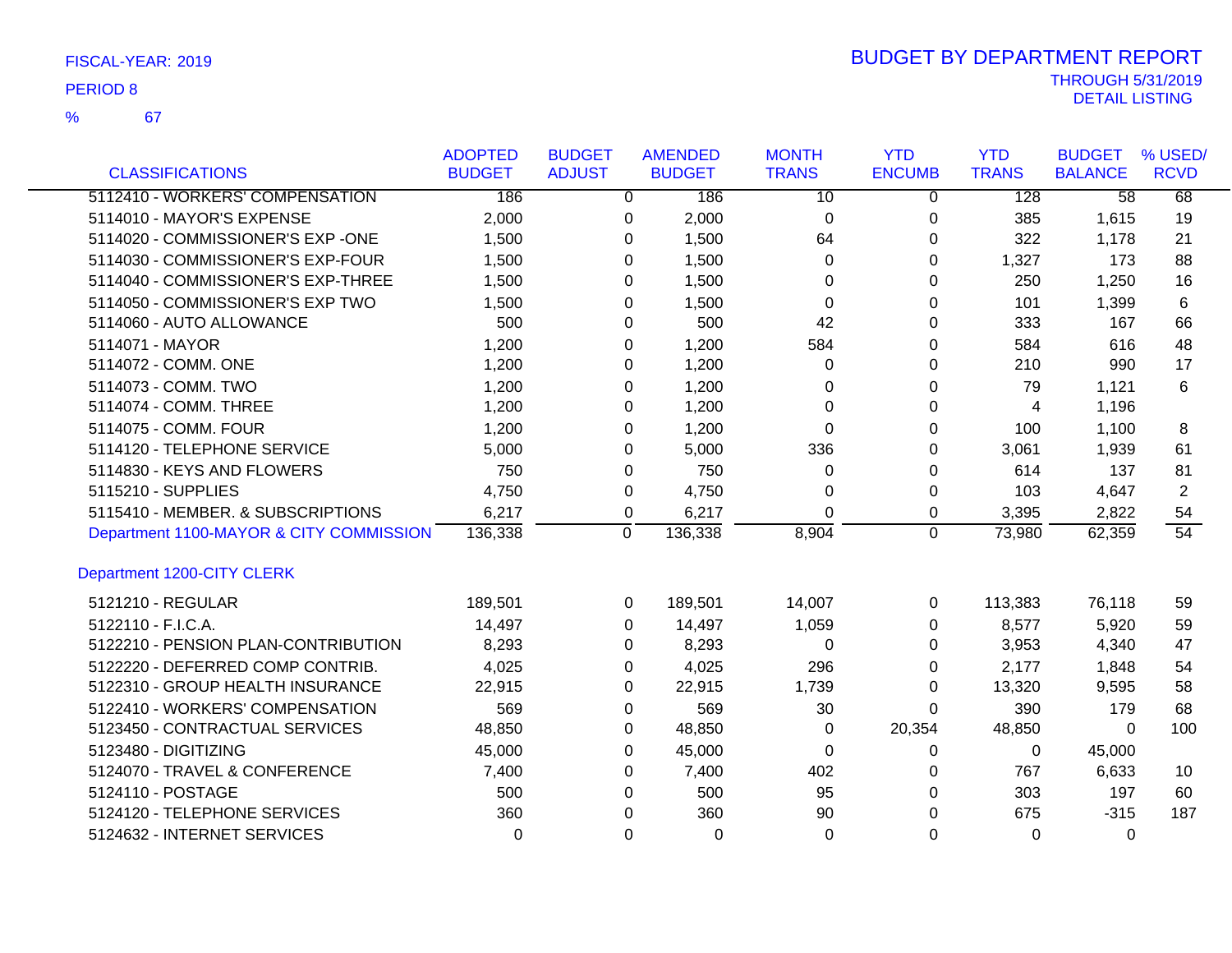67

|                                     | <b>ADOPTED</b> | <b>BUDGET</b>  | <b>AMENDED</b>          | <b>MONTH</b>   | <b>YTD</b>     | <b>YTD</b>   | <b>BUDGET</b>  | % USED/         |
|-------------------------------------|----------------|----------------|-------------------------|----------------|----------------|--------------|----------------|-----------------|
| <b>CLASSIFICATIONS</b>              | <b>BUDGET</b>  | <b>ADJUST</b>  | <b>BUDGET</b>           | <b>TRANS</b>   | <b>ENCUMB</b>  | <b>TRANS</b> | <b>BALANCE</b> | <b>RCVD</b>     |
| 5124710 - PRINTING MATERIAL-INFRAST | 1,230          |                | 1,230<br>$\overline{0}$ | $\overline{0}$ | $\overline{0}$ | 703          | 527            | $\overline{57}$ |
| 5124910 - LEGAL ADS/COMP PLAN ATTON | 90,000         |                | 90,000<br>0             | 403            | 0              | 29,574       | 60,426         | 32              |
| 5124920 - ELECTIONS                 | $\Omega$       | 0              | $\Omega$                | 0              | 0              | 0            | $\Omega$       |                 |
| 5124950 - CODIFICATIONS             | 5,000          | 0              | 5,000                   | $\Omega$       | 0              | 350          | 4,650          | $\overline{7}$  |
| 5125210 - SUPPLIES                  | 2,180          | $\Omega$       | 2,180                   | 1,035          | 0              | 1,710        | 470            | 78              |
| 5125410 - MEMBER, & SUBSCRIPTIONS   | 835            | 0              | 835                     | 0              | 0              | 725          | 110            | 86              |
| 5129920 - GENERAL CONTINGENCY       | 5,000          | 0              | 5,000                   | 0              | 0              | 1,763        | 3,237          | 35              |
| Department 1200-CITY CLERK TOTAL    | 446,155        | $\overline{0}$ | 446,155                 | 19,156         | 20,354         | 227,220      | 218,935        | $\overline{50}$ |
| Department 1310-CITY MANAGER        |                |                |                         |                |                |              |                |                 |
| 5131210 - REGULAR                   | 463,568        |                | 463,568<br>0            | 34,469         | 0              | 287,581      | 175,987        | 62              |
| 5131310 - PART-TIME                 | $\Omega$       |                | 0<br>0                  | 0              | 0              | $\Omega$     | $\Omega$       |                 |
| 5132110 - F.I.C.A.                  | 34,411         | 0              | 34,411                  | 2,902          | 0              | 18,614       | 15,797         | 54              |
| 5132210 - PENSION PLAN CONTRIBUTION | 29,237         | 0              | 29,237                  | 1,107          | 0              | 23,069       | 6,168          | 78              |
| 5132220 - DEFERRED COMP CONTRIB.    | 0              | 0              | 0                       | 0              | 0              | 0            | 0              |                 |
| 5132310 - GROUP HEALTH INSURANCE    | 40,480         | 0              | 40,480                  | 2,638          | 0              | 19,848       | 20,632         | 49              |
| 5132410 - WORKERS' COMPENSATION     | 1,349          | 0              | 1,349                   | 71             | 0              | 926          | 423            | 68              |
| 5133450 - CONTRACTUAL SERVCS-INFRA  | 150,000        | 21,490         | 171,490                 | 18,607         | 66,800         | 145,179      | 26,311         | 84              |
| 5134060 - AUTO ALLOWANCE            | 11,002         | 0              | 11,002                  | 968            | 0              | 7,408        | 3,594          | 67              |
| 5134065 - CITY MANAGER'S EXPENSE    | 7,000          | 0              | 7,000                   | 587            | 0              | 5,751        | 1,249          | 82              |
| 5134070 - TRAVEL & CONFERENCE       | 10,000         | 5,000          | 15,000                  | 0              | 0              | 13,193       | 1,807          | 87              |
| 5134080 - EMPLOYEE EDUCATION        | 5,000          | 0              | 5,000                   | 0              | 0              | 0            | 5,000          |                 |
| 5134110 - POSTAGE                   | 1,500          | 0              | 1,500                   | 285            | 0              | 569          | 931            | 37              |
| 5134120 - TELEPHONE SERVICE         | 3,912          | 0              | 3,912                   | 1,088          | 0              | 2,303        | 1,609          | 58              |
| 5134515 - AUTO INSURANCE            | 750            | 0              | 750                     | 0              | 0              | 493          | 257            | 65              |
| 5134634 - MAINTENANCE-INTERNET SFTW | 0              | 0              | 0                       | 0              | 0              | 0            | 0              |                 |
| 5134710 - PRINTING MATERIALS-INFRAS | 2,000          | 0              | 2,000                   | 0              | 0              | 744          | 1,256          | 37              |
| 5135205 - COMPUTER EQUIPMENT        | 0              | 0              | 0                       | 0              | 0              | 0            | 0              |                 |
| 5135210 - SUPPLIES                  | 10,000         | 0              | 10,000                  | 1,014          | 0              | 5,004        | 4,996          | 50              |
| 5135230 - FUEL & LUBRICANT          | 750            | 0              | 750                     | 42             | 0              | 390          | 360            | 52              |
| 5135410 - MEMBER. & SUBSCRIPTIONS   | 12,000         | 0              | 12,000                  | 2,780          | 0              | 5,846        | 6,154          | 48              |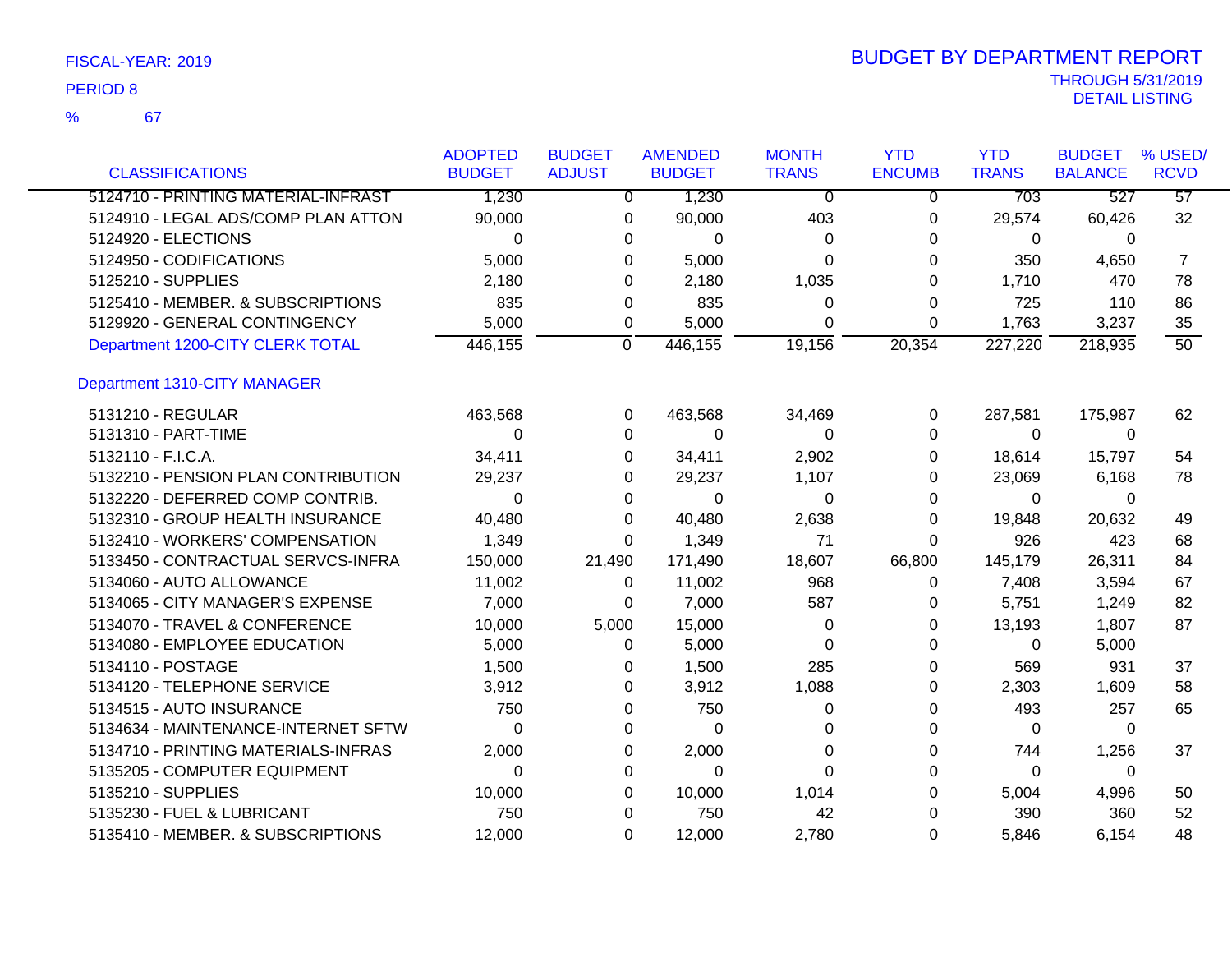67 %

| <b>CLASSIFICATIONS</b>                             | <b>ADOPTED</b><br><b>BUDGET</b> | <b>BUDGET</b><br><b>ADJUST</b> | <b>AMENDED</b><br><b>BUDGET</b> | <b>MONTH</b><br><b>TRANS</b> | <b>YTD</b><br><b>ENCUMB</b> | <b>YTD</b><br><b>TRANS</b> | <b>BUDGET</b><br><b>BALANCE</b> | % USED/<br><b>RCVD</b> |
|----------------------------------------------------|---------------------------------|--------------------------------|---------------------------------|------------------------------|-----------------------------|----------------------------|---------------------------------|------------------------|
| 5139920 - GENERAL CONTINGENCY                      | 100,000                         | $-5,000$                       | 95,000                          | $\overline{0}$               | $\overline{0}$              | 2,748                      | 92,252                          | $\overline{2}$         |
| Department 1310-CITY MANAGER TOTAL                 | 882,959                         | 21,490                         | 904,449                         | 66,558                       | 66,800                      | 539,666                    | 364,783                         | $\overline{59}$        |
| Department 1320-PROCUREMENT DIVISION               |                                 |                                |                                 |                              |                             |                            |                                 |                        |
| 5131210 - REGULAR                                  | 121,868                         | 0                              | 121,868                         | 9,339                        | 0                           | 77,436                     | 44,432                          | 63                     |
| 5131310 - PART-TIME                                | $\Omega$                        | 0                              | $\Omega$                        | 0                            | $\Omega$                    | $\Omega$                   | 0                               |                        |
| 5131410 - OVERTIME                                 | 7,445                           | 0                              | 7,445                           | 182                          | 0                           | 3,012                      | 4,433                           | 40                     |
| 5132110 - F.I.C.A.                                 | 9,893                           | 0                              | 9,893                           | 802                          | 0                           | 6,626                      | 3,267                           | 66                     |
| 5132210 - PENSION PLAN CONTRIBUTION                | 8,405                           | 0                              | 8,405                           | 0                            | 0                           | 4,006                      | 4,399                           | 47                     |
| 5132220 - DEFERRED COMP CONTRIB.                   | 0                               | 0                              | $\Omega$                        | 0                            | 0                           | 0                          | 0                               |                        |
| 5132310 - GROUP HEALTH INSURANCE                   | 15,277                          | 0                              | 15,277                          | 1,159                        | $\Omega$                    | 8,716                      | 6,561                           | 57                     |
| 5132410 - WORKERS' COMPENSATION                    | 366                             | 0                              | 366                             | 19                           | 0                           | 251                        | 115                             | 68                     |
| 5133450 - CONTRACTUAL SERVCS-INFRA                 | 6,100                           | 0                              | 6,100                           | 0                            | 0                           | 0                          | 6,100                           |                        |
| 5134110 - POSTAGE                                  | 3,000                           | 0                              | 3,000                           | 66                           | $\Omega$                    | 966                        | 2,034                           | 32                     |
| 5134120 - TELEPHONE SERVICE                        | 1,080                           | 0                              | 1,080                           | 46                           | 0                           | 825                        | 255                             | 76                     |
| 5134125 - TELEPHONE                                | 40,520                          | 0                              | 40,520                          | 4,764                        | 0                           | 32,904                     | 7,616                           | 81                     |
| 5134420 - LEASE PURCH-POSTAGE MACHN                | 2,904                           | 0                              | 2,904                           | 484                          | 0                           | 1,694                      | 1,210                           | 58                     |
| 5134615 - REPAIR & MAINT. OFFC EQUI                | 1,020                           | 0                              | 1,020                           | 0                            | 0                           | 1,020                      | 0                               | 100                    |
| 5134620 - REPAIR & MAINT. OPER EQUI                | 250                             | 0                              | 250                             | 0                            | 0                           | $\Omega$                   | 250                             |                        |
| 5134634 - MAINTENANCE-INTERNET SFTW                | $\Omega$                        | $\Omega$                       | $\Omega$                        | $\Omega$                     | $\Omega$                    | $\Omega$                   | $\Omega$                        |                        |
| 5134710 - PRINTING MATERIALS-INFRAS                | 2,461                           | 0                              | 2,461                           | 0                            | 0                           | 820                        | 1,641                           | 33                     |
| 5134720 - PRINTING - CONTRACTUAL                   | 2,000                           | 0                              | 2,000                           | $\Omega$                     | $\Omega$                    | 871                        | 1,129                           | 43                     |
| 5135210 - SUPPLIES                                 | 16,150                          | 0                              | 16,150                          | 398                          | $\Omega$                    | 7,214                      | 8,936                           | 44                     |
| 5135410 - MEMBER. & SUBSCRIPTIONS                  | 330                             | 0                              | 330                             | 0                            | 0                           | 273                        | 57                              | 82                     |
| 5139920 - GENERAL CONTINGENCY                      | 5,000                           | 0                              | 5,000                           | $\Omega$                     | 0                           | 0                          | 5,000                           |                        |
| Department 1320-PROCUREMENT DIVISION TOTAL 244,069 |                                 | 0                              | 244,069                         | 17,259                       | $\overline{0}$              | 146,634                    | 97,435                          | 60                     |
| Department 1330-PERSONNEL DIVISION                 |                                 |                                |                                 |                              |                             |                            |                                 |                        |
| 5131210 - REGULAR                                  | 134,574                         | 0                              | 134,574                         | 10,296                       | 0                           | 83,617                     | 50,957                          | 62                     |
| 5131310 - PART-TIME                                | 0                               | 0                              | 0                               | 0                            | 0                           | 0                          | 0                               |                        |
| 5132110 - F.I.C.A.                                 | 10,295                          | $\Omega$                       | 10,295                          | 788                          | 0                           | 6,386                      | 3,909                           | 62                     |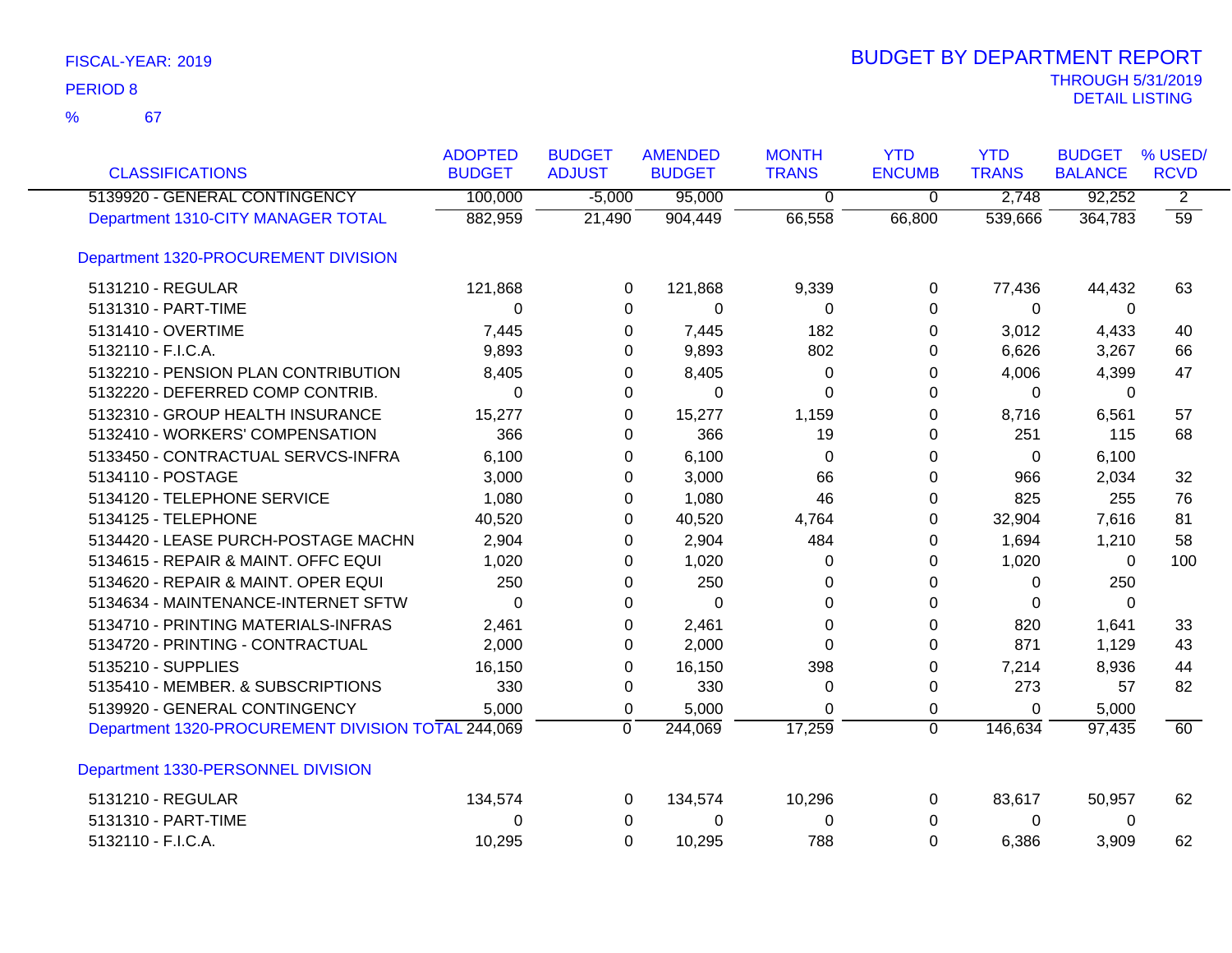67

%

|                                          | <b>ADOPTED</b> | <b>BUDGET</b> | <b>AMENDED</b>            | <b>MONTH</b> | <b>YTD</b>    | <b>YTD</b>   | <b>BUDGET</b>  | % USED/         |
|------------------------------------------|----------------|---------------|---------------------------|--------------|---------------|--------------|----------------|-----------------|
| <b>CLASSIFICATIONS</b>                   | <b>BUDGET</b>  | <b>ADJUST</b> | <b>BUDGET</b>             | <b>TRANS</b> | <b>ENCUMB</b> | <b>TRANS</b> | <b>BALANCE</b> | <b>RCVD</b>     |
| 5132210 - PENSION PLAN CONTRIBUTION      | 5,401          |               | 5,401<br>$\mathbf{0}$     | 0            | $\mathbf 0$   | 2,574        | 2,827          | 47              |
| 5132220 - DEFERRED COMP CONTRIB.         | 3,604          |               | 3,604<br>0                | 290          | 0             | 2,327        | 1,277          | 64              |
| 5132310 - GROUP HEALTH INSURANCE         | 15,277         |               | 15,277<br>0               | 1,166        | 0             | 8,772        | 6,505          | 57              |
| 5132410 - WORKERS' COMPENSATION          | 404            |               | 404<br>0                  | 21           | 0             | 277          | 127            | 68              |
| 5132510 - UNEMPLOYMENT COMPENSATION      | 20,000         |               | 0<br>20,000               | 495          | 0             | 4,574        | 15,426         | 22              |
| 5132610 - EMPLOYEE ASSISTANCE PROGR      | 10,000         |               | 10,000<br>0               | $-40$        | $\Omega$      | 3,952        | 6,048          | 39              |
| 5133160 - RANDOM & PRE=EMPLOY TESTING    | 15,000         |               | 15,000<br>0               | 985          | 0             | 5,405        | 9,595          | 36              |
| 5133450 - CONTRACTUAL SERVCS-INFRA       | 63,000         |               | 63,000<br>$\Omega$        | 4,361        | 13,195        | 54,854       | 8,146          | 87              |
| 5134080 - EMPLOYEE EDUCATION             | 10,000         |               | $\Omega$<br>10,000        | 1,875        | 1,000         | 6,982        | 3,019          | 69              |
| 5134110 - POSTAGE                        | 300            |               | 300<br>0                  | 57           | 0             | 114          | 186            | 38              |
| 5134120 - TELEPHONE SERVICE              | 1,080          |               | 1,080<br>0                | 46           | 0             | 532          | 548            | 49              |
| 5134510 - EXCESS LIABILITY COVERAGE      | 500,000        |               | 500,000<br>$\Omega$       | 11,734       | 0             | 442,727      | 57,274         | 88              |
| 5134634 - MAINTENANCE-INTERNET SFTW      | $\Omega$       |               | $\mathbf{0}$<br>0         | 0            | 0             | 0            | $\Omega$       |                 |
| 5134710 - PRINTING MATERIALS-INFRAS      | 2,460          |               | $\Omega$<br>2,460         | 0            | 0             | 644          | 1,816          | 26              |
| 5134850 - NON-LEGAL ADVERTISING          | 5,000          |               | 5,000<br>0                | 0            | 0             | 2,681        | 2,319          | 53              |
| 5135205 - COMPUTER EQUIPMENT             | 0              |               | 0<br>0                    | 0            | 0             | 0            | 0              |                 |
| 5135210 - SUPPLIES                       | 5,000          |               | 5,000<br>0                | 56           | 0             | 642          | 4,358          | 12              |
| 5135410 - MEMBER, & SUBSCRIPTIONS        | 1,000          |               | 1,000<br>0                | 0            | 0             | 0            | 1,000          |                 |
| 5139920 - GENERAL CONTINGENCY            | 5,000          |               | 5,000<br>0                | $\Omega$     | $\Omega$      | 0            | 5,000          |                 |
| Department 1330-PERSONNEL DIVISION TOTAL | 807,395        |               | 807,395<br>$\overline{0}$ | 32,130       | 14,195        | 627,060      | 180,337        | $\overline{77}$ |
| Department 1340-MANAGEMENT INFO. SYSTEMS |                |               |                           |              |               |              |                |                 |
| 5133450 - CONTRACTUAL SERVCS-INFRA       | 246,150        |               | 246,150<br>0              | 0            | 3,900         | 192,132      | 54,018         | 78              |
| 5134632 - INTERNET SERVICE               | 74,171         |               | 74,171<br>0               | 7,540        | 19,757        | 62,771       | 11,400         | 84              |
| 5134634 - MAINTENANCE-INTERNET SFTW      | 108,371        |               | 108,371<br>0              | 1,190        | 0             | 71,462       | 36,909         | 65              |
| 5135205 - COMPUTER EQUIPMENT             | 22,375         |               | 22,375<br>0               | $\Omega$     | 0             | 14,045       | 8,330          | 62              |
| 5135210 - SUPPLIES                       | 2,055          |               | 2,055<br>0                | 137          | 0             | 478          | 1,577          | 23              |
| 5136430 - EQUIPMENT-OPERATING            | 0              |               | $\Omega$<br>0             | 0            | 0             | 0            | 0              |                 |
| Department 1340-MANAGEMENT INFO. SYSTEMS | 453,122        |               | 453,122<br>$\mathbf 0$    | 8.867        | 23,657        | 340,888      | 112,234        | $\overline{75}$ |

Department 1410-FINANCE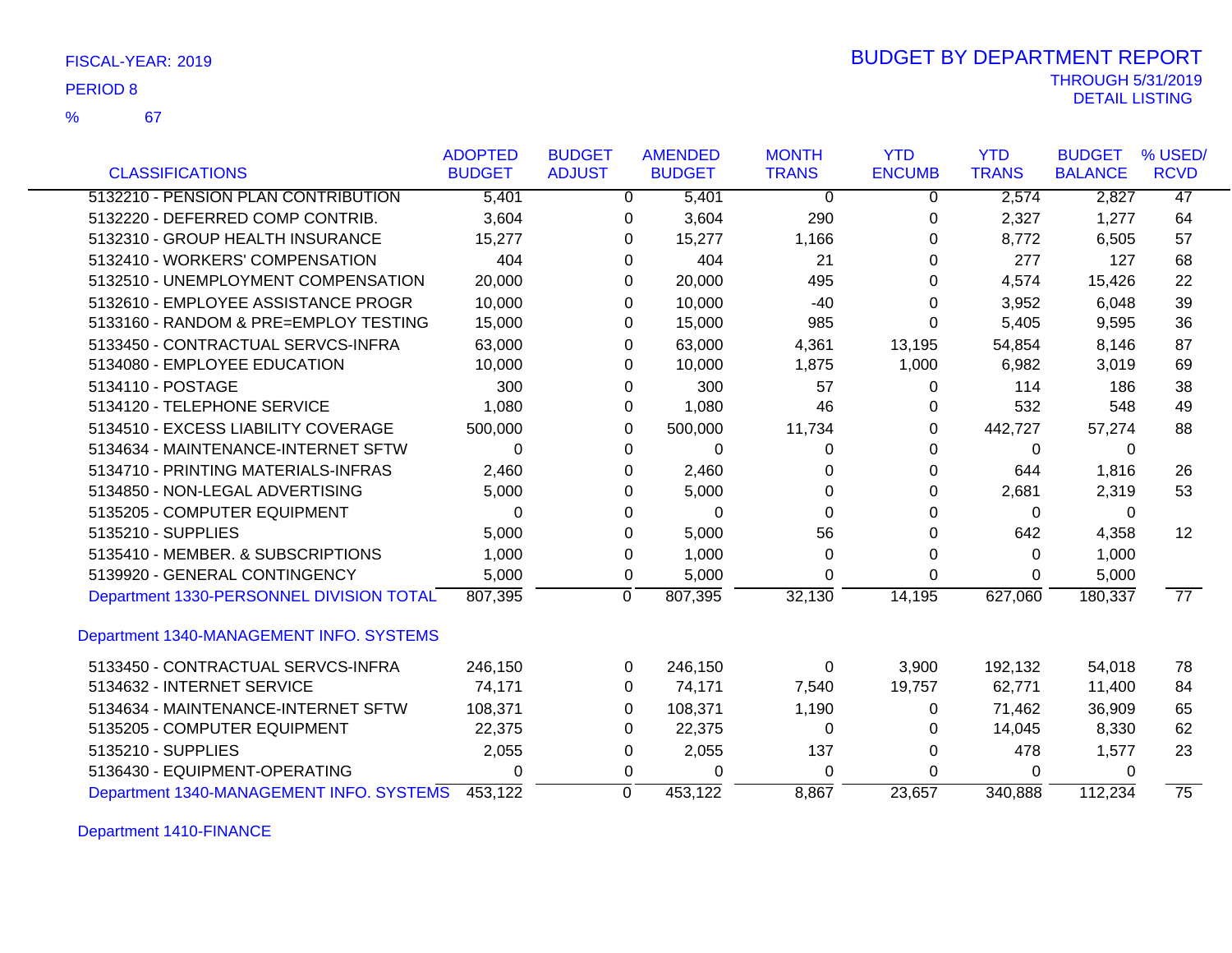67

|                                      | <b>ADOPTED</b> | <b>BUDGET</b>  | <b>AMENDED</b> | <b>MONTH</b> | <b>YTD</b>     | <b>YTD</b>   | <b>BUDGET</b>  | % USED/         |
|--------------------------------------|----------------|----------------|----------------|--------------|----------------|--------------|----------------|-----------------|
| <b>CLASSIFICATIONS</b>               | <b>BUDGET</b>  | <b>ADJUST</b>  | <b>BUDGET</b>  | <b>TRANS</b> | <b>ENCUMB</b>  | <b>TRANS</b> | <b>BALANCE</b> | <b>RCVD</b>     |
| 5131210 - REGULAR                    | 410,390        | $\overline{0}$ | 410,390        | 31,832       | $\overline{0}$ | 267,551      | 142,839        | 65              |
| 5131310 - PART-TIME                  | 16,045         | 0              | 16,045         | 1,247        | 0              | 9,581        | 6,464          | 59              |
| 5132110 - F.I.C.A.                   | 32,622         | 0              | 32,622         | 2,523        | 0              | 19,595       | 13,027         | 60              |
| 5132210 - PENSION PLAN CONTRIBUTION  | 23,321         | 0              | 23,321         | $\Omega$     | $\Omega$       | 11,116       | 12,205         | 47              |
| 5132220 - DEFERRED COMP CONTRIB.     | 3,612          | 0              | 3,612          | 277          | 0              | 2,283        | 1,329          | 63              |
| 5132310 - GROUP HEALTH INSURANCE     | 38,192         | 0              | 38,192         | 2,921        | 0              | 22,487       | 15,705         | 58              |
| 5132410 - WORKERS' COMPENSATION      | 1,279          | 0              | 1,279          | 68           | 0              | 878          | 401            | 68              |
| 5133100 - PROFESSIONAL SERVICES      | 10,000         | 0              | 10,000         | $\Omega$     | 0              | 9,986        | 14             | 99              |
| 5133210 - AUDITOR'S FEE              | 79,000         | 0              | 79,000         | 5,050        | 0              | 54,000       | 25,000         | 68              |
| 5133450 - CONTRACTUAL SERVCS-INFRA   | 17,860         | 0              | 17,860         | 717          | 320            | 8,207        | 9,653          | 45              |
| 5133459 - CONTRACTUAL SERVCS-PARKING | 532,627        | 27,035         | 559,662        | 42,070       | 190,392        | 502,967      | 56,695         | 89              |
| 5134070 - TRAVEL & CONFERENCE        | 3,710          | 0              | 3,710          | 649          | 0              | 649          | 3,061          | 17              |
| 5134110 - POSTAGE                    | 7,030          | 0              | 7,030          | 1,334        | 0              | 2,668        | 4,362          | 37              |
| 5134120 - TELEPHONE SERVICE          | 1,080          | 0              | 1,080          | 90           | 0              | 675          | 405            | 62              |
| 5134515 - AUTO INSURANCE             | 3,084          | 0              | 3,084          | 0            | 0              | 2,028        | 1,056          | 65              |
| 5134634 - MAINTENANCE-INTERNET SFTW  | 46,437         | 0              | 46,437         | 0            | 0              | 41,436       | 5,001          | 89              |
| 5134710 - PRINTING MATERIALS-INFRAS  | 1,230          | 0              | 1,230          | $\Omega$     | 0              | 616          | 614            | 50              |
| 5135205 - COMPUTER EQUIPMENT         | 1,500          | 0              | 1,500          | 0            | 0              | 0            | 1,500          |                 |
| 5135210 - SUPPLIES                   | 8,900          | 0              | 8,900          | 656          | 0              | 4,909        | 3,991          | 55              |
| 5135230 - FUEL & LUBRICANT           | 1,505          | 0              | 1,505          | 84           | 0              | 783          | 722            | 52              |
| 5135410 - MEMBER. & SUBSCRIPTIONS    | 1,660          | 0              | 1,660          | 0            | 0              | 970          | 690            | 58              |
| 5137110 - DEBT SERVICE-PRINCIPAL     | 0              | 0              | 0              | 0            | 0              | 0            | 0              |                 |
| 5137210 - DEBT SERVICE-INTEREST      | $\Omega$       | $\Omega$       | 0              | 0            | 0              | 0            | $\Omega$       |                 |
| 5139920 - GENERAL CONTINGENCY        | 5,000          | 0              | 5,000          | 0            | 0              | 0            | 5,000          |                 |
| Department 1410-FINANCE TOTAL        | 1,246,084      | 27,035         | 1,273,119      | 89,518       | 190,712        | 963,385      | 309,734        | $\overline{75}$ |
| Department 1500-CITY ATTORNEY        |                |                |                |              |                |              |                |                 |
| 5143120 - LEGAL SERVICES- RETAINER   | 243,597        | 0              | 243,597        | 35,070       | 0              | 140,280      | 103,317        | 57              |
| 5143410 - OUTSIDE COST               | 100,000        | 0              | 100,000        | 0            | 0              | 10,496       | 89,504         | 10              |
| 5143440 - EMPLOYMENT LAW             | 60,775         | 0              | 60,775         | 4,756        | 0              | 4,756        | 56,020         | $\overline{7}$  |
| 5144065 - CITY ATTORNEY'S EXPENSE    | 103,180        | 0              | 103,180        | 1,696        | 0              | 20,460       | 82,720         | 19              |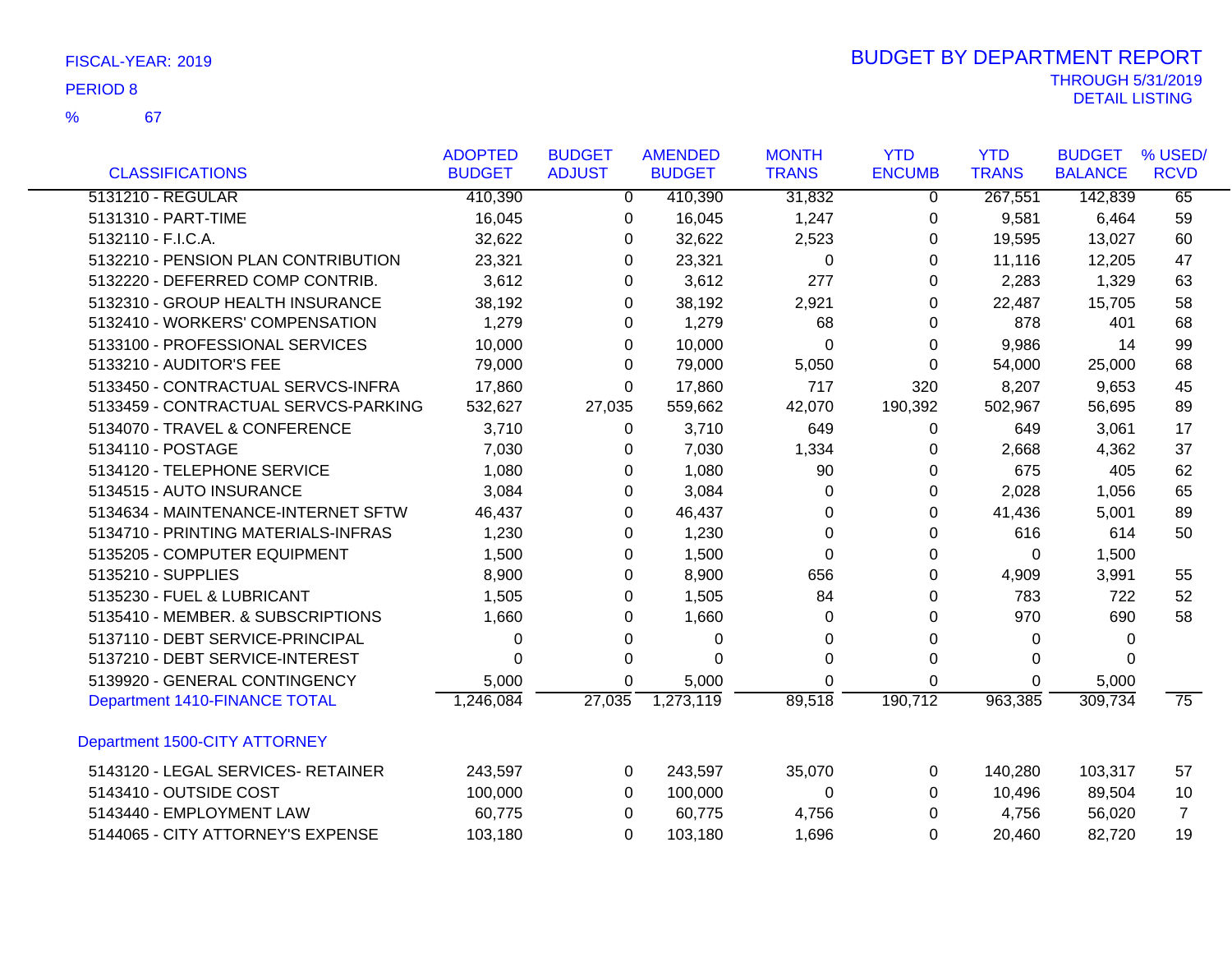67 %

| <b>CLASSIFICATIONS</b>              | <b>ADOPTED</b><br><b>BUDGET</b> | <b>BUDGET</b><br><b>ADJUST</b> | <b>AMENDED</b><br><b>BUDGET</b> | <b>MONTH</b><br><b>TRANS</b> | <b>YTD</b><br><b>ENCUMB</b> | <b>YTD</b><br><b>TRANS</b> | <b>BUDGET</b><br><b>BALANCE</b> | % USED/<br><b>RCVD</b> |
|-------------------------------------|---------------------------------|--------------------------------|---------------------------------|------------------------------|-----------------------------|----------------------------|---------------------------------|------------------------|
| Department 1500-CITY ATTORNEY TOTAL | 507,552                         | $\overline{0}$                 | 507,552                         | 41,522                       | $\overline{0}$              | 175,992                    | 331,561                         | $\overline{34}$        |
| Department 1610-BUILDING            |                                 |                                |                                 |                              |                             |                            |                                 |                        |
| 5241210 - REGULAR                   | 269,496                         | 0                              | 269,496                         | 20,803                       | 0                           | 174,462                    | 95,034                          | 64                     |
| 5241310 - PART-TIME                 | 142,311                         | $\Omega$                       | 142,311                         | 10,905                       | $\Omega$                    | 89,892                     | 52,419                          | 63                     |
| 5242110 - F.I.C.A.                  | 31,503                          | 0                              | 31,503                          | 2,427                        | 0                           | 20,305                     | 11,198                          | 64                     |
| 5242210 - PENSION PLAN CONTRIBUTION | 4,932                           | 0                              | 4,932                           | 0                            | 0                           | 2,351                      | 2,581                           | 47                     |
| 5242220 - DEFERRED COMP CONTRIB.    | 13,554                          | 0                              | 13,554                          | 922                          | 0                           | 7,592                      | 5,962                           | 56                     |
| 5242310 - GROUP HEALTH INSURANCE    | 30,554                          | $\Omega$                       | 30,554                          | 2,315                        | $\Omega$                    | 17,404                     | 13,150                          | 56                     |
| 5242410 - WORKERS' COMPENSATION     | 8,815                           | 0                              | 8,815                           | 465                          | 0                           | 6,049                      | 2,766                           | 68                     |
| 5243150 - CONTRACT INSPECT/ENGINEER | 3,000                           | 0                              | 3,000                           | 0                            | 0                           | 500                        | 2,500                           | 16                     |
| 5243450 - CONTRACTUAL SERVICES      | 1,000                           | 0                              | 1,000                           | $\Omega$                     | 0                           | $\Omega$                   | 1,000                           |                        |
| 5244110 - POSTAGE                   | 200                             | 0                              | 200                             | 38                           | $\pmb{0}$                   | 76                         | 124                             | 38                     |
| 5244120 - TELEPHONE SERVICES        | 4,020                           | 0                              | 4,020                           | $\Omega$                     | $\Omega$                    | 1,295                      | 2,725                           | 32                     |
| 5244515 - AUTO INSURANCE            | 767                             | 0                              | 767                             | 0                            | 0                           | 504                        | 263                             | 65                     |
| 5244710 - PRINTING MATERIALS-INFRAS | 1,640                           | 0                              | 1,640                           | 0                            | 0                           | 603                        | 1,037                           | 36                     |
| 5245206 - COMPUTER-SOFTWARE         | 7,000                           | 0                              | 7,000                           | 0                            | $\pmb{0}$                   | 1,316                      | 5,684                           | 18                     |
| 5245210 - SUPPLIES                  | 5,000                           | 0                              | 5,000                           | 0                            | 0                           | 802                        | 4,198                           | 16                     |
| 5245220 - UNIFORMS                  | 1,840                           | 0                              | 1,840                           | 782                          | $\Omega$                    | 912                        | 928                             | 49                     |
| 5245230 - FUEL                      | 1,204                           | 0                              | 1,204                           | 67                           | $\Omega$                    | 627                        | 577                             | 52                     |
| 5245410 - MEMBER. & SUBSCRIPTIONS   | 160                             | 0                              | 160                             | 18                           | $\pmb{0}$                   | 90                         | 70                              | 56                     |
| 5249920 - GENERAL CONTINGENCY       | 5,000                           | 0                              | 5,000                           | $\Omega$                     | 0                           | 0                          | 5,000                           |                        |
| Department 1610-BUILDING TOTAL      | 531,996                         | $\overline{0}$                 | 531,996                         | 38,742                       | $\mathbf 0$                 | 324,780                    | 207,216                         | 61                     |
| Department 1620-PLANNING & ZONING   |                                 |                                |                                 |                              |                             |                            |                                 |                        |
| 5241210 - REGULAR                   | 324,078                         | 0                              | 324,078                         | 25,007                       | 0                           | 205,870                    | 118,208                         | 63                     |
| 5241310 - PART-TIME                 | $\Omega$                        | 0                              | 0                               | $\Omega$                     | $\Omega$                    | $\Omega$                   | $\Omega$                        |                        |
| 5242110 - F.I.C.A.                  | 24,792                          | 0                              | 24,792                          | 2,034                        | 0                           | 16,682                     | 8,110                           | 67                     |
| 5242210 - PENSION PLAN CONTRIBUTION | 17,803                          | 0                              | 17,803                          | 0                            | 0                           | 8,486                      | 9,317                           | 47                     |
| 5242220 - DEFERRED COMP CONTRIB.    | 3,513                           | 0                              | 3,513                           | 269                          | 0                           | 2,213                      | 1,300                           | 62                     |
| 5242310 - GROUP HEALTH INSURANCE    | 38,192                          | $\Omega$                       | 38,192                          | 2,909                        | $\mathbf 0$                 | 21,604                     | 16,588                          | 56                     |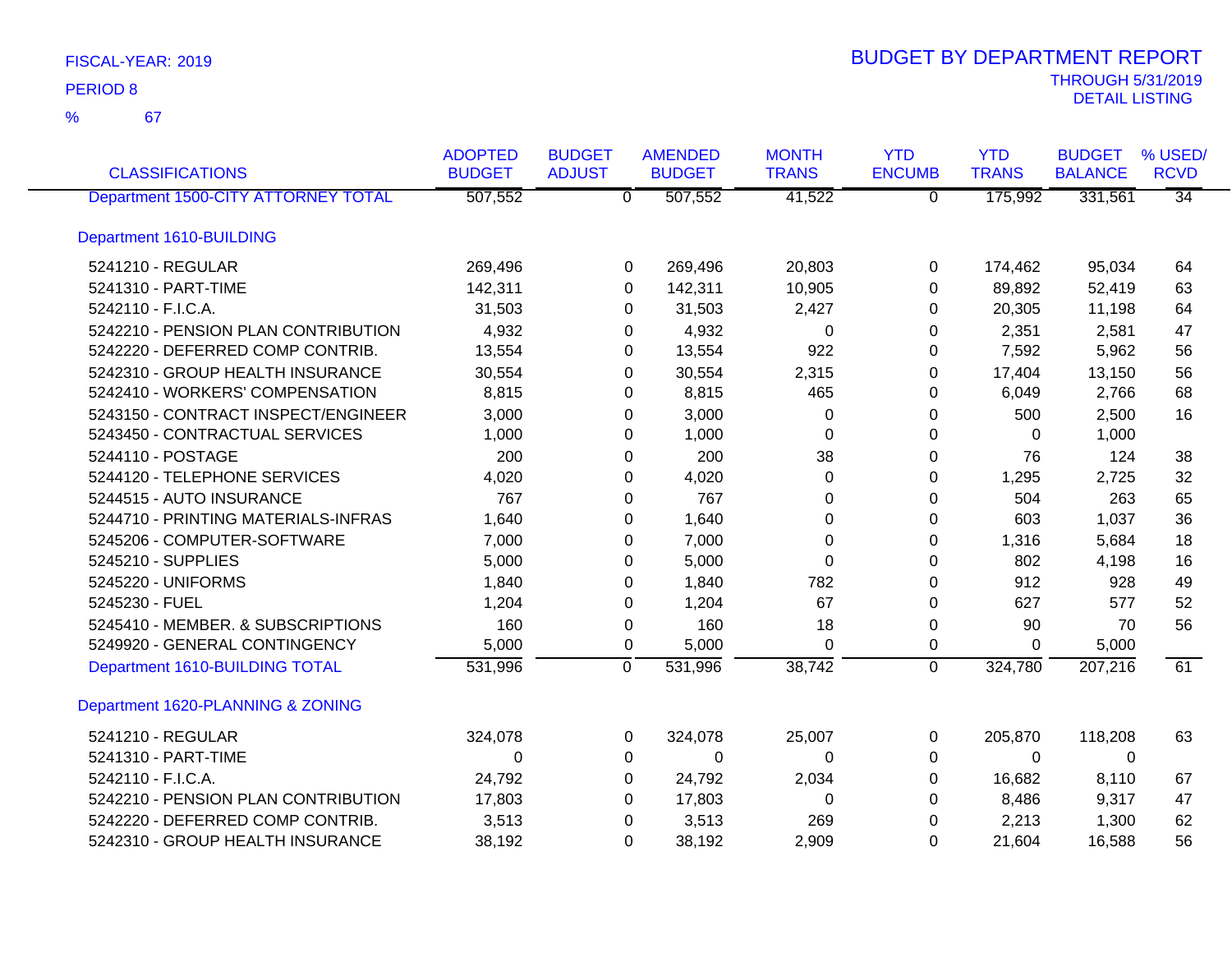67 %

| <b>CLASSIFICATIONS</b>                  | <b>ADOPTED</b><br><b>BUDGET</b> | <b>BUDGET</b><br><b>ADJUST</b> | <b>AMENDED</b><br><b>BUDGET</b> | <b>MONTH</b><br><b>TRANS</b> | <b>YTD</b><br><b>ENCUMB</b> | <b>YTD</b><br><b>TRANS</b> | <b>BUDGET</b><br><b>BALANCE</b> | % USED/<br><b>RCVD</b> |
|-----------------------------------------|---------------------------------|--------------------------------|---------------------------------|------------------------------|-----------------------------|----------------------------|---------------------------------|------------------------|
| 5242410 - WORKERS' COMPENSATION         | $\overline{972}$                | $\Omega$                       | $\overline{972}$                | $\overline{51}$              | $\mathbf{0}$                | 667                        | $\overline{305}$                | 68                     |
| 5243100 - PROFESSIONAL SERVICES         | 1,290                           | 0                              | 1,290                           | 0                            | 0                           | 0                          | 1,290                           |                        |
| 5243450 - CONTRACTUAL SERVICES          | 148,400                         | 58,096                         | 206,496                         | 12,258                       | 15,475                      | 99,994                     | 106,502                         | 48                     |
| 5243480 - DIGITIZING                    | 0                               | 0                              | 0                               | 0                            | 0                           | 0                          | 0                               |                        |
| 5244070 - TRAVEL & CONFERENCE           | 1,400                           | 0                              | 1,400                           | 0                            | 0                           | 0                          | 1,400                           |                        |
| 5244110 - POSTAGE                       | 2,500                           | 0                              | 2,500                           | 474                          | $\Omega$                    | 949                        | 1,551                           | 37                     |
| 5244120 - TELEPHONE SERVICES            | 1,620                           | 0                              | 1,620                           | 46                           | 0                           | 647                        | 973                             | 39                     |
| 5244515 - AUTO INSURANCE                | 477                             | 0                              | 477                             | 0                            | 0                           | 333                        | 144                             | 69                     |
| 5244620 - MAINT.&REP.OPER. EQUIPMNT     | 5,500                           | 0                              | 5,500                           | 0                            | 0                           | 950                        | 4,550                           | 17                     |
| 5244634 - PLANNING- INTERNET            | 4,000                           | 0                              | 4,000                           | 0                            | 0                           | 0                          | 4,000                           |                        |
| 5244710 - PRINTING MATERIALS-INFRAS     | 1,640                           | 0                              | 1,640                           | 0                            | 0                           | 603                        | 1,037                           | 36                     |
| 5244910 - LEGAL ADS                     | 7,000                           | 0                              | 7,000                           | 0                            | 0                           | 3,564                      | 3,436                           | 50                     |
| 5245205 - COMPUTERS                     | 1,000                           | 0                              | 1,000                           | $\Omega$                     | $\Omega$                    | 0                          | 1,000                           |                        |
| 5245210 - SUPPLIES                      | 2,750                           | 0                              | 2,750                           | 371                          | 0                           | 773                        | 1,977                           | 28                     |
| 5245230 - FUEL                          | 108                             | 0                              | 108                             | 6                            | 0                           | 56                         | 52                              | 51                     |
| 5245410 - MEMBER. & SUBSCRIPTIONS       | 1,749                           | 0                              | 1,749                           | 0                            | 0                           | $\Omega$                   | 1,749                           |                        |
| 5249920 - GENERAL CONTINGENCY           | 5,000                           | 0                              | 5,000                           | 0                            | 0                           | 0                          | 5,000                           |                        |
| Department 1620-PLANNING & ZONING TOTAL | 593,784                         | 58,096                         | 651,880                         | 43,425                       | 15,475                      | 363,391                    | 288,489                         | 55                     |
| Department 1640-CODE ENFORCEMENT        |                                 |                                |                                 |                              |                             |                            |                                 |                        |
| 5241210 - REGULAR                       | 250,487                         | 0                              | 250,487                         | 18,979                       | 0                           | 157,312                    | 93,175                          | 62                     |
| 5241310 - PART-TIME                     | 0                               | 0                              | 0                               | 0                            | 0                           | 0                          | 0                               |                        |
| 5241410 - OVERTIME                      | 0                               | 0                              | 0                               | 0                            | 0                           | 0                          | 0                               |                        |
| 5242110 - F.I.C.A.                      | 19,162                          | 0                              | 19,162                          | 1,449                        | 0                           | 12,005                     | 7,157                           | 62                     |
| 5242210 - PENSION PLAN CONTRIBUTION     | 16,230                          | 0                              | 16,230                          | 0                            | 0                           | 7,736                      | 8,494                           | 47                     |
| 5242220 - DEFERRED COMP CONTRIB.        | 0                               | 0                              | $\Omega$                        | $\Omega$                     | $\Omega$                    | $\Omega$                   | 0                               |                        |
| 5242310 - GROUP HEALTH INSURANCE        | 30,554                          | 0                              | 30,554                          | 2,329                        | 0                           | 17,517                     | 13,037                          | 57                     |
| 5242410 - WORKERS' COMPENSATION         | 7,790                           | 0                              | 7,790                           | 411                          | 0                           | 5,346                      | 2,444                           | 68                     |
| 5243111 - SPECIAL MASTERS               | 3,600                           | 0                              | 3,600                           | 0                            | 0                           | 2,050                      | 1,550                           | 56                     |
| 5243450 - CONTRACTUAL SERVICES          | 10,000                          | 0                              | 10,000                          | 0                            | 0                           | 1,790                      | 8,210                           | 17                     |
| 5244070 - TRAVEL & CONFERENCE           | 1,200                           | 0                              | 1,200                           | 0                            | 0                           | 0                          | 1,200                           |                        |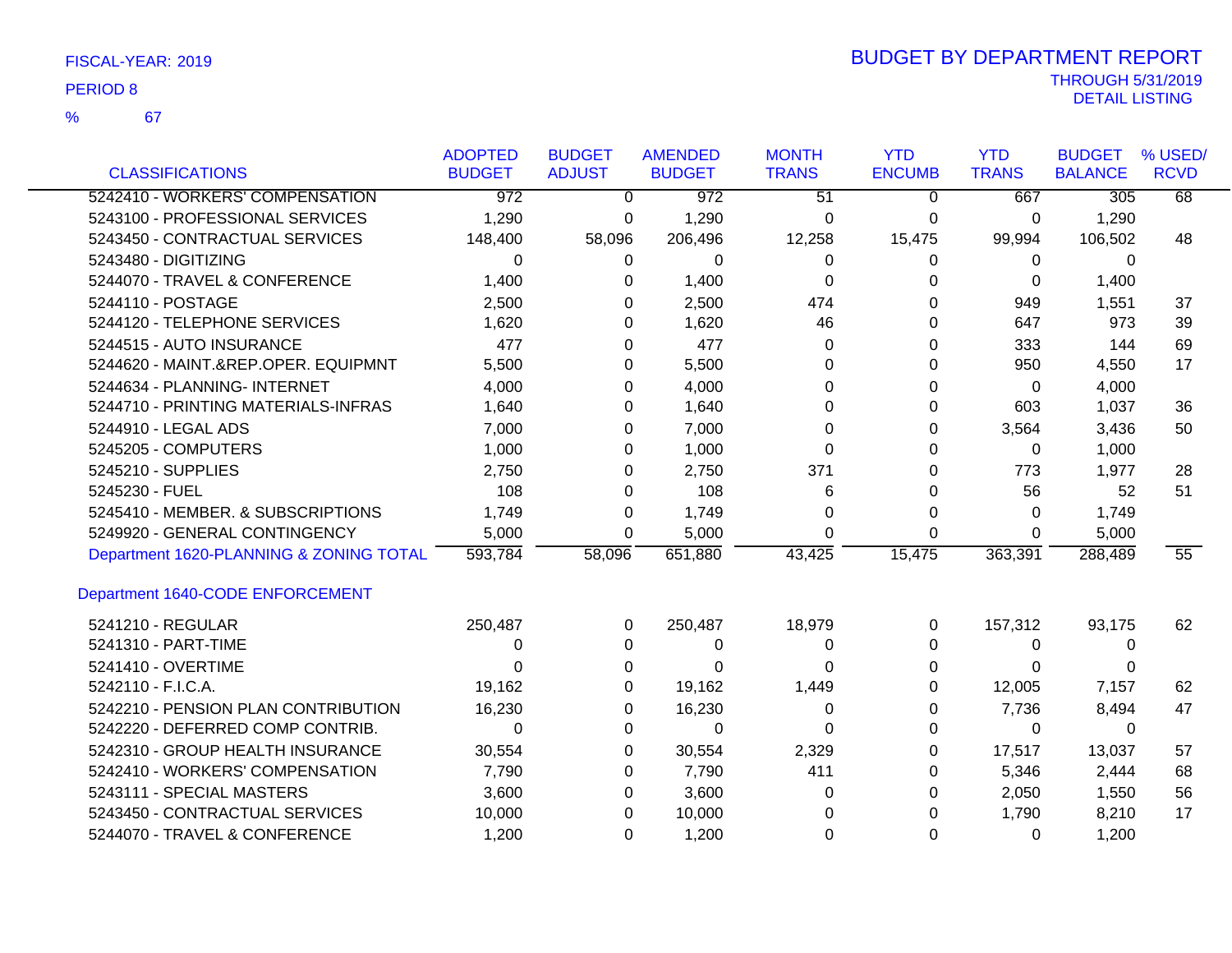67 %

| <b>CLASSIFICATIONS</b>                      | <b>ADOPTED</b><br><b>BUDGET</b> | <b>BUDGET</b><br><b>ADJUST</b> | <b>AMENDED</b><br><b>BUDGET</b> |         | <b>MONTH</b><br><b>TRANS</b> | <b>YTD</b><br><b>ENCUMB</b> | <b>YTD</b><br><b>TRANS</b> | <b>BUDGET</b><br><b>BALANCE</b> | % USED/<br><b>RCVD</b> |
|---------------------------------------------|---------------------------------|--------------------------------|---------------------------------|---------|------------------------------|-----------------------------|----------------------------|---------------------------------|------------------------|
| 5244080 - EMPLOYEE EDUCATION                | 2,500                           | $\overline{0}$                 |                                 | 2,500   | $\overline{0}$               | $\overline{0}$              | $\overline{0}$             | 2,500                           |                        |
| 5244110 - POSTAGE                           | 7,000                           |                                |                                 | 7,000   | 1,328                        |                             | 2,657                      | 4,343                           | 37                     |
| 5244120 - TELEPHONE SERVICES                |                                 | 0                              |                                 |         |                              | 0                           |                            |                                 |                        |
|                                             | 2,670                           | 0                              |                                 | 2,670   | 0                            | 0                           | 1,621                      | 1,049                           | 60                     |
| 5244515 - AUTO INSURANCE                    | 3,030                           | 0                              |                                 | 3,030   | $\Omega$                     | 0                           | 1,992                      | 1,038                           | 65                     |
| 5244710 - PRINTING MATERIALS-INFRAS         | 1,640                           | 0                              |                                 | 1,640   | 0                            | 0                           | 603                        | 1,037                           | 36                     |
| 5244920 - LIENS                             | 1,640                           | 0                              |                                 | 1,640   | 0                            | 0                           | 0                          | 1,640                           |                        |
| 5245205 - COMPUTERS                         | 1,000                           | 0                              |                                 | 1,000   | $\Omega$                     | 0                           | 0                          | 1,000                           |                        |
| 5245210 - SUPPLIES                          | 3,500                           | $\Omega$                       |                                 | 3,500   | 125                          | 0                           | 485                        | 3,015                           | 13                     |
| 5245220 - UNIFORMS                          | 2,000                           | $\Omega$                       |                                 | 2,000   | $\Omega$                     | 0                           | 390                        | 1,610                           | 19                     |
| 5245230 - FUEL                              | 2,065                           | 0                              |                                 | 2,065   | 115                          | 0                           | 1,075                      | 990                             | 52                     |
| 5245410 - MEMBER. & SUBSCRIPTIONS           | 600                             | 0                              |                                 | 600     | 0                            | 0                           | 105                        | 495                             | 17                     |
| 5249920 - GENERAL CONTINGENCY               | 5,000                           | 0                              |                                 | 5,000   | $\Omega$                     | 0                           | 0                          | 5,000                           |                        |
| Department 1640-CODE ENFORCEMENT TOTAL      | 371,668                         | 0                              |                                 | 371,668 | 24,736                       | 0                           | 212,684                    | 158,984                         | $\overline{57}$        |
| <b>Department 1710-BUILDING MAINTENANCE</b> |                                 |                                |                                 |         |                              |                             |                            |                                 |                        |
| 5191210 - FULL-TIME                         | 91,300                          | 0                              |                                 | 91,300  | 6,966                        | 0                           | 57,989                     | 33,311                          | 63                     |
| 5191410 - OVERTIME                          | 4,000                           | $\mathbf{0}$                   |                                 | 4,000   | $\Omega$                     | 0                           | 2,413                      | 1,587                           | 60                     |
| 5192110 - F.I.C.A.                          | 7,290                           | $\Omega$                       |                                 | 7,290   | 614                          | 0                           | 5,231                      | 2,059                           | 71                     |
| 5192210 - PENSION PLAN CONTRIBUTION         | 6,169                           | 0                              |                                 | 6,169   | 0                            | 0                           | 2,940                      | 3,229                           | 47                     |
| 5192310 - GROUP HEALTH INSURANCE            | 15,277                          | 0                              |                                 | 15,277  | 1,143                        | 0                           | 8,587                      | 6,690                           | 56                     |
| 5192410 - WORKERS' COMPENSATION             | 4,275                           | 0                              |                                 | 4,275   | 226                          | 0                           | 2,934                      | 1,341                           | 68                     |
| 5193450 - CONT. SVCS.                       | 87,960                          | 0                              |                                 | 87,960  | 5,222                        | 31,033                      | 63,856                     | 24,104                          | 72                     |
| 5194070 - TRAVEL                            | 0                               | 0                              |                                 | 0       | 0                            | 0                           | 0                          | 0                               |                        |
| 5194080 - EMPLOYEE EDUCATION                | 250                             | $\Omega$                       |                                 | 250     | $\Omega$                     | 0                           | 0                          | 250                             |                        |
| 5194120 - TELEPHONE SERVICE                 | 780                             | 0                              |                                 | 780     | $\Omega$                     | 0                           | $\Omega$                   | 780                             |                        |
| 5194310 - ELECTRICITY-FACILITIES            | 115,000                         | $\mathbf 0$                    |                                 | 115,000 | 5,772                        | 78,488                      | 110,441                    | 4,559                           | 96                     |
| 5194320 - WATER                             | 45,000                          | 0                              |                                 | 45,000  | 6,234                        | 14,600                      | 37,589                     | 7,411                           | 83                     |
| 5194620 - REPAIR & MAINT. OPER EQUI         | 2,500                           | 0                              |                                 | 2,500   | 65                           | 0                           | 120                        | 2,380                           | 4                      |
| 5194670 - MAINT & REP - STRUCTURES          | 66,000                          | 0                              |                                 | 66,000  | 4,304                        | 0                           | 29,012                     | 36,988                          | 43                     |
| 5195210 - SUPPLIES                          | 20,000                          | 0                              |                                 | 20,000  | 415                          | 0                           | 7,359                      | 12,641                          | 36                     |
| 5195220 - UNIFORMS                          | 1,000                           | $\Omega$                       |                                 | 1,000   | 490                          | 0                           | 649                        | 351                             | 64                     |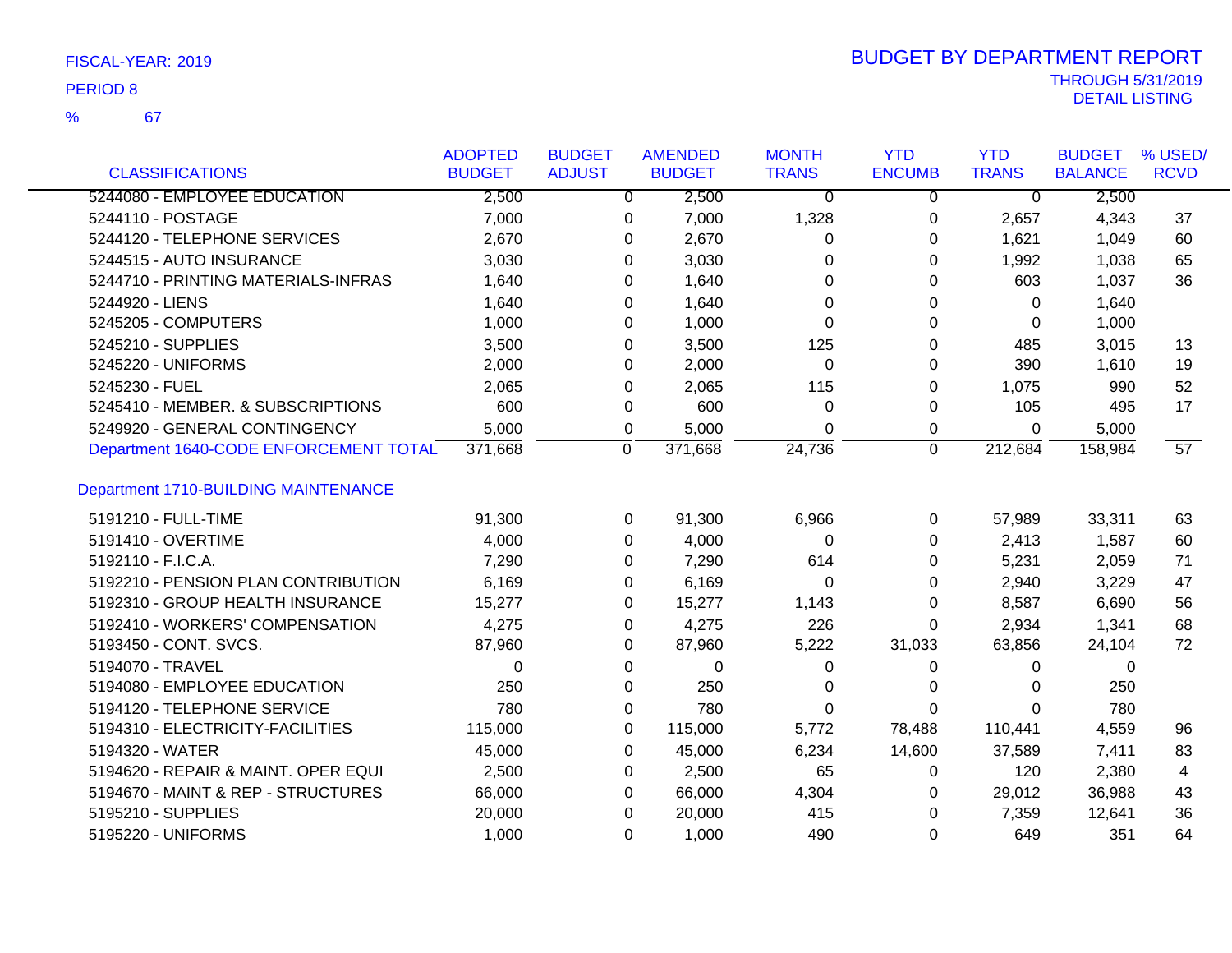67 %

| <b>CLASSIFICATIONS</b>                             | <b>ADOPTED</b><br><b>BUDGET</b> | <b>BUDGET</b><br><b>ADJUST</b> | <b>AMENDED</b><br><b>BUDGET</b> | <b>MONTH</b><br><b>TRANS</b> | <b>YTD</b><br><b>ENCUMB</b> | <b>YTD</b><br><b>TRANS</b> | <b>BUDGET</b><br><b>BALANCE</b> | % USED/<br><b>RCVD</b> |
|----------------------------------------------------|---------------------------------|--------------------------------|---------------------------------|------------------------------|-----------------------------|----------------------------|---------------------------------|------------------------|
| 5199920 - GENERAL CONTINGENCY                      | 5,000                           | $\overline{0}$                 | 5,000                           | 0                            | 0                           | $\overline{0}$             | 5,000                           |                        |
| Department 1710-BUILDING MAINTENANCE TOTAL 471,801 |                                 | $\overline{0}$                 | 471,801                         | 31,451                       | 124,121                     | 329,120                    | 142,681                         | 69                     |
| Department 1720-SOLID WASTE                        |                                 |                                |                                 |                              |                             |                            |                                 |                        |
| 5341210 - REGULAR                                  | 362,017                         | 0                              | 362,017                         | 18,657                       | 0                           | 213,322                    | 148,695                         | 58                     |
| 5341410 - OVERTIME                                 | 8,000                           | $\Omega$                       | 8,000                           | 23                           | 0                           | 7,773                      | 227                             | 97                     |
| 5342110 - F.I.C.A.                                 | 29,684                          | 0                              | 29,684                          | 1,443                        | 0                           | 16,711                     | 12,973                          | 56                     |
| 5342210 - PENSION PLAN CONTRIBUTION                | 23,414                          | 0                              | 23,414                          | 0                            | 0                           | 11,160                     | 12,254                          | 47                     |
| 5342220 - ICMA                                     | $\Omega$                        | $\Omega$                       | 0                               | 0                            | 0                           | 0                          | 0                               |                        |
| 5342310 - GROUP HEALTH INSURANCE                   | 68,746                          | $\Omega$                       | 68,746                          | 4,040                        | 0                           | 36,533                     | 32,213                          | 53                     |
| 5342410 - WORKERS' COMPENSATION                    | 31,591                          | $\Omega$                       | 31,591                          | 1,668                        | 0                           | 21,678                     | 9,913                           | 68                     |
| 5343470 - INTERLCL AGREE-RECYCLING                 | 93,000                          | 0                              | 93,000                          | 7,776                        | 54,122                      | 93,000                     | 0                               | 100                    |
| 5344070 - TRAVEL & CONFERENCE                      | $\Omega$                        | $\Omega$                       | $\Omega$                        | 0                            | 0                           | 0                          | 0                               |                        |
| 5344080 - EMPLOYEE EDUCATION                       | 250                             | 0                              | 250                             | 0                            | 0                           | $\Omega$                   | 250                             |                        |
| 5344340 - REFUSE DISPOSAL FEE                      | 769,000                         | $\Omega$                       | 769,000                         | 27,984                       | 419,622                     | 769,000                    | $\Omega$                        | 100                    |
| 5345210 - SUPPLIES                                 | 68,500                          | 0                              | 68,500                          | 0                            | $\pmb{0}$                   | 2,339                      | 66,161                          | 3                      |
| 5345220 - UNIFORMS                                 | 4,000                           | 0                              | 4,000                           | 2,674                        | 0                           | 2,964                      | 1,036                           | 74                     |
| 5347110 - DEBT SERVICE-PRINCIPAL                   | $\Omega$                        | 0                              | 0                               | 0                            | 0                           | 0                          | 0                               |                        |
| 5347210 - DEBT SERVICE-INTEREST                    | $\Omega$                        | 0                              | 0                               | $\Omega$                     | 0                           | $\Omega$                   | 0                               |                        |
| Department 1720-SOLID WASTE TOTAL                  | 1,458,202                       | $\Omega$                       | 1,458,202                       | 64,265                       | 473,744                     | 1,174,480                  | 283,722                         | 80                     |
| Department 1730-STREET MAINTENANCE                 |                                 |                                |                                 |                              |                             |                            |                                 |                        |
| 5411210 - REGULAR                                  | 277,022                         | 0                              | 277,022                         | 24,460                       | 0                           | 176,757                    | 100,265                         | 63                     |
| 5411310 - PART TIME                                | $\Omega$                        | $\Omega$                       | 0                               | 0                            | 0                           | $\Omega$                   | $\Omega$                        |                        |
| 5411410 - OVERTIME                                 | 5,000                           | 0                              | 5,000                           | 0                            | 0                           | 6,728                      | $-1,728$                        | 134                    |
| 5412110 - F.I.C.A.                                 | 21,575                          | 0                              | 21,575                          | 1,917                        | 0                           | 14,431                     | 7,144                           | 66                     |
| 5412210 - PENSION PLAN CONTRIBUTION                | 16,106                          | 0                              | 16,106                          | 0                            | 0                           | 7,677                      | 8,429                           | 47                     |
| 5412220 - DEFERRED COMP CONTRIB                    | 1,949                           | 0                              | 1,949                           | 149                          | 0                           | 1,274                      | 675                             | 65                     |
| 5412310 - GROUP HEALTH INSURANCE                   | 53,469                          | 0                              | 53,469                          | 4,544                        | 0                           | 29,698                     | 23,771                          | 55                     |
| 5412410 - WORKERS' COMPENSATION                    | 19,211                          | 0                              | 19,211                          | 1,014                        | 0                           | 13,183                     | 6,028                           | 68                     |
| 5413450 - CONTRACTUAL SERVICES                     | 65,000                          | $\mathbf 0$                    | 65,000                          | 2,730                        | 5,225                       | 20,491                     | 44,509                          | 31                     |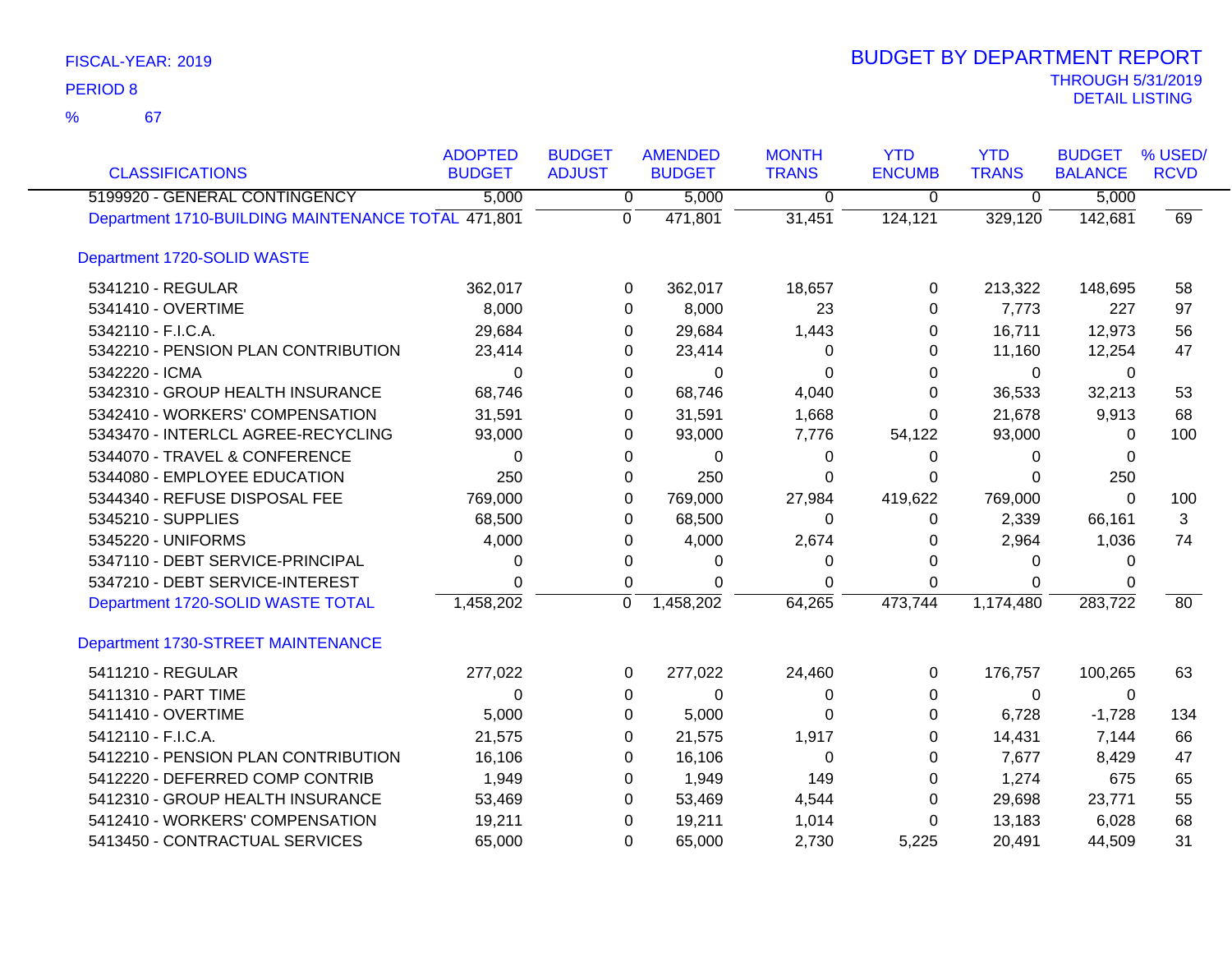| FISCAL-YEAR: 2019 |  |
|-------------------|--|
|                   |  |

67 %

| <b>CLASSIFICATIONS</b>                   | <b>ADOPTED</b><br><b>BUDGET</b> | <b>BUDGET</b><br><b>ADJUST</b> | <b>AMENDED</b><br><b>BUDGET</b> | <b>MONTH</b><br><b>TRANS</b> | <b>YTD</b><br><b>ENCUMB</b> | <b>YTD</b><br><b>TRANS</b> | <b>BUDGET</b><br><b>BALANCE</b> | % USED/<br><b>RCVD</b> |
|------------------------------------------|---------------------------------|--------------------------------|---------------------------------|------------------------------|-----------------------------|----------------------------|---------------------------------|------------------------|
| 5414070 - TRAVEL & CONFERENCE            | 250                             |                                | 250                             |                              |                             | 120                        | 130                             | $\overline{48}$        |
|                                          |                                 | 0                              |                                 | 1                            | 0                           |                            |                                 |                        |
| 5414080 - EMPLOYEE EDUCATION             | 500                             | 0                              | 500                             | 0                            | 0                           | 0                          | 500                             |                        |
| 5414120 - TRAVEL & CONFERENCE            | 1,080                           | 0                              | 1,080                           | 0                            | 0                           | 370                        | 710                             | 34                     |
| 5414625 - LANDSCAPE MAINTENANCE          | 50,000                          | 0                              | 50,000                          | 9,235                        | 0                           | 23,634                     | 26,366                          | 47                     |
| 5414640 - MAINT & REP STRS & PARKWY      | 20,000                          | 0                              | 20,000                          | 1,111                        | $\Omega$                    | 8,257                      | 11,743                          | 41                     |
| 5414650 - ELECTRICITY-STREET LIGHTS      | 140,000                         | 0                              | 140,000                         | 921                          | 57,768                      | 130,188                    | 9,812                           | 92                     |
| 5414670 - MAINT & REP-GRDS & STRUCT      | 10,000                          | 0                              | 10,000                          | $-4,943$                     | 0                           | 3,862                      | 6,138                           | 38                     |
| 5415210 - SUPPLIES                       | 4,000                           | 0                              | 4,000                           | 0                            | 0                           | 1,639                      | 2,361                           | 40                     |
| 5415220 - UNIFORMS                       | 3,500                           | 0                              | 3,500                           | 840                          | 0                           | 2,260                      | 1,240                           | 64                     |
| 5415245 - TOOLS                          | 500                             | $\Omega$                       | 500                             | 0                            | 0                           | 88                         | 412                             | 17                     |
| 5417110 - DEBT SERVICE- PRINCIPAL        | 0                               | 0                              | $\Omega$                        | 0                            | $\Omega$                    | $\Omega$                   | $\Omega$                        |                        |
| 5417210 - DEBT SERVICE-INTEREST          | $\Omega$                        | 0                              | $\Omega$                        | 0                            | 0                           | $\Omega$                   | $\Omega$                        |                        |
| Department 1730-STREET MAINTENANCE TOTAL | 689,162                         | $\Omega$                       | 689,162                         | 41,979                       | 62,993                      | 440,657                    | 248,505                         | 63                     |
| Department 1750-LANSCAPE MAINTENANCE     |                                 |                                |                                 |                              |                             |                            |                                 |                        |
| 5191210 - FULL-TIME                      | 139,752                         | 0                              | 139,752                         | 10,752                       | 0                           | 89,659                     | 50,093                          | 64                     |
| 5191410 - OVERTIME                       | 4,000                           | 0                              | 4,000                           | $\Omega$                     | 0                           | 0                          | 4,000                           |                        |
| 5192110 - F.I.C.A.                       | 10,997                          | 0                              | 10,997                          | 818                          | 0                           | 6,816                      | 4,181                           | 61                     |
| 5192210 - PENSION PLAN CONTRIBUTION      | 9,497                           | 0                              | 9,497                           | 0                            | 0                           | 4,527                      | 4,970                           | 47                     |
| 5192220 - DEFERRED COMP CONTRIB.         | 0                               | 0                              | $\Omega$                        | 0                            | 0                           | $\Omega$                   | 0                               |                        |
| 5192310 - GROUP HEALTH INSURANCE         | 22,915                          | 0                              | 22,915                          | 1,727                        | 0                           | 12,981                     | 9,934                           | 56                     |
| 5192410 - WORKERS' COMPENSATION          | 5,691                           | 0                              | 5,691                           | 300                          | 0                           | 3,905                      | 1,786                           | 68                     |
| 5193450 - CONT. SVCS.                    | 176,138                         | 23,702                         | 199,840                         | 12,849                       | 66,359                      | 154,474                    | 45,366                          | 77                     |
| 5194070 - TRAVEL                         | 355                             | 0                              | 355                             | 0                            | $\Omega$                    | 165                        | 190                             | 46                     |
| 5194120 - TELEPHONE SERVICE              | 780                             | 0                              | 780                             | 46                           | 0                           | 344                        | 436                             | 44                     |
| 5194350 - ELECTRICITY-CITY PARKS         | 50,000                          | 0                              | 50,000                          | 1,126                        | 26,209                      | 50,000                     | $\Omega$                        | 100                    |
| 5194420 - OUTSIDE SERV RENTAL            | 1,000                           | 0                              | 1,000                           | 0                            | 0                           | 0                          | 1,000                           |                        |
| 5194515 - AUTO INSURANCE                 | 1,233                           | 0                              | 1,233                           | 0                            | 0                           | 811                        | 422                             | 65                     |
| 5194620 - REPAIR & MAINT. OPER EQUI      | 80,000                          | 1,977                          | 81,977                          | 21,328                       | 1,977                       | 64,939                     | 17,038                          | 79                     |
| 5194670 - MAINT & REP - STRUCTURES       | 0                               | 0                              | 0                               | 0                            | 0                           | 0                          | 0                               |                        |
| 5195210 - SUPPLIES                       | 9,348                           | $\Omega$                       | 9,348                           | 647                          | 0                           | 4,455                      | 4,893                           | 47                     |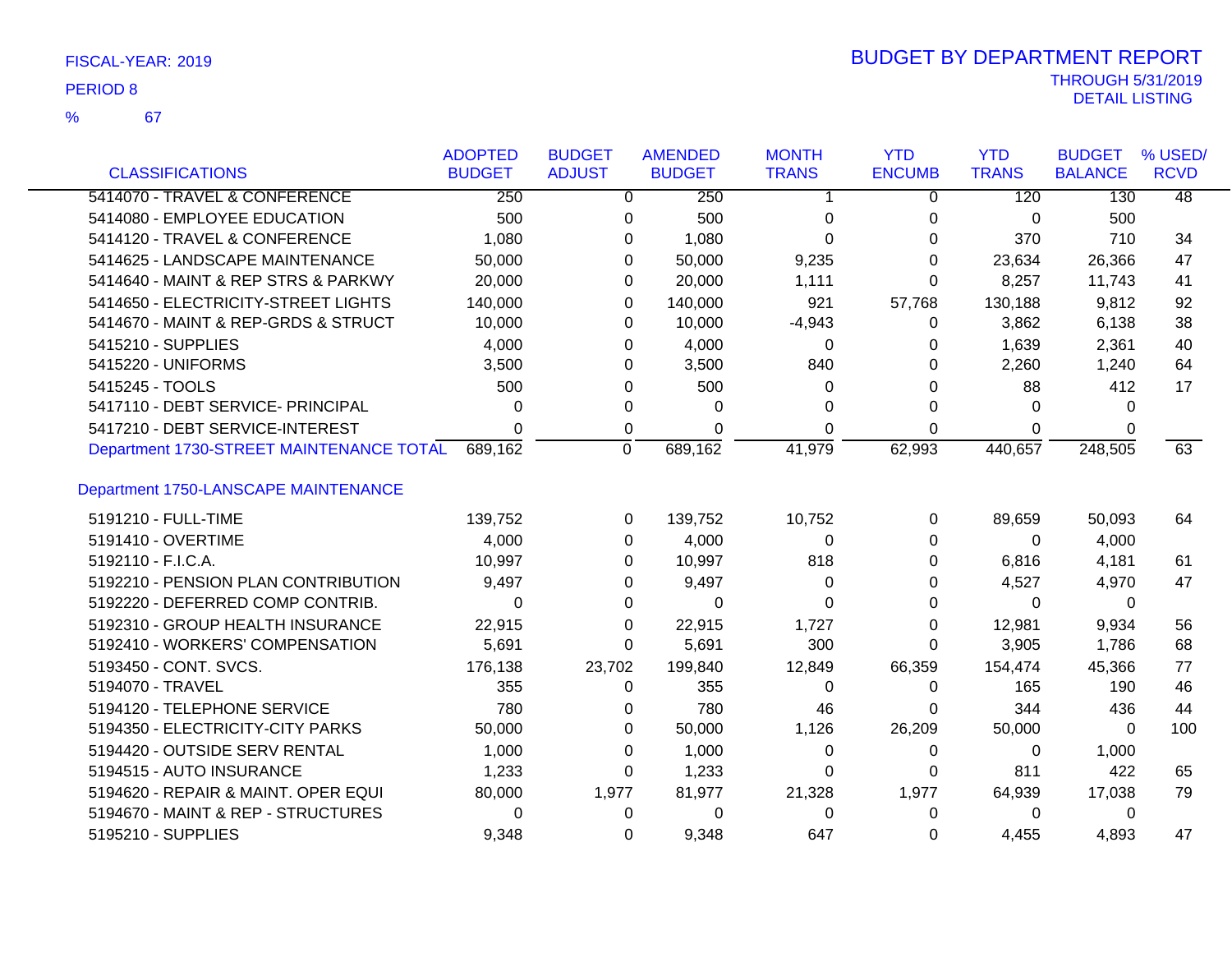| <b>CLASSIFICATIONS</b>                    | <b>ADOPTED</b><br><b>BUDGET</b> | <b>BUDGET</b><br><b>ADJUST</b> | <b>AMENDED</b><br><b>BUDGET</b> | <b>MONTH</b><br><b>TRANS</b> | <b>YTD</b><br><b>ENCUMB</b> | <b>YTD</b><br><b>TRANS</b> | <b>BUDGET</b><br><b>BALANCE</b> | % USED/<br><b>RCVD</b> |
|-------------------------------------------|---------------------------------|--------------------------------|---------------------------------|------------------------------|-----------------------------|----------------------------|---------------------------------|------------------------|
| 5195220 - UNIFORMS                        | 2,475                           | $\overline{0}$                 | 2,475                           | 395                          | 0                           | 2,120                      | 355                             | 85                     |
| 5195230 - FUEL & LUBRICANT                | 8,047                           | 0                              | 8,047                           | 449                          | 0                           | 4,188                      | 3,859                           | 52                     |
| 5195410 - MEMBER. & SUBSCRIPTIONS         | 365                             | 0                              | 365                             | $\Omega$                     | 0                           | 0                          | 365                             |                        |
| Department 1750-LANSCAPE MAINTENANCE      | 522,593                         | 25,679                         | 548,272                         | $\overline{50,437}$          | 94,545                      | 399,384                    | 148,888                         | $\overline{72}$        |
| Department 1760-MOTOR POOL                |                                 |                                |                                 |                              |                             |                            |                                 |                        |
| 5191210 - FULL-TIME                       | 143,605                         | 0                              | 143,605                         | 10,958                       | 0                           | 91,162                     | 52,443                          | 63                     |
| 5191410 - OVERTIME                        | 4,000                           | $\Omega$                       | 4,000                           | 0                            | $\Omega$                    | 19                         | 3,981                           |                        |
| 5192110 - F.I.C.A.                        | 11,292                          | 0                              | 11,292                          | 782                          | 0                           | 6,536                      | 4,756                           | 57                     |
| 5192210 - PENSION PLAN CONTRIBUTION       | 9,555                           | 0                              | 9,555                           | $\Omega$                     | 0                           | 4,554                      | 5,001                           | 47                     |
| 5192220 - DEFERRED COMP CONTRIB.          | 0                               | 0                              | $\mathbf 0$                     | $\Omega$                     | 0                           | 0                          | 0                               |                        |
| 5192310 - GROUP HEALTH INSURANCE          | 22,915                          | 0                              | 22,915                          | 1,730                        | 0                           | 13,005                     | 9,910                           | 56                     |
| 5192410 - WORKERS' COMPENSATION           | 5,091                           | 0                              | 5,091                           | 269                          | 0                           | 3,493                      | 1,598                           | 68                     |
| 5194070 - TRAVEL                          | 0                               | 0                              | 0                               | 0                            | 0                           | 0                          | 0                               |                        |
| 5194080 - EMPLOYEE EDUCATION              | 250                             | $\Omega$                       | 250                             | $\Omega$                     | 0                           | $\Omega$                   | 250                             |                        |
| 5194120 - TELEPHONE SERVICE               | 780                             | 0                              | 780                             | 0                            | 0                           | 185                        | 595                             | 23                     |
| 5194515 - AUTO INSURANCE                  | 40,000                          | 0                              | 40,000                          | 0                            | 0                           | 26,303                     | 13,697                          | 65                     |
| 5194620 - REPAIR & MAINT. OPER EQUI       | 25,000                          | 0                              | 25,000                          | 553                          | $\Omega$                    | 913                        | 24,087                          | 3                      |
| 5194680 - MAINT & REP-OUTSIDE SVCS        | 75,000                          | 0                              | 75,000                          | 5,363                        | 2,051                       | 33,470                     | 41,530                          | 44                     |
| 5195220 - UNIFORMS                        | 3,000                           | 0                              | 3,000                           | 845                          | 0                           | 2,194                      | 806                             | 73                     |
| 5195230 - FUEL & LUBRICANT                | 150,000                         | 0                              | 150,000                         | 10,135                       | 32,099                      | 107,812                    | 42,188                          | 71                     |
| 5195240 - PARTS                           | 60,000                          | 0                              | 60,000                          | 3,603                        | 5,319                       | 59,324                     | 676                             | 98                     |
| 5195245 - OPERATING TOOLS                 | 1,000                           | 0                              | 1,000                           | 0                            | 0                           | 435                        | 565                             | 43                     |
| 5195250 - TIRES                           | 30,000                          | 0                              | 30,000                          | 1,891                        | 0                           | 13,322                     | 16,678                          | 44                     |
| 5195260 - GENERAL                         | 1,800                           | 0                              | 1,800                           | 190                          | 0                           | 1,212                      | 588                             | 67                     |
| Department 1760-MOTOR POOL TOTAL          | 583,288                         | 0                              | 583,288                         | 36,319                       | 39,469                      | 363,939                    | 219,349                         | $\overline{62}$        |
| Department 1770-PUBLIC WORKS DIRECTOR OFF |                                 |                                |                                 |                              |                             |                            |                                 |                        |
| 5191210 - FULL-TIME                       | 69,497                          | 0                              | 69,497                          | 3,797                        | 0                           | 33,880                     | 35,617                          | 48                     |
| 5191410 - OVERTIME                        | 0                               | 0                              | 0                               | 0                            | 0                           | 0                          | 0                               |                        |
| 5192110 - F.I.C.A.                        | 5,317                           | $\Omega$                       | 5,317                           | 287                          | $\Omega$                    | 2,546                      | 2,771                           | 47                     |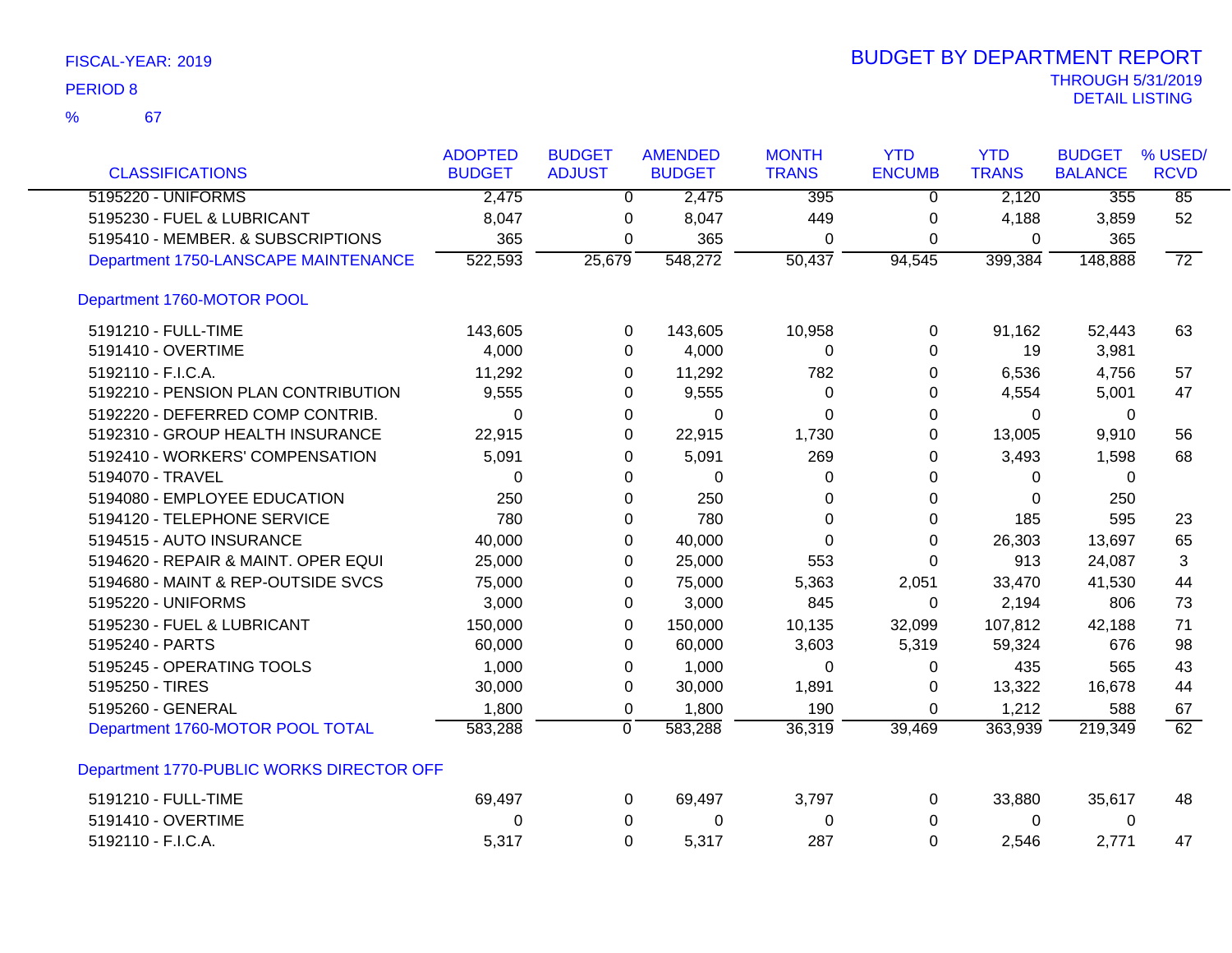67

%

|                                           | <b>ADOPTED</b> | <b>BUDGET</b> | <b>AMENDED</b> | <b>MONTH</b> | <b>YTD</b>    | <b>YTD</b>   | <b>BUDGET</b>  | % USED/         |
|-------------------------------------------|----------------|---------------|----------------|--------------|---------------|--------------|----------------|-----------------|
| <b>CLASSIFICATIONS</b>                    | <b>BUDGET</b>  | <b>ADJUST</b> | <b>BUDGET</b>  | <b>TRANS</b> | <b>ENCUMB</b> | <b>TRANS</b> | <b>BALANCE</b> | <b>RCVD</b>     |
| 5192210 - PENSION PLAN CONTRIBUTION       | 2,849          | $\Omega$      | 2,849          | $\Omega$     | 0             | 1,358        | 1,491          | $\overline{47}$ |
| 5192220 - DEFERRED COMP CONTRIB.          | 1,797          | 0             | 1,797          | $\mathbf 0$  | 0             | 0            | 1,797          |                 |
| 5192310 - GROUP HEALTH INSURANCE          | 22,915         | $\Omega$      | 22,915         | 578          | 0             | 8,234        | 14,681         | 35              |
| 5192410 - WORKERS' COMPENSATION           | 296            | $\Omega$      | 296            | 16           | $\Omega$      | 203          | 93             | 68              |
| 5194070 - TRAVEL                          | 250            | 0             | 250            | 0            | 0             | 0            | 250            |                 |
| 5194080 - EMPLOYEE EDUCATION              | 250            | $\Omega$      | 250            | $\Omega$     | 0             | 66           | 184            | 26              |
| 5194110 - POSTAGE                         | $\Omega$       | $\Omega$      | $\Omega$       | $\Omega$     | $\Omega$      | 0            | 0              |                 |
| 5194120 - TELEPHONE SERVICE               | 780            | 0             | 780            | 0            | 0             | 0            | 780            |                 |
| 5194540 - BOILER & MACHINERY              | 1,000          | $\Omega$      | 1,000          | $\Omega$     | 0             | 0            | 1,000          |                 |
| 5194710 - COPY MACHINE                    | 5,000          | 0             | 5,000          | $\Omega$     | 0             | 1,276        | 3,724          | 25              |
| 5195205 - COMPUTER - EQUIPMENT            | 1,000          | 0             | 1,000          | $\Omega$     | $\Omega$      | $\Omega$     | 1,000          |                 |
| 5195210 - SUPPLIES                        | 1,000          | 0             | 1,000          | 191          | 0             | 451          | 549            | 45              |
| 5195270 - PERMITS                         | 1,000          | 0             | 1,000          | $\Omega$     | 0             | 227          | 773            | 22              |
| 5195410 - MEMBER, & SUBSCRIPTIONS         | 500            | 0             | 500            | $\Omega$     | 0             | $\Omega$     | 500            |                 |
| Department 1770-PUBLIC WORKS DIRECTOR OFF | 113,451        | $\Omega$      | 113,451        | 4,869        | $\Omega$      | 48,241       | 65,210         | 42              |
|                                           |                |               |                |              |               |              |                |                 |
| Department 1790-ENGINEERING & CONSTRUCTN  |                |               |                |              |               |              |                |                 |
| 5191210 - FULL-TIME                       | 160,785        | 0             | 160,785        | 11,431       | 0             | 94,306       | 66,479         | 58              |
| 5192110 - F.I.C.A.                        | 12,300         | 0             | 12,300         | 919          | 0             | 7,327        | 4,973          | 59              |
| 5192210 - PENSION PLAN CONTRIBUTION       | $\Omega$       | $\Omega$      | $\Omega$       | $\Omega$     | $\Omega$      | $\Omega$     | 0              |                 |
| 5192220 - DEFERRED COMP CONTRIB.          | 11,227         | 0             | 11,227         | 800          | 0             | 6,601        | 4,626          | 58              |
| 5192310 - GROUP HEALTH INSURANCE          | 15,277         | 0             | 15,277         | 62           | 0             | 7,644        | 7,633          | 50              |
| 5192410 - WORKERS' COMPENSATION           | 481            | 0             | 481            | 25           | 0             | 330          | 151            | 68              |
| 5193450 - CONT. SVCS.                     | $\Omega$       | $\Omega$      | 0              | $\Omega$     | 0             | 0            | 0              |                 |
| 5194070 - TRAVEL                          | 250            | 0             | 250            | $\Omega$     | 0             | 0            | 250            |                 |
| 5194080 - EMPLOYEE EDUCATION              | 1,000          | 0             | 1,000          | $\Omega$     | $\Omega$      | $\Omega$     | 1,000          |                 |
| 5194120 - TELEPHONE SERVICE               | 1,560          | $\Omega$      | 1,560          | $\Omega$     | 0             | 370          | 1,190          | 23              |
| 5195205 - COMPUTER - EQUIPMENT            | 300            | 0             | 300            | $\Omega$     | $\Omega$      | 0            | 300            |                 |
| 5195210 - SUPPLIES                        | 2,500          | 0             | 2,500          | 90           | 0             | 1,573        | 927            | 62              |
| 5195410 - MEMBER. & SUBSCRIPTIONS         | 1,000          | $\Omega$      | 1,000          | $\Omega$     | $\Omega$      | 310          | 690            | 31              |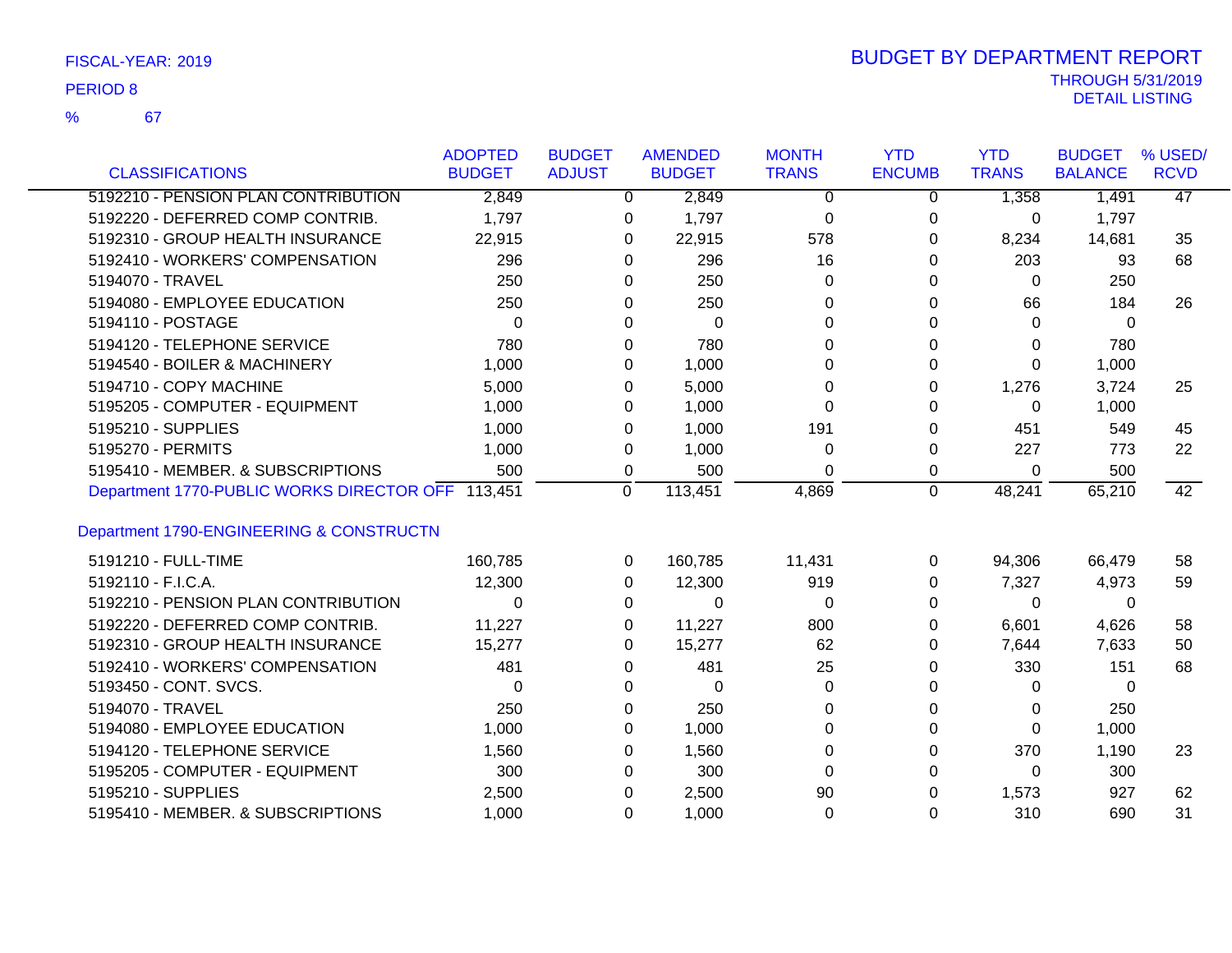67 %

| <b>CLASSIFICATIONS</b>                           | <b>ADOPTED</b><br><b>BUDGET</b> | <b>BUDGET</b><br><b>ADJUST</b> | <b>AMENDED</b><br><b>BUDGET</b> | <b>MONTH</b><br><b>TRANS</b> | <b>YTD</b><br><b>ENCUMB</b> | <b>YTD</b><br><b>TRANS</b> | <b>BUDGET</b><br><b>BALANCE</b> | % USED/<br><b>RCVD</b> |
|--------------------------------------------------|---------------------------------|--------------------------------|---------------------------------|------------------------------|-----------------------------|----------------------------|---------------------------------|------------------------|
| Department 1790-ENGINEERING & CONSTRUCTN 206,680 |                                 | $\overline{0}$                 | 206,680                         | 13,327                       | $\overline{0}$              | 118,461                    | 88,219                          | $\overline{57}$        |
| Department 1910-POLICE                           |                                 |                                |                                 |                              |                             |                            |                                 |                        |
| 5211210 - REGULAR                                | 3,843,224                       | 0                              | 3,843,224                       | 281,362                      | 0                           | 2,355,544                  | 1,487,680                       | 61                     |
| 5211310 - PART-TIME                              | $\Omega$                        | 0                              | 0                               | $\Omega$                     | $\Omega$                    | $\Omega$                   | $\Omega$                        |                        |
| 5211410 - OVERTIME                               | 150,000                         | $\Omega$                       | 150,000                         | 11,489                       | 0                           | 92,349                     | 57,651                          | 61                     |
| 5211411 - OVERTIME- HOLIDAY PAY                  | 62,000                          | 0                              | 62,000                          | 0                            | 0                           | 52,507                     | 9,493                           | 84                     |
| 5211413 - OVERTIME-RED LIGHT CAMERAS             | 10,000                          | 0                              | 10,000                          | 561                          | 0                           | 4,730                      | 5,270                           | 47                     |
| 5211510 - SPEC PAY - EDUC INCENTIVE              | 31,958                          | 0                              | 31,958                          | 2,335                        | 0                           | 18,876                     | 13,082                          | 59                     |
| 5211530 - HAZARD PAY                             | 65,250                          | 0                              | 65,250                          | 4,600                        | 0                           | 38,950                     | 26,300                          | 59                     |
| 5212110 - F.I.C.A.                               | 318,409                         | 0                              | 318,409                         | 23,983                       | 0                           | 206,860                    | 111,549                         | 64                     |
| 5212210 - PENSION PLAN CONTRIBUTION              | 500,190                         | 0                              | 500,190                         | $\Omega$                     | 0                           | 286,979                    | 213,211                         | 57                     |
| 5212220 - DEFERRED COMP CONTRIB.                 | 25,246                          | 0                              | 25,246                          | 1,614                        | 0                           | 14,433                     | 10,813                          | 57                     |
| 5212310 - GROUP HEALTH INSURANCE                 | 450,642                         | 0                              | 450,642                         | 33,017                       | 0                           | 244,442                    | 206,200                         | 54                     |
| 5212410 - WORKERS' COMPENSATION                  | 88,323                          | 0                              | 88,323                          | 4,663                        | 0                           | 60,608                     | 27,715                          | 68                     |
| 5213116 - ANNUAL PHYSICALS                       | 15,340                          | 0                              | 15,340                          | 420                          | 0                           | 4,120                      | 11,220                          | 26                     |
| 5213450 - CONTRACTUAL SERVICES                   | 204,932                         | 0                              | 204,932                         | 850                          | 87,340                      | 190,436                    | 14,496                          | 92                     |
| 5213452 - RED LIGHT CAMERA                       | 307,440                         | 0                              | 307,440                         | 79,735                       | 195,544                     | 307,440                    | 0                               | 100                    |
| 5213456 - SCHOOL CROSSING                        | 130,442                         | 0                              | 130,442                         | 0                            | 90,971                      | 130,442                    | 0                               | 100                    |
| 5213459 - PARKING                                | $\Omega$                        | 0                              | 0                               | 0                            | 0                           | 0                          | 0                               |                        |
| 5213490 - CRIME PREVENTION PROGRAMS              | 9,000                           | 0                              | 9,000                           | 462                          | 0                           | 3,673                      | 5,327                           | 40                     |
| 5214070 - TRAVEL & CONFERENCE                    | 14,490                          | 0                              | 14,490                          | 1,687                        | 0                           | 10,434                     | 4,056                           | 72                     |
| 5214080 - EMPLOYEE EDUCATION                     | 37,494                          | 0                              | 37,494                          | 2,115                        | 0                           | 12,664                     | 24,830                          | 33                     |
| 5214110 - POSTAGE                                | 1,800                           | 0                              | 1,800                           | 342                          | 0                           | 683                        | 1,117                           | 37                     |
| 5214120 - TELEPHONE SERVICE                      | 61,440                          | 0                              | 61,440                          | 2,302                        | 19,220                      | 38,560                     | 22,880                          | 62                     |
| 5214450 - LEASE -POL VEHCLE                      | 0                               | 0                              | 0                               | 0                            | 0                           | 0                          | 0                               |                        |
| 5214515 - AUTO INSURANCE                         | 74,557                          | 0                              | 74,557                          | 0                            | 0                           | 49,007                     | 25,550                          | 65                     |
| 5214591 - POLICE OFF ACC DTH & DIS.              | 2,000                           | 0                              | 2,000                           | 0                            | 0                           | 0                          | 2,000                           |                        |
| 5214620 - REPAIR & MAINT. OPER EQUI              | 22,500                          | 0                              | 22,500                          | 0                            | 0                           | 1,029                      | 21,471                          | 4                      |
| 5214630 - MAINT & REP-COMM EQUIP                 | 14,500                          | 0                              | 14,500                          | 350                          | 1,420                       | 2,500                      | 12,000                          | 17                     |
| 5214632 - INTERNET SERVICES                      | 3,200                           | 0                              | 3,200                           | $\Omega$                     | 0                           | 0                          | 3,200                           |                        |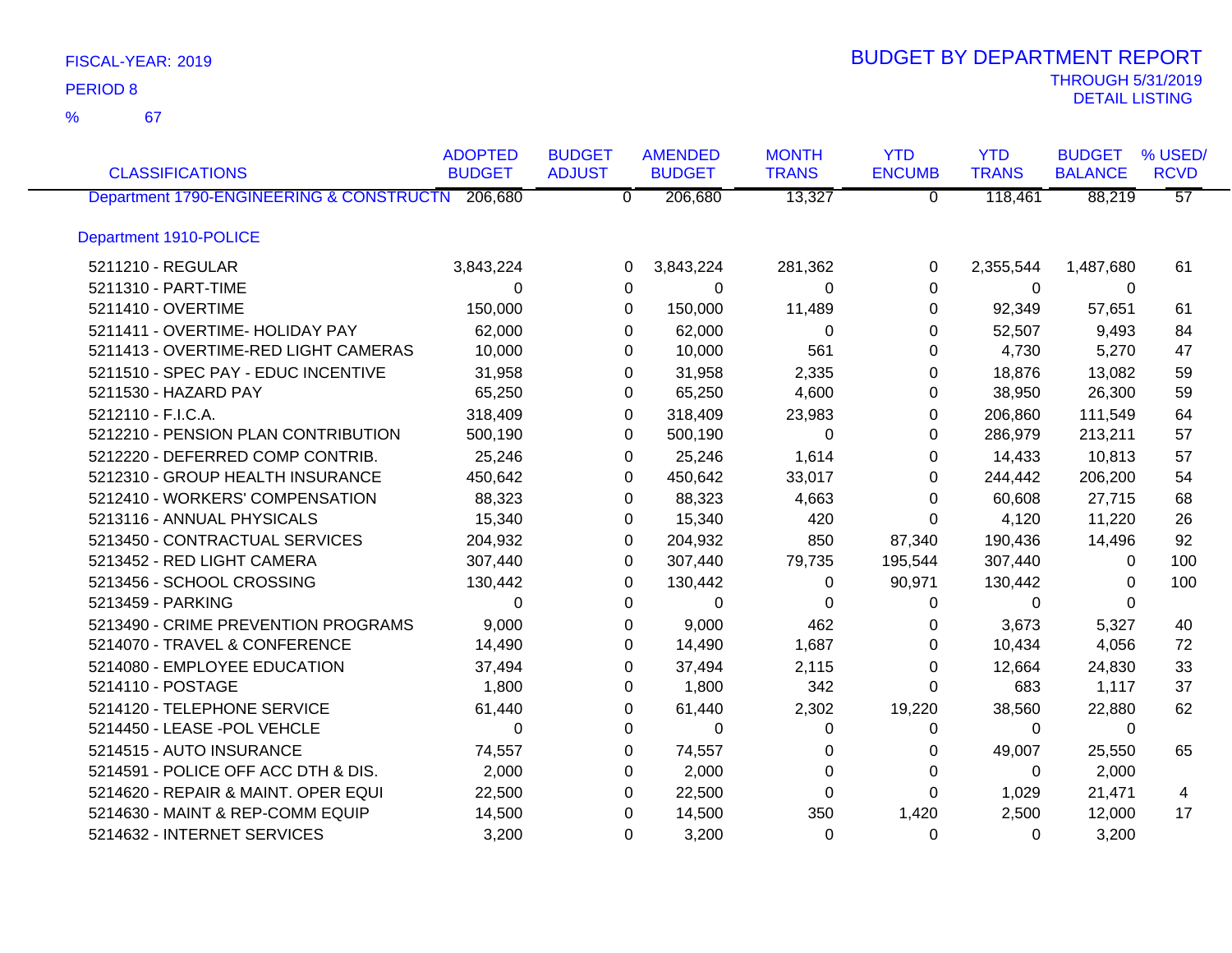67 %

| <b>CLASSIFICATIONS</b>              | <b>ADOPTED</b><br><b>BUDGET</b> | <b>BUDGET</b><br><b>ADJUST</b> | <b>AMENDED</b><br><b>BUDGET</b> | <b>MONTH</b><br><b>TRANS</b> | <b>YTD</b><br><b>ENCUMB</b> | <b>YTD</b><br><b>TRANS</b> | <b>BUDGET</b><br><b>BALANCE</b> | % USED/<br><b>RCVD</b> |
|-------------------------------------|---------------------------------|--------------------------------|---------------------------------|------------------------------|-----------------------------|----------------------------|---------------------------------|------------------------|
| 5214710 - PRINTING MATERIALS-INFRAS | 7,380                           | 0                              | 7,380                           | 0                            | 0                           | 2,081                      | 5,299                           | $\overline{28}$        |
| 5214960 - SPECIAL INVESTIGATIONS    | 8,000                           | 0                              | 8,000                           | 0                            | 0                           | 3,000                      | 5,000                           | 37                     |
| 5214970 - EMPLOYEE TESTING          | 21,890                          | 0                              | 21,890                          | 590                          | 0                           | 3,240                      | 18,650                          | 14                     |
| 5215205 - COMPUTER SUPPLIES         | 6,995                           | 0                              | 6,995                           | 0                            | 0                           | 1,105                      | 5,890                           | 15                     |
| 5215210 - SUPPLIES                  | 159,248                         | 4,963                          | 164,211                         | 12,668                       | 54,106                      | 92,835                     | 71,375                          | 56                     |
| 5215212 - PARKING                   | 0                               | 0                              | 0                               | $\Omega$                     | 0                           | $\mathbf 0$                | 0                               |                        |
| 5215220 - UNIFORMS                  | 90,800                          | 0                              | 90,800                          | 3,054                        | 0                           | 34,689                     | 56,111                          | 38                     |
| 5215230 - FUEL & LUBRICANT          | 133,383                         | 0                              | 133,383                         | 7,810                        | 0                           | 70,773                     | 62,610                          | 53                     |
| 5215410 - MEMBER. & SUBSCRIPTIONS   | 7,815                           | 0                              | 7,815                           | 200                          | 0                           | 2,875                      | 4,940                           | 36                     |
| 5215940 - PRISONER DETENTION        | 0                               | 0                              | 0                               | 0                            | 0                           | 0                          | 0                               |                        |
| 5217110 - DEBT SERVICE- PRINCIPAL   | 0                               | 0                              | 0                               | 0                            | 0                           | 0                          | U                               |                        |
| 5217210 - DEBT SERVICE- INTEREST    | ი                               | 0                              | 0                               | 0                            | 0                           | 0                          | 0                               |                        |
| 5219920 - GENERAL CONTINGENCY       | 5,000                           | 0                              | 5,000                           | 0                            | 0                           | 0                          | 5,000                           |                        |
| Department 1910-POLICE TOTAL        | 6,884,888                       | 4,963                          | 6,889,851                       | 476,209                      | 448,601                     | 4,337,864                  | 2,551,986                       | 62                     |
| Department 2000-PARKS & RECREATION  |                                 |                                |                                 |                              |                             |                            |                                 |                        |
| 5721210 - FULL-TIME                 | 337,237                         | 0                              | 337,237                         | 25,739                       | 0                           | 217,652                    | 119,585                         | 64                     |
| 5721310 - PART-TIME                 | 0                               | 0                              | 0                               | 0                            | 0                           | 0                          | 0                               |                        |
| 5721410 - OVERTIME                  | 0                               | 0                              | 0                               | 0                            | 0                           | 0                          | 0                               |                        |
| 5722110 - F.I.C.A.                  | 25,799                          | 0                              | 25,799                          | 1,981                        | 0                           | 16,735                     | 9,064                           | 64                     |
| 5722210 - PENSION PLAN CONTRIBUTION | 16,502                          | 0                              | 16,502                          | 0                            | 0                           | 7,866                      | 8,636                           | 47                     |
| 5722220 - DEFERRED COMP CONTRIB     | 5,836                           | 0                              | 5,836                           | 447                          | 0                           | 3,689                      | 2,147                           | 63                     |
| 5722310 - GROUP HEALTH INSURANCE    | 38,192                          | 0                              | 38,192                          | 2,902                        | 0                           | 21,825                     | 16,367                          | 57                     |
| 5722410 - WORKERS' COMPENSATION     | 13,793                          | 0                              | 13,793                          | 728                          | 0                           | 9,465                      | 4,328                           | 68                     |
| 5723450 - CONTRACTUAL               | 32,372                          | 0                              | 32,372                          | 3,668                        | 0                           | 13,836                     | 18,536                          | 42                     |
| 5724070 - TRAVEL & CONFERENCE       | 448                             | 0                              | 448                             | 42                           | 0                           | 386                        | 62                              | 86                     |
| 5724080 - EMPLOYEE EDUCATION        | 3,925                           | 0                              | 3,925                           | 960                          | 0                           | 2,440                      | 1,485                           | 62                     |
| 5724110 - POSTAGE                   | 2,250                           | 0                              | 2,250                           | 47                           | 0                           | 958                        | 1,292                           | 42                     |
| 5724120 - TELEPHONE SERVICE         | 5,100                           | 0                              | 5,100                           | 139                          | 0                           | 1,503                      | 3,597                           | 29                     |
| 5724350 - ELECTRIC - CITY PARKS     | 0                               | 0                              | 0                               | 0                            | 0                           | 0                          | 0                               |                        |
| 5724515 - AUTO INSURANCE            | 8,357                           | 0                              | 8,357                           | 0                            | $\Omega$                    | 5,495                      | 2,862                           | 65                     |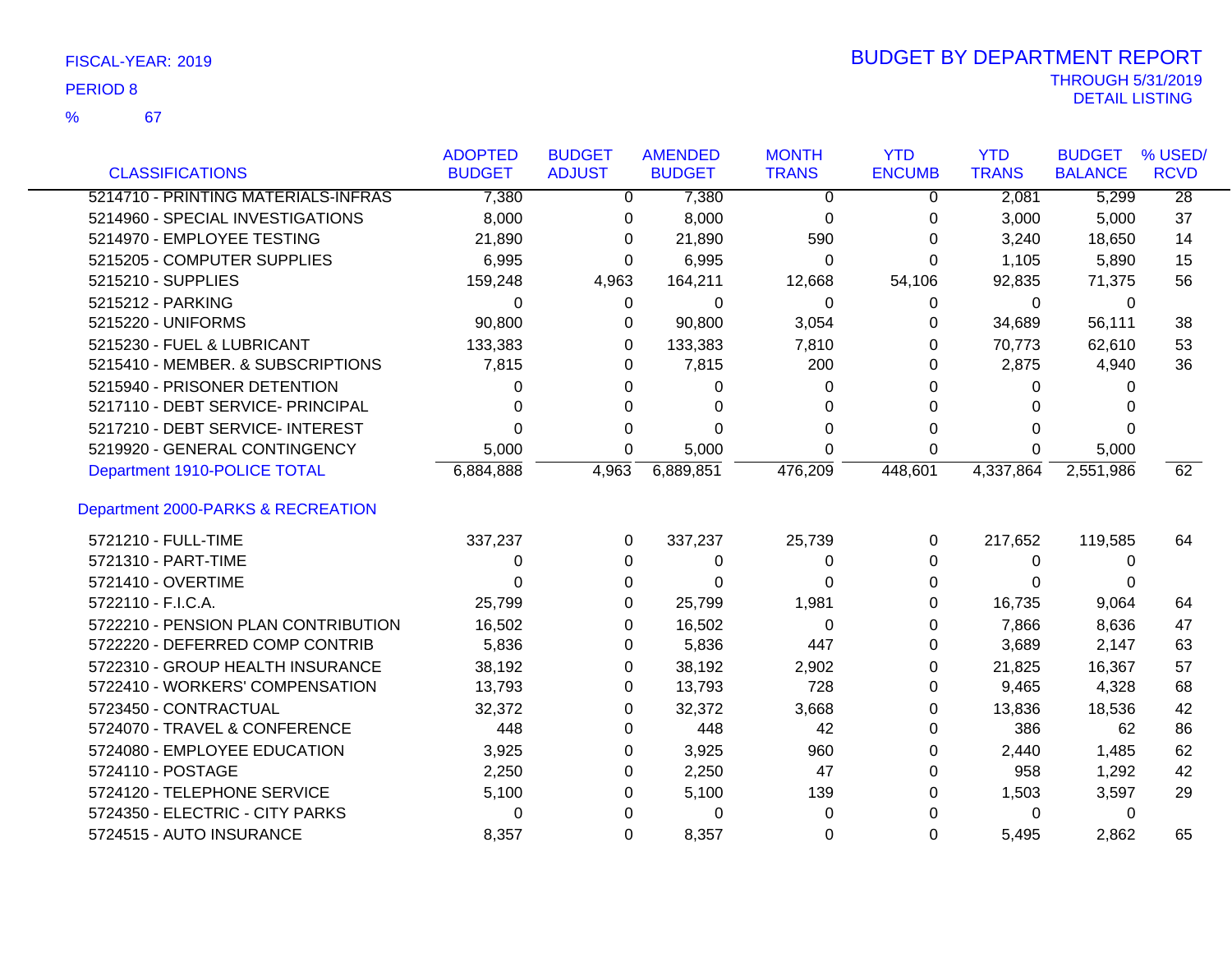67

%

|                                          | <b>ADOPTED</b> | <b>BUDGET</b>  | <b>AMENDED</b> | <b>MONTH</b> | <b>YTD</b>    | <b>YTD</b>     | <b>BUDGET</b>  | % USED/         |
|------------------------------------------|----------------|----------------|----------------|--------------|---------------|----------------|----------------|-----------------|
| <b>CLASSIFICATIONS</b>                   | <b>BUDGET</b>  | <b>ADJUST</b>  | <b>BUDGET</b>  | <b>TRANS</b> | <b>ENCUMB</b> | <b>TRANS</b>   | <b>BALANCE</b> | <b>RCVD</b>     |
| 5724632 - INTERNET SERVICES              | 0              | $\overline{0}$ | 0              | 0            | 0             | $\overline{0}$ | 0              |                 |
| 5724634 - INTERNET MAINTENANCE           | 0              | 0              | 0              | 0            | 0             | 0              | $\Omega$       |                 |
| 5724670 - MAINT & REP - PARK FACIL       | $\Omega$       | 0              | $\Omega$       | $\Omega$     | 0             | $-41$          | 41             |                 |
| 5724690 - MAINT & REP-TENNIS FACLTY      | 0              | $\Omega$       | $\Omega$       | 0            | 0             | $\Omega$       | $\Omega$       |                 |
| 5724710 - COPY MACHINE                   | 5,003          | 0              | 5,003          | 0            | $\Omega$      | 1,084          | 3,919          | 21              |
| 5724820 - SPECIAL EVENTS                 | 53,400         | 3,533          | 56,933         | 3,791        | 3,750         | 23,417         | 33,517         | 41              |
| 5725205 - COMPUTER EQUIPMENT             | 8,780          | 0              | 8,780          | 34           | 0             | 2,134          | 6,646          | 24              |
| 5725210 - SUPPLIES                       | 5,900          | 0              | 5,900          | 279          | 0             | 2,834          | 3,066          | 48              |
| 5725220 - UNIFORMS                       | 4,490          | 0              | 4,490          | 0            | 0             | 1,324          | 3,166          | 29              |
| 5725230 - FUEL                           | 9,378          | 0              | 9,378          | 523          | 0             | 4,881          | 4,497          | 52              |
| 5725410 - MEMBER. & SUBSCRIPTIONS        | 1,000          | 0              | 1,000          | $\Omega$     | 0             | 350            | 650            | 35              |
| 5725630 - FOOTBALL                       | 54,885         | 5,875          | 60,760         | 5,390        | 17,302        | 47,637         | 13,123         | 78              |
| 5725631 - CHEERLEADERS                   | 18,186         | 6,075          | 24,261         | 20           | 0             | 8,530          | 15,731         | 35              |
| 5725635 - DANCE/MODELING                 | 0              | 0              | 0              | 0            | 0             | 0              | 0              |                 |
| 5725650 - SOCCER                         | $\Omega$       | 0              | $\Omega$       | $\Omega$     | 0             | $\Omega$       | $\Omega$       |                 |
| 5725670 - SPECIAL RECREATION PROG.       | 18,620         | 2,000          | 20,620         | 3,866        | 0             | 15,819         | 4,801          | 76              |
| 5725680 - SENIOR CITIZENS PROGRAM        | 47,317         | 0              | 47,317         | 5,084        | 11,423        | 33,378         | 13,939         | 70              |
| 5729920 - GENERAL CONTINGENCY            | 5,000          | 0              | 5,000          | 0            | 0             | 0              | 5,000          |                 |
| Department 2000-PARKS & RECREATION TOTAL | 721,770        | 17,483         | 739,253        | 55,640       | 32,475        | 443,197        | 296,057        | $\overline{59}$ |
| Department 2010-RECREATION-TENNIS        |                |                |                |              |               |                |                |                 |
| 5721210 - FULL-TIME                      | 128,439        | 0              | 128,439        | 10,038       | 0             | 81,610         | 46,829         | 63              |
| 5721310 - PART-TIME                      | 36,222         | 0              | 36,222         | 2,115        | 0             | 11,369         | 24,853         | 31              |
| 5722110 - F.I.C.A.                       | 12,597         | 0              | 12,597         | 929          | 0             | 7,109          | 5,488          | 56              |
| 5722210 - PENSION PLAN CONTRIBUTION      | 1,804          | 0              | 1,804          | 0            | 0             | 860            | 944            | 47              |
| 5722220 - DEFERRED COMP CONTRIB          | 7,048          | 0              | 7,048          | 554          | 0             | 4,485          | 2,563          | 63              |
| 5722310 - GROUP HEALTH INSURANCE         | 15,277         | 0              | 15,277         | 1,155        | 0             | 8,685          | 6,592          | 56              |
| 5722410 - WORKERS' COMPENSATION          | 6,735          | 0              | 6,735          | 356          | 0             | 4,622          | 2,113          | 68              |
| 5723450 - CONTRACTUAL                    | 162,000        | 0              | 162,000        | 10,910       | 60,981        | 156,695        | 5,305          | 96              |
| 5724120 - TELEPHONE SERVICE              | 1,020          | 0              | 1,020          | 0            | 0             | 185            | 835            | 18              |
| 5724125 - TELEPHONE SERVICES             | 2.280          | $\Omega$       | 2,280          | 114          | 0             | 754            | 1.526          | 33              |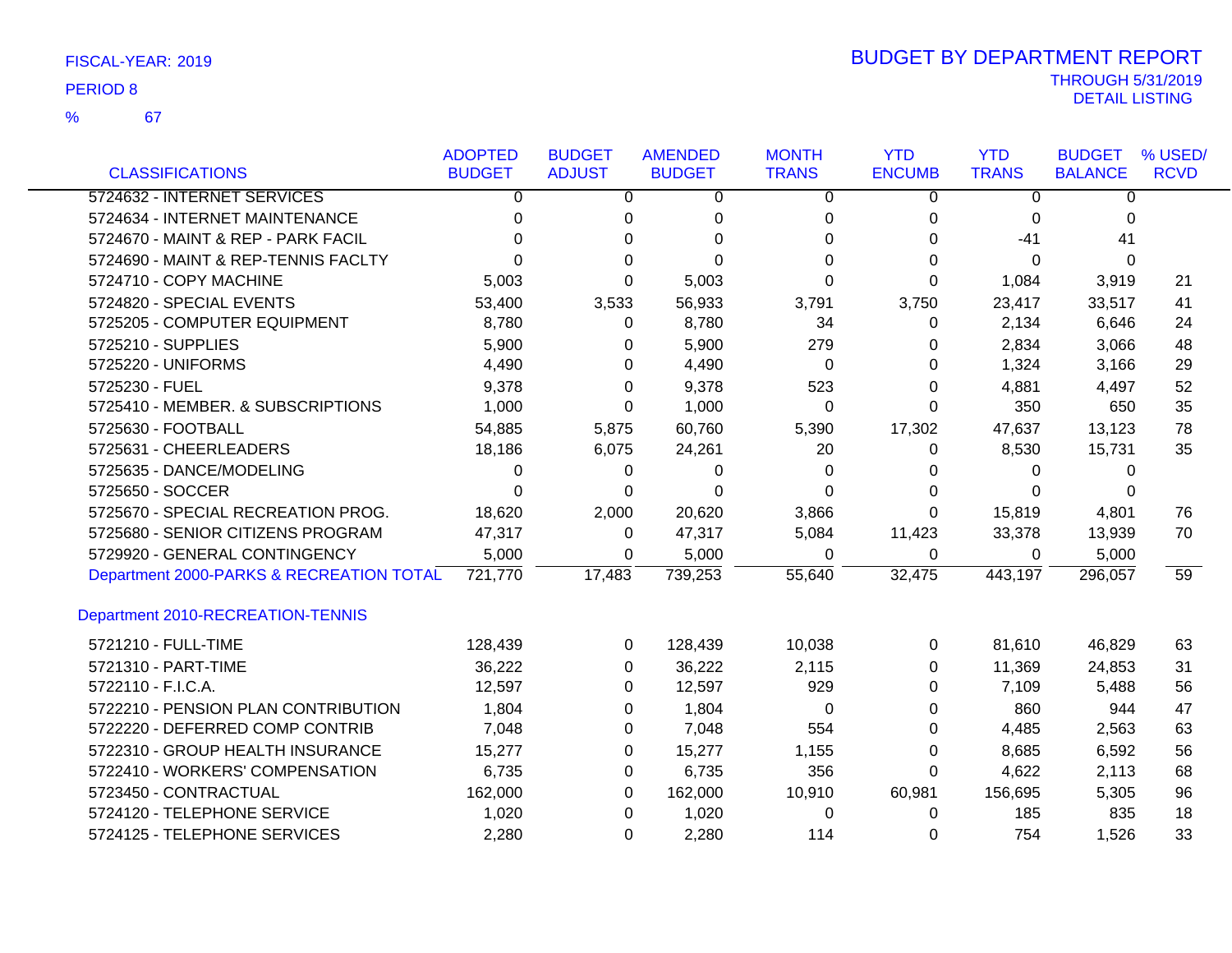| <b>CLASSIFICATIONS</b>                  | <b>ADOPTED</b><br><b>BUDGET</b> | <b>BUDGET</b><br><b>ADJUST</b> | <b>AMENDED</b><br><b>BUDGET</b> | <b>MONTH</b><br><b>TRANS</b> | <b>YTD</b><br><b>ENCUMB</b> | <b>YTD</b><br><b>TRANS</b> | <b>BUDGET</b><br><b>BALANCE</b> | % USED/<br><b>RCVD</b> |
|-----------------------------------------|---------------------------------|--------------------------------|---------------------------------|------------------------------|-----------------------------|----------------------------|---------------------------------|------------------------|
|                                         |                                 |                                |                                 |                              |                             |                            |                                 |                        |
| 5724620 - REPAIR & MAINT. OPER EQUI     | 7,145                           |                                | 7,145<br>$\mathbf{0}$           | 0                            | 0                           | $\overline{0}$             | 7,145                           |                        |
| 5724634 - INTERNET MAINTENANCE          | $\Omega$                        |                                | $\Omega$<br>0                   | 0                            | 0                           | $\Omega$                   | 0                               |                        |
| 5724670 - MAINT & REP - PARK FACIL      | 10,700                          |                                | 10,700<br>0                     | $\Omega$                     | 0                           | 1,724                      | 8,976                           | 16                     |
| 5725205 - COMPUTER EQUIPMENT            | 2,189                           |                                | 2,189<br>$\Omega$               | 0                            | $\Omega$                    | $\Omega$                   | 2,189                           |                        |
| 5725210 - SUPPLIES                      | 4,650                           |                                | 4,650<br>0                      | 822                          | 0                           | 2,636                      | 2,014                           | 56                     |
| 5725220 - UNIFORMS                      | 1,300                           |                                | 1,300<br>0                      | 735                          | 0                           | 735                        | 565                             | 56                     |
| Department 2010-RECREATION-TENNIS TOTAL | 399,406                         |                                | 399,406<br>0                    | 27,728                       | 60,981                      | 281,469                    | 117,937                         | $\overline{70}$        |
| Department 2020-MULTI PURPOSE CENTER    |                                 |                                |                                 |                              |                             |                            |                                 |                        |
| 5721210 - FULL-TIME                     | 183,035                         |                                | 183,035<br>$\mathbf 0$          | 13,060                       | 0                           | 111,720                    | 71,315                          | 61                     |
| 5721310 - PART-TIME                     | 266,831                         |                                | 266,831<br>$\Omega$             | 15,348                       | 0                           | 134,477                    | 132,354                         | 50                     |
| 5721410 - OVERTIME                      | $\Omega$                        |                                | 0<br>0                          | 0                            | 0                           | $\Omega$                   | 0                               |                        |
| 5722110 - F.I.C.A.                      | 34,415                          |                                | 0<br>34,415                     | 2,129                        | 0                           | 18,439                     | 15,976                          | 53                     |
| 5722210 - PENSION PLAN CONTRIBUTION     | 3,923                           |                                | 3,923<br>0                      | 0                            | 0                           | 1,870                      | 2,053                           | 47                     |
| 5722220 - DEFERRED COMP CONTRIB         | 8,588                           |                                | 8,588<br>0                      | 467                          | 0                           | 4,055                      | 4,533                           | 47                     |
| 5722310 - GROUP HEALTH INSURANCE        | 38,192                          |                                | 38,192<br>0                     | 2,867                        | 0                           | 21,487                     | 16,705                          | 56                     |
| 5722410 - WORKERS' COMPENSATION         | 18,400                          |                                | 18,400<br>0                     | 971                          | 0                           | 12,626                     | 5,774                           | 68                     |
| 5723450 - CONTRACTUAL                   | 18,025                          |                                | 0<br>18,025                     | 310                          | 4,250                       | 6,175                      | 11,850                          | 34                     |
| 5724125 - TELEPHONE SERVICES            | $\Omega$                        |                                | 0<br>0                          | 0                            | 0                           | 0                          | 0                               |                        |
| 5724310 - UTILITIES- ELECTRICITY        | 60,000                          |                                | 60,000<br>0                     | 7,497                        | 27,361                      | 60,000                     | 0                               | 100                    |
| 5724320 - UTILITIES- WATER              | 0                               |                                | 0<br>0                          | 0                            | 0                           | $\Omega$                   | 0                               |                        |
| 5724670 - MAINT & REP - PARK FACIL      | 15,524                          |                                | 15,524<br>0                     | 2,565                        | 1,868                       | 15,015                     | 509                             | 96                     |
| 5724710 - COPY MACHINE                  | 2,460                           |                                | 2,460<br>0                      | 0                            | 0                           | 621                        | 1,839                           | 25                     |
| 5725205 - COMPUTER EQUIPMENT            | 4,000                           |                                | 4,000<br>0                      | $\Omega$                     | 0                           | 4,000                      | $\Omega$                        | 100                    |
| 5725210 - SUPPLIES                      | 6,400                           |                                | 6,400<br>0                      | 574                          | 0                           | 1,484                      | 4,916                           | 23                     |
| 5725550 - SCHOOL PROGRAM                | 18,000                          |                                | 18,000<br>0                     | 1,243                        | 0                           | 5,039                      | 12,961                          | 27                     |
| 5725640 - BASKETBALL                    | 4,350                           |                                | 4,350<br>0                      | 0                            | 0                           | 750                        | 3,600                           | 17                     |
| 5725660 - SUMMER PROGRAMS               | 13,700                          | 5,000                          | 18,700                          | 0                            | 0                           | 0                          | 18,700                          |                        |
| 5725670 - SPECIAL RECREATION PROG.      | 0                               |                                | $\Omega$<br>0                   | 0                            | 0                           | 0                          | 0                               |                        |
| 5726410 - EQPT LESS THAN \$500 VALUE    | 0                               |                                | $\Omega$<br>$\Omega$            | 0                            |                             | $\Omega$                   | <sup>0</sup>                    |                        |
| 5726430 - EQUIPMENT-OPERATING           | $\Omega$                        |                                | $\Omega$<br>$\Omega$            | 0                            | $\Omega$                    | $\Omega$                   | $\Omega$                        |                        |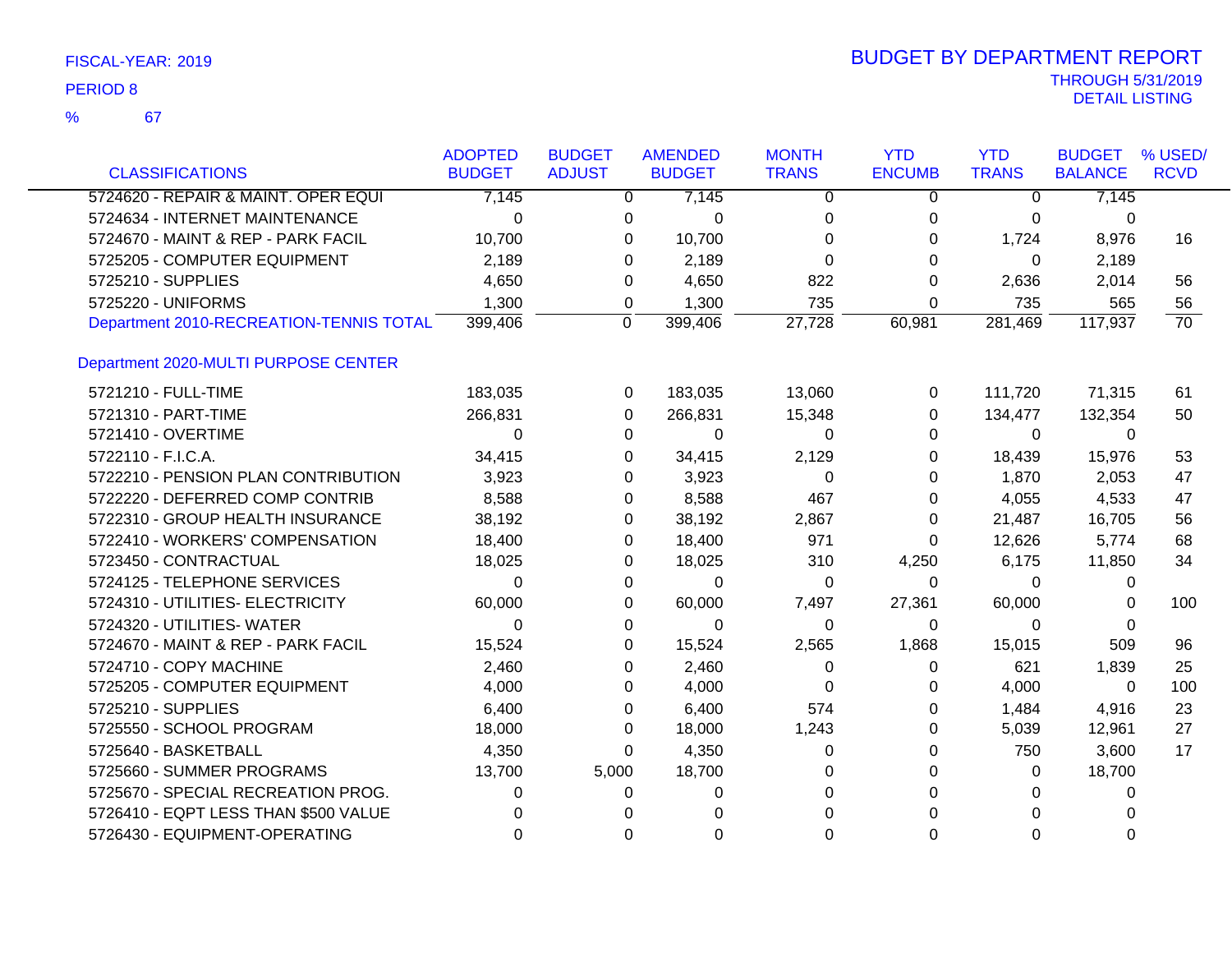67 %

| <b>CLASSIFICATIONS</b>                             | <b>ADOPTED</b><br><b>BUDGET</b> | <b>BUDGET</b><br><b>ADJUST</b> | <b>AMENDED</b><br><b>BUDGET</b> | <b>MONTH</b><br><b>TRANS</b> | <b>YTD</b><br><b>ENCUMB</b> | <b>YTD</b><br><b>TRANS</b> | <b>BUDGET</b><br><b>BALANCE</b> | % USED/<br><b>RCVD</b> |
|----------------------------------------------------|---------------------------------|--------------------------------|---------------------------------|------------------------------|-----------------------------|----------------------------|---------------------------------|------------------------|
| Department 2020-MULTI PURPOSE CENTER TOTAL 695,843 |                                 | 5,000                          | 700,843                         | 47,031                       | 33,479                      | 397,758                    | 303,085                         | $\overline{56}$        |
| Department 2030-Community Pool                     |                                 |                                |                                 |                              |                             |                            |                                 |                        |
| 5721210 - FULL-TIME                                | $\Omega$                        | $\Omega$                       | $\mathbf 0$                     | $\Omega$                     | $\Omega$                    | $\Omega$                   | $\Omega$                        |                        |
| 5721310 - PART-TIME                                | 53,056                          | $\Omega$                       | 53,056                          | 5,087                        | 0                           | 12,547                     | 40,509                          | 23                     |
| 5722110 - F.I.C.A.                                 | 4,059                           | 0                              | 4,059                           | 389                          | 0                           | 960                        | 3,099                           | 23                     |
| 5722220 - DEFERRED COMP CONTRIB                    | 0                               | 0                              | 0                               | 0                            | 0                           | 0                          | 0                               |                        |
| 5722310 - GROUP HEALTH INSURANCE                   | $\Omega$                        | $\Omega$                       | $\Omega$                        | $\Omega$                     | 0                           | $\Omega$                   | 0                               |                        |
| 5722410 - WORKERS' COMPENSATION                    | 2,170                           | 0                              | 2,170                           | 115                          | 0                           | 1,489                      | 681                             | 68                     |
| 5723450 - CONTRACTUAL                              | 23,795                          | 0                              | 23,795                          | 1,434                        | 9,560                       | 14,952                     | 8,843                           | 62                     |
| 5724080 - EMPLOYEE EDUCATION                       | 2,065                           | 0                              | 2,065                           | 0                            | 0                           | 125                        | 1,940                           | 6                      |
| 5724120 - TELEPHONE SERVICE                        | $\Omega$                        | 0                              | $\Omega$                        | 0                            | 0                           | $\Omega$                   | 0                               |                        |
| 5724320 - UTILITIES- WATER                         | 25,000                          | 0                              | 25,000                          | 2,010                        | 6,614                       | 25,000                     | 0                               | 100                    |
| 5724350 - ELECTRIC - CITY PARKS                    | 9,600                           | 0                              | 9,600                           | 684                          | 0                           | 3,113                      | 6,487                           | 32                     |
| 5724632 - INTERNET SERVICES                        | $\Omega$                        | 0                              | 0                               | 0                            | 0                           | 0                          | 0                               |                        |
| 5724634 - INTERNET MAINTENANCE                     | $\Omega$                        | $\Omega$                       | $\Omega$                        | ∩                            | 0                           | $\Omega$                   | 0                               |                        |
| 5724670 - MAINT & REP - PARK FACIL                 | 10,000                          | 0                              | 10,000                          | 1,620                        | 0                           | 6,464                      | 3,536                           | 64                     |
| 5724820 - SPECIAL EVENTS                           | 1,500                           | 0                              | 1,500                           | 0                            | 0                           | 759                        | 741                             | 50                     |
| 5725205 - COMPUTER EQUIPMENT                       | $\Omega$                        | 0                              | 0                               | 0                            | 0                           | $\Omega$                   | 0                               |                        |
| 5725210 - SUPPLIES                                 | 11,000                          | 0                              | 11,000                          | 871                          | 0                           | 5,692                      | 5,308                           | 51                     |
| 5725220 - UNIFORMS                                 | 885                             | $\mathbf 0$                    | 885                             | $\Omega$                     | $\Omega$                    | 0                          | 885                             |                        |
| Department 2030-Community Pool TOTAL               | 143,130                         | $\mathbf 0$                    | 143,130                         | 12,210                       | 16,174                      | 71,101                     | 72,029                          | 49                     |
| Department 2100-NON-DEPARTMENTAL                   |                                 |                                |                                 |                              |                             |                            |                                 |                        |
| 5192210 - PENSION PLAN CONTRIBUTION                | $\Omega$                        | 0                              | 0                               | $\Omega$                     | 0                           | 0                          | 0                               |                        |
| 5192250 - SECTION 185 CONTRIBUTION                 | 106,000                         | $\Omega$                       | 106,000                         | 0                            | 0                           | 110,419                    | $-4,419$                        | 104                    |
| 5199120 - DEBT SERVICE                             | 0                               | $\Omega$                       | 0                               | $\Omega$                     | 0                           | $\Omega$                   | 0                               |                        |
| 5199140 - CIP FUND                                 | 0                               | 0                              | $\Omega$                        | 0                            |                             | 0                          | 0                               |                        |
| 5199150 - CRA FUND                                 | <sup>0</sup>                    | 0                              | 0                               | $\Omega$                     | <sup>0</sup>                | $\Omega$                   | U                               |                        |
| 5199924 - SETTLEMENTS                              |                                 | 0                              |                                 |                              |                             | 0                          |                                 |                        |
| 5819120 - INTRA-GOV TRANSFER-TO GF                 | 329,345                         | $\Omega$                       | 329,345                         | $\Omega$                     | $\Omega$                    | 329,345                    | 0                               | 100                    |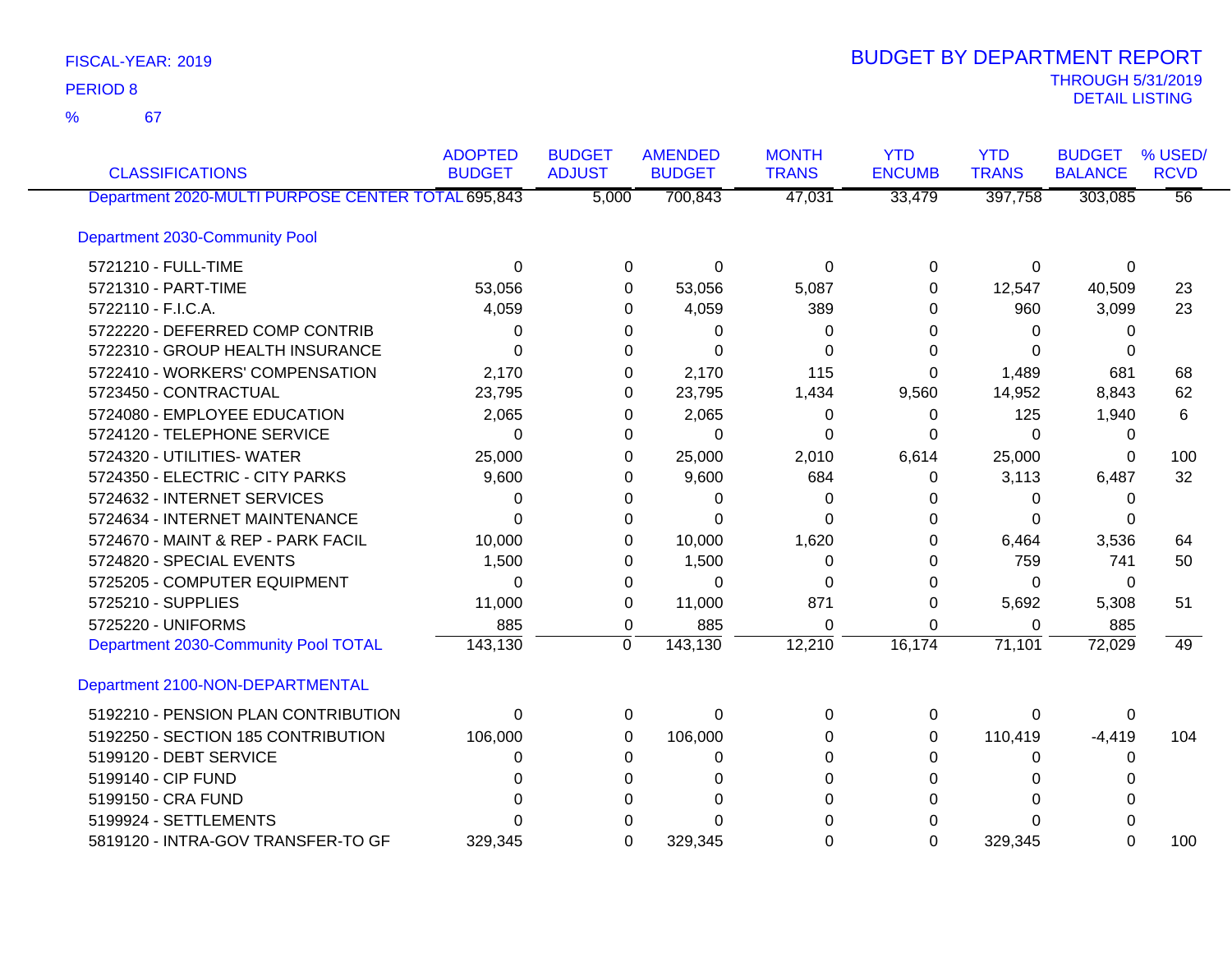67 %

### THROUGH 5/31/2019<br>DETAIL LISTING DETAIL LISTING PERIOD <sup>8</sup> BUDGET BY DEPARTMENT REPORT

| <b>CLASSIFICATIONS</b>                            | <b>ADOPTED</b><br><b>BUDGET</b> | <b>BUDGET</b><br><b>ADJUST</b> | <b>AMENDED</b><br><b>BUDGET</b> | <b>MONTH</b><br><b>TRANS</b> | <b>YTD</b><br><b>ENCUMB</b> | <b>YTD</b><br><b>TRANS</b> | <b>BUDGET</b><br><b>BALANCE</b> | % USED/<br><b>RCVD</b> |
|---------------------------------------------------|---------------------------------|--------------------------------|---------------------------------|------------------------------|-----------------------------|----------------------------|---------------------------------|------------------------|
| 5819130 - INTRA-GOV EMERG RESERVES FUND           | 222,800                         | $\mathbf{0}$                   | 222,800                         | 0                            | 0                           | 0                          | 222,800                         |                        |
| 5819140 - INTRA GOV-CAPITAL IMP PROJ FUN          | 1,319,392                       | 0                              | 1,319,392                       | 0                            | 0                           | 0                          | 1,319,392                       |                        |
| 5819150 - INTRA-GOV CRA                           | 0                               | 0                              | 0                               | 0                            | 0                           | 0                          | 0                               |                        |
| 5819160 - INTRA-GOV REVENUE STABILIZATIO          |                                 | 0                              | 0                               | 0                            | 0                           | 0                          | 0                               |                        |
| 5819161 - INTRA-GOV GRANT MATCH                   |                                 | 0                              | $\Omega$                        | 0                            | 0                           | 0                          | 0                               |                        |
| 5819162 - INTRA-GOV INS RESERVE                   |                                 | 0                              | 0                               | 0                            | 0                           | 0                          | 0                               |                        |
| 5819163 - INTRA-GOV TAX EQUALIZATION              |                                 | 0                              | $\Omega$                        | 0                            | O                           | O                          |                                 |                        |
| 5819164 - INTRA-GOV BLDG CAPITAL RESERVE          | <sup>0</sup>                    | 0                              | $\Omega$                        | 0                            | 0                           | O                          | 0                               |                        |
| 5819165 - INTRA-GOV PARKS ACQUISITION DE          |                                 | 0                              | 0                               | 0                            | 0                           |                            |                                 |                        |
| Department 2100-NON-DEPARTMENTAL TOTAL 1,977,537  |                                 | $\Omega$                       | 1,977,537                       | 0                            | 0                           | 439,764                    | 1,537,773                       | $\overline{22}$        |
| <b>EXPENSE TOTAL</b>                              | 21,088,873                      |                                | 159,746 21,248,619              | 1,252,282                    | 1,717,775                   | 12,841,115                 | 8,407,508                       | 60                     |
| Fund 001-GENERAL FUND TOTAL                       |                                 |                                |                                 |                              |                             |                            |                                 |                        |
| <b>REVENUE</b>                                    | 19,217,607                      | $\Omega$                       | 19,217,607                      | 945,661                      | 0                           | 15,265,920                 | 3,951,687                       | 79                     |
| <b>EXPENSE</b>                                    | 21,088,873                      | 159,746                        | 21,248,619                      | 1,252,282                    | 1,717,775                   | 12,841,115                 | 8,407,508                       | 60                     |
| Fund 001-GENERAL FUND TOTAL                       | $-1,871,266$                    | $-159,746$                     | $-2,031,012$                    | $-306,621$                   | $-1,717,775$                | 2,424,805                  | $-4,455,821$                    |                        |
| Fund 051-EMERGENCY RESERVE FUND                   |                                 |                                |                                 |                              |                             |                            |                                 |                        |
| <b>REVENUE</b>                                    |                                 |                                |                                 |                              |                             |                            |                                 |                        |
| Department 0000-Description N/A                   |                                 |                                |                                 |                              |                             |                            |                                 |                        |
| 3612000 - INTEREST INCOME                         | 36,000                          | $\Omega$                       | 36,000                          | 3,345                        | 0                           | 26,128                     | 9,872                           | 72                     |
| 3694605 - FEMA HURRICANE IRMA REIMBURSEM1,065,810 |                                 | 0                              | 1,065,810                       | 0                            | 0                           | 0                          | 1,065,810                       |                        |
| 3811000 - CONTRIB. FROM OTHER FUNDS               | 222,800                         | 0                              | 222,800                         | 0                            | 0                           | 0                          | 222,800                         |                        |

Department 0000-Description N/A TOTAL 1,324,610 0 1,324,610 3,345 0 26,128 1,298,482 1

REVENUE TOTAL 1,324,610 0 1,324,610 3,345 0 26,128 1,298,482 1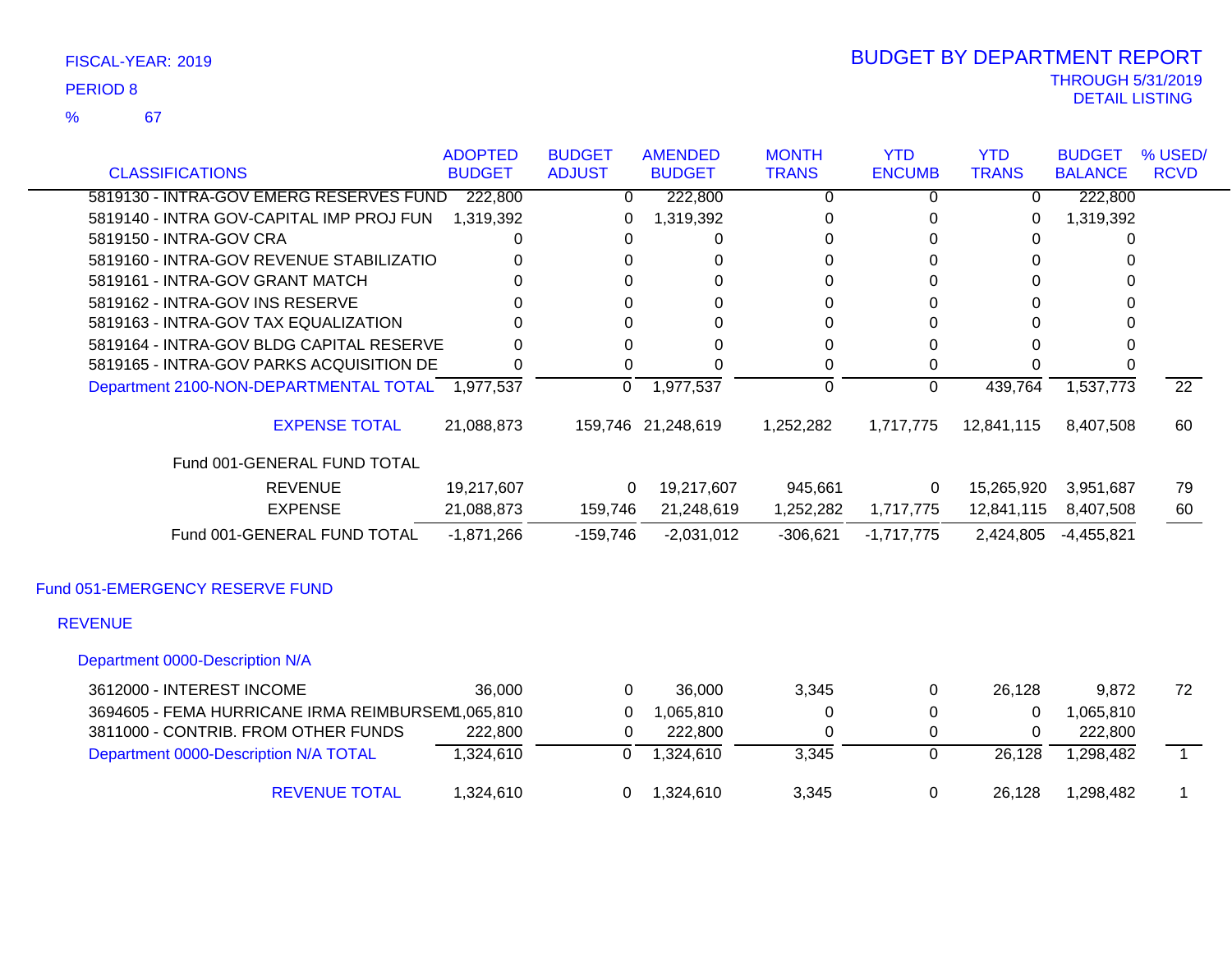| <b>CLASSIFICATIONS</b>                   | <b>ADOPTED</b><br><b>BUDGET</b> | <b>BUDGET</b><br><b>ADJUST</b> | <b>AMENDED</b><br><b>BUDGET</b> | <b>MONTH</b><br><b>TRANS</b> | <b>YTD</b><br><b>ENCUMB</b> | <b>YTD</b><br><b>TRANS</b> | % USED/<br><b>BUDGET</b><br><b>BALANCE</b><br><b>RCVD</b> |
|------------------------------------------|---------------------------------|--------------------------------|---------------------------------|------------------------------|-----------------------------|----------------------------|-----------------------------------------------------------|
| <b>EXPENSE</b>                           |                                 |                                |                                 |                              |                             |                            |                                                           |
| Department 1310-CITY MANAGER             |                                 |                                |                                 |                              |                             |                            |                                                           |
| 5131210 - REGULAR                        | 0                               |                                | 0<br>0                          | 0                            | 0                           | 0                          | 0                                                         |
| 5133450 - CONTRACTUAL SERVCS-INFRA       | $\Omega$                        |                                | $\mathbf 0$<br>$\mathbf 0$      | $\mathbf 0$                  | $\Omega$                    | $\Omega$                   | 0                                                         |
| Department 1310-CITY MANAGER TOTAL       | $\Omega$                        |                                | $\Omega$<br>$\Omega$            | $\Omega$                     | $\Omega$                    | $\Omega$                   | $\Omega$                                                  |
| <b>Department 1410-FINANCE</b>           |                                 |                                |                                 |                              |                             |                            |                                                           |
| 5135210 - SUPPLIES                       | 0                               |                                | 0<br>0                          | 0                            | 0                           | 0                          | 0                                                         |
| Department 1410-FINANCE TOTAL            | $\Omega$                        |                                | $\Omega$<br>$\Omega$            | $\overline{0}$               | $\Omega$                    | $\Omega$                   | $\Omega$                                                  |
| Department 1730-STREET MAINTENANCE       |                                 |                                |                                 |                              |                             |                            |                                                           |
| 5413450 - CONTRACTUAL SERVICES           | $\mathbf 0$                     |                                | 0<br>0                          | 0                            | $\mathbf 0$                 | 0                          | 0                                                         |
| Department 1730-STREET MAINTENANCE TOTAL | $\Omega$                        |                                | $\Omega$<br>$\Omega$            | $\overline{0}$               | $\Omega$                    | $\Omega$                   | $\Omega$                                                  |
| Department 1790-ENGINEERING & CONSTRUCTN |                                 |                                |                                 |                              |                             |                            |                                                           |
| 5193450 - CONT. SVCS.                    | 0                               |                                | $\mathbf 0$<br>$\mathbf 0$      | $\mathbf 0$                  | $\mathbf 0$                 | 0                          | 0                                                         |
| Department 1790-ENGINEERING & CONSTRUCTN | $\Omega$                        |                                | $\Omega$<br>$\Omega$            | $\Omega$                     | $\Omega$                    | $\Omega$                   |                                                           |
| Department 1910-POLICE                   |                                 |                                |                                 |                              |                             |                            |                                                           |
| 5215210 - SUPPLIES                       | 0                               |                                | 0<br>0                          | 0                            | 0                           | 0                          | 0                                                         |
| Department 1910-POLICE TOTAL             | $\Omega$                        |                                | $\Omega$<br>$\Omega$            | $\Omega$                     | $\Omega$                    | $\Omega$                   | $\Omega$                                                  |
| Department 2000-PARKS & RECREATION       |                                 |                                |                                 |                              |                             |                            |                                                           |
| 5725210 - SUPPLIES                       | 0                               |                                | 0<br>0                          | 0                            | 0                           | 0                          | 0                                                         |
| Department 2000-PARKS & RECREATION TOTAL | $\Omega$                        |                                | $\Omega$<br>$\Omega$            | $\mathbf 0$                  | $\Omega$                    | $\Omega$                   | $\Omega$                                                  |
| <b>EXPENSE TOTAL</b>                     | 0                               |                                | 0<br>0                          | 0                            | 0                           | 0                          | $\mathbf 0$                                               |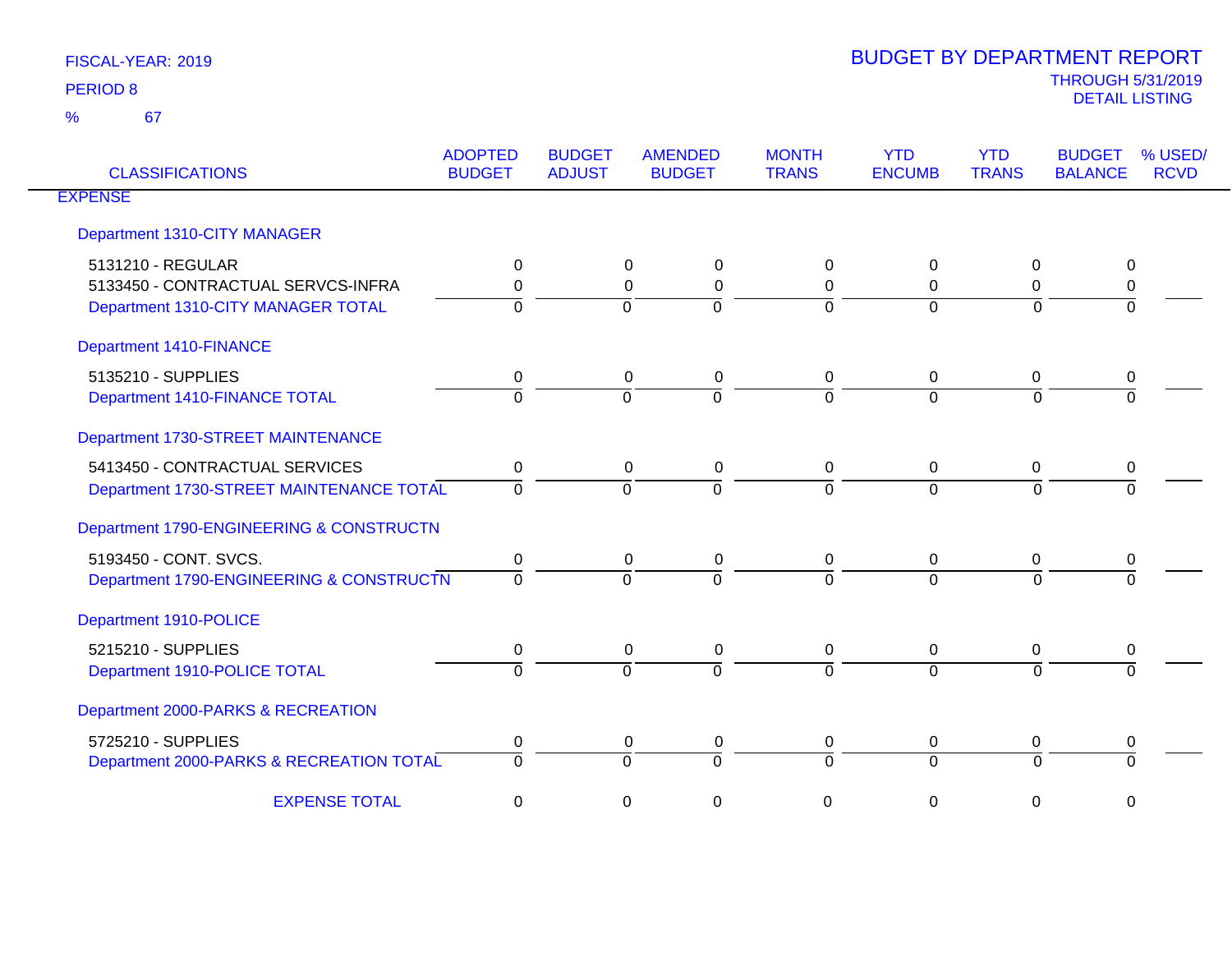|  | FISCAL-YEAR: 2019 |  |  |
|--|-------------------|--|--|
|--|-------------------|--|--|

67 %

# THROUGH 5/31/2019 DETAIL LISTING PERIOD <sup>8</sup> BUDGET BY DEPARTMENT REPORT

| <b>CLASSIFICATIONS</b>                   | <b>ADOPTED</b><br><b>BUDGET</b> | <b>BUDGET</b><br><b>ADJUST</b> |             | <b>AMENDED</b><br><b>BUDGET</b> | <b>MONTH</b><br><b>TRANS</b> | <b>YTD</b><br><b>ENCUMB</b> | <b>YTD</b><br><b>TRANS</b> | <b>BUDGET</b><br><b>BALANCE</b> | % USED/<br><b>RCVD</b> |
|------------------------------------------|---------------------------------|--------------------------------|-------------|---------------------------------|------------------------------|-----------------------------|----------------------------|---------------------------------|------------------------|
| Fund 051-EMERGENCY RESERVE FUND TOTAL    |                                 |                                |             |                                 |                              |                             |                            |                                 |                        |
| <b>REVENUE</b>                           |                                 |                                |             |                                 |                              |                             |                            |                                 | 1                      |
|                                          | 1,324,610                       |                                | 0           | 1,324,610                       | 3,345                        | $\mathbf 0$                 | 26,128                     | 1,298,482                       |                        |
| <b>EXPENSE</b>                           | $\Omega$                        |                                | 0           | $\mathbf 0$                     | 0                            | 0                           | $\mathbf 0$                | $\Omega$                        | 60                     |
| Fund 051-EMERGENCY RESERVE FUND TOTAL    | 1,324,610                       |                                | $\mathbf 0$ | 1,324,610                       | 3,345                        | 0                           | 26,128                     | 1,298,482                       |                        |
| Fund 106-STATE GRANT FUND                |                                 |                                |             |                                 |                              |                             |                            |                                 |                        |
| <b>REVENUE</b>                           |                                 |                                |             |                                 |                              |                             |                            |                                 |                        |
| Department 0000-Description N/A          |                                 |                                |             |                                 |                              |                             |                            |                                 |                        |
| 3371000 - GENERAL GOVERNMENT             | $\Omega$                        |                                | 0           | $\mathbf 0$                     | $\mathbf 0$                  | $\mathbf 0$                 | 0                          | $\mathbf{0}$                    |                        |
| 3612000 - INTEREST INCOME                | $\Omega$                        |                                | 0           | 0                               | 424                          | 0                           | 3,312                      | $-3,312$                        |                        |
| 3699201 - MISC. OTHERS                   | 0                               |                                | 0           | 0                               | $\Omega$                     | 0                           | $\Omega$                   | 0                               |                        |
| Department 0000-Description N/A TOTAL    | $\mathbf 0$                     |                                | $\Omega$    | $\mathbf 0$                     | $\overline{424}$             | $\mathbf 0$                 | 3,312                      | $-3,312$                        |                        |
| Department 2001-FRDAP FUCHS PARK PROJECT |                                 |                                |             |                                 |                              |                             |                            |                                 |                        |
| 3311000 - REVENUE                        | $\mathbf 0$                     |                                | 0           | $\mathbf 0$                     | 0                            | $\mathbf 0$                 | 0                          | $\pmb{0}$                       |                        |
| 3341000 - REVENUE                        | $\pmb{0}$                       |                                | $\Omega$    | $\mathbf 0$                     | 0                            | 0                           | 0                          | $\mathbf 0$                     |                        |
| Department 2001-FRDAP FUCHS PARK PROJECT | $\mathbf 0$                     |                                | $\Omega$    | $\overline{0}$                  | $\overline{0}$               | $\overline{0}$              | $\Omega$                   | $\Omega$                        |                        |
| Department 2002-FRDAP-DANTE FASCELL PARK |                                 |                                |             |                                 |                              |                             |                            |                                 |                        |
| 3341000 - REVENUE                        | $\mathbf 0$                     |                                | 0           | 0                               | 0                            | 0                           | 0                          | 0                               |                        |
| Department 2002-FRDAP-DANTE FASCELL PARK | $\mathbf 0$                     |                                | $\mathbf 0$ | $\overline{0}$                  | $\Omega$                     | $\overline{0}$              | $\Omega$                   | $\Omega$                        |                        |
| Department 2003-FRDAP-PALMER PARK        |                                 |                                |             |                                 |                              |                             |                            |                                 |                        |
| 3341000 - REVENUE                        | $\mathbf 0$                     |                                | 0           | $\mathbf 0$                     | 0                            | 0                           | 0                          | 0                               |                        |
| Department 2003-FRDAP-PALMER PARK        | $\Omega$                        |                                | $\Omega$    | $\Omega$                        | $\Omega$                     | $\overline{0}$              | $\Omega$                   | $\Omega$                        |                        |

Department 3802-ADA FY 2011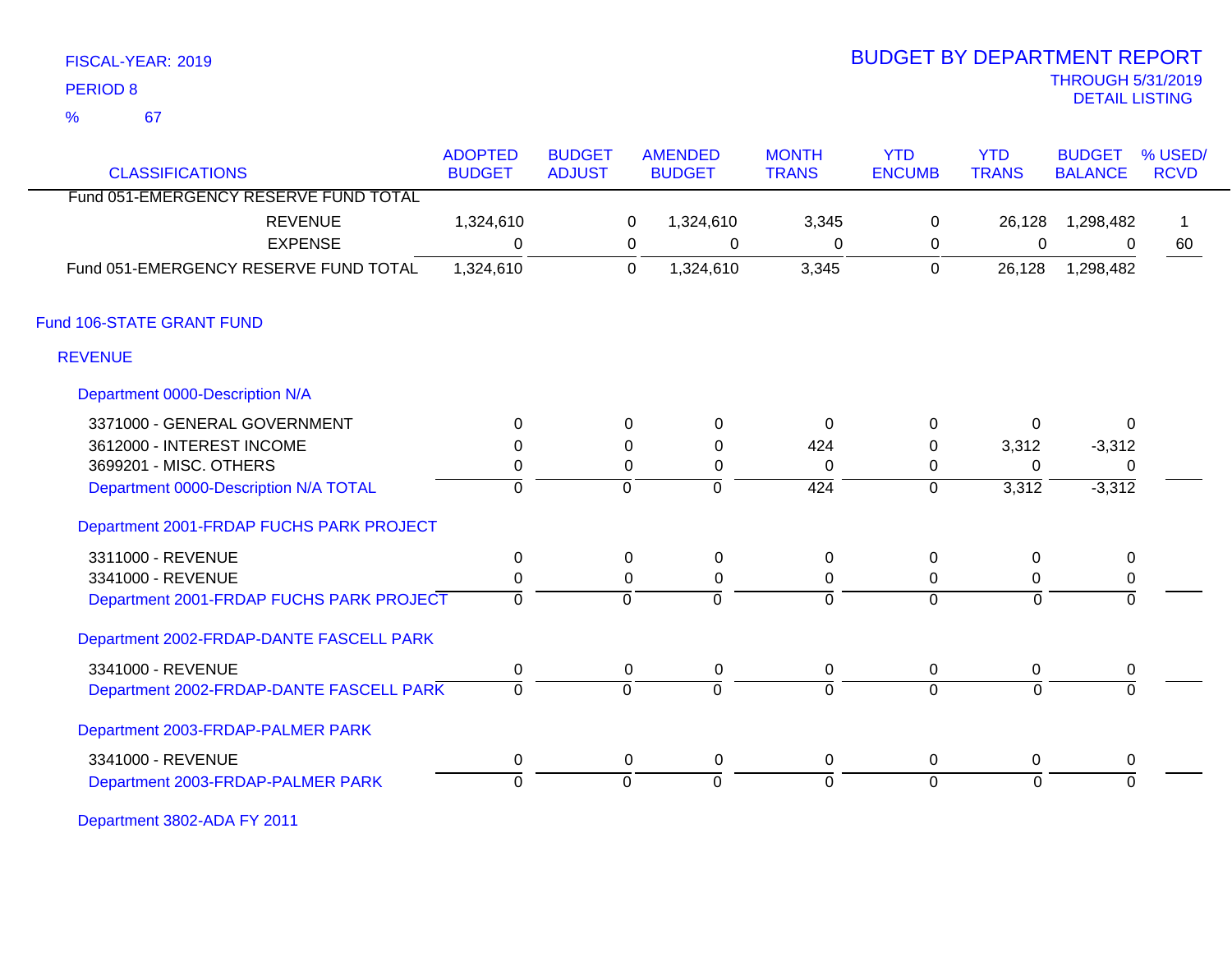| <b>CLASSIFICATIONS</b>                       | <b>ADOPTED</b><br><b>BUDGET</b> | <b>BUDGET</b><br><b>ADJUST</b> | <b>AMENDED</b><br><b>BUDGET</b> | <b>MONTH</b><br><b>TRANS</b> | <b>YTD</b><br><b>ENCUMB</b> | <b>YTD</b><br><b>TRANS</b> | <b>BUDGET</b><br><b>BALANCE</b> | % USED/<br><b>RCVD</b> |
|----------------------------------------------|---------------------------------|--------------------------------|---------------------------------|------------------------------|-----------------------------|----------------------------|---------------------------------|------------------------|
| 3371000 - GENERAL GOVERNMENT                 | 0                               | 0                              | 0                               | 0                            | $\mathbf 0$                 | 0                          | 0                               |                        |
| Department 3802-ADA FY 2011 TOTAL            | $\Omega$                        | $\Omega$                       | $\Omega$                        | 0                            | $\Omega$                    | $\Omega$                   | $\Omega$                        |                        |
| Department 3901-FDEP-TWIN LAKES GRANT        |                                 |                                |                                 |                              |                             |                            |                                 |                        |
| 3341000 - REVENUE                            | 0                               | 0                              | 0                               | 0                            | $\mathbf 0$                 | 0                          | 0                               |                        |
| Department 3901-FDEP-TWIN LAKES GRANT TOTAL  | $\Omega$                        | $\overline{0}$                 | $\Omega$                        | $\overline{0}$               | $\Omega$                    | $\Omega$                   | $\Omega$                        |                        |
| Department 3902-FDEP Drainage Phase VI       |                                 |                                |                                 |                              |                             |                            |                                 |                        |
| 3341000 - REVENUE                            | 0                               | 100,000                        | 100,000                         | 0                            | $\mathbf 0$                 | $\mathbf 0$                | 100,000                         |                        |
| Department 3902-FDEP Drainage Phase VI TOTAL | $\Omega$                        | 100,000                        | 100,000                         | 0                            | $\mathbf 0$                 | $\mathbf 0$                | 100,000                         |                        |
| Department 7001-FDOT-USF-BICYCLE SAFETY      |                                 |                                |                                 |                              |                             |                            |                                 |                        |
| 3341000 - REVENUE                            | 0                               | 0                              | 0                               | 0                            | $\mathbf 0$                 | 0                          | 0                               |                        |
| Department 7001-FDOT-USF-BICYCLE SAFETY      | $\Omega$                        | $\overline{0}$                 | $\Omega$                        | $\overline{0}$               | $\Omega$                    | $\Omega$                   | $\overline{0}$                  |                        |
| Department 7002-FDOT-USF-BICYCLE SAFETY      |                                 |                                |                                 |                              |                             |                            |                                 |                        |
| 3341000 - REVENUE                            | 0                               | 0                              | 0                               | 0                            | $\mathbf 0$                 | 0                          | $\pmb{0}$                       |                        |
| Department 7002-FDOT-USF-BICYCLE SAFETY      | $\mathbf 0$                     | $\Omega$                       | $\Omega$                        | 0                            | $\mathbf 0$                 | $\Omega$                   | $\Omega$                        |                        |
| <b>REVENUE TOTAL</b>                         | $\mathbf 0$                     | 100,000                        | 100,000                         | 424                          | $\mathbf 0$                 | 3,312                      | 96,688                          | 3                      |
| <b>EXPENSE</b>                               |                                 |                                |                                 |                              |                             |                            |                                 |                        |
| Department 2001-FRDAP FUCHS PARK PROJECT     |                                 |                                |                                 |                              |                             |                            |                                 |                        |
| 5723450 - CONTRACTUAL                        | 0                               | 0                              | 0                               | 0                            | $\mathbf 0$                 | 0                          | 0                               |                        |
| Department 2001-FRDAP FUCHS PARK PROJECT     | $\Omega$                        | $\Omega$                       | $\Omega$                        | $\Omega$                     | $\Omega$                    | $\Omega$                   | $\Omega$                        |                        |
| Department 2002-FRDAP-DANTE FASCELL PARK     |                                 |                                |                                 |                              |                             |                            |                                 |                        |
| 5726450 - MATCHING CONTRIBUTION              | $\mathbf 0$                     | 0                              | 0                               | 0                            | $\mathbf 0$                 | $\pmb{0}$                  | $\boldsymbol{0}$                |                        |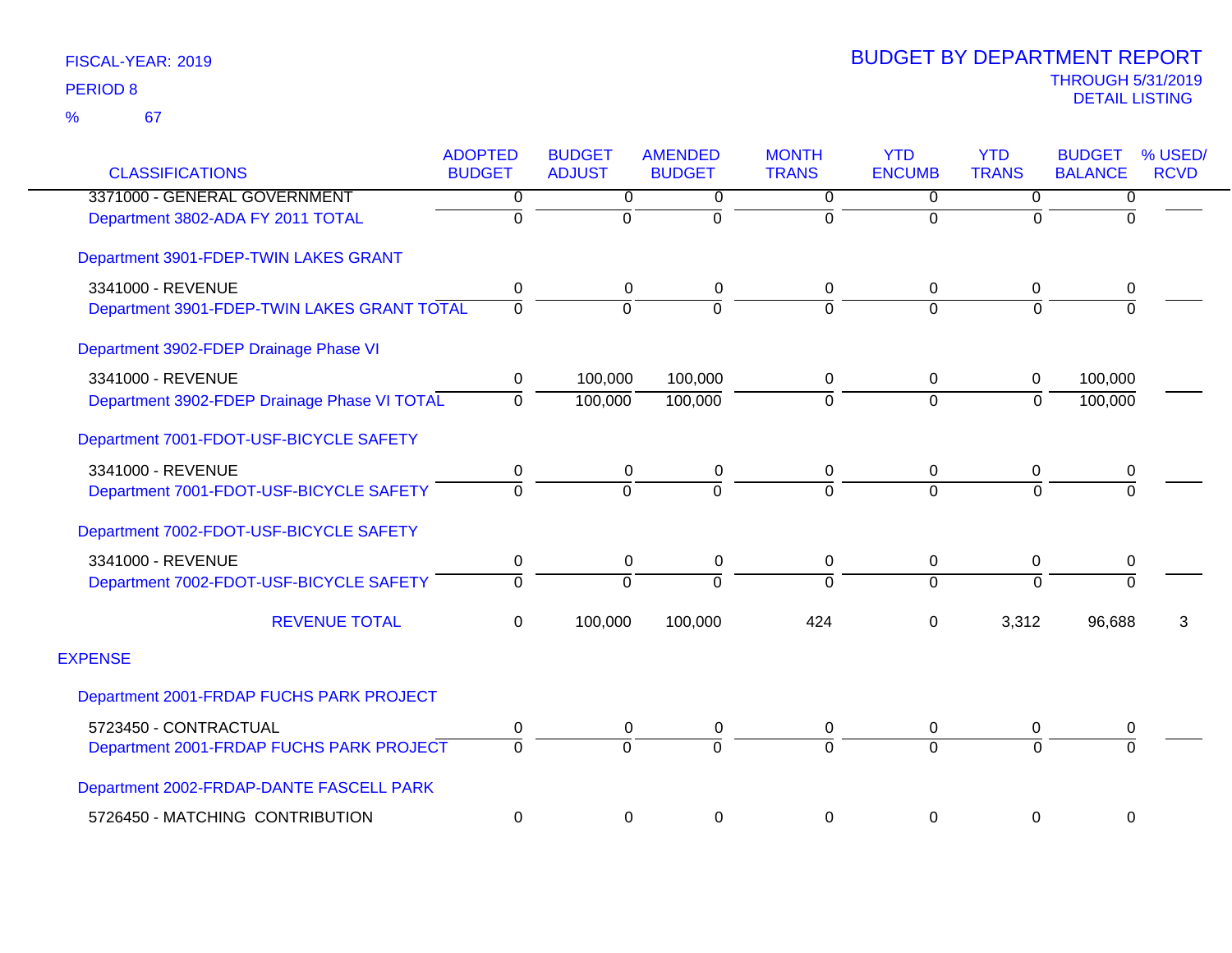67 %

| <b>CLASSIFICATIONS</b>                       | <b>ADOPTED</b><br><b>BUDGET</b> | <b>BUDGET</b><br><b>ADJUST</b> | <b>AMENDED</b><br><b>BUDGET</b> | <b>MONTH</b><br><b>TRANS</b> | <b>YTD</b><br><b>ENCUMB</b> | <b>YTD</b><br><b>TRANS</b> | <b>BUDGET</b><br><b>BALANCE</b> | % USED/<br><b>RCVD</b> |
|----------------------------------------------|---------------------------------|--------------------------------|---------------------------------|------------------------------|-----------------------------|----------------------------|---------------------------------|------------------------|
| Department 2002-FRDAP-DANTE FASCELL PARK     | $\mathbf 0$                     | 0                              | 0                               | 0                            | $\Omega$                    | $\Omega$                   | 0                               |                        |
| Department 2003-FRDAP-PALMER PARK            |                                 |                                |                                 |                              |                             |                            |                                 |                        |
| 5726450 - MATCHING CONTRIBUTION              | 0                               | 0                              | 0                               | 0                            | 0                           | 0                          | 0                               |                        |
| Department 2003-FRDAP-PALMER PARK            | $\overline{0}$                  | $\Omega$                       | $\overline{0}$                  | $\Omega$                     | $\overline{0}$              | $\Omega$                   | $\Omega$                        |                        |
| Department 3303-CDBG SW 66 ST IMPROV PHASE   |                                 |                                |                                 |                              |                             |                            |                                 |                        |
| 5416440 - CAPITAL IMPROVEMENTS               | 0                               | 0                              | 0                               | 0                            | 0                           | 0                          |                                 |                        |
| Department 3303-CDBG SW 66 ST IMPROV PHASE   | $\overline{0}$                  | $\Omega$                       | $\Omega$                        | $\Omega$                     | $\Omega$                    | $\Omega$                   | $\Omega$                        |                        |
| Department 3901-FDEP-TWIN LAKES GRANT        |                                 |                                |                                 |                              |                             |                            |                                 |                        |
| 5413100 - PROFESSIONAL SERVICES              | $\mathbf{0}$                    | 0                              | $\Omega$                        | $\Omega$                     | $\Omega$                    | 0                          | 0                               |                        |
| 5413450 - CONTRACTUAL SERVICES               | 0                               | 0                              | $\pmb{0}$                       | 0                            | 0                           | 0                          | 0                               |                        |
| Department 3901-FDEP-TWIN LAKES GRANT TOTAL  | $\Omega$                        | $\mathbf 0$                    | $\Omega$                        | $\Omega$                     | $\Omega$                    | $\Omega$                   | $\Omega$                        |                        |
| Department 3902-FDEP Drainage Phase VI       |                                 |                                |                                 |                              |                             |                            |                                 |                        |
| 5416490 - CONSTRUCTIONS PROJECTS             | $\mathbf 0$                     | 100,000                        | 100,000                         | 0                            | 100,000                     | 100,000                    | 0                               | 100                    |
| Department 3902-FDEP Drainage Phase VI TOTAL | $\mathbf{0}$                    | 100,000                        | 100,000                         | $\mathbf{0}$                 | 100,000                     | 100,000                    | 0                               | 100                    |
| Department 7001-FDOT-USF-BICYCLE SAFETY      |                                 |                                |                                 |                              |                             |                            |                                 |                        |
| 5211410 - OVERTIME                           | 0                               | 0                              | 0                               | 0                            | 0                           | 0                          | 0                               |                        |
| Department 7001-FDOT-USF-BICYCLE SAFETY      | $\Omega$                        | $\Omega$                       | $\overline{0}$                  | $\Omega$                     | $\Omega$                    | $\Omega$                   |                                 |                        |
| Department 7002-FDOT-USF-BICYCLE SAFETY      |                                 |                                |                                 |                              |                             |                            |                                 |                        |
| 5211410 - OVERTIME                           | 0                               | $\pmb{0}$                      | $\mathbf 0$                     | 0                            | 0                           | 0                          | 0                               |                        |
| Department 7002-FDOT-USF-BICYCLE SAFETY      | $\overline{0}$                  | $\overline{0}$                 | $\overline{0}$                  | $\overline{0}$               | $\overline{0}$              | $\overline{0}$             | $\overline{0}$                  |                        |
| <b>EXPENSE TOTAL</b>                         | 0                               | 100,000                        | 100,000                         | 0                            | 100,000                     | 100,000                    | 0                               | 100                    |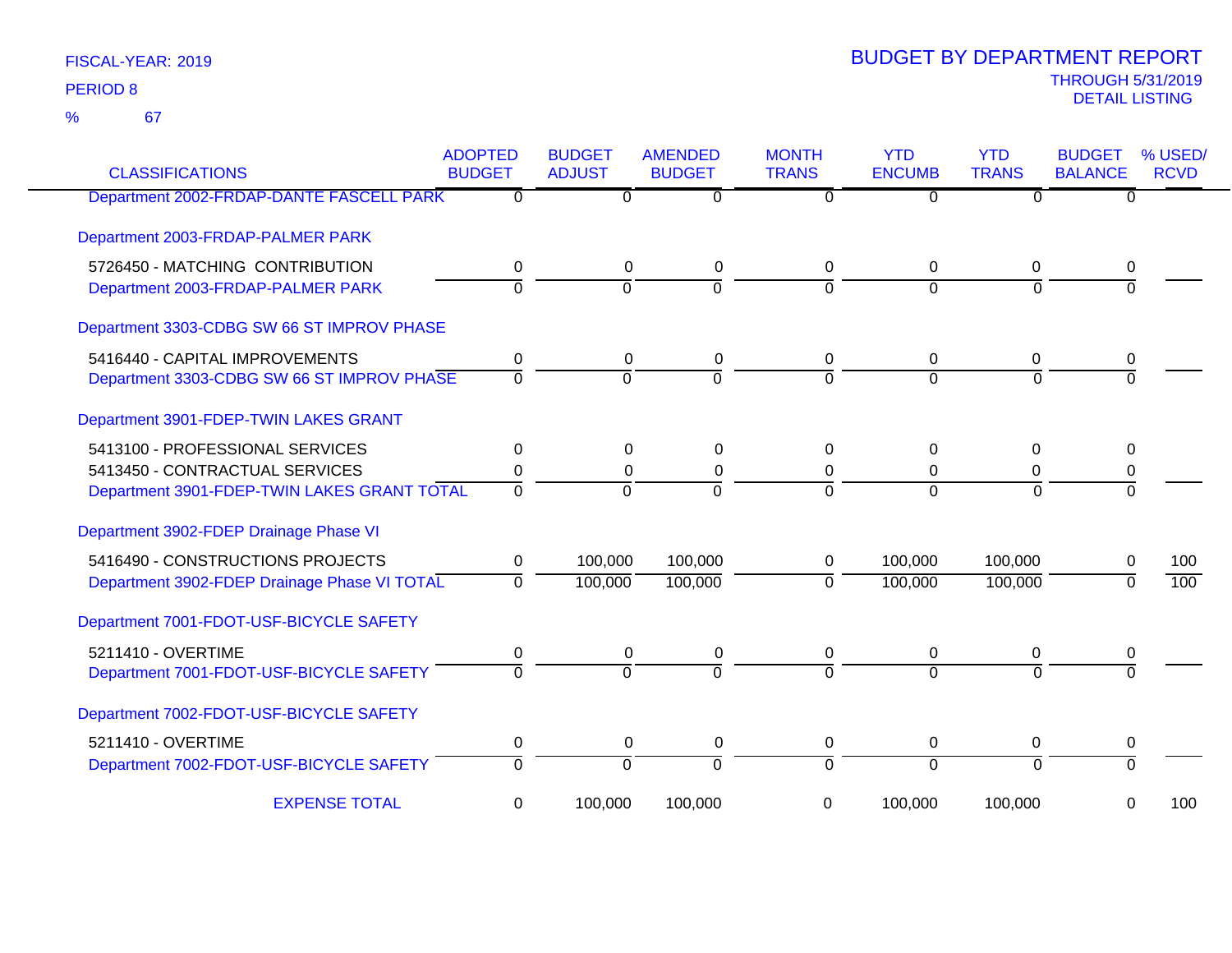|                | FISCAL-YEAR: 2019                     |                  |                  |                |                  | <b>BUDGET BY DEPARTMENT REPORT</b> |              |                          |                |
|----------------|---------------------------------------|------------------|------------------|----------------|------------------|------------------------------------|--------------|--------------------------|----------------|
|                | <b>PERIOD 8</b>                       |                  |                  |                |                  |                                    |              | <b>THROUGH 5/31/2019</b> |                |
| $\frac{9}{6}$  | 67                                    |                  |                  |                |                  |                                    |              | <b>DETAIL LISTING</b>    |                |
|                |                                       | <b>ADOPTED</b>   | <b>BUDGET</b>    | <b>AMENDED</b> | <b>MONTH</b>     | <b>YTD</b>                         | <b>YTD</b>   | <b>BUDGET</b>            | % USED/        |
|                | <b>CLASSIFICATIONS</b>                | <b>BUDGET</b>    | <b>ADJUST</b>    | <b>BUDGET</b>  | <b>TRANS</b>     | <b>ENCUMB</b>                      | <b>TRANS</b> | <b>BALANCE</b>           | <b>RCVD</b>    |
|                | Fund 106-STATE GRANT FUND TOTAL       |                  |                  |                |                  |                                    |              |                          |                |
|                | <b>REVENUE</b>                        | $\boldsymbol{0}$ | 100,000          | 100,000        | 424              | $\mathbf 0$                        | 3,312        | 96,688                   | 3              |
|                | <b>EXPENSE</b>                        | $\pmb{0}$        | 100,000          | 100,000        | $\mathbf 0$      | 100,000                            | 100,000      | 0                        | 100            |
|                | Fund 106-STATE GRANT FUND TOTAL       | $\mathbf 0$      | $\mathbf 0$      | $\mathbf 0$    | 424              | $-100,000$                         | $-96,688$    | 96,688                   |                |
|                | Fund 111-STORM WATER DRAIN TRUST      |                  |                  |                |                  |                                    |              |                          |                |
| <b>REVENUE</b> |                                       |                  |                  |                |                  |                                    |              |                          |                |
|                | Department 0000-Description N/A       |                  |                  |                |                  |                                    |              |                          |                |
|                | 3143000 - UTILITY TAX-WATER           | 10,000           | $\pmb{0}$        | 10,000         | $\boldsymbol{0}$ | 0                                  | 239          | 9,761                    | $\overline{2}$ |
|                | 3301000 - INTERGOVERNMENTAL REVENUE   | 375,000          | $\boldsymbol{0}$ | 375,000        | 20,266           | 0                                  | 403,608      | $-28,608$                | 107            |
|                | 3612000 - INTEREST INCOME             | 4,000            | $\boldsymbol{0}$ | 4,000          | 777              | 0                                  | 6,656        | $-2,656$                 | 166            |
|                | 3699201 - MISC. OTHERS                | $\mathbf 0$      | $\pmb{0}$        | $\pmb{0}$      | $\pmb{0}$        | 0                                  | $\mathbf 0$  | $\mathbf 0$              |                |
|                | Department 0000-Description N/A TOTAL | 389,000          | $\overline{0}$   | 389,000        | 21,043           | $\overline{0}$                     | 410,503      | $-21,503$                | 105            |
|                | <b>REVENUE TOTAL</b>                  | 389,000          | $\mathbf 0$      | 389,000        | 21,043           | $\mathbf 0$                        | 410,503      | $-21,503$                | 105            |
| <b>EXPENSE</b> |                                       |                  |                  |                |                  |                                    |              |                          |                |
|                | Department 1730-STREET MAINTENANCE    |                  |                  |                |                  |                                    |              |                          |                |
|                | 5411210 - REGULAR                     | 39,099           | $\mathbf 0$      | 39,099         | 2,980            | 0                                  | 24,990       | 14,109                   | 63             |
|                | 5411410 - OVERTIME                    | $\mathbf 0$      | 0                | 0              | 0                | 0                                  | 0            | 0                        |                |
|                | 5412110 - F.I.C.A.                    | 2,991            | $\pmb{0}$        | 2,991          | 227              | 0                                  | 1,928        | 1,063                    | 64             |
|                | 5412210 - PENSION PLAN CONTRIBUTION   | 2,101            | 0                | 2,101          | 0                | 0                                  | 1,001        | 1,100                    | 47             |
|                | 5412310 - GROUP HEALTH INSURANCE      | 7,638            | $\pmb{0}$        | 7,638          | 572              | 0                                  | 4,281        | 3,357                    | 56             |
|                | 5412410 - WORKERS' COMPENSATION       | 5,150            | $\pmb{0}$        | 5,150          | 272              | 0                                  | 3,534        | 1,616                    | 68             |
|                | 5413450 - CONTRACTUAL SERVICES        | 149,045          | 45,356           | 194,401        | 54,301           | 56,714                             | 134,894      | 59,507                   | 69             |
|                | 5416490 - CONSTRUCTIONS PROJECTS      | 50,000           | 105,115          | 155,115        | 368              | 100,000                            | 105,115      | 50,000                   | 67             |
|                | 5417100 - BOND SERVICE- PRINCIPAL     | 27,039           | 0                | 27,039         | 0                | 0                                  | 0            | 27,039                   |                |
|                | 5417200 - INTEREST EXPENSE            | 1,500            | 0                | 1,500          | 0                | 0                                  | 0            | 1,500                    |                |

BUDGET BY DEPARTMENT REPORT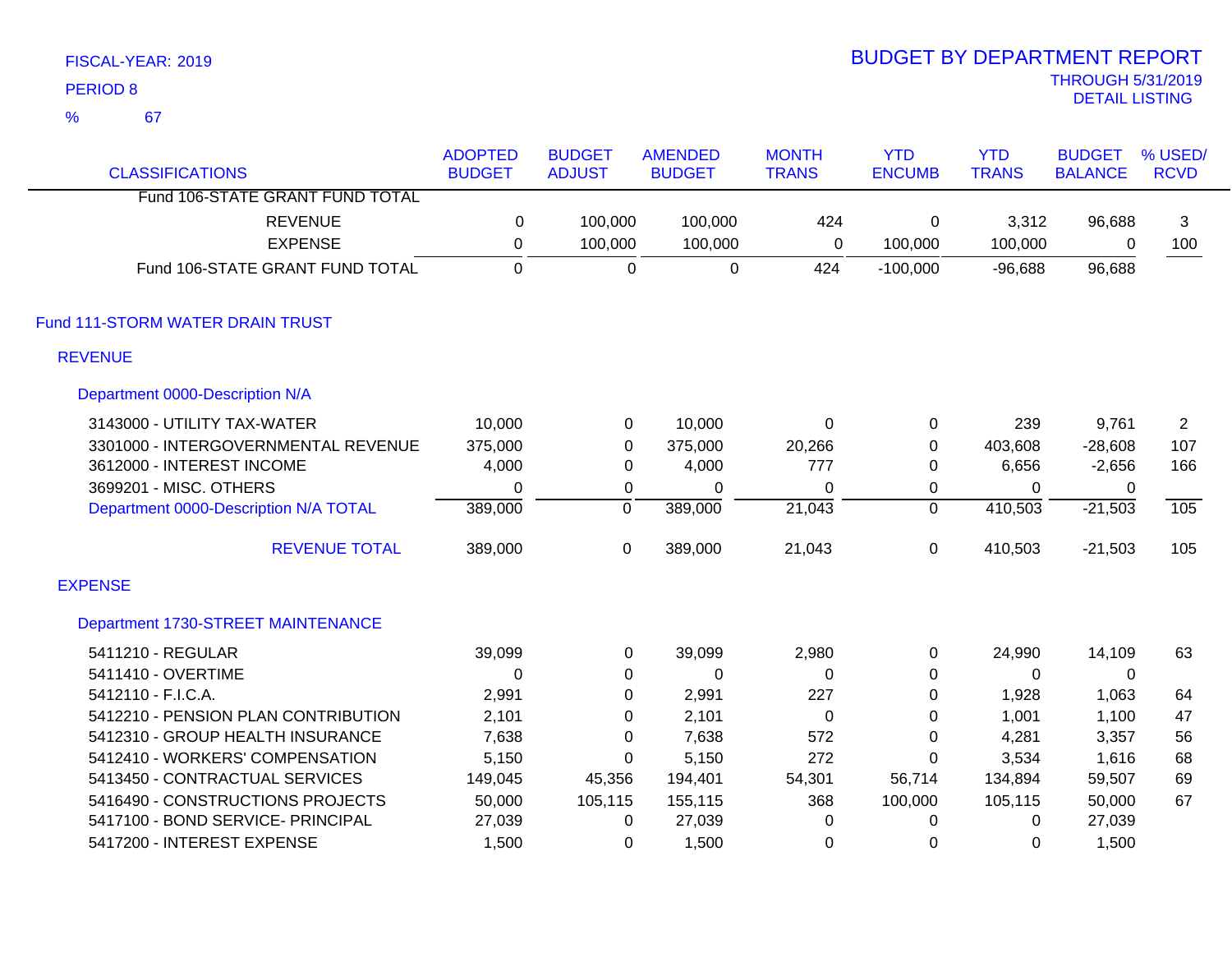### 67 %

| <b>CLASSIFICATIONS</b>                   | <b>ADOPTED</b><br><b>BUDGET</b> | <b>BUDGET</b><br><b>ADJUST</b> | <b>AMENDED</b><br><b>BUDGET</b> | <b>MONTH</b><br><b>TRANS</b> | <b>YTD</b><br><b>ENCUMB</b> | <b>YTD</b><br><b>TRANS</b> | <b>BUDGET</b><br><b>BALANCE</b> | % USED/<br><b>RCVD</b> |
|------------------------------------------|---------------------------------|--------------------------------|---------------------------------|------------------------------|-----------------------------|----------------------------|---------------------------------|------------------------|
|                                          |                                 |                                |                                 |                              |                             |                            |                                 |                        |
| 5819120 - INTRA-GOV TRANSFER-TO GF       | 150,000                         | 0                              | 150,000                         | $\overline{0}$               | $\overline{0}$              | 0                          | 150,000                         |                        |
| Department 1730-STREET MAINTENANCE TOTAL | 434,563                         | 150,471                        | 585,034                         | 58,720                       | 156,714                     | 275,743                    | 309,291                         | 47                     |
| <b>EXPENSE TOTAL</b>                     | 434,563                         | 150,471                        | 585,034                         | 58,720                       | 156,714                     | 275,743                    | 309,291                         | 47                     |
| Fund 111-STORM WATER DRAIN TRUST TOTAL   |                                 |                                |                                 |                              |                             |                            |                                 |                        |
| <b>REVENUE</b>                           | 389,000                         | $\Omega$                       | 389,000                         | 21,043                       | $\mathbf 0$                 | 410,503                    | $-21,503$                       | 105                    |
| <b>EXPENSE</b>                           | 434,563                         | 150,471                        | 585,034                         | 58,720                       | 156,714                     | 275,743                    | 309,291                         | 47                     |
| Fund 111-STORM WATER DRAIN TRUST TOTAL   | $-45,563$                       | $-150,471$                     | $-196,034$                      | $-37,677$                    | $-156,714$                  | 134,760                    | $-330,794$                      |                        |
| Fund 112-2ND LOCAL OPTION GAS TRST       |                                 |                                |                                 |                              |                             |                            |                                 |                        |
| <b>REVENUE</b>                           |                                 |                                |                                 |                              |                             |                            |                                 |                        |
| Department 0000-Description N/A          |                                 |                                |                                 |                              |                             |                            |                                 |                        |
| 3121000 - LOCAL OPTION TAXES             | 73,686                          | 0                              | 73,686                          | 6,575                        | 0                           | 49,196                     | 24,490                          | 66                     |
| 3301000 - INTERGOVERNMENTAL REVENUE      | $\Omega$                        | 0                              | 0                               | 0                            | 0                           | 0                          | 0                               |                        |
| 3612000 - INTEREST INCOME                | 1,500                           | $\pmb{0}$                      | 1,500                           | 131                          | 0                           | 1,343                      | 157                             | 89                     |
| Department 0000-Description N/A TOTAL    | 75,186                          | $\overline{0}$                 | 75,186                          | 6,706                        | $\overline{0}$              | 50,539                     | 24,647                          | 67                     |
| <b>REVENUE TOTAL</b>                     | 75,186                          | $\mathbf 0$                    | 75,186                          | 6,706                        | 0                           | 50,539                     | 24,647                          | 67                     |
| <b>EXPENSE</b>                           |                                 |                                |                                 |                              |                             |                            |                                 |                        |
| Department 1730-STREET MAINTENANCE       |                                 |                                |                                 |                              |                             |                            |                                 |                        |
| 5416210 - INFRASTRUCTURE PROJECTS        | 85,000                          | 83,128                         | 168,128                         | 12,740                       | 99,848                      | 168,128                    | 0                               | 100                    |
| Department 1730-STREET MAINTENANCE TOTAL | 85,000                          | 83,128                         | 168,128                         | 12,740                       | 99,848                      | 168,128                    | $\overline{0}$                  | 100                    |
| <b>EXPENSE TOTAL</b>                     | 85,000                          | 83,128                         | 168,128                         | 12,740                       | 99,848                      | 168,128                    | $\mathbf 0$                     | 100                    |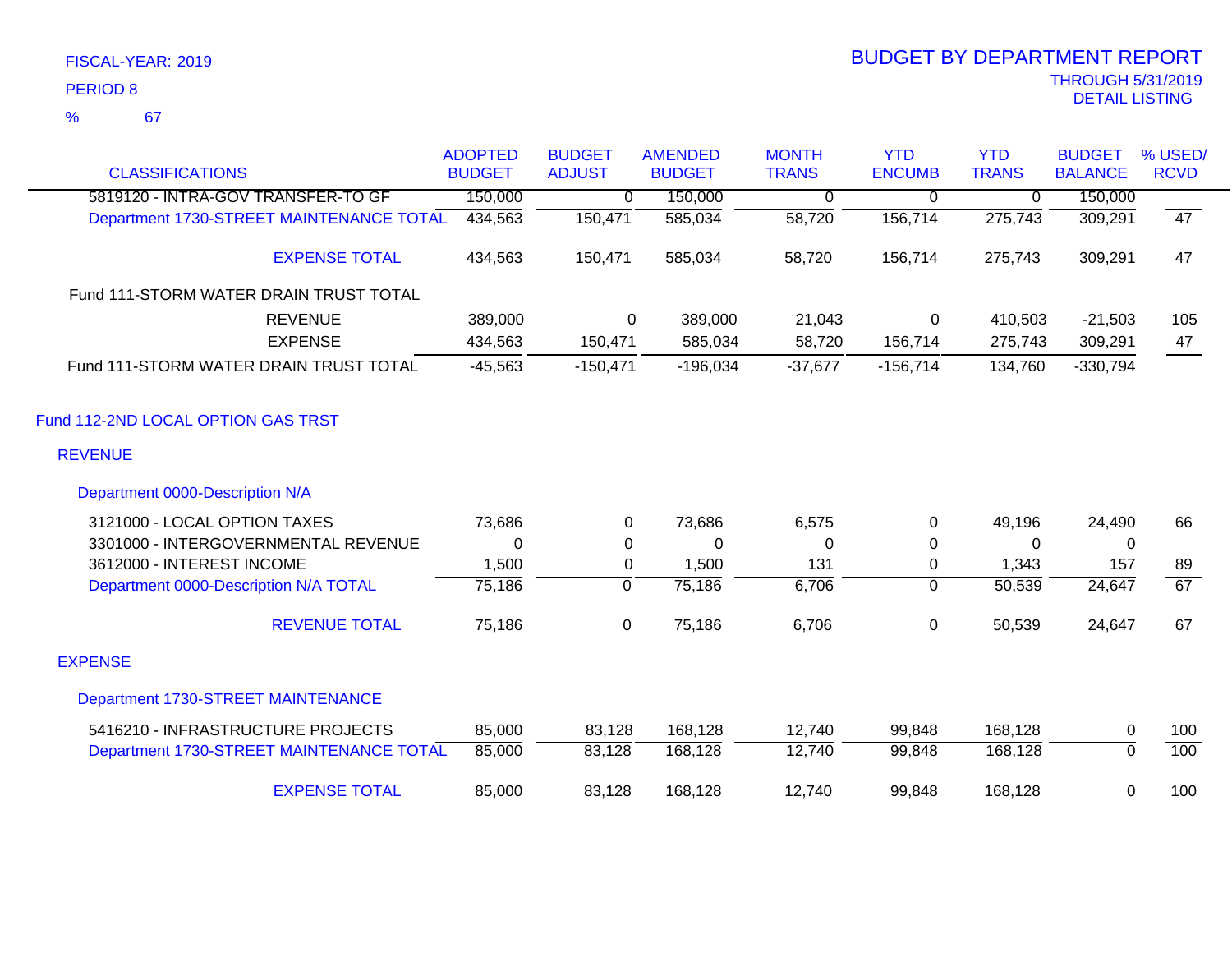| FISCAL-YEAR: 2019 | <b>BUDGET BY DEPARTMENT REPORT</b>         |
|-------------------|--------------------------------------------|
| PERIOD 8          | <b>THROUGH 5/31/2019</b><br>DETAIL LISTING |
| $\alpha$<br>-67   |                                            |

# BUDGET BY DEPARTMENT REPORT

| <b>CLASSIFICATIONS</b>                       | <b>ADOPTED</b><br><b>BUDGET</b> | <b>BUDGET</b><br><b>ADJUST</b> | <b>AMENDED</b><br><b>BUDGET</b> | <b>MONTH</b><br><b>TRANS</b> | <b>YTD</b><br><b>ENCUMB</b> | <b>YTD</b><br><b>TRANS</b> | <b>BUDGET</b><br><b>BALANCE</b> | % USED/<br><b>RCVD</b> |
|----------------------------------------------|---------------------------------|--------------------------------|---------------------------------|------------------------------|-----------------------------|----------------------------|---------------------------------|------------------------|
| Fund 112-2ND LOCAL OPTION GAS TRST TOTAL     |                                 |                                |                                 |                              |                             |                            |                                 |                        |
| <b>REVENUE</b>                               | 75,186                          | 0                              | 75,186                          | 6,706                        | 0                           | 50,539                     | 24,647                          | 67                     |
| <b>EXPENSE</b>                               | 85,000                          | 83,128                         | 168,128                         | 12,740                       | 99,848                      | 168,128                    | 0                               | 100                    |
| Fund 112-2ND LOCAL OPTION GAS TRST TOTAL     | $-9,814$                        | $-83,128$                      | $-92,942$                       | $-6,034$                     | $-99,848$                   | $-117,589$                 | 24,647                          |                        |
| Fund 114-LOCAL GRANTS FUND                   |                                 |                                |                                 |                              |                             |                            |                                 |                        |
| <b>REVENUE</b>                               |                                 |                                |                                 |                              |                             |                            |                                 |                        |
| Department 0000-Description N/A              |                                 |                                |                                 |                              |                             |                            |                                 |                        |
| 3371000 - GENERAL GOVERNMENT                 | $\pmb{0}$                       | $\mathbf 0$                    | $\pmb{0}$                       | 0                            | $\mathbf 0$                 | 0                          | $\pmb{0}$                       |                        |
| Department 0000-Description N/A TOTAL        | $\mathbf 0$                     | $\Omega$                       | $\overline{0}$                  | $\Omega$                     | $\overline{0}$              | $\Omega$                   | $\Omega$                        |                        |
| Department 3001-SNP-MURRAY PARK POOL         |                                 |                                |                                 |                              |                             |                            |                                 |                        |
| 3371000 - GENERAL GOVERNMENT                 | $\pmb{0}$                       | $\mathbf 0$                    | $\pmb{0}$                       | 0                            | $\overline{0}$              | 0                          | 0                               |                        |
| Department 3001-SNP-MURRAY PARK POOL TOTAL   | $\overline{0}$                  | $\Omega$                       | $\Omega$                        | $\Omega$                     | $\Omega$                    | $\Omega$                   | $\Omega$                        |                        |
| Department 3101-HFSF-Complete Streets Policy |                                 |                                |                                 |                              |                             |                            |                                 |                        |
| 3661000 - REVENUE                            | $\pmb{0}$                       | $\mathbf 0$                    | $\mathbf 0$                     | 0                            | $\overline{0}$              | 0                          | 0                               |                        |
| Department 3101-HFSF-Complete Streets Policy | $\Omega$                        | $\Omega$                       | $\overline{0}$                  | $\Omega$                     | $\Omega$                    | $\Omega$                   | $\Omega$                        |                        |
| Department 3604-MDC SCHOOL & SR MEALS        |                                 |                                |                                 |                              |                             |                            |                                 |                        |
| 3371000 - GENERAL GOVERNMENT                 | 0                               | 0                              | 0                               | 0                            | 0                           | 0                          | 0                               |                        |
| Department 3604-MDC SCHOOL & SR MEALS        | $\overline{0}$                  | $\overline{0}$                 | $\overline{0}$                  | $\overline{0}$               | $\overline{0}$              | $\Omega$                   | $\Omega$                        |                        |
| Department 3605-MDC SCHOOL & SR MEALS        |                                 |                                |                                 |                              |                             |                            |                                 |                        |
| 3371000 - GENERAL GOVERNMENT                 | 0                               | $\mathbf 0$                    | $\mathbf 0$                     | 0                            | $\mathbf 0$                 | 0                          | 0                               |                        |
| Department 3605-MDC SCHOOL & SR MEALS        | $\overline{0}$                  | $\overline{0}$                 | $\overline{0}$                  | $\overline{0}$               | $\overline{0}$              | $\mathbf 0$                | $\overline{0}$                  |                        |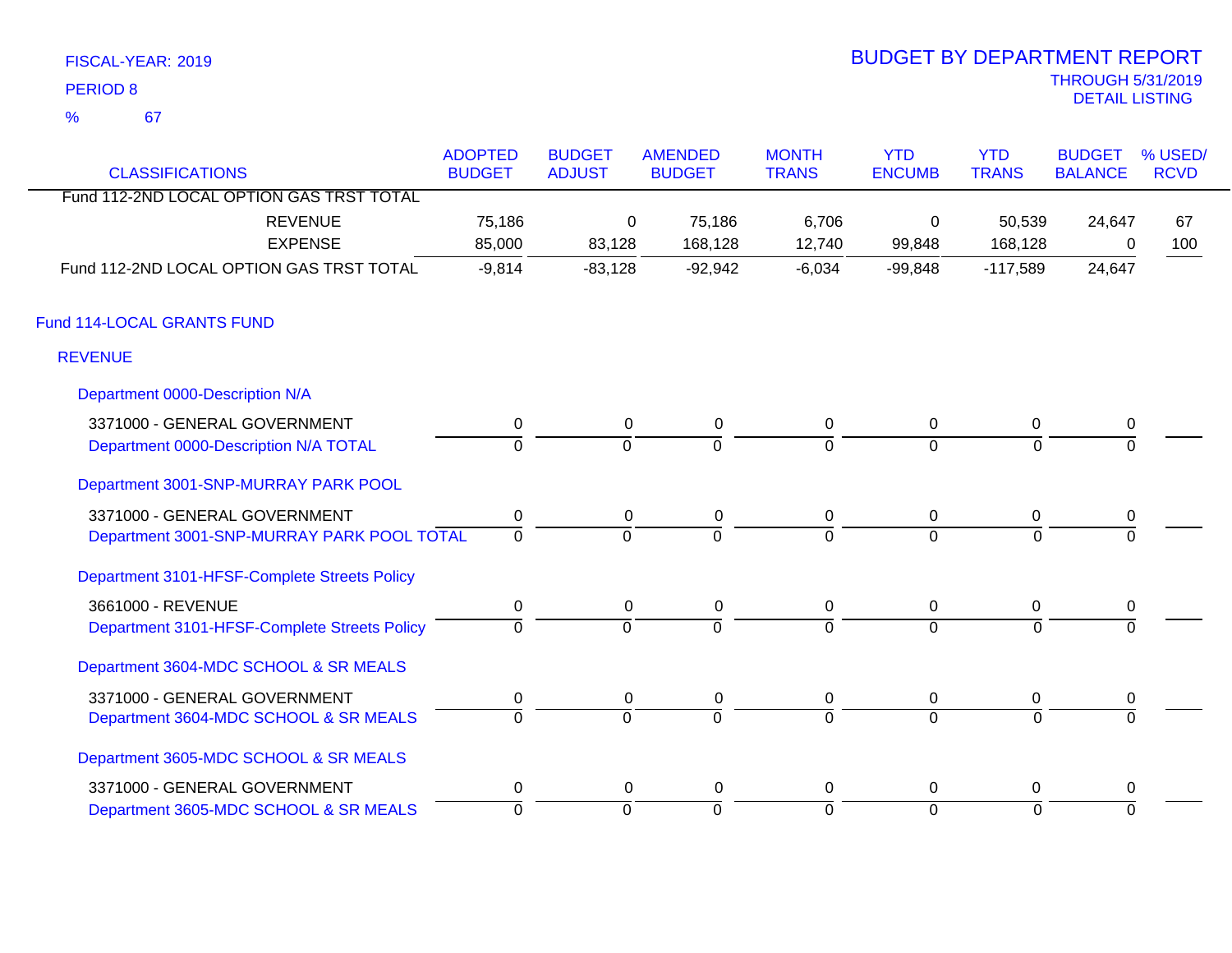| <b>CLASSIFICATIONS</b>                    | <b>ADOPTED</b><br><b>BUDGET</b> | <b>BUDGET</b><br><b>ADJUST</b> | <b>AMENDED</b><br><b>BUDGET</b> | <b>MONTH</b><br><b>TRANS</b> | <b>YTD</b><br><b>ENCUMB</b> | <b>YTD</b><br><b>TRANS</b> | <b>BUDGET</b><br><b>BALANCE</b> | % USED/<br><b>RCVD</b> |
|-------------------------------------------|---------------------------------|--------------------------------|---------------------------------|------------------------------|-----------------------------|----------------------------|---------------------------------|------------------------|
| Department 3606-MDC SCHOOL & SR MEALS     |                                 |                                |                                 |                              |                             |                            |                                 |                        |
|                                           |                                 |                                |                                 |                              |                             |                            |                                 |                        |
| 3371000 - GENERAL GOVERNMENT              | 0                               | 0                              | 0                               | 0                            | 0                           | 0                          | 0                               |                        |
| Department 3606-MDC SCHOOL & SR MEALS     | $\overline{0}$                  | $\overline{0}$                 | $\overline{0}$                  | $\overline{0}$               | $\Omega$                    | $\Omega$                   | $\overline{0}$                  |                        |
| Department 3607-SR MEAL AMENDMENT TO JUNE |                                 |                                |                                 |                              |                             |                            |                                 |                        |
| 3371000 - GENERAL GOVERNMENT              | 0                               | $\mathbf 0$                    | $\pmb{0}$                       | $\mathbf 0$                  | 0                           | $\mathbf 0$                | 0                               |                        |
| Department 3607-SR MEAL AMENDMENT TO JUNE | $\overline{0}$                  | $\overline{0}$                 | $\overline{0}$                  | $\overline{0}$               | $\overline{0}$              | $\overline{0}$             | $\overline{0}$                  |                        |
| Department 3608-SR MEAL & AFTER SCHOOL    |                                 |                                |                                 |                              |                             |                            |                                 |                        |
| 3371000 - GENERAL GOVERNMENT              | 0                               | 0                              | 0                               | 0                            | 0                           | 0                          | 0                               |                        |
| Department 3608-SR MEAL & AFTER SCHOOL    | $\overline{0}$                  | $\overline{0}$                 | $\overline{0}$                  | $\overline{0}$               | $\overline{0}$              | $\overline{0}$             | $\overline{0}$                  |                        |
| Department 3609-SR MEAL&AFTER SCH #2 JUL- |                                 |                                |                                 |                              |                             |                            |                                 |                        |
| 3371000 - GENERAL GOVERNMENT              | 0                               | 0                              | 0                               | $\mathbf 0$                  | 0                           | 0                          | 0                               |                        |
| Department 3609-SR MEAL&AFTER SCH #2 JUL- | $\Omega$                        | $\Omega$                       | $\overline{0}$                  | $\Omega$                     | $\Omega$                    | $\Omega$                   | $\Omega$                        |                        |
| Department 3610-SR MEAL&AFTER SCH         |                                 |                                |                                 |                              |                             |                            |                                 |                        |
| 3371000 - GENERAL GOVERNMENT              | $\mathbf 0$                     | $\pmb{0}$                      | $\pmb{0}$                       | $\mathbf 0$                  | 0                           | $\mathbf 0$                | 0                               |                        |
| Department 3610-SR MEAL&AFTER SCH         | $\Omega$                        | $\Omega$                       | $\Omega$                        | $\Omega$                     | $\Omega$                    | $\Omega$                   | $\Omega$                        |                        |
| Department 3801-ADA-FY2010                |                                 |                                |                                 |                              |                             |                            |                                 |                        |
| 3371000 - GENERAL GOVERNMENT              | 0                               |                                | 0<br>$\pmb{0}$                  | 0                            | 0                           | 0                          | 0                               |                        |
| Department 3801-ADA-FY2010 TOTAL          | $\overline{0}$                  | $\overline{0}$                 | $\overline{0}$                  | $\Omega$                     | $\overline{0}$              | $\Omega$                   | $\overline{0}$                  |                        |
| Department 3802-ADA FY 2011               |                                 |                                |                                 |                              |                             |                            |                                 |                        |
| 3371000 - GENERAL GOVERNMENT              | 0                               | 0                              | 0                               | 0                            | 0                           | 0                          | 0                               |                        |
| Department 3802-ADA FY 2011 TOTAL         | $\Omega$                        | $\mathbf 0$                    | $\overline{0}$                  | $\Omega$                     | $\Omega$                    | $\Omega$                   | $\Omega$                        |                        |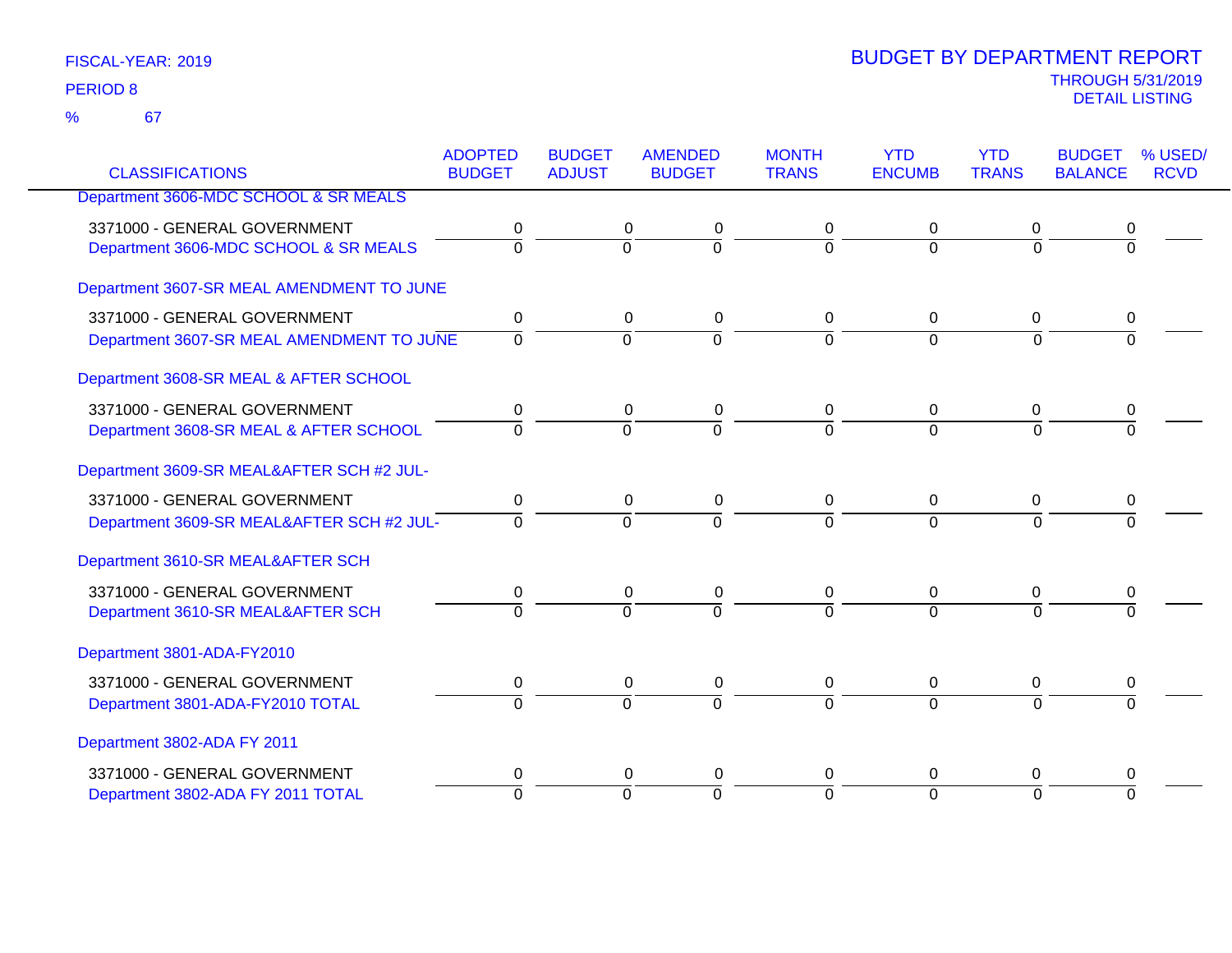67 %

|                                   | <b>ADOPTED</b> | <b>BUDGET</b>  | <b>AMENDED</b>             | <b>MONTH</b>   | <b>YTD</b>       | <b>YTD</b>     | <b>BUDGET</b>  | % USED/     |
|-----------------------------------|----------------|----------------|----------------------------|----------------|------------------|----------------|----------------|-------------|
| <b>CLASSIFICATIONS</b>            | <b>BUDGET</b>  | <b>ADJUST</b>  | <b>BUDGET</b>              | <b>TRANS</b>   | <b>ENCUMB</b>    | <b>TRANS</b>   | <b>BALANCE</b> | <b>RCVD</b> |
| Department 3803-ADA FY 2012       |                |                |                            |                |                  |                |                |             |
| 3371000 - GENERAL GOVERNMENT      | 0              |                | 0<br>0                     | 0              | 0                | 0              | 0              |             |
| Department 3803-ADA FY 2012 TOTAL | $\overline{0}$ | $\overline{0}$ | $\overline{0}$             | $\overline{0}$ | $\overline{0}$   | $\overline{0}$ | $\overline{0}$ |             |
| Department 3804-ADA FY 2013       |                |                |                            |                |                  |                |                |             |
| 3371000 - GENERAL GOVERNMENT      | 0              |                | 0<br>0                     | 0              | 0                | 0              | 0              |             |
| Department 3804-ADA FY 2013 TOTAL | $\overline{0}$ | $\overline{0}$ | $\overline{0}$             | $\overline{0}$ | $\overline{0}$   | $\overline{0}$ | $\overline{0}$ |             |
| Department 3805-ADA FY 2013       |                |                |                            |                |                  |                |                |             |
| 3371000 - GENERAL GOVERNMENT      | 0              |                | 0<br>0                     | 0              | 0                | 0              | 0              |             |
| Department 3805-ADA FY 2013 TOTAL | $\overline{0}$ | $\overline{0}$ | $\overline{0}$             | $\overline{0}$ | $\overline{0}$   | $\overline{0}$ | $\overline{0}$ |             |
| Department 3806-ADA FY 2015       |                |                |                            |                |                  |                |                |             |
| 3371000 - GENERAL GOVERNMENT      | 0              |                | 0<br>0                     | 0              | 0                | 0              | 0              |             |
| Department 3806-ADA FY 2015 TOTAL | $\overline{0}$ | $\overline{0}$ | $\overline{0}$             | $\overline{0}$ | $\overline{0}$   | $\overline{0}$ | $\overline{0}$ |             |
| Department 3807-ADA FY 2016       |                |                |                            |                |                  |                |                |             |
| 3371000 - GENERAL GOVERNMENT      | 0              |                | 0<br>0                     | 0              | 0                | 0              | 0              |             |
| Department 3807-ADA FY 2016 TOTAL | $\overline{0}$ | 0              | $\overline{0}$             | $\overline{0}$ | $\overline{0}$   | $\overline{0}$ | $\overline{0}$ |             |
| Department 3808-ADA FY 2017       |                |                |                            |                |                  |                |                |             |
| 3371000 - GENERAL GOVERNMENT      | 0              |                | 0<br>0                     | 0              | 0                | 0              | 0              |             |
| Department 3808-ADA FY 2017 TOTAL | $\overline{0}$ | $\overline{0}$ | $\overline{0}$             | $\overline{0}$ | $\overline{0}$   | $\overline{0}$ | $\overline{0}$ |             |
| Department 4010-GOB-WATER & SEWER |                |                |                            |                |                  |                |                |             |
| 3311000 - REVENUE                 | 0              |                | 0<br>0                     | 0              | 0                | 0              | 0              |             |
| 3371000 - GENERAL GOVERNMENT      | 0              |                | $\mathbf 0$<br>$\mathbf 0$ | $\mathbf 0$    | $\boldsymbol{0}$ | 0              | 0              |             |
| Department 4010-GOB-WATER & SEWER | $\overline{0}$ | ō              | ō                          | $\Omega$       | $\mathbf 0$      | $\overline{0}$ | $\overline{0}$ |             |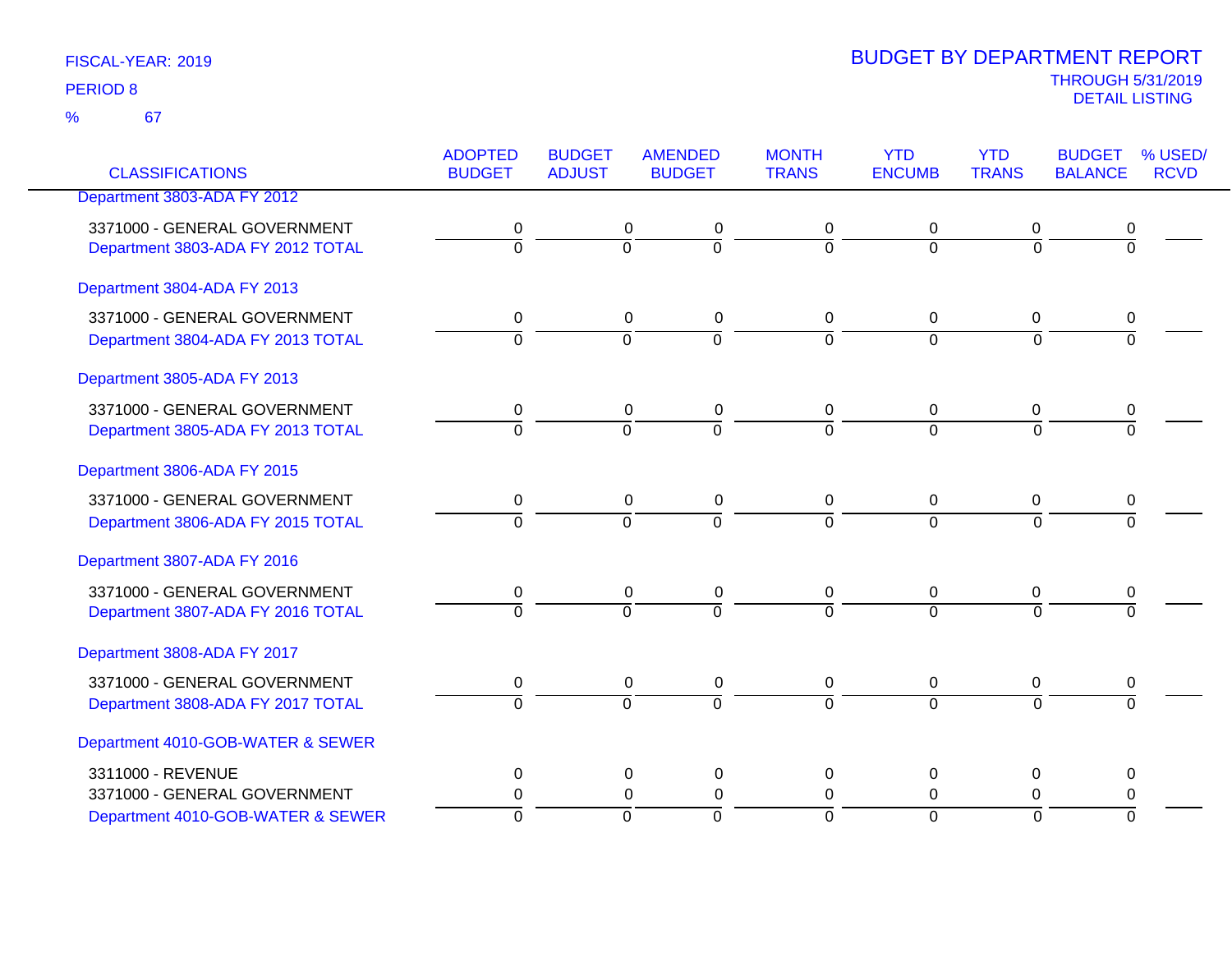67 %

|                                                  | <b>ADOPTED</b> | <b>BUDGET</b>  | <b>AMENDED</b>           | <b>MONTH</b>   | <b>YTD</b>     | <b>YTD</b>   | <b>BUDGET</b>  | % USED/     |
|--------------------------------------------------|----------------|----------------|--------------------------|----------------|----------------|--------------|----------------|-------------|
| <b>CLASSIFICATIONS</b>                           | <b>BUDGET</b>  | <b>ADJUST</b>  | <b>BUDGET</b>            | <b>TRANS</b>   | <b>ENCUMB</b>  | <b>TRANS</b> | <b>BALANCE</b> | <b>RCVD</b> |
| Department 4011-GOB-Sanitary Sewer Master Plan   |                |                |                          |                |                |              |                |             |
| 3371000 - GENERAL GOVERNMENT                     | 0              |                | 0<br>0                   | 0              | 0              | 0            | 0              |             |
| Department 4011-GOB-Sanitary Sewer Master Plan   | $\overline{0}$ | $\overline{0}$ | $\overline{0}$           | $\Omega$       | $\Omega$       | $\Omega$     | $\Omega$       |             |
| Department 4100-VILLAGERS GRANT-                 |                |                |                          |                |                |              |                |             |
| 3371000 - GENERAL GOVERNMENT                     | 0              |                | 0<br>$\pmb{0}$           | 0              | 0              | 0            | 0              |             |
| Department 4100-VILLAGERS GRANT-                 | $\overline{0}$ | $\overline{0}$ | $\overline{0}$           | $\overline{0}$ | $\overline{0}$ | $\Omega$     | $\Omega$       |             |
| Department 4101-VILLAGERS GRANT-                 |                |                |                          |                |                |              |                |             |
| 3371000 - GENERAL GOVERNMENT                     | 0              |                | 0<br>0                   | 0              | 0              | 0            |                |             |
| Department 4101-VILLAGERS GRANT-                 | $\Omega$       | $\Omega$       | $\overline{0}$           | $\overline{0}$ | $\Omega$       | $\Omega$     | $\Omega$       |             |
| Department 4200-MPO                              |                |                |                          |                |                |              |                |             |
| 3371000 - GENERAL GOVERNMENT                     | 0              |                | 0<br>0                   | 0              | $\mathbf 0$    | 0            | 0              |             |
| Department 4200-MPO TOTAL                        | $\Omega$       | $\Omega$       | $\overline{0}$           | $\Omega$       | $\Omega$       | $\Omega$     | 0              |             |
| Department 4201-MPO-Complete Street Policy       |                |                |                          |                |                |              |                |             |
| 3371000 - GENERAL GOVERNMENT                     | 0              |                | $\pmb{0}$<br>$\pmb{0}$   | 0              | $\mathbf 0$    | $\mathbf 0$  | 0              |             |
| Department 4201-MPO-Complete Street Policy TOTAL | $\overline{0}$ | $\Omega$       | $\overline{0}$           | $\overline{0}$ | $\Omega$       | $\Omega$     | $\Omega$       |             |
| Department 4300-MDC-NEAT STREETS-CRA TREE        |                |                |                          |                |                |              |                |             |
| 3371000 - GENERAL GOVERNMENT                     | 0              |                | $\mathbf 0$<br>$\pmb{0}$ | $\mathbf 0$    | $\mathbf 0$    | $\mathbf 0$  | 0              |             |
| Department 4300-MDC-NEAT STREETS-CRA TREE        | $\Omega$       | $\Omega$       | $\overline{0}$           | $\Omega$       | $\overline{0}$ | $\Omega$     | $\Omega$       |             |
| Department 4301-MDC Neat Streets-Tree Planting   |                |                |                          |                |                |              |                |             |
| 3371000 - GENERAL GOVERNMENT                     | 0              |                | 0<br>0                   | 0              | 0              | 0            | 0              |             |
| Department 4301-MDC Neat Streets-Tree Planting   | $\Omega$       | $\Omega$       | $\overline{0}$           | $\Omega$       | $\overline{0}$ | $\Omega$     | $\Omega$       |             |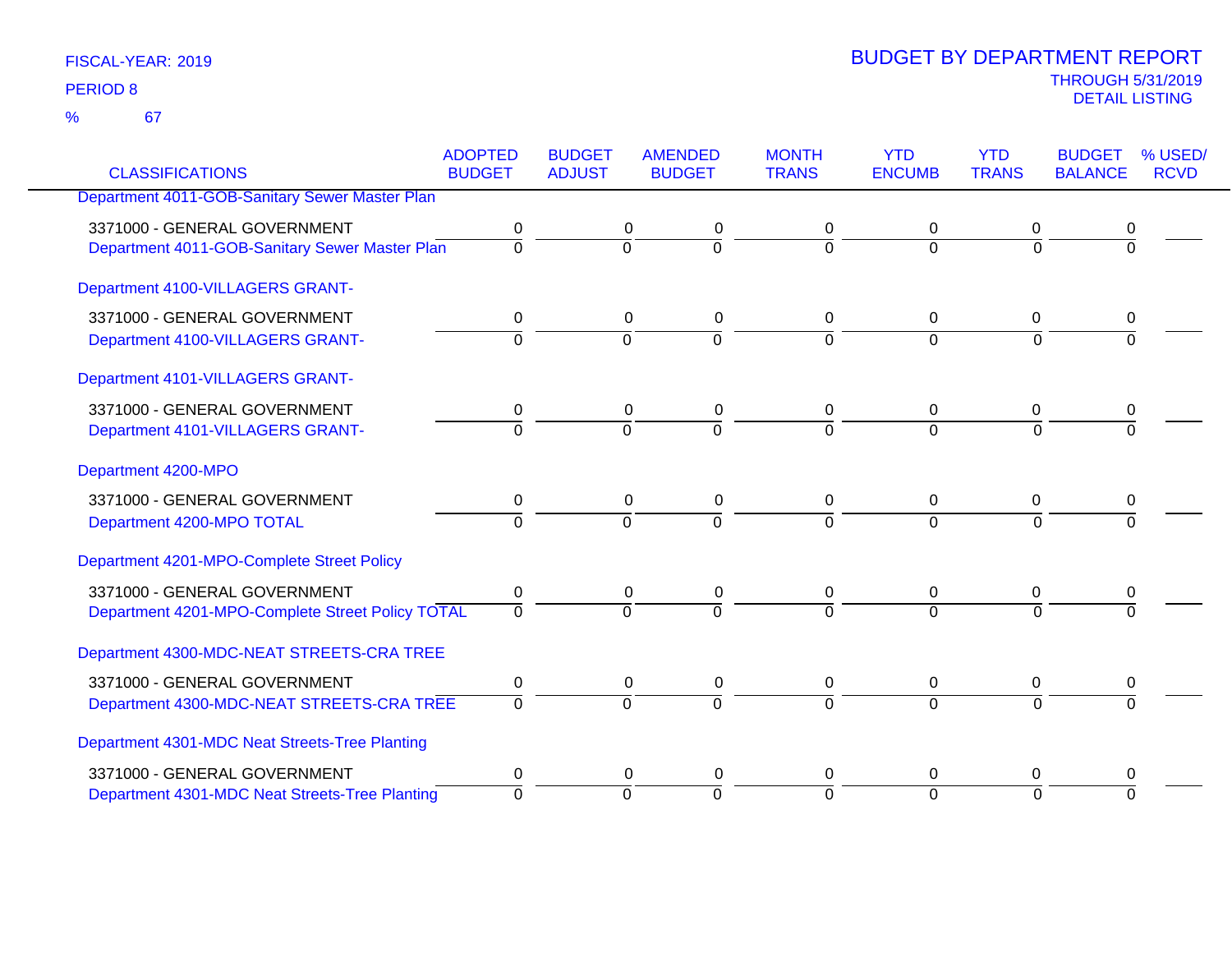|                                               | <b>ADOPTED</b> | <b>BUDGET</b>  | <b>AMENDED</b> | <b>MONTH</b>   | <b>YTD</b>    | <b>YTD</b>     | <b>BUDGET</b>  | % USED/     |
|-----------------------------------------------|----------------|----------------|----------------|----------------|---------------|----------------|----------------|-------------|
| <b>CLASSIFICATIONS</b>                        | <b>BUDGET</b>  | <b>ADJUST</b>  | <b>BUDGET</b>  | <b>TRANS</b>   | <b>ENCUMB</b> | <b>TRANS</b>   | <b>BALANCE</b> | <b>RCVD</b> |
| Department 4400-South Miami Garden Club       |                |                |                |                |               |                |                |             |
| 3661000 - REVENUE                             | 0              | 3,000          | 3,000          | 0              | 0             | 3,000          | 0              | 100         |
| Department 4400-South Miami Garden Club TOTAL | 0              | 3,000          | 3,000          | 0              | $\Omega$      | 3,000          | $\overline{0}$ | 100         |
| Department 4501-ORANGE BOWL YOUTH SPORTS,     |                |                |                |                |               |                |                |             |
| 3661000 - REVENUE                             | 0              | 0              | $\pmb{0}$      | 0              | $\mathbf 0$   | 0              | 0              |             |
| Department 4501-ORANGE BOWL YOUTH SPORTS,     | $\Omega$       | $\Omega$       | $\Omega$       | $\overline{0}$ | $\Omega$      | $\Omega$       | $\Omega$       |             |
| Department 4601-USA Swimming FY18             |                |                |                |                |               |                |                |             |
| 3661000 - REVENUE                             | 0              | 0              | 0              | 0              | 0             | 0              | 0              |             |
| Department 4601-USA Swimming FY18 TOTAL       | $\Omega$       | $\Omega$       | $\Omega$       | $\Omega$       | $\Omega$      | $\Omega$       | $\overline{0}$ |             |
| <b>REVENUE TOTAL</b>                          | 0              | 3,000          | 3,000          | 0              | 0             | 3,000          | 0              | 100         |
| <b>EXPENSE</b>                                |                |                |                |                |               |                |                |             |
| Department 3001-SNP-MURRAY PARK POOL          |                |                |                |                |               |                |                |             |
| 5413100 - PROFESSIONAL SERVICES               | 0              | 0              | 0              | 0              | 0             | 0              | 0              |             |
| 5413450 - CONTRACTUAL SERVICES                | 0              | 0              | 0              | 0              | 0             | 0              | 0              |             |
| Department 3001-SNP-MURRAY PARK POOL TOTAL    | $\Omega$       | $\Omega$       | $\Omega$       | $\Omega$       | $\Omega$      | $\Omega$       | $\Omega$       |             |
| Department 3101-HFSF-Complete Streets Policy  |                |                |                |                |               |                |                |             |
| 5413450 - CONTRACTUAL SERVICES                | 0              | 0              | 0              | 0              | 0             | 0              | 0              |             |
| Department 3101-HFSF-Complete Streets Policy  | $\Omega$       | $\overline{0}$ | $\Omega$       | $\overline{0}$ | $\Omega$      | $\overline{0}$ | $\overline{0}$ |             |
| Department 3603-12-SMIA-CB OCT11-SEP12        |                |                |                |                |               |                |                |             |
| 5413450 - CONTRACTUAL SERVICES                | 0              | 0              | 0              | 0              | 0             | 0              | 0              |             |
| Department 3603-12-SMIA-CB OCT11-SEP12 TOTAL  | 0              | $\Omega$       | $\Omega$       | 0              | $\Omega$      | $\overline{0}$ | $\Omega$       |             |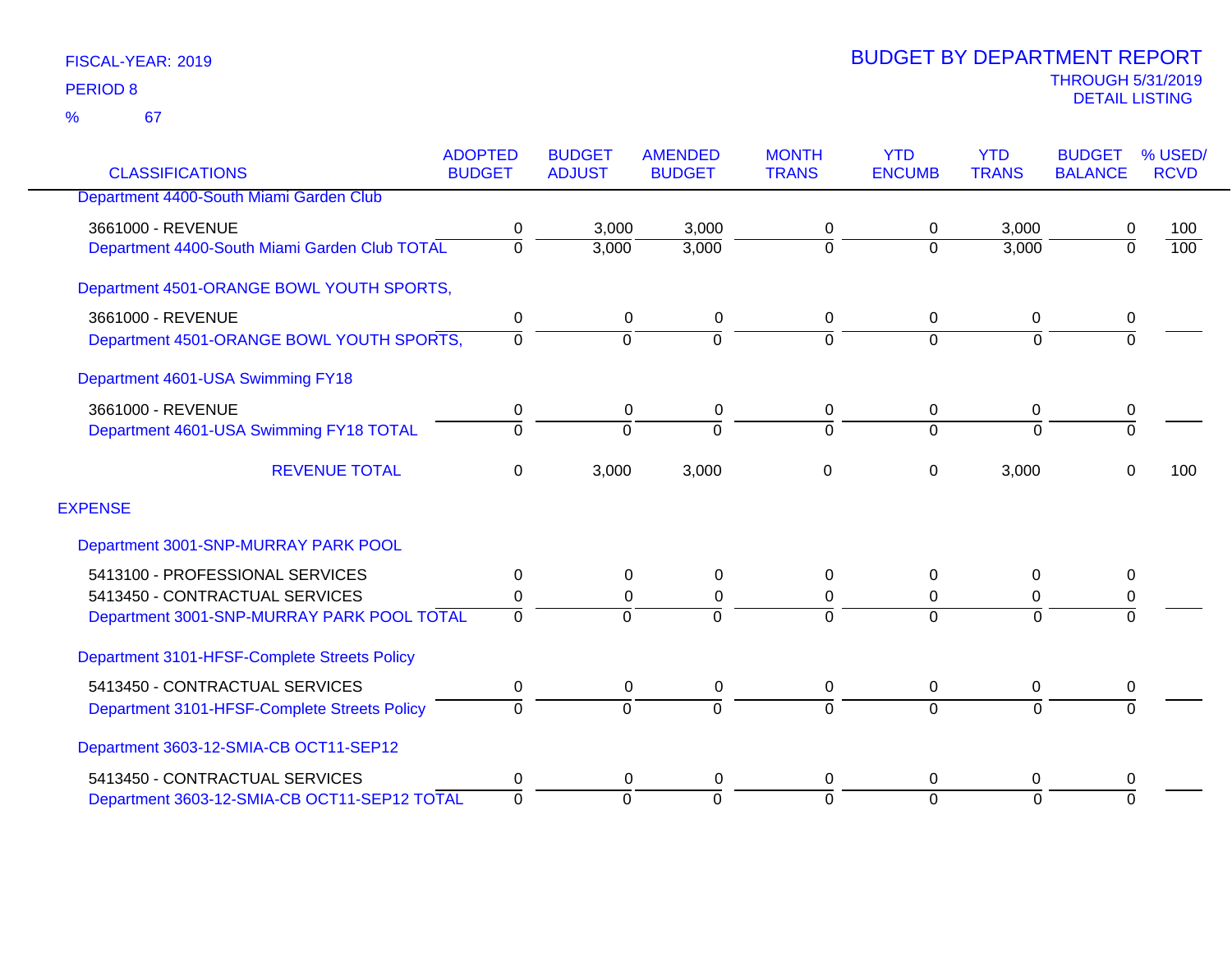67 %

| <b>CLASSIFICATIONS</b>                    | <b>ADOPTED</b><br><b>BUDGET</b> | <b>BUDGET</b><br><b>ADJUST</b> | <b>AMENDED</b><br><b>BUDGET</b> | <b>MONTH</b><br><b>TRANS</b> | <b>YTD</b><br><b>ENCUMB</b> | <b>YTD</b><br><b>TRANS</b> | <b>BUDGET</b><br><b>BALANCE</b> | % USED/<br><b>RCVD</b> |
|-------------------------------------------|---------------------------------|--------------------------------|---------------------------------|------------------------------|-----------------------------|----------------------------|---------------------------------|------------------------|
|                                           |                                 |                                |                                 |                              |                             |                            |                                 |                        |
| Department 3604-MDC SCHOOL & SR MEALS     |                                 |                                |                                 |                              |                             |                            |                                 |                        |
| 5411310 - PART TIME                       | 0                               | $\mathbf 0$                    | 0                               | $\Omega$                     | $\Omega$                    | $\Omega$                   | 0                               |                        |
| 5413450 - CONTRACTUAL SERVICES            | 0                               |                                | 0<br>$\mathbf 0$                | 0                            | 0                           | 0                          | 0                               |                        |
| Department 3604-MDC SCHOOL & SR MEALS     | 0                               | $\overline{0}$                 | $\overline{0}$                  | $\overline{0}$               | $\overline{0}$              | $\overline{0}$             | $\overline{0}$                  |                        |
| Department 3605-MDC SCHOOL & SR MEALS     |                                 |                                |                                 |                              |                             |                            |                                 |                        |
| 5411310 - PART TIME                       | $\mathbf 0$                     | $\mathbf 0$                    | $\mathbf 0$                     | $\mathbf{0}$                 | $\Omega$                    | $\mathbf 0$                | 0                               |                        |
| 5413450 - CONTRACTUAL SERVICES            | 0                               |                                | 0<br>$\mathbf 0$                | 0                            | 0                           | 0                          | 0                               |                        |
| Department 3605-MDC SCHOOL & SR MEALS     | $\Omega$                        | $\Omega$                       | $\Omega$                        | $\Omega$                     | $\Omega$                    | $\Omega$                   | $\Omega$                        |                        |
| Department 3606-MDC SCHOOL & SR MEALS     |                                 |                                |                                 |                              |                             |                            |                                 |                        |
| 5411310 - PART TIME                       | 0                               | $\mathbf 0$                    | 0                               | $\Omega$                     | $\Omega$                    | $\mathbf 0$                | 0                               |                        |
| 5413450 - CONTRACTUAL SERVICES            | 0                               |                                | $\Omega$<br>$\mathbf 0$         | $\Omega$                     | $\Omega$                    | $\Omega$                   | 0                               |                        |
| Department 3606-MDC SCHOOL & SR MEALS     | $\Omega$                        | $\Omega$                       | $\Omega$                        | $\Omega$                     | $\Omega$                    | $\Omega$                   | $\overline{0}$                  |                        |
| Department 3607-SR MEAL AMENDMENT TO JUNE |                                 |                                |                                 |                              |                             |                            |                                 |                        |
| 5411310 - PART TIME                       | $\Omega$                        |                                | 0<br>$\mathbf{0}$               | $\Omega$                     | $\Omega$                    | $\Omega$                   | 0                               |                        |
| 5413450 - CONTRACTUAL SERVICES            | 0                               |                                | 0<br>0                          | $\Omega$                     | 0                           | 0                          | 0                               |                        |
| Department 3607-SR MEAL AMENDMENT TO JUNE | $\overline{0}$                  | $\overline{0}$                 | $\overline{0}$                  | $\overline{0}$               | $\Omega$                    | $\overline{0}$             | $\Omega$                        |                        |
| Department 3608-SR MEAL & AFTER SCHOOL    |                                 |                                |                                 |                              |                             |                            |                                 |                        |
| 5411310 - PART TIME                       | 0                               | 0                              | $\mathbf 0$                     | 0                            | $\Omega$                    | 0                          | 0                               |                        |
| 5413450 - CONTRACTUAL SERVICES            | 0                               |                                | 0<br>$\mathbf 0$                | 0                            | 0                           | $\mathbf 0$                | 0                               |                        |
| Department 3608-SR MEAL & AFTER SCHOOL    | $\Omega$                        | $\overline{0}$                 | $\Omega$                        | $\overline{0}$               | $\overline{0}$              | $\Omega$                   | $\overline{0}$                  |                        |
| Department 3609-SR MEAL&AFTER SCH #2 JUL- |                                 |                                |                                 |                              |                             |                            |                                 |                        |
| 5411310 - PART TIME                       | $\Omega$                        |                                | $\Omega$<br>$\Omega$            | $\mathbf 0$                  | $\Omega$                    | 0                          | 0                               |                        |
| 5413450 - CONTRACTUAL SERVICES            | $\Omega$                        |                                | 0<br>$\Omega$                   | $\Omega$                     | $\Omega$                    | $\Omega$                   | $\Omega$                        |                        |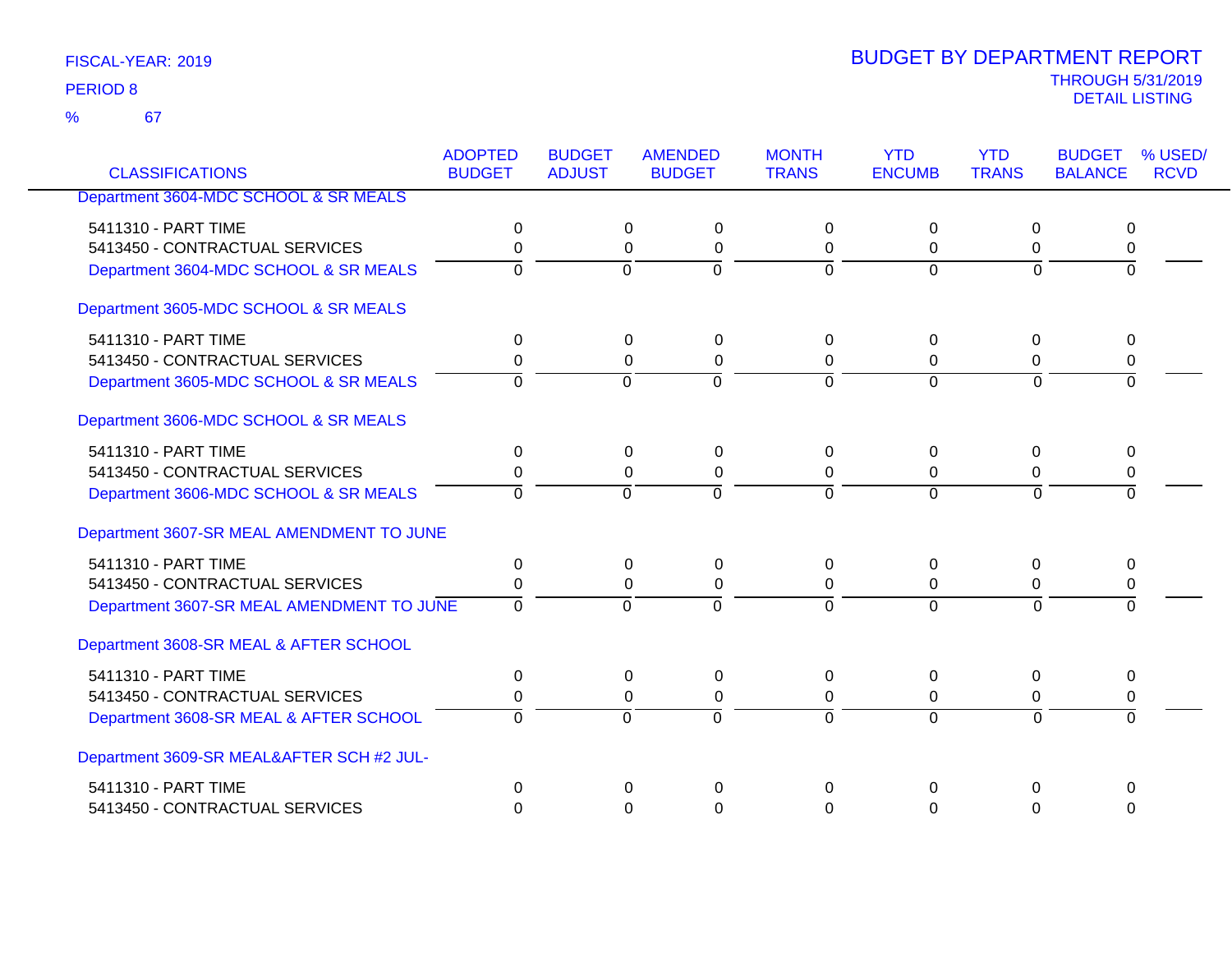67 %

| <b>CLASSIFICATIONS</b>                    | <b>ADOPTED</b><br><b>BUDGET</b> | <b>BUDGET</b><br><b>ADJUST</b> | <b>AMENDED</b><br><b>BUDGET</b> | <b>MONTH</b><br><b>TRANS</b> | <b>YTD</b><br><b>ENCUMB</b> | <b>YTD</b><br><b>TRANS</b> | <b>BUDGET</b><br><b>BALANCE</b> | % USED/<br><b>RCVD</b> |
|-------------------------------------------|---------------------------------|--------------------------------|---------------------------------|------------------------------|-----------------------------|----------------------------|---------------------------------|------------------------|
| Department 3609-SR MEAL&AFTER SCH #2 JUL- | $\overline{0}$                  | $\overline{0}$                 | $\overline{\mathfrak{o}}$       | $\overline{0}$               | $\overline{0}$              | $\overline{0}$             | $\overline{0}$                  |                        |
| Department 3610-SR MEAL&AFTER SCH         |                                 |                                |                                 |                              |                             |                            |                                 |                        |
| 5411310 - PART TIME                       | 0                               | $\Omega$                       | 0                               | $\overline{0}$               | $\Omega$                    | $\Omega$                   | 0                               |                        |
| 5413450 - CONTRACTUAL SERVICES            | 0                               | 0                              | $\pmb{0}$                       | $\mathbf 0$                  | $\Omega$                    | 0                          | 0                               |                        |
| Department 3610-SR MEAL&AFTER SCH         | $\overline{0}$                  | $\overline{0}$                 | $\overline{0}$                  | $\Omega$                     | $\Omega$                    | $\Omega$                   | $\overline{0}$                  |                        |
| Department 3801-ADA-FY2010                |                                 |                                |                                 |                              |                             |                            |                                 |                        |
| 5453450 - CONTRACTUAL                     | 0                               | $\pmb{0}$                      | $\pmb{0}$                       | $\mathbf 0$                  | 0                           | 0                          | 0                               |                        |
| Department 3801-ADA-FY2010 TOTAL          | $\overline{0}$                  | $\overline{0}$                 | $\overline{0}$                  | $\Omega$                     | $\overline{0}$              | $\overline{0}$             | $\overline{0}$                  |                        |
| Department 3802-ADA FY 2011               |                                 |                                |                                 |                              |                             |                            |                                 |                        |
| 5453450 - CONTRACTUAL                     | $\pmb{0}$                       | 0                              | 0                               | 0                            | 0                           | 0                          | 0                               |                        |
| Department 3802-ADA FY 2011 TOTAL         | $\Omega$                        | $\Omega$                       | $\overline{0}$                  | $\overline{0}$               | $\Omega$                    | $\Omega$                   | $\overline{0}$                  |                        |
| Department 3803-ADA FY 2012               |                                 |                                |                                 |                              |                             |                            |                                 |                        |
| 5453450 - CONTRACTUAL                     | 0                               | 0                              | 0                               | 0                            | 0                           | 0                          | 0                               |                        |
| Department 3803-ADA FY 2012 TOTAL         | $\overline{0}$                  | $\Omega$                       | $\overline{0}$                  | $\overline{0}$               | $\overline{0}$              | $\overline{0}$             | $\overline{0}$                  |                        |
| Department 3804-ADA FY 2013               |                                 |                                |                                 |                              |                             |                            |                                 |                        |
| 5453450 - CONTRACTUAL                     | 0                               | 0                              | 0                               | 0                            | 0                           | 0                          | 0                               |                        |
| Department 3804-ADA FY 2013 TOTAL         | $\overline{0}$                  | $\Omega$                       | $\overline{0}$                  | $\Omega$                     | $\Omega$                    | $\Omega$                   | $\overline{0}$                  |                        |
| Department 3805-ADA FY 2013               |                                 |                                |                                 |                              |                             |                            |                                 |                        |
| 5453450 - CONTRACTUAL                     | $\pmb{0}$                       | $\mathbf 0$                    | $\pmb{0}$                       | $\overline{0}$               | $\mathbf 0$                 | $\mathbf 0$                | $\pmb{0}$                       |                        |
| Department 3805-ADA FY 2013 TOTAL         | $\overline{0}$                  | $\overline{0}$                 | $\overline{0}$                  | ō                            | $\overline{0}$              | $\overline{0}$             | $\overline{0}$                  |                        |
| Department 3806-ADA FY 2015               |                                 |                                |                                 |                              |                             |                            |                                 |                        |
| 5453450 - CONTRACTUAL                     | $\mathbf 0$                     | 0                              | 0                               | $\mathbf 0$                  | $\mathbf 0$                 | $\mathbf 0$                | 0                               |                        |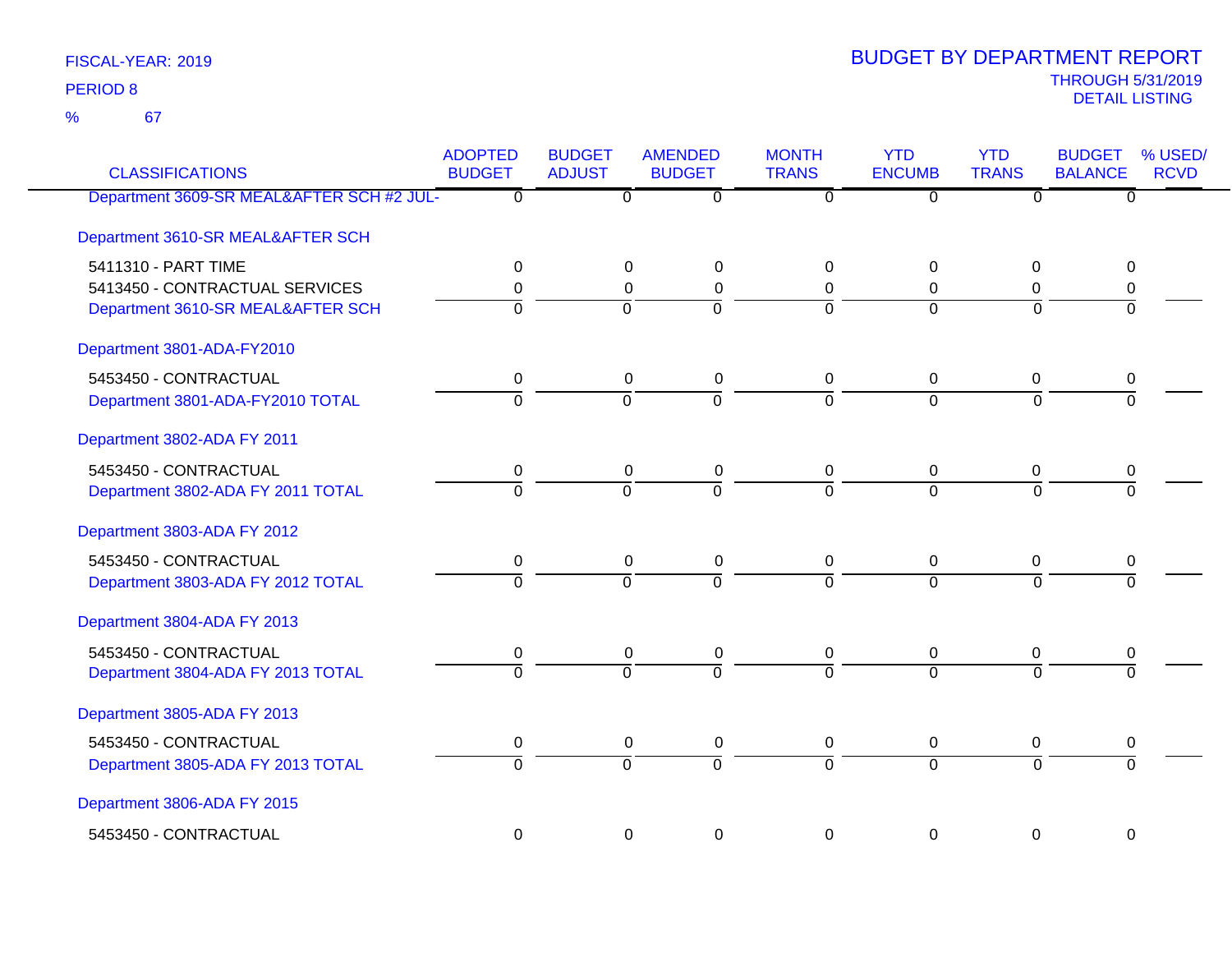67 %

| <b>CLASSIFICATIONS</b>                         | <b>ADOPTED</b><br><b>BUDGET</b> | <b>BUDGET</b><br><b>ADJUST</b> | <b>AMENDED</b><br><b>BUDGET</b> | <b>MONTH</b><br><b>TRANS</b> | <b>YTD</b><br><b>ENCUMB</b> | <b>YTD</b><br><b>TRANS</b> | % USED/<br><b>BUDGET</b><br><b>BALANCE</b><br><b>RCVD</b> |
|------------------------------------------------|---------------------------------|--------------------------------|---------------------------------|------------------------------|-----------------------------|----------------------------|-----------------------------------------------------------|
| Department 3806-ADA FY 2015 TOTAL              | $\overline{0}$                  | $\overline{0}$                 | $\overline{\mathfrak{o}}$       | $\overline{0}$               | $\overline{0}$              | $\overline{0}$             | $\overline{0}$                                            |
| Department 3807-ADA FY 2016                    |                                 |                                |                                 |                              |                             |                            |                                                           |
| 5453450 - CONTRACTUAL                          | 0                               | $\mathbf 0$                    | $\pmb{0}$                       | 0                            | 0                           | 0                          | 0                                                         |
| Department 3807-ADA FY 2016 TOTAL              | $\overline{0}$                  | $\Omega$                       | $\overline{0}$                  | $\Omega$                     | $\overline{0}$              | $\Omega$                   | $\Omega$                                                  |
| Department 3808-ADA FY 2017                    |                                 |                                |                                 |                              |                             |                            |                                                           |
| 5453450 - CONTRACTUAL                          | 0                               | $\mathbf 0$                    | $\pmb{0}$                       | 0                            | $\mathbf 0$                 | 0                          | 0                                                         |
| Department 3808-ADA FY 2017 TOTAL              | $\overline{0}$                  | $\overline{0}$                 | $\overline{0}$                  | $\overline{0}$               | $\Omega$                    | $\Omega$                   | $\Omega$                                                  |
| Department 4000-WATER DIST SYS EXTENSION       |                                 |                                |                                 |                              |                             |                            |                                                           |
| 5416490 - CONSTRUCTIONS PROJECTS               | 0                               | 0                              | $\pmb{0}$                       | 0                            | 0                           | 0                          | 0                                                         |
| Department 4000-WATER DIST SYS EXTENSION       | $\overline{0}$                  | $\overline{0}$                 | $\overline{0}$                  | $\overline{0}$               | $\overline{0}$              | $\overline{0}$             | $\overline{0}$                                            |
| Department 4010-GOB-WATER & SEWER              |                                 |                                |                                 |                              |                             |                            |                                                           |
| 5413100 - PROFESSIONAL SERVICES                | 0                               | $\Omega$                       | 0                               | $\Omega$                     | $\Omega$                    | $\Omega$                   | $\Omega$                                                  |
| 5413450 - CONTRACTUAL SERVICES                 | 0                               | 0                              | $\pmb{0}$                       | 0                            | 0                           | 0                          | 0                                                         |
| Department 4010-GOB-WATER & SEWER              | $\overline{0}$                  | $\overline{0}$                 | $\overline{0}$                  | $\Omega$                     | $\overline{0}$              | $\Omega$                   | $\Omega$                                                  |
| Department 4011-GOB-Sanitary Sewer Master Plan |                                 |                                |                                 |                              |                             |                            |                                                           |
| 5413100 - PROFESSIONAL SERVICES                | 0                               | $\mathbf 0$                    | 0                               | 0                            | 0                           | 0                          | 0                                                         |
| Department 4011-GOB-Sanitary Sewer Master Plan | $\overline{0}$                  | $\overline{0}$                 | $\overline{0}$                  | $\overline{0}$               | $\overline{0}$              | $\overline{0}$             | $\overline{0}$                                            |
| Department 4100-VILLAGERS GRANT-               |                                 |                                |                                 |                              |                             |                            |                                                           |
| 5196450 - CAPITAL OUTLAY                       | $\pmb{0}$                       | $\mathbf 0$                    | $\pmb{0}$                       | 0                            | $\mathbf 0$                 | $\mathbf 0$                | 0                                                         |
| Department 4100-VILLAGERS GRANT-               | $\overline{0}$                  | $\overline{0}$                 | $\overline{0}$                  | $\overline{0}$               | $\overline{0}$              | $\Omega$                   | $\overline{0}$                                            |
| Department 4101-VILLAGERS GRANT-               |                                 |                                |                                 |                              |                             |                            |                                                           |
| 5196450 - CAPITAL OUTLAY                       | 0                               | 0                              | $\mathbf 0$                     | $\mathbf 0$                  | $\mathbf 0$                 | $\mathbf 0$                | $\mathbf 0$                                               |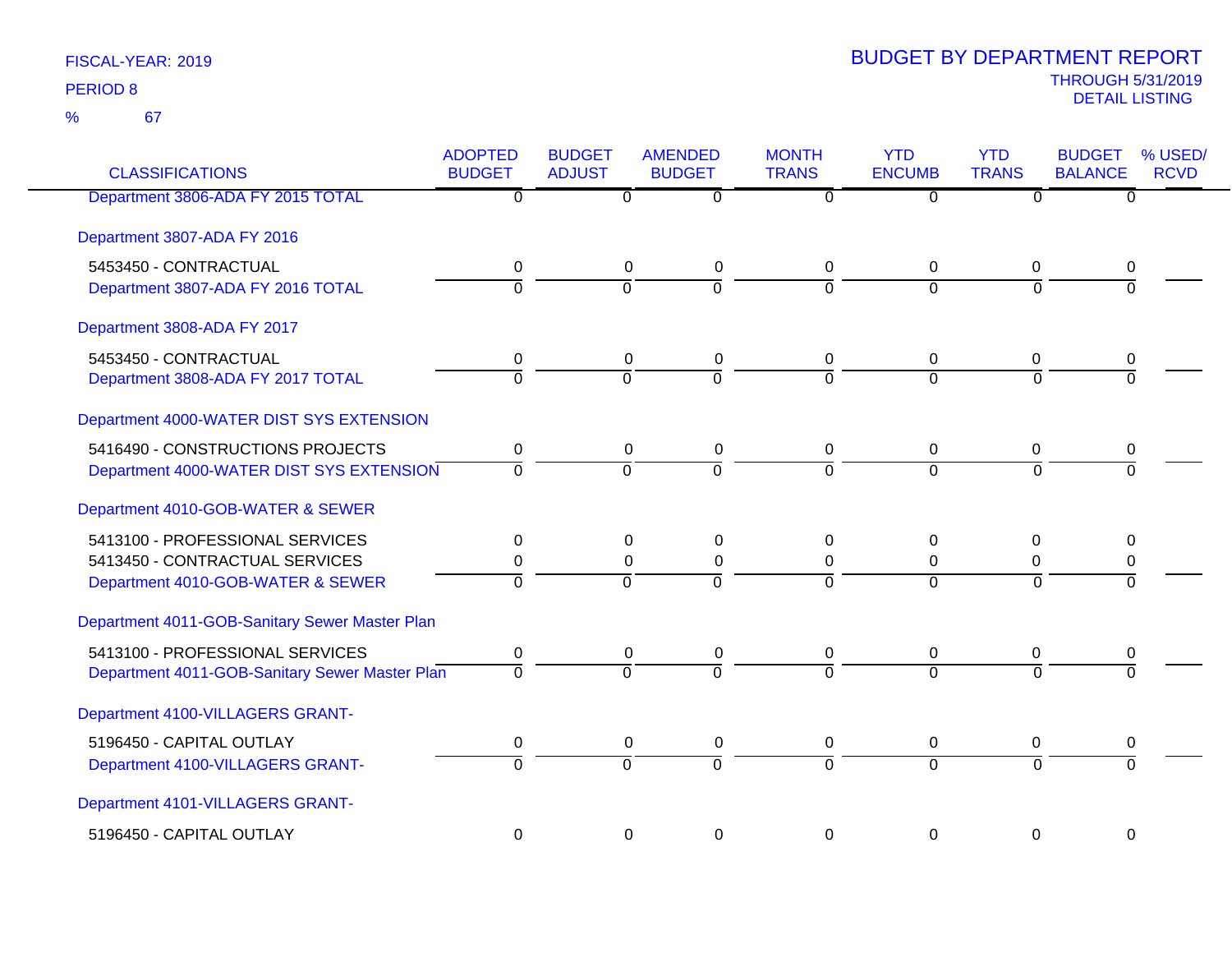| <b>CLASSIFICATIONS</b>                           | <b>ADOPTED</b><br><b>BUDGET</b> | <b>BUDGET</b><br><b>ADJUST</b> | <b>AMENDED</b><br><b>BUDGET</b> | <b>MONTH</b><br><b>TRANS</b> | <b>YTD</b><br><b>ENCUMB</b> | <b>YTD</b><br><b>TRANS</b> | <b>BUDGET</b><br><b>BALANCE</b> | % USED/<br><b>RCVD</b> |
|--------------------------------------------------|---------------------------------|--------------------------------|---------------------------------|------------------------------|-----------------------------|----------------------------|---------------------------------|------------------------|
| Department 4101-VILLAGERS GRANT-                 | 0                               | 0                              | $\overline{0}$                  | 0                            | 0                           | $\Omega$                   | 0                               |                        |
| Department 4200-MPO                              |                                 |                                |                                 |                              |                             |                            |                                 |                        |
| 5416490 - CONSTRUCTIONS PROJECTS                 | 0                               | $\mathbf 0$                    | $\mathbf 0$                     | 0                            | 0                           | 0                          | 0                               |                        |
| Department 4200-MPO TOTAL                        | $\Omega$                        | $\overline{0}$                 | $\Omega$                        | $\Omega$                     | $\Omega$                    | $\Omega$                   | $\Omega$                        |                        |
| Department 4201-MPO-Complete Street Policy       |                                 |                                |                                 |                              |                             |                            |                                 |                        |
| 5413450 - CONTRACTUAL SERVICES                   | 0                               | 0                              | $\mathbf 0$                     | 0                            | 0                           | 0                          | 0                               |                        |
| Department 4201-MPO-Complete Street Policy TOTAL | $\mathbf 0$                     | $\mathbf 0$                    | $\Omega$                        | $\Omega$                     | $\Omega$                    | $\Omega$                   | $\Omega$                        |                        |
| Department 4300-MDC-NEAT STREETS-CRA TREE        |                                 |                                |                                 |                              |                             |                            |                                 |                        |
| 5413450 - CONTRACTUAL SERVICES                   | 0                               | $\pmb{0}$                      | $\mathbf 0$                     | 0                            | 0                           | 0                          | 0                               |                        |
| Department 4300-MDC-NEAT STREETS-CRA TREE        | $\mathbf 0$                     | $\overline{0}$                 | $\overline{0}$                  | $\overline{0}$               | $\overline{0}$              | $\Omega$                   | $\overline{0}$                  |                        |
| Department 4301-MDC Neat Streets-Tree Planting   |                                 |                                |                                 |                              |                             |                            |                                 |                        |
| 5413450 - CONTRACTUAL SERVICES                   | 0                               | $\mathbf 0$                    | 0                               | 0                            | $\mathbf 0$                 | 0                          | 0                               |                        |
| Department 4301-MDC Neat Streets-Tree Planting   | $\Omega$                        | $\overline{0}$                 | ō                               | $\Omega$                     | $\Omega$                    | $\Omega$                   | $\Omega$                        |                        |
| Department 4400-South Miami Garden Club          |                                 |                                |                                 |                              |                             |                            |                                 |                        |
| 5193450 - CONT. SVCS.                            | 0                               | 3,000                          | 3,000                           | 0                            | 0                           | 600                        | 2,400                           | 20                     |
| Department 4400-South Miami Garden Club TOTAL    | $\Omega$                        | 3,000                          | 3,000                           | $\Omega$                     | $\mathbf 0$                 | 600                        | 2,400                           | $\overline{20}$        |
| Department 4501-ORANGE BOWL YOUTH SPORTS,        |                                 |                                |                                 |                              |                             |                            |                                 |                        |
| 5723450 - CONTRACTUAL                            | $\pmb{0}$                       | $\pmb{0}$                      | $\mathbf 0$                     | 0                            | 0                           | 0                          | 0                               |                        |
| Department 4501-ORANGE BOWL YOUTH SPORTS,        | $\Omega$                        | $\Omega$                       | $\Omega$                        | $\Omega$                     | $\Omega$                    | $\Omega$                   | $\Omega$                        |                        |
| Department 4601-USA Swimming FY18                |                                 |                                |                                 |                              |                             |                            |                                 |                        |
| 5723450 - CONTRACTUAL                            | $\mathbf 0$                     | $\mathbf 0$                    | $\boldsymbol{0}$                | 0                            | 0                           | $\mathbf 0$                | 0                               |                        |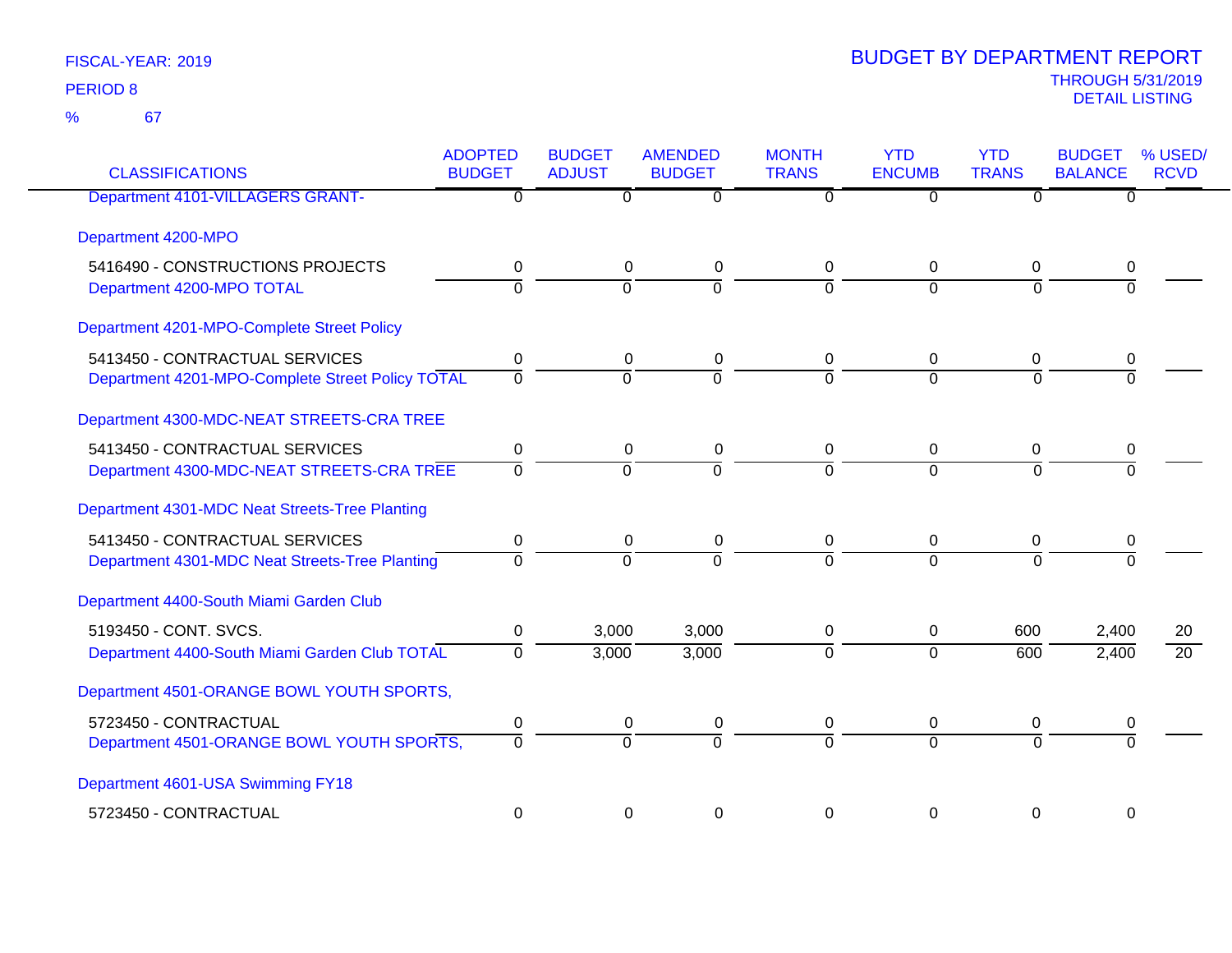| <b>CLASSIFICATIONS</b>                  | <b>ADOPTED</b><br><b>BUDGET</b> | <b>BUDGET</b><br><b>ADJUST</b> | <b>AMENDED</b><br><b>BUDGET</b> | <b>MONTH</b><br><b>TRANS</b> | <b>YTD</b><br><b>ENCUMB</b> | <b>YTD</b><br><b>TRANS</b> | <b>BUDGET</b><br><b>BALANCE</b> | % USED/<br><b>RCVD</b> |
|-----------------------------------------|---------------------------------|--------------------------------|---------------------------------|------------------------------|-----------------------------|----------------------------|---------------------------------|------------------------|
| Department 4601-USA Swimming FY18 TOTAL | $\overline{0}$                  | $\overline{0}$                 | $\overline{0}$                  | $\overline{\mathfrak{o}}$    | $\overline{0}$              | $\overline{0}$             | 0                               |                        |
| <b>EXPENSE TOTAL</b>                    | 0                               | 3,000                          | 3,000                           | $\pmb{0}$                    | $\pmb{0}$                   | 600                        | 2,400                           | 20                     |
| Fund 114-LOCAL GRANTS FUND TOTAL        |                                 |                                |                                 |                              |                             |                            |                                 |                        |
| <b>REVENUE</b>                          | $\mathbf{0}$                    | 3,000                          | 3,000                           | 0                            | 0                           | 3,000                      | $\Omega$                        | 100                    |
| <b>EXPENSE</b>                          | 0                               | 3,000                          | 3,000                           | 0                            | 0                           | 600                        | 2,400                           | 20                     |
| Fund 114-LOCAL GRANTS FUND TOTAL        | $\mathbf 0$                     | $\mathbf 0$                    | $\mathbf 0$                     | $\mathbf 0$                  | $\mathbf 0$                 | 2,400                      | $-2,400$                        |                        |
| Fund 116-HOMETOWN DIST. IMPROVMENT      |                                 |                                |                                 |                              |                             |                            |                                 |                        |
| <b>REVENUE</b>                          |                                 |                                |                                 |                              |                             |                            |                                 |                        |
| Department 0000-Description N/A         |                                 |                                |                                 |                              |                             |                            |                                 |                        |
| 3419060 - PARKING EXCEPTION             | 28,000                          | $\mathbf 0$                    | 28,000                          | $\mathbf 0$                  | $\pmb{0}$                   | 4,250                      | 23,750                          | 15                     |
| 3612000 - INTEREST INCOME               | 100                             | 0                              | 100                             | 0                            | $\mathbf 0$                 | $\Omega$                   | 100                             |                        |
| Department 0000-Description N/A TOTAL   | 28,100                          | $\overline{0}$                 | 28,100                          | $\overline{\mathfrak{o}}$    | $\overline{0}$              | 4,250                      | 23,850                          | $\overline{15}$        |
| <b>REVENUE TOTAL</b>                    | 28,100                          | $\mathsf 0$                    | 28,100                          | $\pmb{0}$                    | $\pmb{0}$                   | 4,250                      | 23,850                          | 15                     |
| <b>EXPENSE</b>                          |                                 |                                |                                 |                              |                             |                            |                                 |                        |
| <b>Department 1410-FINANCE</b>          |                                 |                                |                                 |                              |                             |                            |                                 |                        |
| 5819120 - INTRA-GOV TRANSFER-TO GF      | 25,000                          | $\mathbf 0$                    | 25,000                          | $\mathbf 0$                  | 0                           | $\mathbf 0$                | 25,000                          |                        |
| Department 1410-FINANCE TOTAL           | 25,000                          | $\mathbf 0$                    | 25,000                          | $\overline{0}$               | $\overline{0}$              | $\Omega$                   | 25,000                          |                        |
| <b>EXPENSE TOTAL</b>                    | 25,000                          | 0                              | 25,000                          | 0                            | 0                           | 0                          | 25,000                          |                        |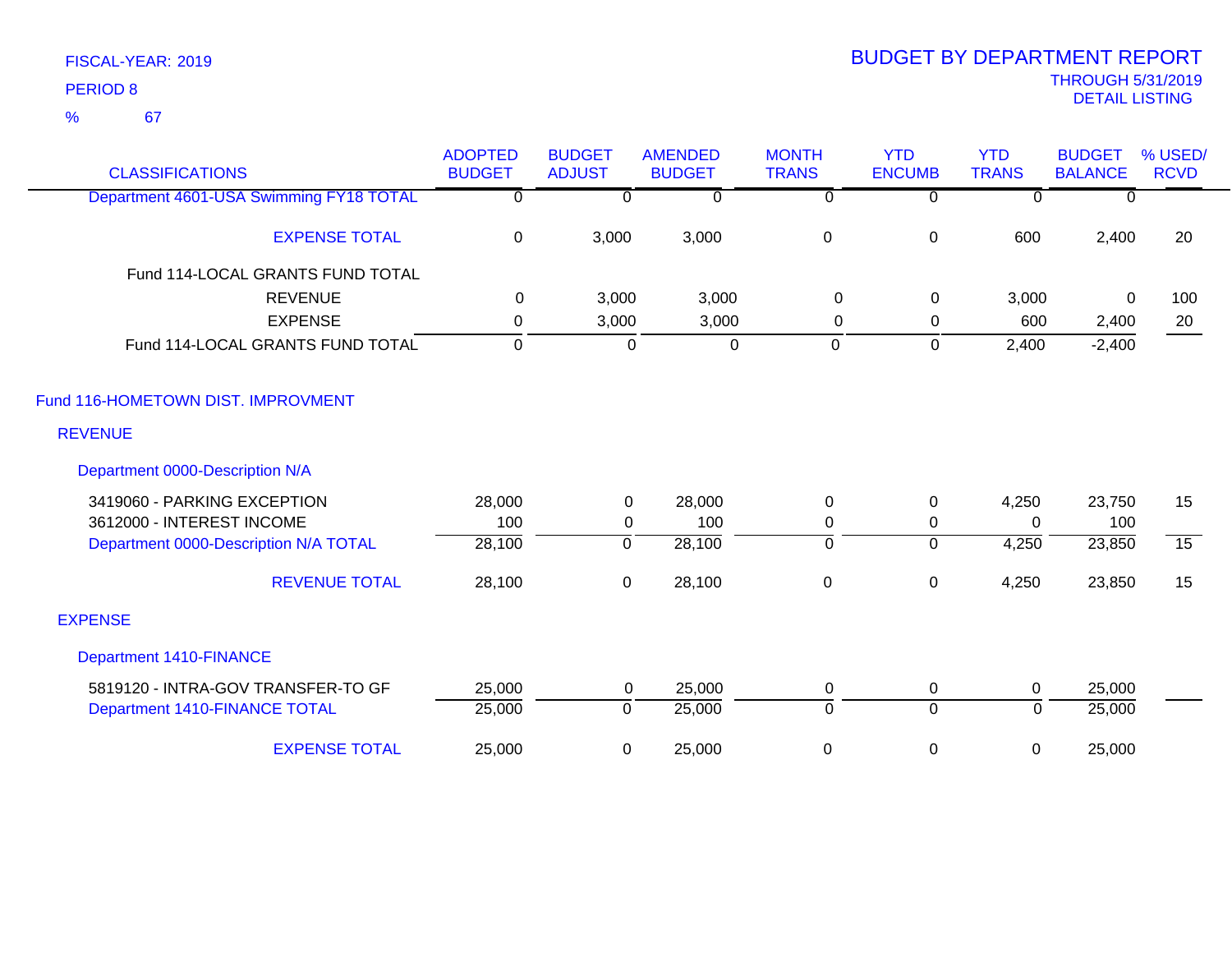|               | <b>PERIOD 8</b>                              |                                             |                                 |                                |                |                                 |                              |                             |                            | <b>THROUGH 5/31/2019</b><br><b>DETAIL LISTING</b> |                        |
|---------------|----------------------------------------------|---------------------------------------------|---------------------------------|--------------------------------|----------------|---------------------------------|------------------------------|-----------------------------|----------------------------|---------------------------------------------------|------------------------|
| $\frac{9}{6}$ | 67                                           |                                             |                                 |                                |                |                                 |                              |                             |                            |                                                   |                        |
|               | <b>CLASSIFICATIONS</b>                       |                                             | <b>ADOPTED</b><br><b>BUDGET</b> | <b>BUDGET</b><br><b>ADJUST</b> |                | <b>AMENDED</b><br><b>BUDGET</b> | <b>MONTH</b><br><b>TRANS</b> | <b>YTD</b><br><b>ENCUMB</b> | <b>YTD</b><br><b>TRANS</b> | <b>BUDGET</b><br><b>BALANCE</b>                   | % USED/<br><b>RCVD</b> |
|               |                                              | Fund 116-HOMETOWN DIST. IMPROVMENT TOTAL    |                                 |                                |                |                                 |                              |                             |                            |                                                   |                        |
|               |                                              | <b>REVENUE</b>                              | 28,100                          |                                | $\mathbf 0$    | 28,100                          | 0                            | 0                           | 4,250                      | 23,850                                            | 15                     |
|               |                                              | <b>EXPENSE</b>                              | 25,000                          |                                | 0              | 25,000                          | 0                            | $\mathbf 0$                 | 0                          | 25,000                                            |                        |
|               |                                              | Fund 116-HOMETOWN DIST. IMPROVMENT TOTAL    | 3,100                           |                                | $\mathbf 0$    | 3,100                           | $\mathbf 0$                  | $\mathsf 0$                 | 4,250                      | $-1,150$                                          |                        |
|               | <b>Fund 117-Parks Facilities Impact Fees</b> |                                             |                                 |                                |                |                                 |                              |                             |                            |                                                   |                        |
|               | <b>REVENUE</b>                               |                                             |                                 |                                |                |                                 |                              |                             |                            |                                                   |                        |
|               | Department 0000-Description N/A              |                                             |                                 |                                |                |                                 |                              |                             |                            |                                                   |                        |
|               | 3246100 - Impact Fees-Residential            |                                             | 0                               |                                | $\Omega$       | $\pmb{0}$                       | $\pmb{0}$                    | 0                           | 30,742                     | $-30,742$                                         |                        |
|               | 3246200 - Impact Fees-Commercial             |                                             | 0                               |                                | 0              | 0                               | 0                            | 0                           | 0                          | $\mathbf{0}$                                      |                        |
|               | 3612000 - INTEREST INCOME                    |                                             | 0                               |                                | $\pmb{0}$      | 0                               | 222                          | 0                           | 1,570                      | $-1,570$                                          |                        |
|               |                                              | Department 0000-Description N/A TOTAL       | ō                               |                                | $\overline{0}$ | $\mathbf 0$                     | $\overline{222}$             | $\overline{0}$              | 32,312                     | $-32,312$                                         |                        |
|               |                                              | <b>REVENUE TOTAL</b>                        | $\mathbf 0$                     |                                | 0              | $\pmb{0}$                       | 222                          | 0                           | 32,312                     | $-32,312$                                         |                        |
|               | <b>EXPENSE</b>                               |                                             |                                 |                                |                |                                 |                              |                             |                            |                                                   |                        |
|               |                                              | Department 2000-PARKS & RECREATION          |                                 |                                |                |                                 |                              |                             |                            |                                                   |                        |
|               |                                              | 5726110 - FRDAP 200K DISON PURCHASE         | 206,093                         |                                | 0              | 206,093                         | $\pmb{0}$                    | 0                           | 25,000                     | 181,093                                           | 12                     |
|               |                                              | Department 2000-PARKS & RECREATION TOTAL    | 206,093                         |                                | $\overline{0}$ | 206,093                         | $\overline{0}$               | $\overline{0}$              | 25,000                     | 181,093                                           | $\overline{12}$        |
|               |                                              | <b>EXPENSE TOTAL</b>                        | 206,093                         |                                | $\mathbf 0$    | 206,093                         | $\mathbf 0$                  | 0                           | 25,000                     | 181,093                                           | 12                     |
|               |                                              | Fund 117-Parks Facilities Impact Fees TOTAL |                                 |                                |                |                                 |                              |                             |                            |                                                   |                        |
|               |                                              | <b>REVENUE</b>                              | 0                               |                                | 0              | 0                               | 222                          | $\pmb{0}$                   | 32,312                     | $-32,312$                                         | 12                     |
|               |                                              | <b>EXPENSE</b>                              | 206,093                         |                                | $\Omega$       | 206,093                         | $\overline{0}$               | $\mathbf{0}$                | 25,000                     | 181,093                                           | 12                     |

 $U$  25,000 206,093 -206,093 0 -206,093 222 7,312  $\mathsf{U}$ 206,093 0 -213,405 EXPENSE Fund 117-Parks Facilities Impact Fees TOTAL

# FISCAL-YEAR: 2019

# THROUGH 5/31/2019 BUDGET BY DEPARTMENT REPORT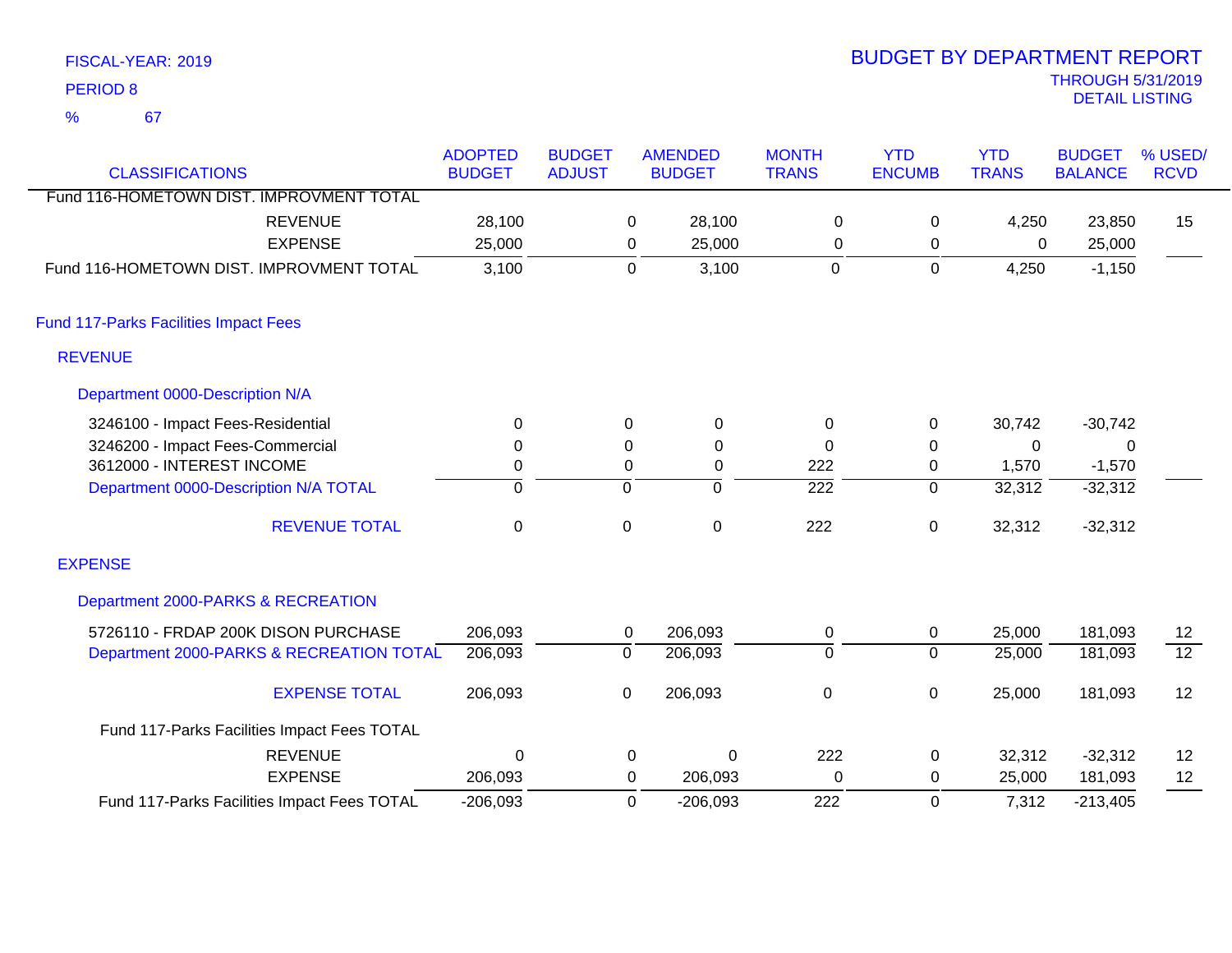| FISCAL-YEAR: 2019 |  |
|-------------------|--|
| <b>PERIOD 8</b>   |  |

| <b>ADOPTED</b><br><b>BUDGET</b> | <b>BUDGET</b><br><b>ADJUST</b> | <b>AMENDED</b><br><b>BUDGET</b> | <b>MONTH</b><br><b>TRANS</b>                                                                                             | <b>YTD</b><br><b>ENCUMB</b> | <b>YTD</b><br><b>TRANS</b> | <b>BUDGET</b><br><b>BALANCE</b> | % USED/<br><b>RCVD</b>               |
|---------------------------------|--------------------------------|---------------------------------|--------------------------------------------------------------------------------------------------------------------------|-----------------------------|----------------------------|---------------------------------|--------------------------------------|
|                                 |                                |                                 |                                                                                                                          |                             |                            |                                 |                                      |
|                                 |                                |                                 |                                                                                                                          |                             |                            |                                 |                                      |
|                                 |                                |                                 |                                                                                                                          |                             |                            |                                 |                                      |
| $\mathbf 0$                     |                                | $\mathbf 0$                     | 814                                                                                                                      | $\mathbf 0$                 | 2,395                      | $-2,395$                        |                                      |
| $\mathbf 0$                     |                                | 0                               | $\Omega$                                                                                                                 | $\mathbf 0$                 | $\Omega$                   | 0                               |                                      |
| $\mathbf 0$                     |                                | $\overline{0}$                  | $\overline{814}$                                                                                                         | $\overline{0}$              | 2,395                      | $-2,395$                        |                                      |
| $\mathbf 0$                     |                                | $\mathbf 0$                     | 814                                                                                                                      | $\pmb{0}$                   | 2,395                      | $-2,395$                        |                                      |
|                                 |                                |                                 |                                                                                                                          |                             |                            |                                 |                                      |
|                                 |                                |                                 |                                                                                                                          |                             |                            |                                 |                                      |
| 20,000                          |                                | 20,000                          | $\pmb{0}$                                                                                                                | $\mathbf 0$                 | $\boldsymbol{0}$           | 20,000                          |                                      |
| 20,000                          |                                | 20,000                          | $\overline{0}$                                                                                                           | $\overline{0}$              | $\mathbf 0$                | 20,000                          |                                      |
| 20,000                          |                                | 20,000                          | $\pmb{0}$                                                                                                                | $\pmb{0}$                   | $\mathbf 0$                | 20,000                          |                                      |
|                                 |                                |                                 |                                                                                                                          |                             |                            |                                 |                                      |
| $\Omega$                        |                                | $\mathbf 0$                     |                                                                                                                          |                             |                            |                                 |                                      |
| 20,000                          |                                | 20,000                          | 0                                                                                                                        | 0                           |                            | 20,000                          |                                      |
| $-20,000$                       |                                | $-20,000$                       | 814                                                                                                                      | $\pmb{0}$                   |                            | $-22,395$                       |                                      |
|                                 |                                |                                 |                                                                                                                          |                             |                            |                                 |                                      |
|                                 |                                |                                 |                                                                                                                          |                             |                            |                                 |                                      |
|                                 |                                |                                 |                                                                                                                          |                             |                            |                                 |                                      |
|                                 |                                |                                 |                                                                                                                          |                             |                            |                                 |                                      |
|                                 |                                |                                 | 0<br>$\mathbf 0$<br>$\mathbf 0$<br>$\mathbf 0$<br>$\overline{0}$<br>$\overline{0}$<br>$\pmb{0}$<br>0<br>0<br>$\mathbf 0$ | 814<br>0<br>0<br>0<br>0     | $\mathbf 0$<br>0           | 0                               | 2,395<br>$-2,395$<br>0<br>2,395<br>0 |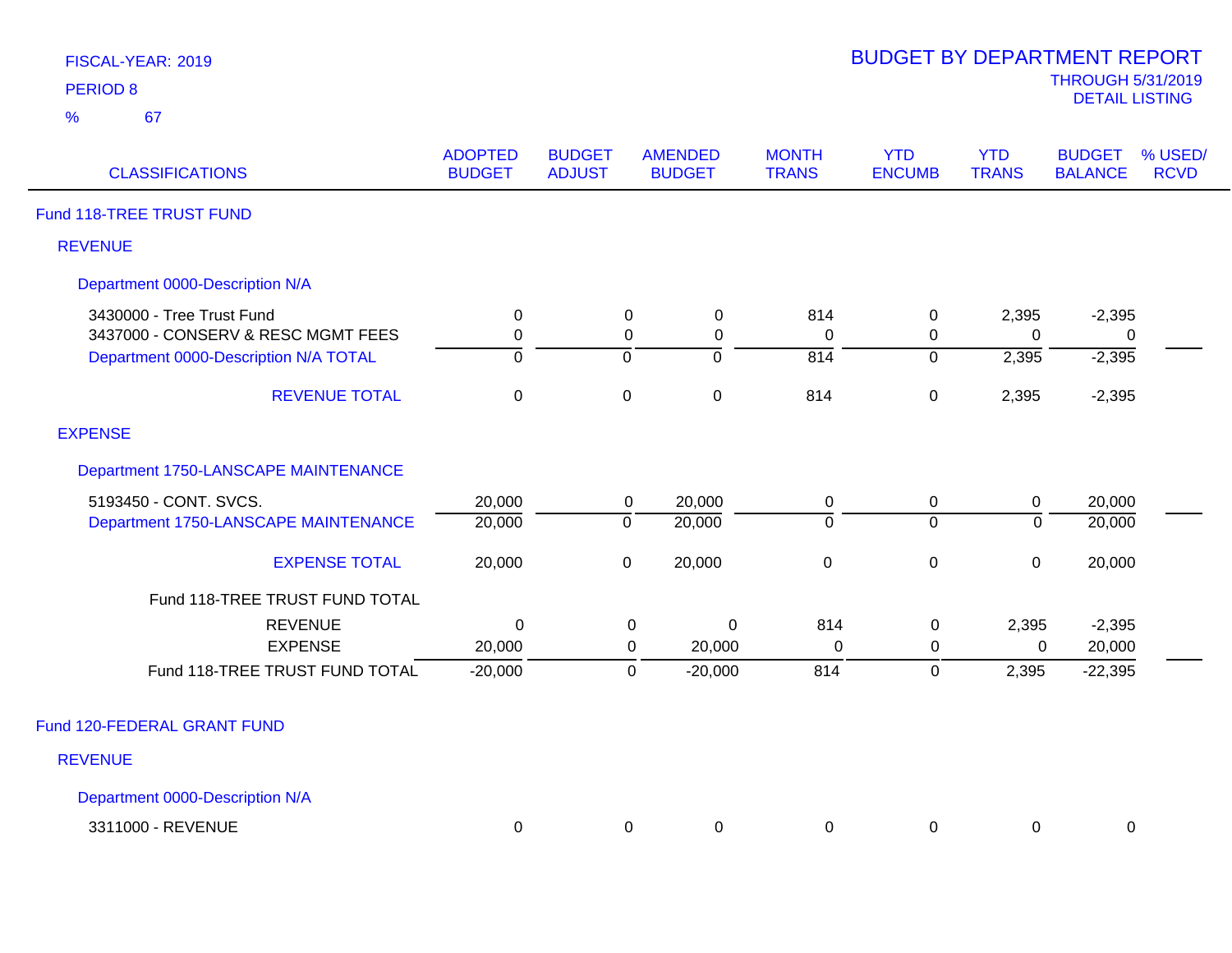|                                               | <b>ADOPTED</b>   | <b>BUDGET</b>  | <b>AMENDED</b> | <b>MONTH</b>   | <b>YTD</b>     | <b>YTD</b>     | <b>BUDGET</b>  | % USED/     |
|-----------------------------------------------|------------------|----------------|----------------|----------------|----------------|----------------|----------------|-------------|
| <b>CLASSIFICATIONS</b>                        | <b>BUDGET</b>    | <b>ADJUST</b>  | <b>BUDGET</b>  | <b>TRANS</b>   | <b>ENCUMB</b>  | <b>TRANS</b>   | <b>BALANCE</b> | <b>RCVD</b> |
| 3699201 - MISC. OTHERS                        | $\overline{0}$   | $\overline{0}$ | $\overline{0}$ | $\overline{0}$ | $\overline{0}$ | $\overline{0}$ | $\overline{0}$ |             |
| 3699294 - PRIOR YEAR ENCUMBRANCES             | 0                | $\pmb{0}$      | $\pmb{0}$      | 0              | 0              | 0              |                |             |
| Department 0000-Description N/A TOTAL         | $\Omega$         | $\Omega$       | $\Omega$       | $\Omega$       | $\Omega$       | $\Omega$       | $\Omega$       |             |
| Department 3301-CDBG MURRAY PARK POOL         |                  |                |                |                |                |                |                |             |
| 3311000 - REVENUE                             | 0                | 0              | $\mathbf 0$    | 0              | 0              | 0              | 0              |             |
| Department 3301-CDBG MURRAY PARK POOL         | $\Omega$         | $\overline{0}$ | $\overline{0}$ | $\Omega$       | $\Omega$       | $\Omega$       |                |             |
| Department 3302-CDBG STREET LIGHTING          |                  |                |                |                |                |                |                |             |
| 3311000 - REVENUE                             | 0                | 0              | 0              | 0              | 0              | 0              | 0              |             |
| Department 3302-CDBG STREET LIGHTING TOTAL    | $\Omega$         | $\mathbf 0$    | $\Omega$       | $\Omega$       | $\Omega$       | $\Omega$       |                |             |
| Department 3303-CDBG SW 66 ST IMPROV PHASE    |                  |                |                |                |                |                |                |             |
| 3311000 - REVENUE                             | $\mathbf 0$      | $\pmb{0}$      | 0              | 0              | 0              | 0              | 0              |             |
| Department 3303-CDBG SW 66 ST IMPROV PHASE    | $\overline{0}$   | $\overline{0}$ | $\overline{0}$ | $\Omega$       | $\Omega$       | $\Omega$       | $\Omega$       |             |
| Department 3304-CDBG MARSHALL WILLIAMSON      |                  |                |                |                |                |                |                |             |
| 3311000 - REVENUE                             | 0                | 0              | 0              | 0              | 0              | 0              | 0              |             |
| Department 3304-CDBG MARSHALL WILLIAMSON      | $\Omega$         | $\Omega$       | $\Omega$       | $\Omega$       | $\Omega$       | $\Omega$       | $\Omega$       |             |
| Department 3305-CDBG MURRAY PARK FIELD        |                  |                |                |                |                |                |                |             |
| 3311000 - REVENUE                             | $\boldsymbol{0}$ | $\pmb{0}$      | $\pmb{0}$      | $\overline{0}$ | 0              | $\pmb{0}$      | 0              |             |
| Department 3305-CDBG MURRAY PARK FIELD        | $\mathbf{0}$     | $\Omega$       | $\Omega$       | $\Omega$       | $\Omega$       | $\Omega$       | $\Omega$       |             |
| Department 3306-CDBG SW 64 BIKE LANE & ST IMP |                  |                |                |                |                |                |                |             |
| 3311000 - REVENUE                             | $\Omega$         | 294,916        | 294,916        | $\Omega$       | 0              | 0              | 294,916        |             |
| Department 3306-CDBG SW 64 BIKE LANE & ST IMP | $\overline{0}$   | 294,916        | 294,916        | $\overline{0}$ | $\overline{0}$ | $\Omega$       | 294,916        |             |

Department 3307-CDBG-AFTER SCHOOL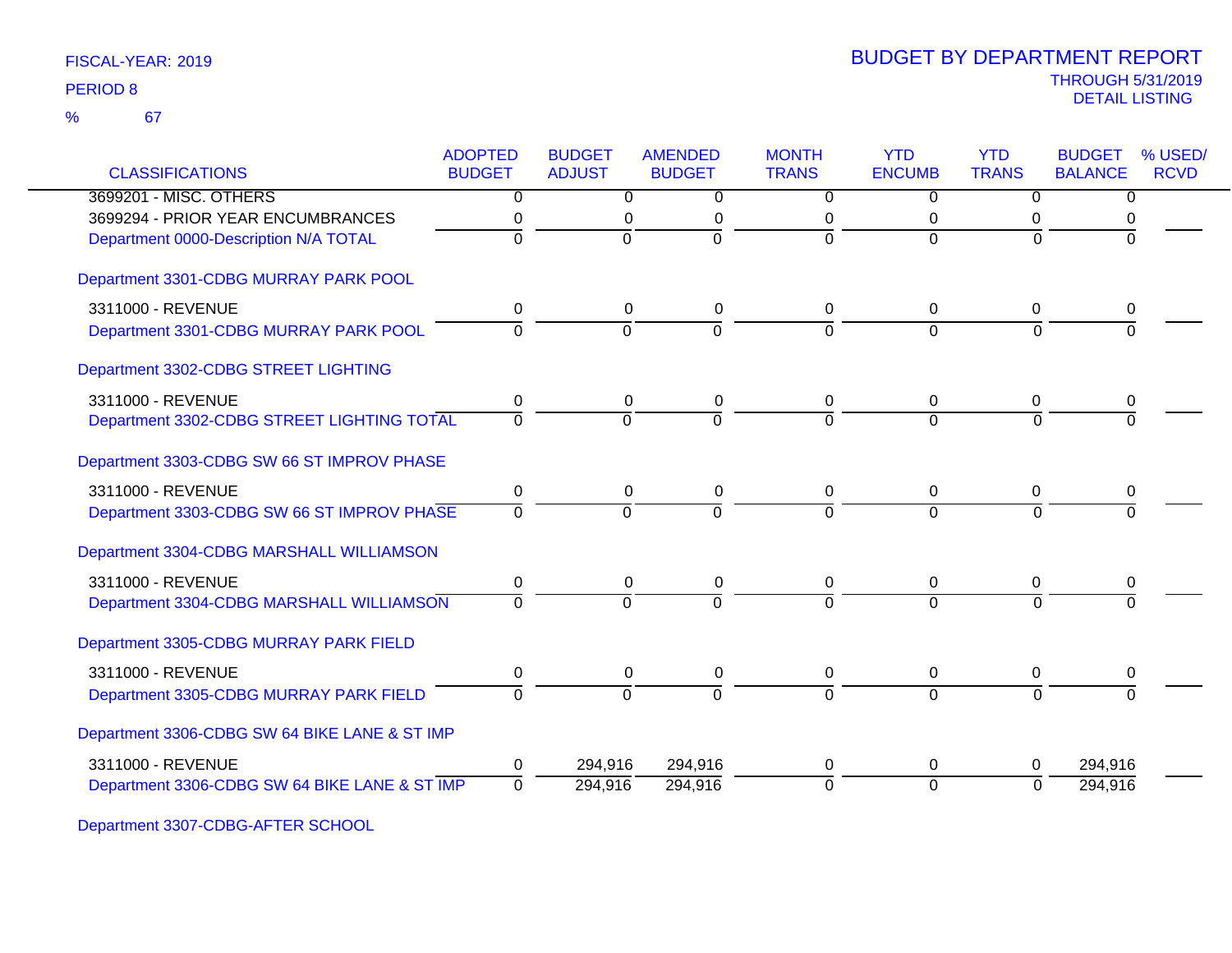| <b>CLASSIFICATIONS</b>                         | <b>ADOPTED</b><br><b>BUDGET</b> | <b>BUDGET</b><br><b>ADJUST</b> | <b>AMENDED</b><br><b>BUDGET</b> | <b>MONTH</b><br><b>TRANS</b> | <b>YTD</b><br><b>ENCUMB</b> | <b>YTD</b><br><b>TRANS</b> | <b>BUDGET</b><br><b>BALANCE</b> | % USED/<br><b>RCVD</b> |
|------------------------------------------------|---------------------------------|--------------------------------|---------------------------------|------------------------------|-----------------------------|----------------------------|---------------------------------|------------------------|
| 3311000 - REVENUE                              | 0                               | $\overline{0}$                 | 0                               | $\overline{0}$               | $\overline{0}$              | $\overline{0}$             | 0                               |                        |
| Department 3307-CDBG-AFTER SCHOOL              | $\overline{0}$                  | $\overline{0}$                 | $\overline{0}$                  | ō                            | $\overline{0}$              | $\Omega$                   | $\Omega$                        |                        |
| Department 3308-CDBG-TENNIS LESSONS            |                                 |                                |                                 |                              |                             |                            |                                 |                        |
| 3311000 - REVENUE                              | 0                               | 0                              | 0                               | 0                            | 0                           | $\pmb{0}$                  | 0                               |                        |
| Department 3308-CDBG-TENNIS LESSONS TOTAL      | $\Omega$                        | $\overline{0}$                 | $\Omega$                        | $\Omega$                     | $\Omega$                    | $\overline{0}$             | $\Omega$                        |                        |
| Department 3309-CDBG BREWER PARK               |                                 |                                |                                 |                              |                             |                            |                                 |                        |
| 3311000 - REVENUE                              | 0                               | 30,659                         | 30,659                          | 0                            | 0                           | 27,400                     | 3,259                           | 89                     |
| Department 3309-CDBG BREWER PARK               | $\overline{0}$                  | 30,659                         | 30,659                          | ō                            | $\overline{0}$              | 27,400                     | 3,259                           | $\overline{89}$        |
| Department 3310-CDBG COMM CTR RENOVATION       |                                 |                                |                                 |                              |                             |                            |                                 |                        |
| 3311000 - REVENUE                              | 0                               | 220,846                        | 220,846                         | 0                            | 0                           | 0                          | 220,846                         |                        |
| Department 3310-CDBG COMM CTR RENOVATION       | $\overline{0}$                  | 220,846                        | 220,846                         | $\Omega$                     | $\overline{0}$              | $\mathbf{0}$               | 220,846                         |                        |
| Department 3311-CDBG-SENIOR MEALS PROGRAM      |                                 |                                |                                 |                              |                             |                            |                                 |                        |
| 3311000 - REVENUE                              | $\pmb{0}$                       | $\pmb{0}$                      | 0                               | 0                            | $\pmb{0}$                   | $\pmb{0}$                  | $\pmb{0}$                       |                        |
| Department 3311-CDBG-SENIOR MEALS PROGRAM      | $\overline{0}$                  | $\overline{0}$                 | $\overline{0}$                  | $\overline{0}$               | $\Omega$                    | $\Omega$                   | $\Omega$                        |                        |
| Department 3312-CDBG-SENIOR MEALS PROGRAM      |                                 |                                |                                 |                              |                             |                            |                                 |                        |
| 3311000 - REVENUE                              | $\pmb{0}$                       | 6,932                          | 6,932                           | 0                            | 0                           | 6,766                      | 166                             | 97                     |
| Department 3312-CDBG-SENIOR MEALS PROGRAM      | $\overline{0}$                  | 6,932                          | 6,932                           | $\overline{0}$               | $\Omega$                    | 6,766                      | 166                             | $\overline{97}$        |
| Department 3405-2013 JAG A-Form Interface Cont |                                 |                                |                                 |                              |                             |                            |                                 |                        |
| 3311000 - REVENUE                              | $\pmb{0}$                       | $\pmb{0}$                      | 0                               | 0                            | 0                           | $\pmb{0}$                  | 0                               |                        |
| Department 3405-2013 JAG A-Form Interface Cont | $\overline{0}$                  | $\overline{0}$                 | $\overline{0}$                  | $\overline{0}$               | $\overline{0}$              | $\overline{0}$             | $\overline{0}$                  |                        |
| Department 3406-BYRNE-JAG 2013                 |                                 |                                |                                 |                              |                             |                            |                                 |                        |
| 3311000 - REVENUE                              | $\mathbf 0$                     | $\mathbf 0$                    | $\mathbf 0$                     | $\mathbf 0$                  | $\mathbf 0$                 | $\mathbf 0$                | 0                               |                        |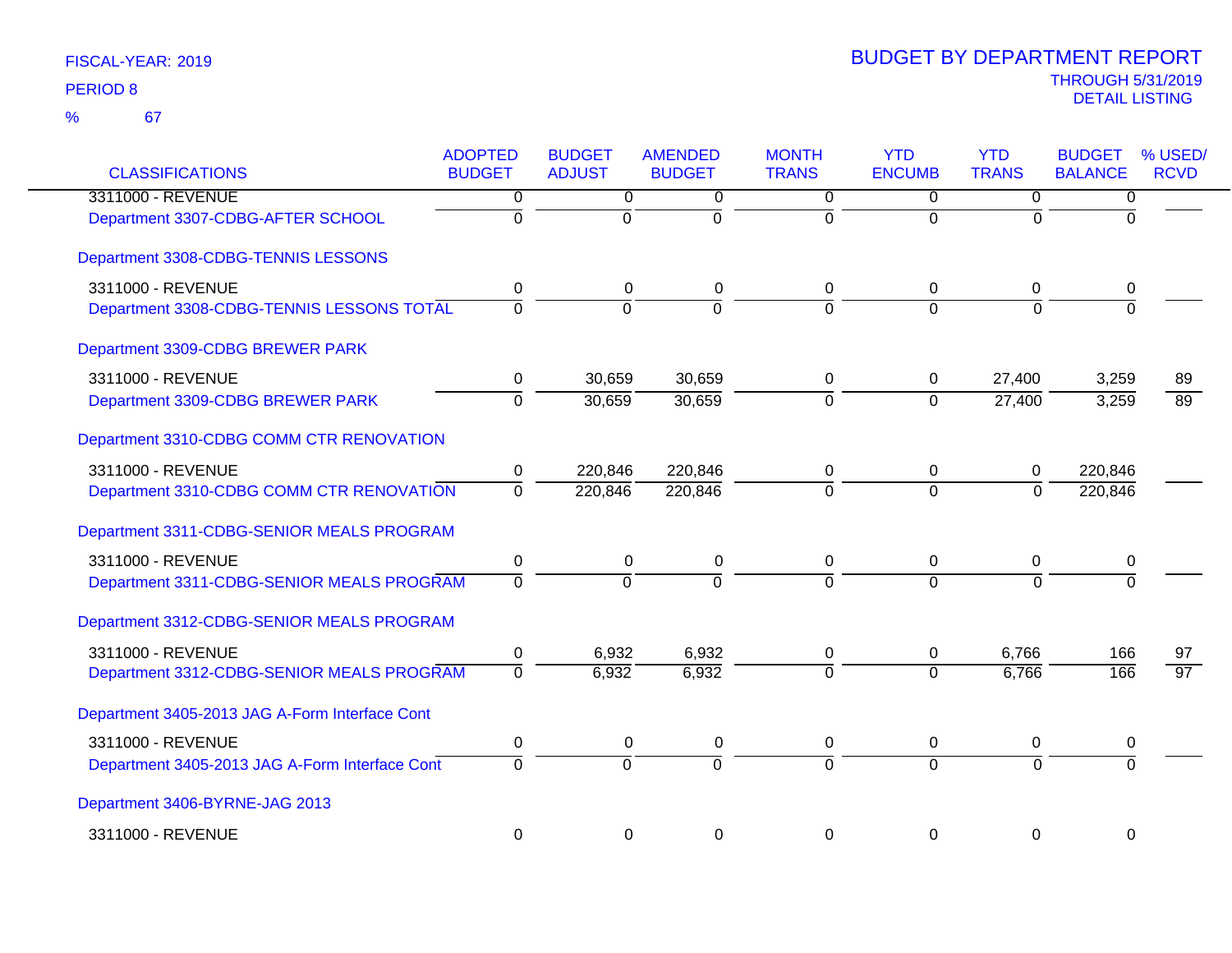| <b>CLASSIFICATIONS</b>                      | <b>ADOPTED</b><br><b>BUDGET</b> | <b>BUDGET</b><br><b>ADJUST</b> | <b>AMENDED</b><br><b>BUDGET</b> | <b>MONTH</b><br><b>TRANS</b> | <b>YTD</b><br><b>ENCUMB</b> | <b>YTD</b><br><b>TRANS</b> | <b>BUDGET</b><br><b>BALANCE</b> | % USED/<br><b>RCVD</b> |
|---------------------------------------------|---------------------------------|--------------------------------|---------------------------------|------------------------------|-----------------------------|----------------------------|---------------------------------|------------------------|
| Department 3406-BYRNE-JAG 2013 TOTAL        | $\overline{0}$                  | $\Omega$                       | $\overline{0}$                  | 0                            | $\overline{0}$              | $\overline{0}$             | $\overline{0}$                  |                        |
| Department 3407-BYRNE-JAG VEH BURGLARY      |                                 |                                |                                 |                              |                             |                            |                                 |                        |
| 3311000 - REVENUE                           | $\pmb{0}$                       | $\pmb{0}$                      | $\pmb{0}$                       | 0                            | $\pmb{0}$                   | $\mathbf 0$                | 0                               |                        |
| Department 3407-BYRNE-JAG VEH BURGLARY 2013 | $\overline{0}$                  | $\overline{0}$                 | $\overline{0}$                  | $\overline{0}$               | $\overline{0}$              | $\mathbf 0$                | $\overline{0}$                  |                        |
| Department 3408-BYRNE-JAG 2014              |                                 |                                |                                 |                              |                             |                            |                                 |                        |
| 3311000 - REVENUE                           | 0                               | 0                              | $\pmb{0}$                       | 0                            | $\mathbf 0$                 | $\mathbf 0$                | 0                               |                        |
| Department 3408-BYRNE-JAG 2014 TOTAL        | $\mathbf 0$                     | ō                              | $\overline{0}$                  | $\overline{0}$               | $\overline{0}$              | $\Omega$                   | $\Omega$                        |                        |
| Department 3409-BYRNE-JAG 2014              |                                 |                                |                                 |                              |                             |                            |                                 |                        |
| 3311000 - REVENUE                           | 0                               | $\mathbf 0$                    | $\pmb{0}$                       | 0                            | $\mathbf 0$                 | $\mathbf 0$                | 0                               |                        |
| Department 3409-BYRNE-JAG 2014 TOTAL        | $\overline{0}$                  | $\overline{0}$                 | $\Omega$                        | $\overline{0}$               | $\overline{0}$              | $\Omega$                   | $\Omega$                        |                        |
| Department 3410-BYRNE-JAG FY15              |                                 |                                |                                 |                              |                             |                            |                                 |                        |
| 3311000 - REVENUE                           | 0                               | $\mathbf 0$                    | $\pmb{0}$                       | 0                            | $\mathbf 0$                 | $\mathbf 0$                | 0                               |                        |
| Department 3410-BYRNE-JAG FY15 TOTAL        | $\Omega$                        | $\overline{0}$                 | $\overline{0}$                  | $\overline{0}$               | $\overline{0}$              | $\overline{0}$             | $\overline{0}$                  |                        |
| Department 3411-BYRNE-JAG FY15-2            |                                 |                                |                                 |                              |                             |                            |                                 |                        |
| 3311000 - REVENUE                           | $\pmb{0}$                       | $\mathbf 0$                    | $\pmb{0}$                       | 0                            | $\mathbf 0$                 | $\mathbf 0$                | 0                               |                        |
| Department 3411-BYRNE-JAG FY15-2 TOTAL      | $\mathbf 0$                     | $\overline{0}$                 | $\overline{0}$                  | $\overline{0}$               | $\overline{0}$              | $\Omega$                   | $\Omega$                        |                        |
| Department 3412-BYRNE-JAG FY16 2 TABLETS    |                                 |                                |                                 |                              |                             |                            |                                 |                        |
| 3311000 - REVENUE                           | $\pmb{0}$                       | $\pmb{0}$                      | $\mathbf 0$                     | 0                            | $\mathbf 0$                 | 0                          | 0                               |                        |
| Department 3412-BYRNE-JAG FY16 2 TABLETS    | $\Omega$                        | $\overline{0}$                 | $\overline{0}$                  | $\overline{0}$               | $\overline{0}$              | $\overline{0}$             | $\overline{0}$                  |                        |
| Department 3413-BYRNE-JAG FY16              |                                 |                                |                                 |                              |                             |                            |                                 |                        |
| 3311000 - REVENUE                           | $\pmb{0}$                       | $\pmb{0}$                      | $\pmb{0}$                       | $\pmb{0}$                    | $\pmb{0}$                   | $\pmb{0}$                  | $\boldsymbol{0}$                |                        |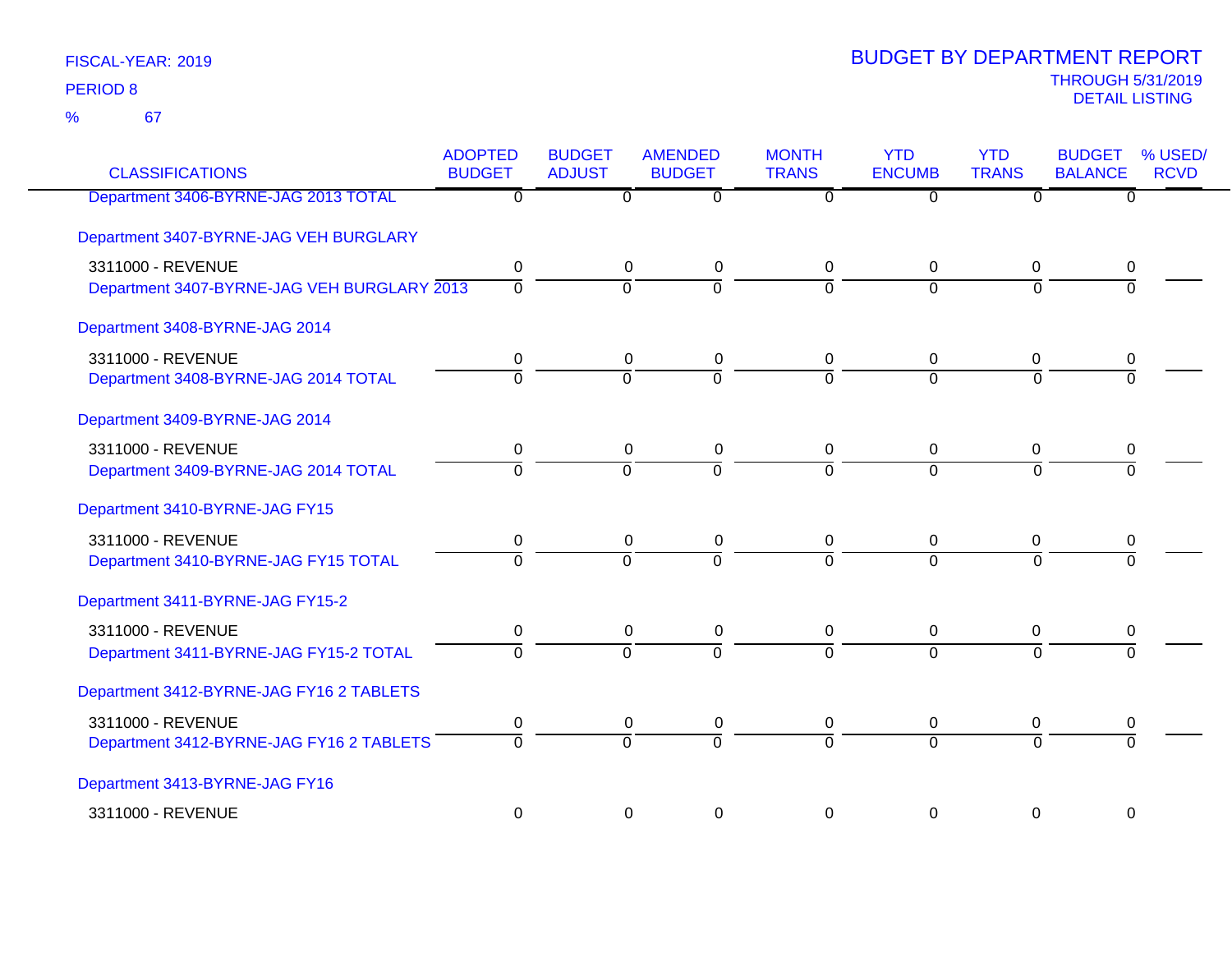67 %

| <b>CLASSIFICATIONS</b>                     | <b>ADOPTED</b><br><b>BUDGET</b> | <b>BUDGET</b><br><b>ADJUST</b> | <b>AMENDED</b><br><b>BUDGET</b> | <b>MONTH</b><br><b>TRANS</b> | <b>YTD</b><br><b>ENCUMB</b> | <b>YTD</b><br><b>TRANS</b> | <b>BUDGET</b><br><b>BALANCE</b> | % USED/<br><b>RCVD</b> |
|--------------------------------------------|---------------------------------|--------------------------------|---------------------------------|------------------------------|-----------------------------|----------------------------|---------------------------------|------------------------|
| Department 3413-BYRNE-JAG FY16 TOTAL       | $\overline{\mathfrak{o}}$       | $\overline{0}$                 | $\overline{0}$                  | $\overline{0}$               | $\overline{0}$              | $\overline{0}$             | $\overline{0}$                  |                        |
| Department 3414-BYRNE JAG-FY17             |                                 |                                |                                 |                              |                             |                            |                                 |                        |
| 3311000 - REVENUE                          | 0                               | 0                              | $\pmb{0}$                       | 0                            | 0                           | $\mathbf 0$                | 0                               |                        |
| Department 3414-BYRNE JAG-FY17 TOTAL       | $\overline{0}$                  | $\overline{0}$                 | $\Omega$                        | $\Omega$                     | $\Omega$                    | $\Omega$                   | $\Omega$                        |                        |
| Department 3415-BYRNE JAG- FY17            |                                 |                                |                                 |                              |                             |                            |                                 |                        |
| 3311000 - REVENUE                          | 0                               | $\mathbf 0$                    | $\pmb{0}$                       | 0                            | $\mathbf 0$                 | $\mathbf 0$                | 0                               |                        |
| Department 3415-BYRNE JAG- FY17 TOTAL      | $\overline{0}$                  | ō                              | $\overline{0}$                  | $\overline{0}$               | $\overline{0}$              | $\Omega$                   | $\Omega$                        |                        |
| Department 5001-POLICE VESTS GRANT FY11    |                                 |                                |                                 |                              |                             |                            |                                 |                        |
| 3311000 - REVENUE                          | $\mathbf 0$                     | $\pmb{0}$                      | $\pmb{0}$                       | 0                            | $\mathbf 0$                 | 0                          | 0                               |                        |
| Department 5001-POLICE VESTS GRANT FY11    | $\overline{0}$                  | $\Omega$                       | $\overline{0}$                  | $\Omega$                     | $\Omega$                    | $\Omega$                   | $\Omega$                        |                        |
| Department 5002-POLICE VESTS GRANT FY12    |                                 |                                |                                 |                              |                             |                            |                                 |                        |
| 3311000 - REVENUE                          | 0                               | 0                              | 0                               | 0                            | 0                           | 0                          | 0                               |                        |
| Department 5002-POLICE VESTS GRANT FY12    | $\overline{0}$                  | $\overline{0}$                 | ក                               | $\overline{0}$               | $\overline{0}$              | $\overline{0}$             | $\overline{0}$                  |                        |
| Department 5003-BVP-POLICE VEST GRANT FY17 |                                 |                                |                                 |                              |                             |                            |                                 |                        |
| 3311000 - REVENUE                          | 0                               | 0                              | 0                               | 0                            | 0                           | 0                          | 0                               |                        |
| Department 5003-BVP-POLICE VEST GRANT FY17 | $\overline{0}$                  | $\overline{0}$                 | $\overline{0}$                  | $\overline{0}$               | $\overline{0}$              | $\Omega$                   | $\Omega$                        |                        |
| Department 6000-SFLHIDTA-FY12              |                                 |                                |                                 |                              |                             |                            |                                 |                        |
| 3311000 - REVENUE                          | 0                               | $\mathbf 0$                    | $\pmb{0}$                       | $\mathbf 0$                  | $\mathbf 0$                 | $\boldsymbol{0}$           | 0                               |                        |
| 3811000 - CONTRIB. FROM OTHER FUNDS        | $\pmb{0}$                       | $\mathbf 0$                    | $\pmb{0}$                       | $\mathbf 0$                  | $\mathbf 0$                 | $\mathbf 0$                | 0                               |                        |
| Department 6000-SFLHIDTA-FY12 TOTAL        | $\overline{0}$                  | $\overline{0}$                 | $\overline{0}$                  | $\overline{0}$               | $\overline{0}$              | $\overline{0}$             | $\Omega$                        |                        |
| Department 6001-SFLHIDTA-FY13MAY-SEP       |                                 |                                |                                 |                              |                             |                            |                                 |                        |
| 3311000 - REVENUE                          | $\mathbf 0$                     | $\mathbf 0$                    | $\Omega$                        | $\Omega$                     | $\mathbf 0$                 | $\mathbf 0$                | $\mathbf 0$                     |                        |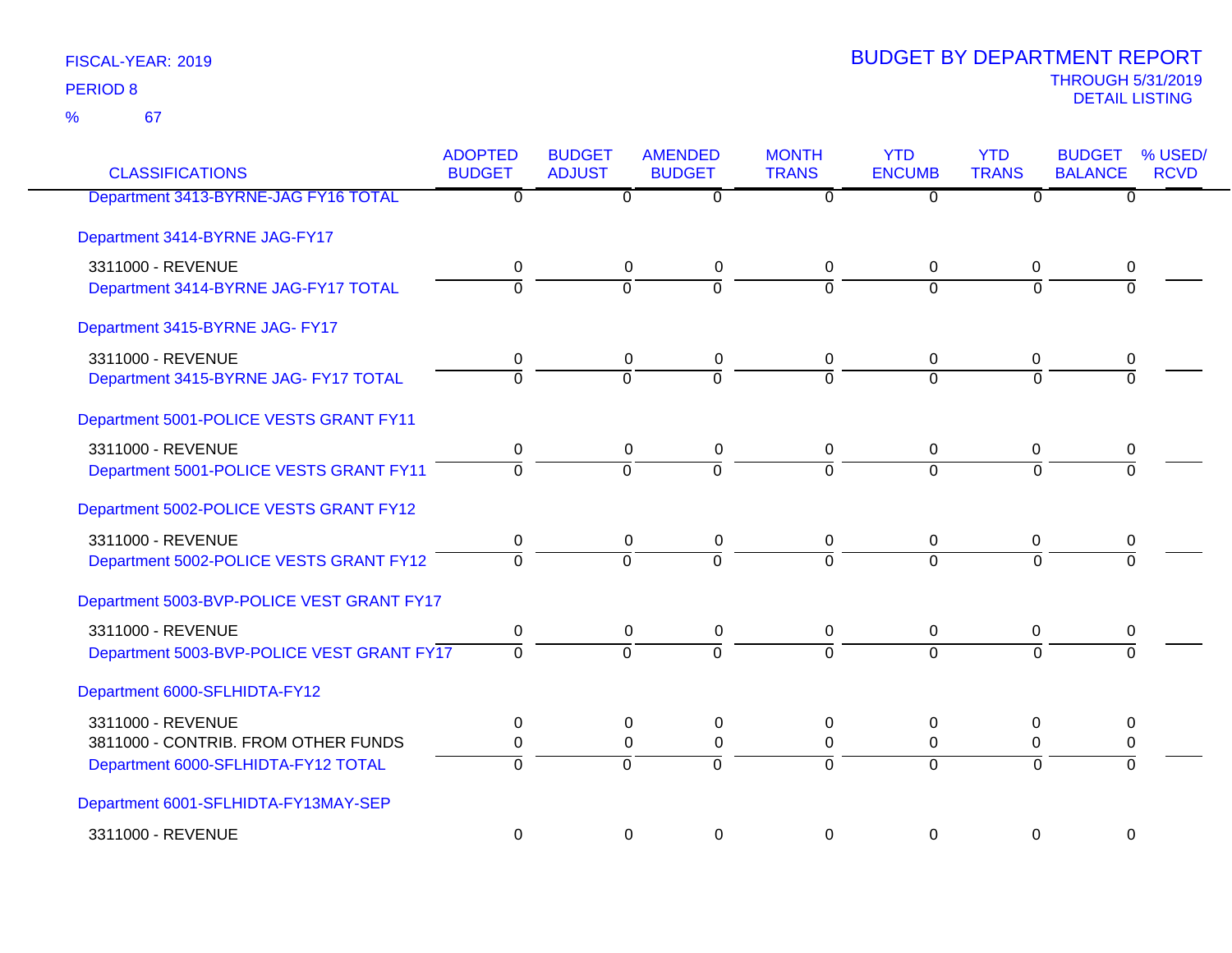67 %

|                                            | <b>ADOPTED</b> | <b>BUDGET</b>  | <b>AMENDED</b> | <b>MONTH</b>   | <b>YTD</b>     | <b>YTD</b>     | <b>BUDGET</b>  | % USED/     |
|--------------------------------------------|----------------|----------------|----------------|----------------|----------------|----------------|----------------|-------------|
| <b>CLASSIFICATIONS</b>                     | <b>BUDGET</b>  | <b>ADJUST</b>  | <b>BUDGET</b>  | <b>TRANS</b>   | <b>ENCUMB</b>  | <b>TRANS</b>   | <b>BALANCE</b> | <b>RCVD</b> |
| 3811000 - CONTRIB. FROM OTHER FUNDS        | 0              | $\overline{0}$ | 0              | $\overline{0}$ | $\overline{0}$ | $\overline{0}$ | $\overline{0}$ |             |
| Department 6001-SFLHIDTA-FY13MAY-SEP TOTAL | 0              | 0              | $\Omega$       | $\overline{0}$ | $\Omega$       | $\Omega$       | $\Omega$       |             |
| <b>REVENUE TOTAL</b>                       | 0              | 553,353        | 553,353        | 0              | $\Omega$       | 34,166         | 519,187        | 6           |
| <b>EXPENSE</b>                             |                |                |                |                |                |                |                |             |
| Department 3301-CDBG MURRAY PARK POOL      |                |                |                |                |                |                |                |             |
| 5726550 - CONSTRUCTION                     | 0              | 0              | 0              | 0              | 0              | 0              |                |             |
| Department 3301-CDBG MURRAY PARK POOL      | $\Omega$       | $\Omega$       |                | $\Omega$       | $\Omega$       | $\Omega$       |                |             |
| Department 3302-CDBG STREET LIGHTING       |                |                |                |                |                |                |                |             |
| 5416550 - CONSTRUCTION                     | 0              | 0              | 0              | 0              | 0              | 0              | 0              |             |
| Department 3302-CDBG STREET LIGHTING TOTAL | $\Omega$       | O              |                | $\Omega$       | $\Omega$       | $\Omega$       |                |             |
| Department 3303-CDBG SW 66 ST IMPROV PHASE |                |                |                |                |                |                |                |             |
| 5411210 - REGULAR                          | 0              | 0              | $\Omega$       | 0              | $\Omega$       | $\Omega$       | $\Omega$       |             |
| 5413450 - CONTRACTUAL SERVICES             | 0              | 0              | $\Omega$       | 0              | 0              | 0              | 0              |             |
| 5416440 - CAPITAL IMPROVEMENTS             | 0              | 0              | 0              | 0              | 0              | 0              | 0              |             |
| Department 3303-CDBG SW 66 ST IMPROV PHASE | $\overline{0}$ | $\Omega$       | $\Omega$       | ō              | $\Omega$       | $\overline{0}$ | ō              |             |
| Department 3304-CDBG MARSHALL WILLIAMSON   |                |                |                |                |                |                |                |             |
| 5726550 - CONSTRUCTION                     | 0              | 0              | 0              | 0              | 0              | 0              | 0              |             |
| Department 3304-CDBG MARSHALL WILLIAMSON   | 0              | $\Omega$       | $\Omega$       | 0              | $\Omega$       | $\overline{0}$ | $\overline{0}$ |             |
| Department 3305-CDBG MURRAY PARK FIELD     |                |                |                |                |                |                |                |             |
| 5726302 - IMPROVEMENT OTHER THAN BLDG      | 0              | 0              | 0              | 0              | 0              | 0              | 0              |             |
| Department 3305-CDBG MURRAY PARK FIELD     | 0              | $\Omega$       | $\Omega$       | $\Omega$       | $\Omega$       | $\Omega$       | $\Omega$       |             |

Department 3306-CDBG SW 64 BIKE LANE & ST IMP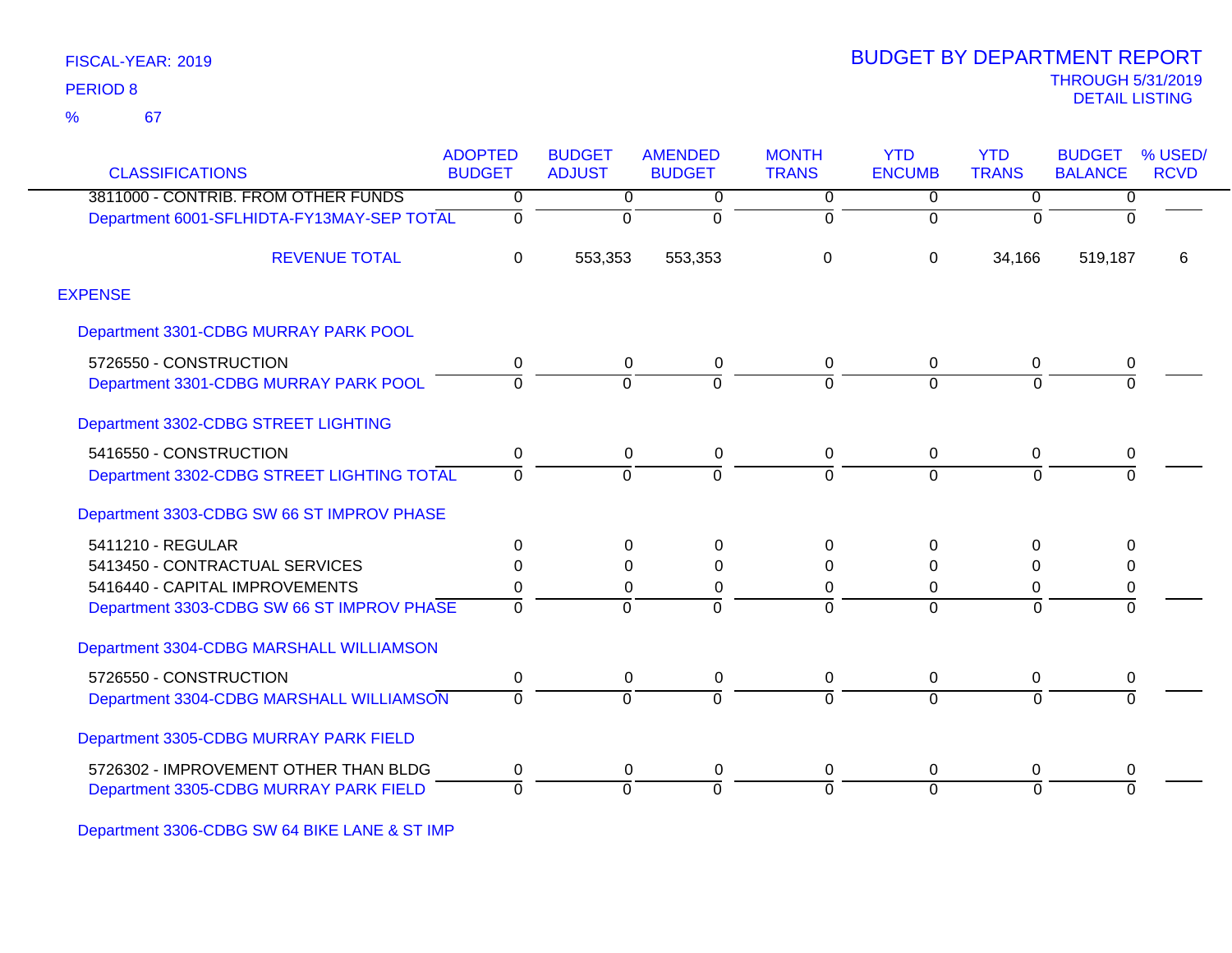| FISCAL-YEAR: 2019 |  |
|-------------------|--|
|-------------------|--|

67 %

| <b>CLASSIFICATIONS</b>                        | <b>ADOPTED</b><br><b>BUDGET</b> | <b>BUDGET</b><br><b>ADJUST</b> | <b>AMENDED</b><br><b>BUDGET</b> | <b>MONTH</b><br><b>TRANS</b> | <b>YTD</b><br><b>ENCUMB</b> | <b>YTD</b><br><b>TRANS</b> | <b>BUDGET</b><br><b>BALANCE</b> | % USED/<br><b>RCVD</b> |
|-----------------------------------------------|---------------------------------|--------------------------------|---------------------------------|------------------------------|-----------------------------|----------------------------|---------------------------------|------------------------|
| 5413120 - PROFESSIONAL SERVS-ST BEA           | $\overline{0}$                  | $\overline{0}$                 | $\overline{0}$                  | $\overline{0}$               | $\overline{0}$              | $\overline{0}$             | $\overline{0}$                  |                        |
| 5413450 - CONTRACTUAL SERVICES                | 0                               | 1,000                          | 1,000                           | $\Omega$                     | 0                           | 0                          | 1,000                           |                        |
| 5416450 - SUNSET DR & ST LIGHTING             | 0                               | 293,916                        | 293,916                         | 0                            | 0                           | $\Omega$                   | 293,916                         |                        |
| Department 3306-CDBG SW 64 BIKE LANE & ST IMP | $\Omega$                        | 294,916                        | 294,916                         | $\Omega$                     | $\mathbf 0$                 | $\mathbf 0$                | 294,916                         |                        |
| Department 3307-CDBG-AFTER SCHOOL             |                                 |                                |                                 |                              |                             |                            |                                 |                        |
| 5725210 - SUPPLIES                            | 0                               | $\mathbf 0$                    | $\pmb{0}$                       | $\mathbf 0$                  | $\mathbf 0$                 | $\mathbf 0$                | 0                               |                        |
| Department 3307-CDBG-AFTER SCHOOL             | $\overline{0}$                  | $\mathbf 0$                    | $\Omega$                        | $\Omega$                     | $\Omega$                    | $\Omega$                   | $\Omega$                        |                        |
| Department 3308-CDBG-TENNIS LESSONS           |                                 |                                |                                 |                              |                             |                            |                                 |                        |
| 5721210 - FULL-TIME                           | $\Omega$                        | $\Omega$                       | $\Omega$                        | $\Omega$                     | $\Omega$                    | $\Omega$                   | $\Omega$                        |                        |
| 5722110 - F.I.C.A.                            | $\Omega$                        | $\Omega$                       | $\Omega$                        | $\Omega$                     | O                           | $\Omega$                   | $\Omega$                        |                        |
| 5725205 - COMPUTER EQUIPMENT                  | 0                               | 0                              | $\pmb{0}$                       | 0                            | 0                           | 0                          | 0                               |                        |
| Department 3308-CDBG-TENNIS LESSONS TOTAL     | $\Omega$                        | $\mathbf 0$                    | $\Omega$                        | $\Omega$                     | $\Omega$                    | $\Omega$                   | $\Omega$                        |                        |
| Department 3309-CDBG BREWER PARK              |                                 |                                |                                 |                              |                             |                            |                                 |                        |
| 5726302 - IMPROVEMENT OTHER THAN BLDG         | 0                               | 30,659                         | 30,659                          | 0                            | 0                           | 27,400                     | 3,259                           | 89                     |
| Department 3309-CDBG BREWER PARK              | $\overline{0}$                  | 30,659                         | 30,659                          | $\mathbf 0$                  | $\Omega$                    | 27,400                     | 3,259                           | 89                     |
| Department 3310-CDBG COMM CTR RENOVATION      |                                 |                                |                                 |                              |                             |                            |                                 |                        |
| 5726550 - CONSTRUCTION                        | 0                               | 220,846                        | 220,846                         | 19,765                       | 12,108                      | 54,810                     | 166,036                         | 24                     |
| Department 3310-CDBG COMM CTR RENOVATION      | $\mathbf 0$                     | 220,846                        | 220,846                         | 19,765                       | 12,108                      | 54,810                     | 166,036                         | $\overline{24}$        |
| Department 3311-CDBG-SENIOR MEALS PROGRAM     |                                 |                                |                                 |                              |                             |                            |                                 |                        |
| 5721210 - FULL-TIME                           | 0                               | 0                              | 0                               | 0                            | $\Omega$                    | 0                          | 0                               |                        |
| 5723450 - CONTRACTUAL                         | $\Omega$                        | 0                              | 0                               | 0                            | 0                           | 0                          | 0                               |                        |
| Department 3311-CDBG-SENIOR MEALS PROGRAM     | $\overline{0}$                  | $\overline{0}$                 | $\mathbf 0$                     | $\Omega$                     | $\mathbf 0$                 | $\Omega$                   | $\Omega$                        |                        |

Department 3312-CDBG-SENIOR MEALS PROGRAM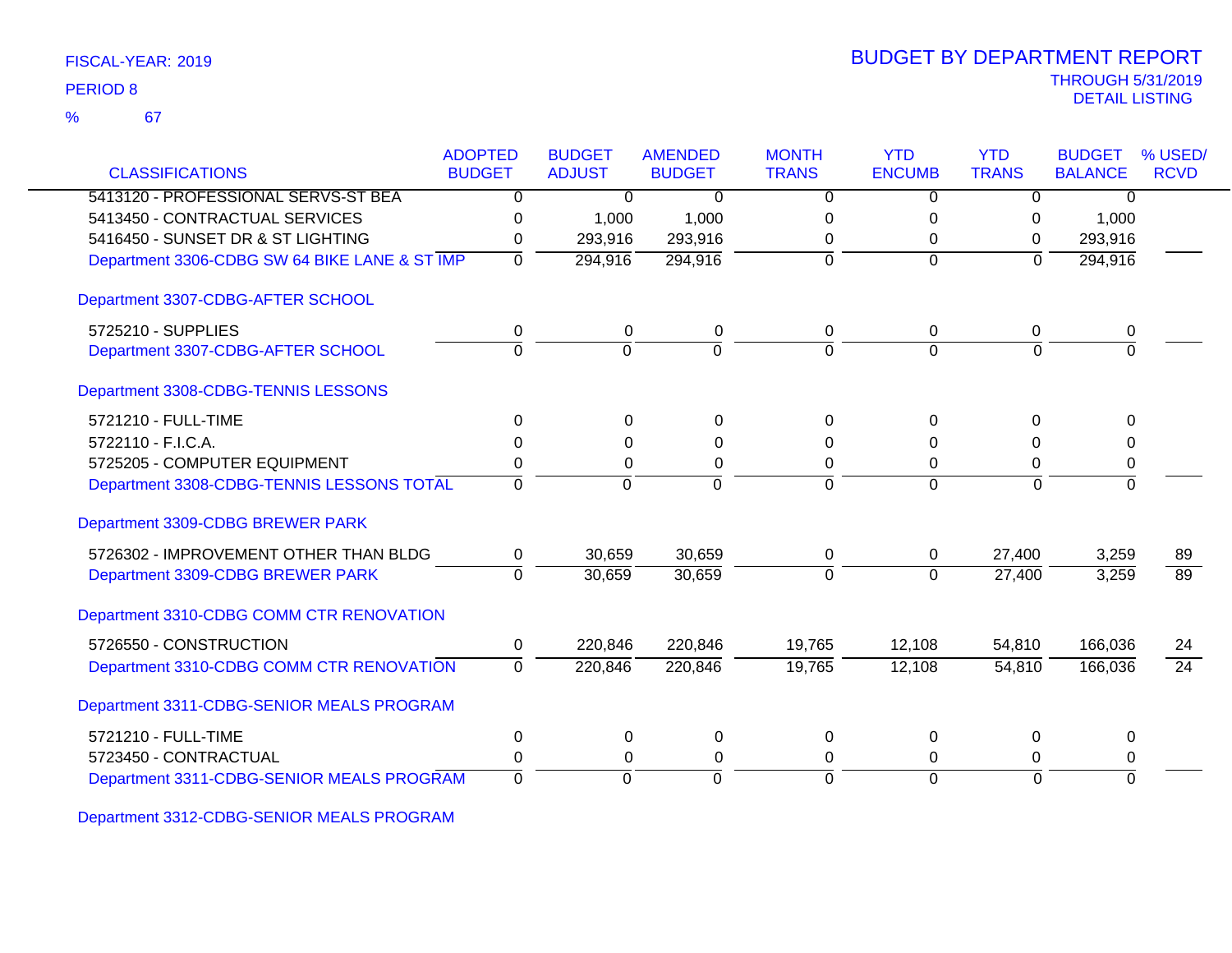| <b>CLASSIFICATIONS</b>                         | <b>ADOPTED</b><br><b>BUDGET</b> | <b>BUDGET</b><br><b>ADJUST</b> | <b>AMENDED</b><br><b>BUDGET</b> | <b>MONTH</b><br><b>TRANS</b> | <b>YTD</b><br><b>ENCUMB</b> | <b>YTD</b><br><b>TRANS</b> | <b>BUDGET</b><br><b>BALANCE</b> | % USED/<br><b>RCVD</b> |
|------------------------------------------------|---------------------------------|--------------------------------|---------------------------------|------------------------------|-----------------------------|----------------------------|---------------------------------|------------------------|
| 5723450 - CONTRACTUAL                          | $\Omega$                        | 6,932                          | 6,932                           | 0                            | 0                           | 6,766                      | 166                             | $\overline{97}$        |
| Department 3312-CDBG-SENIOR MEALS PROGRAM      | $\overline{0}$                  | 6,932                          | 6,932                           | $\overline{0}$               | $\mathbf 0$                 | 6,766                      | 166                             | 97                     |
| Department 3405-2013 JAG A-Form Interface Cont |                                 |                                |                                 |                              |                             |                            |                                 |                        |
| 5214634 - MAINTENANCE-INTERNET SFTW            | 0                               | 0                              | 0                               | 0                            | 0                           | 0                          | 0                               |                        |
| Department 3405-2013 JAG A-Form Interface Cont | $\overline{0}$                  | $\overline{0}$                 | $\overline{0}$                  | 7                            | $\Omega$                    | $\Omega$                   | $\overline{0}$                  |                        |
| Department 3406-BYRNE-JAG 2013                 |                                 |                                |                                 |                              |                             |                            |                                 |                        |
| 5215205 - COMPUTER SUPPLIES                    | 0                               | 0                              | 0                               | 0                            | 0                           | 0                          | 0                               |                        |
| Department 3406-BYRNE-JAG 2013 TOTAL           | $\Omega$                        | $\mathbf 0$                    | $\Omega$                        | $\Omega$                     | $\Omega$                    | $\Omega$                   | $\Omega$                        |                        |
| Department 3407-BYRNE-JAG VEH BURGLARY         |                                 |                                |                                 |                              |                             |                            |                                 |                        |
| 5215205 - COMPUTER SUPPLIES                    | 0                               | $\pmb{0}$                      | $\pmb{0}$                       | 0                            | $\mathbf 0$                 | 0                          | 0                               |                        |
| Department 3407-BYRNE-JAG VEH BURGLARY 2013    | $\mathbf 0$                     | $\mathbf 0$                    | $\Omega$                        | $\Omega$                     | $\Omega$                    | $\Omega$                   | $\Omega$                        |                        |
| Department 3408-BYRNE-JAG 2014                 |                                 |                                |                                 |                              |                             |                            |                                 |                        |
| 5215205 - COMPUTER SUPPLIES                    | 0                               | 0                              | 0                               | 0                            | 0                           | 0                          | 0                               |                        |
| Department 3408-BYRNE-JAG 2014 TOTAL           | $\Omega$                        | $\Omega$                       | $\Omega$                        | $\Omega$                     | $\Omega$                    | $\Omega$                   |                                 |                        |
| Department 3409-BYRNE-JAG 2014                 |                                 |                                |                                 |                              |                             |                            |                                 |                        |
| 5215205 - COMPUTER SUPPLIES                    | 0                               | 0                              | 0                               | 0                            | 0                           | 0                          | 0                               |                        |
| Department 3409-BYRNE-JAG 2014 TOTAL           | $\overline{0}$                  | $\overline{0}$                 | $\overline{0}$                  | $\overline{0}$               | $\overline{0}$              | $\overline{0}$             | $\overline{0}$                  |                        |
| Department 3410-BYRNE-JAG FY15                 |                                 |                                |                                 |                              |                             |                            |                                 |                        |
| 5215205 - COMPUTER SUPPLIES                    | 0                               | 0                              | 0                               | 0                            | 0                           | 0                          | 0                               |                        |
| Department 3410-BYRNE-JAG FY15 TOTAL           | $\Omega$                        | $\mathbf 0$                    | $\overline{0}$                  | $\overline{0}$               | $\Omega$                    | $\Omega$                   | 0                               |                        |
| Department 3411-BYRNE-JAG FY15-2               |                                 |                                |                                 |                              |                             |                            |                                 |                        |
| 5215205 - COMPUTER SUPPLIES                    | $\mathbf 0$                     | $\mathbf 0$                    | 0                               | 0                            | 0                           | 0                          | 0                               |                        |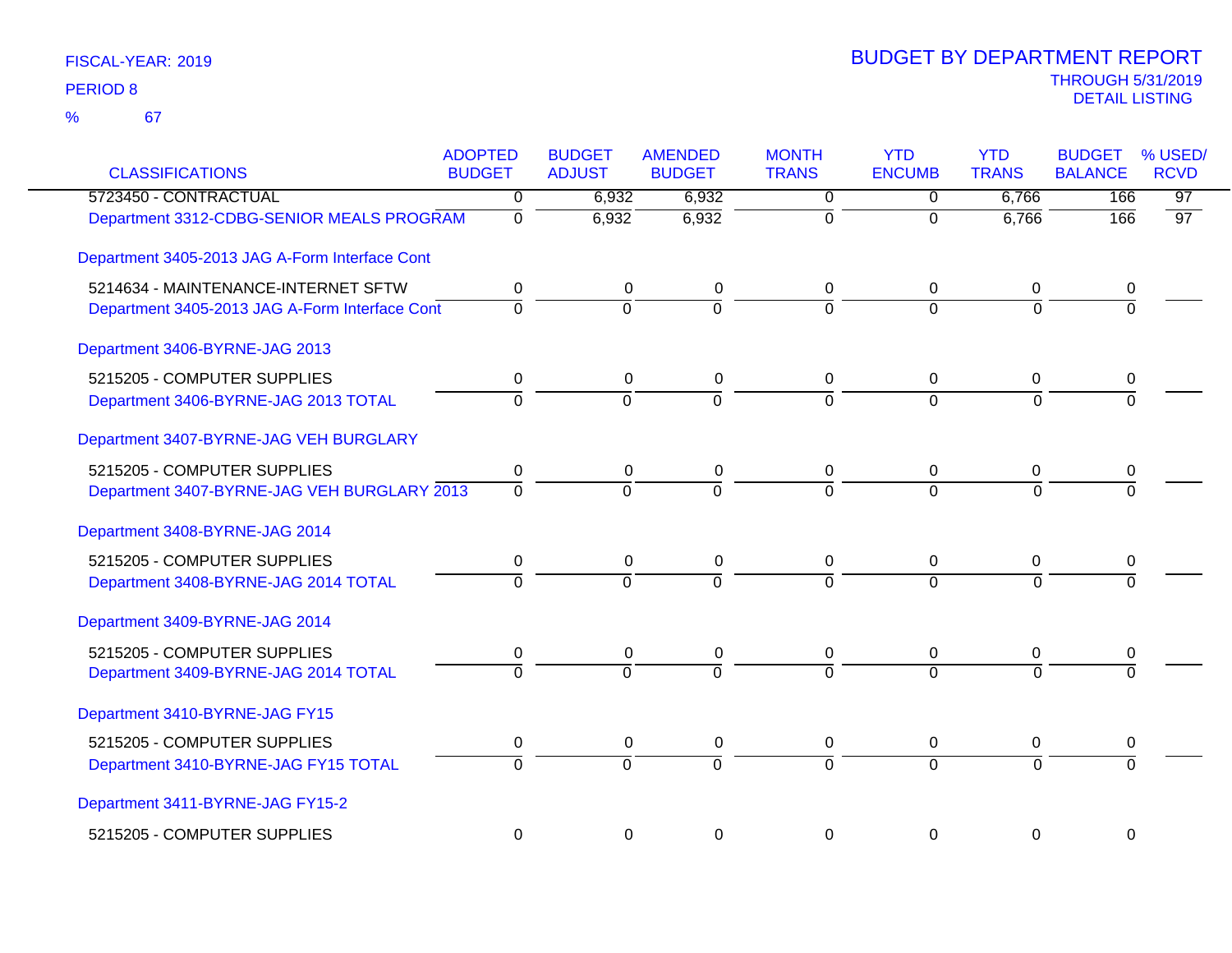67 %

| <b>CLASSIFICATIONS</b>                                                  | <b>ADOPTED</b><br><b>BUDGET</b> | <b>BUDGET</b><br><b>ADJUST</b> | <b>AMENDED</b><br><b>BUDGET</b> | <b>MONTH</b><br><b>TRANS</b> | <b>YTD</b><br><b>ENCUMB</b> | <b>YTD</b><br><b>TRANS</b> | <b>BUDGET</b><br><b>BALANCE</b> | % USED/<br><b>RCVD</b> |
|-------------------------------------------------------------------------|---------------------------------|--------------------------------|---------------------------------|------------------------------|-----------------------------|----------------------------|---------------------------------|------------------------|
| Department 3411-BYRNE-JAG FY15-2 TOTAL                                  | 0                               | 0                              | $\overline{0}$                  | $\Omega$                     | $\Omega$                    | $\Omega$                   | $\overline{0}$                  |                        |
| Department 3412-BYRNE-JAG FY16 2 TABLETS                                |                                 |                                |                                 |                              |                             |                            |                                 |                        |
| 5215205 - COMPUTER SUPPLIES<br>Department 3412-BYRNE-JAG FY16 2 TABLETS | 0<br>$\mathbf 0$                | 0<br>$\overline{0}$            | $\mathbf 0$<br>$\overline{0}$   | 0<br>$\mathbf 0$             | 0<br>$\overline{0}$         | 0<br>$\mathbf 0$           | 0<br>$\overline{0}$             |                        |
| Department 3413-BYRNE-JAG FY16                                          |                                 |                                |                                 |                              |                             |                            |                                 |                        |
| 5215205 - COMPUTER SUPPLIES<br>Department 3413-BYRNE-JAG FY16 TOTAL     | 0<br>$\overline{0}$             | 0<br>$\overline{0}$            | $\boldsymbol{0}$<br>0           | 0<br>$\Omega$                | 0<br>$\Omega$               | 0<br>$\Omega$              | 0<br>$\overline{0}$             |                        |
| Department 3414-BYRNE JAG-FY17                                          |                                 |                                |                                 |                              |                             |                            |                                 |                        |
| 5215205 - COMPUTER SUPPLIES<br>Department 3414-BYRNE JAG-FY17 TOTAL     | 0<br>$\overline{0}$             | 0<br>$\overline{0}$            | 0<br>ō                          | 0<br>$\overline{0}$          | 0<br>$\overline{0}$         | $\Omega$<br>$\overline{0}$ | 0<br>$\overline{0}$             |                        |
| Department 3415-BYRNE JAG- FY17                                         |                                 |                                |                                 |                              |                             |                            |                                 |                        |
| 5215205 - COMPUTER SUPPLIES<br>Department 3415-BYRNE JAG- FY17 TOTAL    | 0<br>$\overline{0}$             | 0<br>$\overline{0}$            | 0<br>$\overline{0}$             | 0<br>$\overline{0}$          | 0<br>$\Omega$               | 0<br>7                     | 0<br>$\Omega$                   |                        |
| Department 5001-POLICE VESTS GRANT FY11                                 |                                 |                                |                                 |                              |                             |                            |                                 |                        |
| 5215220 - UNIFORMS<br>Department 5001-POLICE VESTS GRANT FY11           | 0<br>$\overline{0}$             | 0<br>$\overline{0}$            | 0<br>$\overline{0}$             | 0<br>$\overline{0}$          | 0<br>$\Omega$               | 0<br>$\overline{0}$        | 0<br>$\Omega$                   |                        |
| Department 5002-POLICE VESTS GRANT FY12                                 |                                 |                                |                                 |                              |                             |                            |                                 |                        |
| 5215220 - UNIFORMS<br>Department 5002-POLICE VESTS GRANT FY12           | 0<br>$\overline{0}$             | 0<br>$\overline{0}$            | 0<br>$\overline{0}$             | 0<br>$\overline{0}$          | 0<br>$\overline{0}$         | 0<br>$\overline{0}$        | 0<br>$\Omega$                   |                        |
| Department 5003-BVP-POLICE VEST GRANT FY17                              |                                 |                                |                                 |                              |                             |                            |                                 |                        |
| 5215220 - UNIFORMS                                                      | $\mathbf 0$                     | 0                              | $\mathbf 0$                     | $\Omega$                     | $\Omega$                    | $\Omega$                   | $\Omega$                        |                        |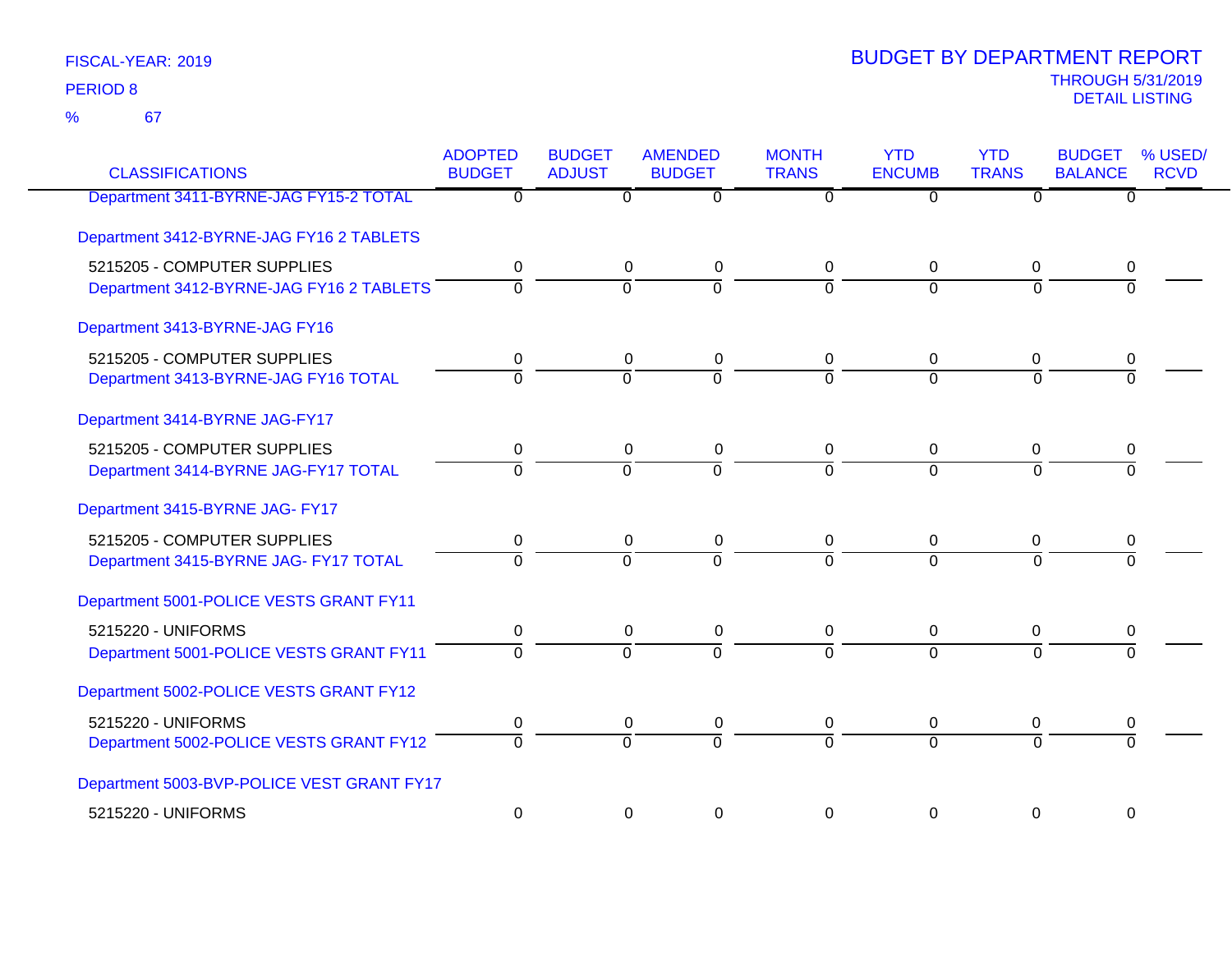67 %

| <b>CLASSIFICATIONS</b>                     | <b>ADOPTED</b><br><b>BUDGET</b> | <b>BUDGET</b><br><b>ADJUST</b> | <b>AMENDED</b><br><b>BUDGET</b> | <b>MONTH</b><br><b>TRANS</b> | <b>YTD</b><br><b>ENCUMB</b> | <b>YTD</b><br><b>TRANS</b> | <b>BUDGET</b><br><b>BALANCE</b> | % USED/<br><b>RCVD</b> |
|--------------------------------------------|---------------------------------|--------------------------------|---------------------------------|------------------------------|-----------------------------|----------------------------|---------------------------------|------------------------|
| Department 5003-BVP-POLICE VEST GRANT FY17 | $\overline{0}$                  | $\overline{0}$                 | $\overline{0}$                  | $\overline{0}$               | $\overline{0}$              | $\overline{0}$             | $\overline{0}$                  |                        |
| Department 6000-SFLHIDTA-FY12              |                                 |                                |                                 |                              |                             |                            |                                 |                        |
| 5213450 - CONTRACTUAL SERVICES             | $\Omega$                        | 0                              | 0                               | 0                            | $\mathbf 0$                 | $\Omega$                   | $\mathbf 0$                     |                        |
| 5214060 - AUTO ALLOWANCE                   | $\Omega$                        | $\Omega$                       | $\Omega$                        | $\Omega$                     | $\Omega$                    | $\Omega$                   | 0                               |                        |
| 5819900 - INTER-FUND TRANSFER              | 0                               | $\Omega$                       | 0                               | $\Omega$                     | 0                           | 0                          | $\pmb{0}$                       |                        |
| Department 6000-SFLHIDTA-FY12 TOTAL        | $\mathbf 0$                     | $\overline{0}$                 | $\overline{0}$                  | $\overline{0}$               | $\overline{0}$              | $\overline{0}$             | $\overline{0}$                  |                        |
| Department 6001-SFLHIDTA-FY13MAY-SEP       |                                 |                                |                                 |                              |                             |                            |                                 |                        |
| 5213450 - CONTRACTUAL SERVICES             | $\Omega$                        | $\Omega$                       | 0                               | 0                            | 0                           | $\Omega$                   | 0                               |                        |
| 5214060 - AUTO ALLOWANCE                   | 0                               | $\Omega$                       | $\Omega$                        | 0                            | $\Omega$                    | $\Omega$                   | $\mathbf{0}$                    |                        |
| 5819900 - INTER-FUND TRANSFER              | 0                               | $\Omega$                       | 0                               | 0                            | $\Omega$                    | 0                          | $\pmb{0}$                       |                        |
| Department 6001-SFLHIDTA-FY13MAY-SEP TOTAL | $\overline{0}$                  | $\overline{0}$                 | ō                               | ō                            | $\Omega$                    | $\overline{0}$             | ō                               |                        |
| <b>EXPENSE TOTAL</b>                       | $\mathbf 0$                     | 553,353                        | 553,353                         | 19,765                       | 12,108                      | 88,976                     | 464,377                         | 16                     |
| Fund 120-FEDERAL GRANT FUND TOTAL          |                                 |                                |                                 |                              |                             |                            |                                 |                        |
| <b>REVENUE</b>                             | 0                               | 553,353                        | 553,353                         | $\mathbf 0$                  | $\mathbf 0$                 | 34,166                     | 519,187                         | 6                      |
| <b>EXPENSE</b>                             | 0                               | 553,353                        | 553,353                         | 19,765                       | 12,108                      | 88,976                     | 464,377                         | 16                     |
| Fund 120-FEDERAL GRANT FUND TOTAL          | 0                               | 0                              | $\mathsf 0$                     | $-19,765$                    | $-12,108$                   | $-54,810$                  | 54,810                          |                        |
| Fund 124-PTP TAX-TRANSPORTATION            |                                 |                                |                                 |                              |                             |                            |                                 |                        |
| <b>REVENUE</b>                             |                                 |                                |                                 |                              |                             |                            |                                 |                        |
| Department 0000-Description N/A            |                                 |                                |                                 |                              |                             |                            |                                 |                        |
| 3126000 - DISCRETIONARY SALES S/TAX        | 440,000                         | 0                              | 440,000                         | 40,005                       | 0                           | 232,777                    | 207,223                         | 52                     |
| 3301000 - INTERGOVERNMENTAL REVENUE        | 0                               | 0                              | $\Omega$                        | 0                            | $\Omega$                    | $\Omega$                   | 0                               |                        |
| 3612000 - INTEREST INCOME                  | 10,000                          | $\Omega$                       | 10,000                          | 393                          | $\Omega$                    | 4,959                      | 5,041                           | 49                     |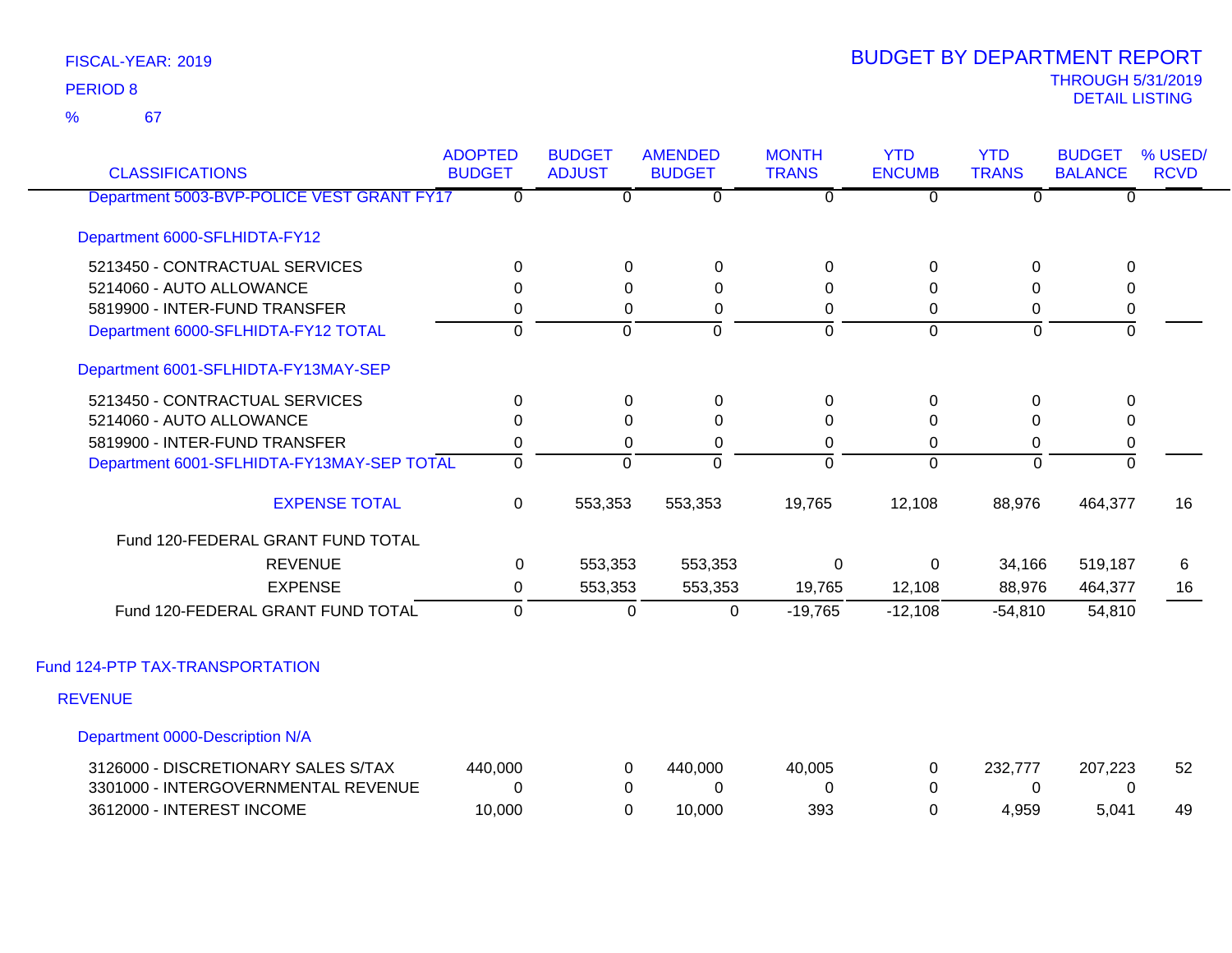| <b>CLASSIFICATIONS</b>                   | <b>ADOPTED</b><br><b>BUDGET</b> | <b>BUDGET</b><br><b>ADJUST</b> | <b>AMENDED</b><br><b>BUDGET</b> | <b>MONTH</b><br><b>TRANS</b> | <b>YTD</b><br><b>ENCUMB</b> | <b>YTD</b><br><b>TRANS</b> | <b>BUDGET</b><br><b>BALANCE</b> | % USED/<br><b>RCVD</b> |
|------------------------------------------|---------------------------------|--------------------------------|---------------------------------|------------------------------|-----------------------------|----------------------------|---------------------------------|------------------------|
| Department 0000-Description N/A TOTAL    | 450,000                         | 0                              | 450,000                         | 40,398                       | $\overline{0}$              | 237,736                    | 212,264                         | $\overline{52}$        |
| <b>REVENUE TOTAL</b>                     | 450,000                         | $\mathbf 0$                    | 450,000                         | 40,398                       | 0                           | 237,736                    | 212,264                         | 52                     |
| <b>EXPENSE</b>                           |                                 |                                |                                 |                              |                             |                            |                                 |                        |
| Department 1730-STREET MAINTENANCE       |                                 |                                |                                 |                              |                             |                            |                                 |                        |
| 5413450 - CONTRACTUAL SERVICES           | $\Omega$                        | 0                              | 0                               | 0                            | 0                           | 0                          | 0                               |                        |
| 5416490 - CONSTRUCTIONS PROJECTS         | 606,500                         | 473,144                        | 1,079,644                       | 15,962                       | 318,036                     | 546,187                    | 533,457                         | 50                     |
| Department 1730-STREET MAINTENANCE TOTAL | 606,500                         | 473,144                        | 1,079,644                       | 15,962                       | 318,036                     | 546,187                    | 533,457                         | $\overline{50}$        |
| <b>EXPENSE TOTAL</b>                     | 606,500                         | 473,144                        | 1,079,644                       | 15,962                       | 318,036                     | 546,187                    | 533,457                         | 50                     |
| Fund 124-PTP TAX-TRANSPORTATION TOTAL    |                                 |                                |                                 |                              |                             |                            |                                 |                        |
| <b>REVENUE</b>                           | 450,000                         | $\Omega$                       | 450,000                         | 40,398                       | 0                           | 237,736                    | 212,264                         | 52                     |
| <b>EXPENSE</b>                           | 606,500                         | 473,144                        | 1,079,644                       | 15,962                       | 318,036                     | 546,187                    | 533,457                         | 50                     |
| Fund 124-PTP TAX-TRANSPORTATION TOTAL    | $-156,500$                      | $-473,144$                     | $-629,644$                      | 24,436                       | $-318,036$                  | $-308,451$                 | $-321,193$                      |                        |
| Fund 125-PTP TAX FUND-DIRECT TRANSIT     |                                 |                                |                                 |                              |                             |                            |                                 |                        |
| <b>REVENUE</b>                           |                                 |                                |                                 |                              |                             |                            |                                 |                        |
| Department 0000-Description N/A          |                                 |                                |                                 |                              |                             |                            |                                 |                        |
| 3126000 - DISCRETIONARY SALES S/TAX      | 110,000                         | 0                              | 110,000                         | $\mathbf 0$                  | 0                           | 0                          | 110,000                         |                        |
| Department 0000-Description N/A TOTAL    | 110,000                         | $\overline{0}$                 | 110,000                         | $\overline{0}$               | $\overline{0}$              | $\overline{0}$             | 110,000                         |                        |
| <b>REVENUE TOTAL</b>                     | 110,000                         | 0                              | 110,000                         | 0                            | 0                           | 0                          | 110,000                         |                        |

EXPENSE

Department 1730-STREET MAINTENANCE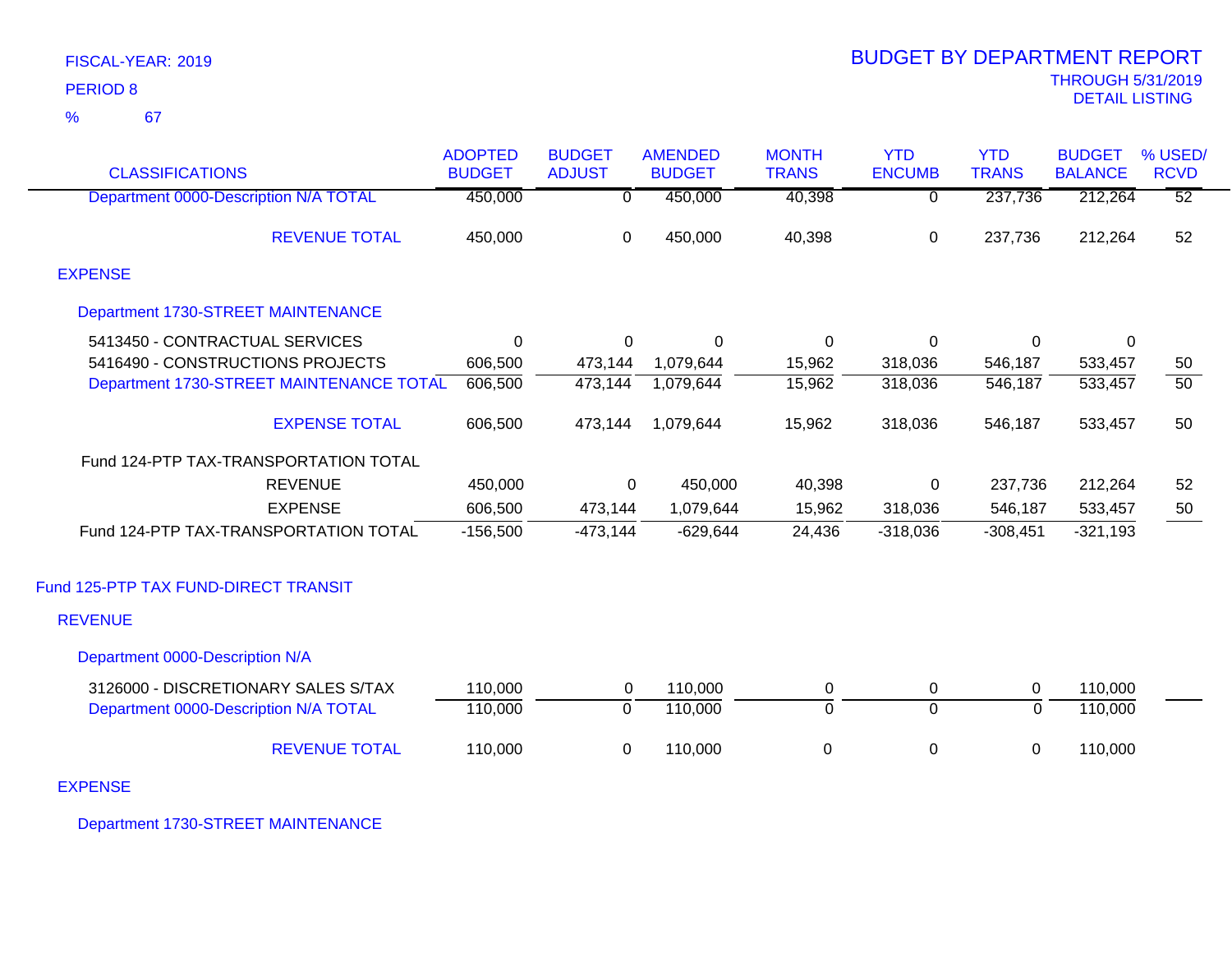| FISCAL-YEAR: 2019 |  |
|-------------------|--|
| <b>PERIOD 8</b>   |  |

# THROUGH 5/31/2019 DETAIL LISTING PERIOD <sup>8</sup> BUDGET BY DEPARTMENT REPORT

|                                            | <b>ADOPTED</b> | <b>BUDGET</b> | <b>AMENDED</b>            | <b>MONTH</b>     | <b>YTD</b>       | <b>YTD</b>   | <b>BUDGET</b>  | % USED/         |
|--------------------------------------------|----------------|---------------|---------------------------|------------------|------------------|--------------|----------------|-----------------|
| <b>CLASSIFICATIONS</b>                     | <b>BUDGET</b>  | <b>ADJUST</b> | <b>BUDGET</b>             | <b>TRANS</b>     | <b>ENCUMB</b>    | <b>TRANS</b> | <b>BALANCE</b> | <b>RCVD</b>     |
| 5413450 - CONTRACTUAL SERVICES             | 277,748        |               | 277,748<br>$\Omega$       | 22,120           | 95,127           | 273,120      | 4,628          | $\overline{98}$ |
| 5416490 - CONSTRUCTIONS PROJECTS           | $\Omega$       |               | 0<br>$\Omega$             | 0                | 0                | $\Omega$     | 0              |                 |
| Department 1730-STREET MAINTENANCE TOTAL   | 277,748        | $\mathbf 0$   | 277,748                   | 22,120           | 95,127           | 273,120      | 4,628          | $\overline{98}$ |
| <b>EXPENSE TOTAL</b>                       | 277,748        | 0             | 277,748                   | 22,120           | 95,127           | 273,120      | 4,628          | 98              |
| Fund 125-PTP TAX FUND-DIRECT TRANSIT TOTAL |                |               |                           |                  |                  |              |                |                 |
| <b>REVENUE</b>                             | 110,000        |               | $\mathbf 0$<br>110,000    | $\mathbf 0$      | 0                | $\mathbf 0$  | 110,000        |                 |
| <b>EXPENSE</b>                             | 277,748        |               | 277,748<br>0              | 22,120           | 95,127           | 273,120      | 4,628          | 98              |
| Fund 125-PTP TAX FUND-DIRECT TRANSIT TOTAL | $-167,748$     |               | $\mathbf 0$<br>$-167,748$ | $-22,120$        | $-95,127$        | $-273,120$   | 105,372        |                 |
| Fund 150-REVENUE STABILIZATION FUND        |                |               |                           |                  |                  |              |                |                 |
| <b>REVENUE</b>                             |                |               |                           |                  |                  |              |                |                 |
| Department 0000-Description N/A            |                |               |                           |                  |                  |              |                |                 |
| 3811000 - CONTRIB. FROM OTHER FUNDS        | 0              |               | 0<br>0                    | 0                | $\mathbf 0$      | 0            | $\pmb{0}$      |                 |
| Department 0000-Description N/A TOTAL      | $\Omega$       | $\Omega$      | $\Omega$                  | $\Omega$         | $\overline{0}$   | $\Omega$     | $\Omega$       |                 |
| <b>REVENUE TOTAL</b>                       | $\mathbf 0$    | $\mathbf 0$   | $\mathbf 0$               | $\mathbf 0$      | $\boldsymbol{0}$ | $\mathbf 0$  | 0              |                 |
| <b>EXPENSE</b>                             |                |               |                           |                  |                  |              |                |                 |
| <b>Department 1410-FINANCE</b>             |                |               |                           |                  |                  |              |                |                 |
| 5819120 - INTRA-GOV TRANSFER-TO GF         | 0              |               | $\mathbf 0$<br>0          | 0                | $\mathbf 0$      | 0            | $\pmb{0}$      |                 |
| Department 1410-FINANCE TOTAL              | $\Omega$       | $\Omega$      | $\Omega$                  | $\Omega$         | $\Omega$         | $\Omega$     | $\Omega$       |                 |
| <b>EXPENSE TOTAL</b>                       | 0              | 0             | $\mathbf 0$               | $\boldsymbol{0}$ | $\mathbf 0$      | 0            | $\mathbf 0$    |                 |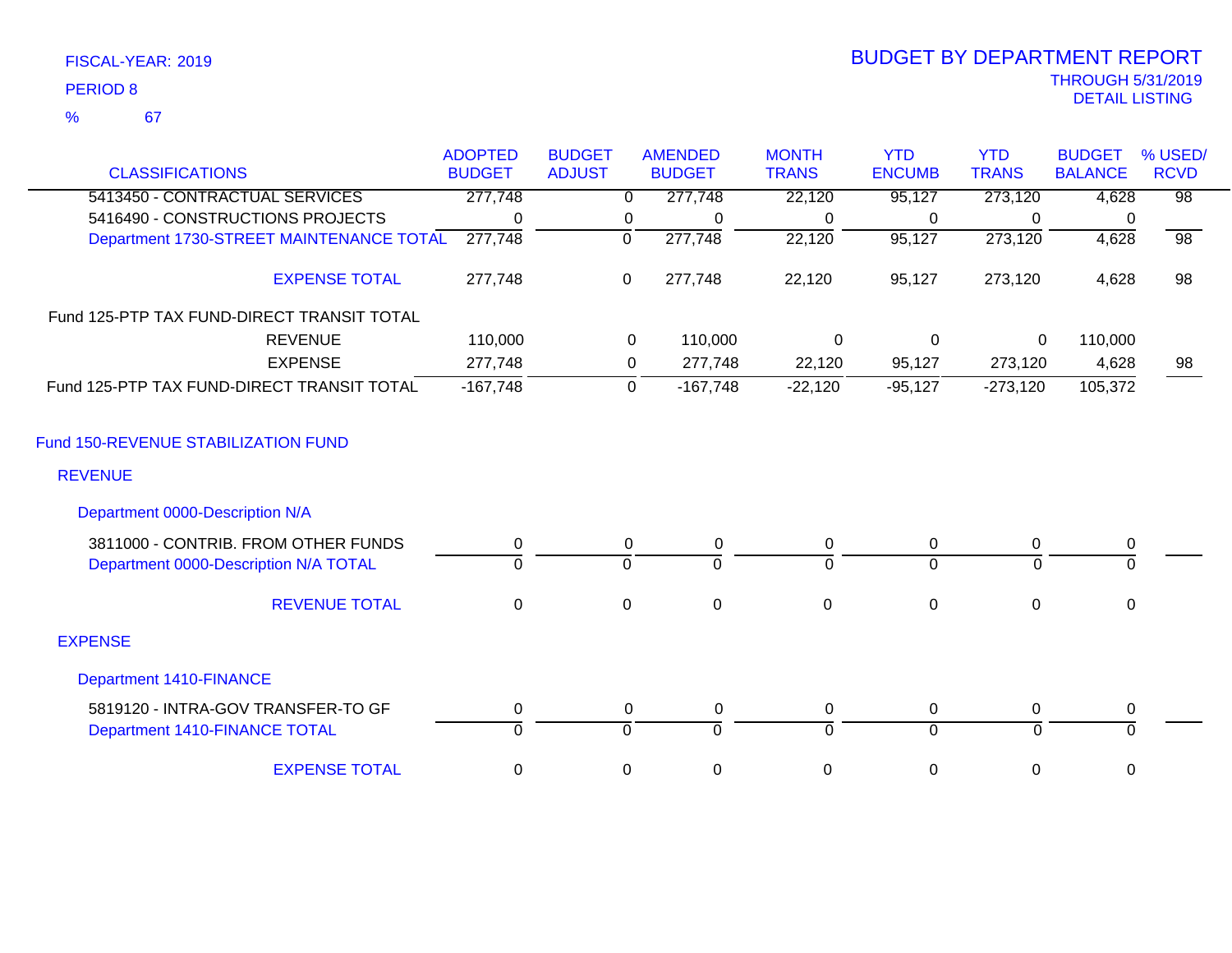67 %

### THROUGH 5/31/2019<br>DETAIL LISTING DETAIL LISTING PERIOD <sup>8</sup> BUDGET BY DEPARTMENT REPORT

| <b>CLASSIFICATIONS</b>                                                       | <b>ADOPTED</b><br><b>BUDGET</b> | <b>BUDGET</b><br><b>ADJUST</b> |                  | <b>AMENDED</b><br><b>BUDGET</b> | <b>MONTH</b><br><b>TRANS</b> | <b>YTD</b><br><b>ENCUMB</b> | <b>YTD</b><br><b>TRANS</b> | <b>BUDGET</b><br><b>BALANCE</b> | % USED/<br><b>RCVD</b> |
|------------------------------------------------------------------------------|---------------------------------|--------------------------------|------------------|---------------------------------|------------------------------|-----------------------------|----------------------------|---------------------------------|------------------------|
| Fund 150-REVENUE STABILIZATION FUND TOTAL                                    |                                 |                                |                  |                                 |                              |                             |                            |                                 |                        |
| <b>REVENUE</b>                                                               | 0                               |                                | $\mathbf 0$      | 0                               | 0                            | 0                           |                            | 0                               | 0                      |
| <b>EXPENSE</b>                                                               | $\Omega$                        |                                | 0                | 0                               | 0                            | 0                           |                            | 0                               | 0<br>98                |
| Fund 150-REVENUE STABILIZATION FUND TOTAL                                    | 0                               |                                | $\mathbf 0$      | $\overline{0}$                  | $\mathbf{0}$                 | $\mathbf 0$                 |                            | $\mathbf 0$                     | $\mathbf 0$            |
| Fund 151-GRANT MATCH RESERVE FUND                                            |                                 |                                |                  |                                 |                              |                             |                            |                                 |                        |
| <b>REVENUE</b>                                                               |                                 |                                |                  |                                 |                              |                             |                            |                                 |                        |
| Department 0000-Description N/A                                              |                                 |                                |                  |                                 |                              |                             |                            |                                 |                        |
| 3811000 - CONTRIB. FROM OTHER FUNDS<br>Department 0000-Description N/A TOTAL | 0<br>$\overline{0}$             |                                | 0<br>$\mathbf 0$ | $\mathbf 0$<br>$\overline{0}$   | 0<br>$\overline{0}$          | 0<br>$\overline{0}$         | 0<br>$\mathbf{0}$          | 0                               | $\overline{0}$         |
| <b>REVENUE TOTAL</b>                                                         | $\mathbf 0$                     |                                | $\mathbf 0$      | $\pmb{0}$                       | $\mathbf 0$                  | $\pmb{0}$                   | 0                          |                                 | 0                      |
| <b>EXPENSE</b>                                                               |                                 |                                |                  |                                 |                              |                             |                            |                                 |                        |
| <b>Department 1410-FINANCE</b>                                               |                                 |                                |                  |                                 |                              |                             |                            |                                 |                        |
| 5819120 - INTRA-GOV TRANSFER-TO GF                                           | 0                               |                                | 0                | $\mathbf 0$                     | 0                            | 0                           | 0                          |                                 | 0                      |
| Department 1410-FINANCE TOTAL                                                | $\overline{0}$                  |                                | $\mathbf 0$      | $\overline{0}$                  | $\Omega$                     | $\overline{0}$              | $\Omega$                   |                                 | $\overline{0}$         |
| <b>EXPENSE TOTAL</b>                                                         | $\mathbf 0$                     |                                | $\mathbf 0$      | $\mathbf 0$                     | $\mathbf 0$                  | $\mathbf 0$                 | $\mathbf 0$                |                                 | $\mathbf 0$            |
| Fund 151-GRANT MATCH RESERVE FUND TOTAL                                      |                                 |                                |                  |                                 |                              |                             |                            |                                 |                        |
| <b>REVENUE</b>                                                               | $\pmb{0}$                       |                                | $\mathsf 0$      | $\pmb{0}$                       | $\mathbf 0$                  | $\mathbf 0$                 |                            | $\mathbf 0$                     | 0                      |
| <b>EXPENSE</b>                                                               | $\Omega$                        |                                | 0                | 0                               | 0                            | $\mathbf{0}$                |                            | $\mathbf 0$                     | 0<br>98                |
| Fund 151-GRANT MATCH RESERVE FUND TOTAL                                      | 0                               |                                | $\mathbf 0$      | $\mathbf 0$                     | $\mathbf 0$                  | $\mathbf 0$                 |                            | $\mathbf 0$                     | 0                      |

Fund 152-INSURANCE RESERVE FUND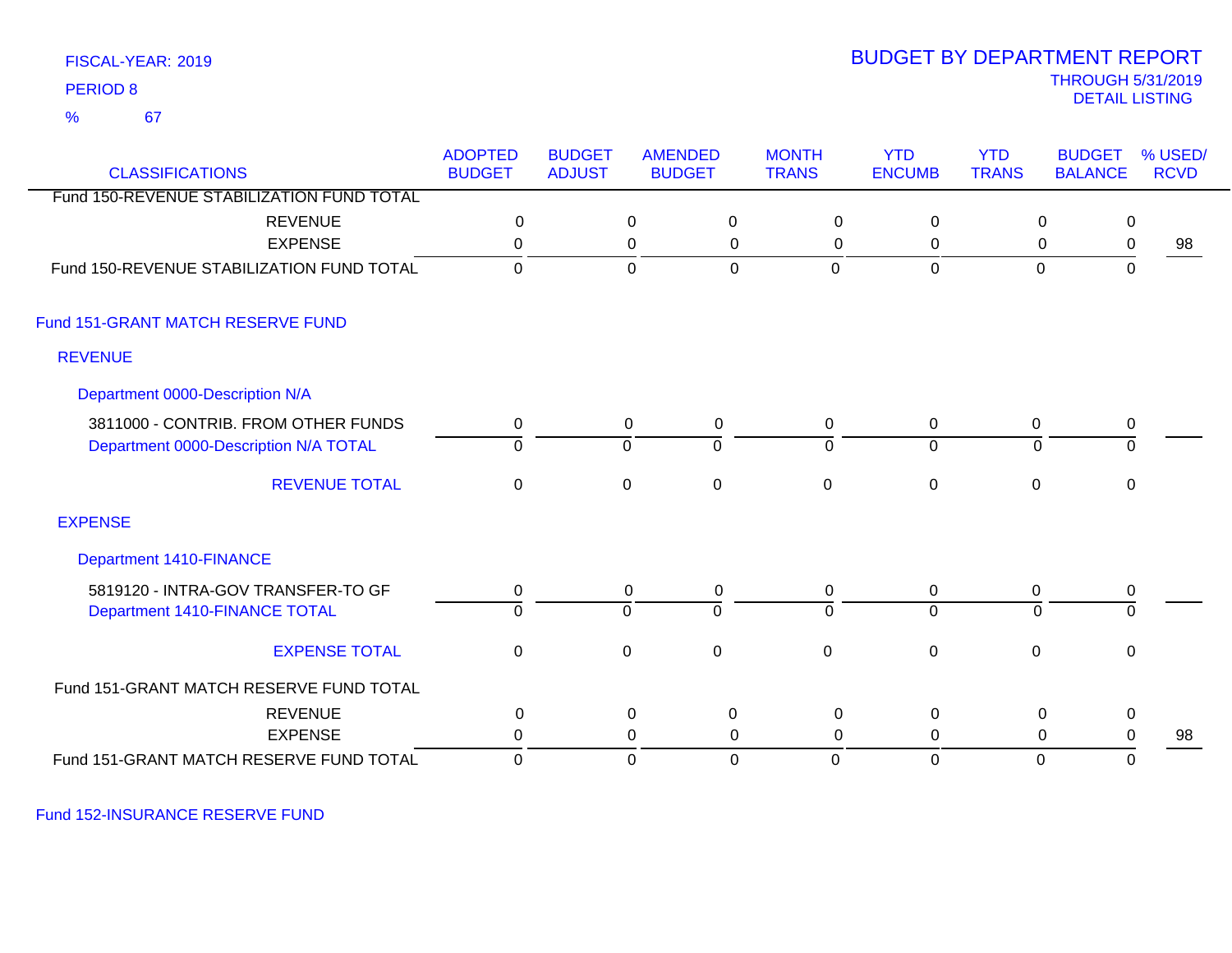| <b>CLASSIFICATIONS</b>                                                       | <b>ADOPTED</b><br><b>BUDGET</b> | <b>BUDGET</b><br><b>ADJUST</b> | <b>AMENDED</b><br><b>BUDGET</b>                                | <b>MONTH</b><br><b>TRANS</b>  | <b>YTD</b><br><b>ENCUMB</b>     | <b>YTD</b><br><b>TRANS</b>    | <b>BUDGET</b><br><b>BALANCE</b> | % USED/<br><b>RCVD</b> |
|------------------------------------------------------------------------------|---------------------------------|--------------------------------|----------------------------------------------------------------|-------------------------------|---------------------------------|-------------------------------|---------------------------------|------------------------|
| <b>REVENUE</b>                                                               |                                 |                                |                                                                |                               |                                 |                               |                                 |                        |
| Department 0000-Description N/A                                              |                                 |                                |                                                                |                               |                                 |                               |                                 |                        |
| 3811000 - CONTRIB. FROM OTHER FUNDS<br>Department 0000-Description N/A TOTAL | 0<br>$\overline{0}$             |                                | $\mathsf 0$<br>$\pmb{0}$<br>$\overline{0}$<br>$\mathbf 0$      | $\mathbf 0$<br>$\Omega$       | $\boldsymbol{0}$<br>$\mathbf 0$ | $\boldsymbol{0}$<br>$\Omega$  | 0<br>$\overline{0}$             |                        |
| <b>REVENUE TOTAL</b>                                                         | $\mathbf 0$                     |                                | $\mathbf 0$<br>$\mathsf 0$                                     | $\pmb{0}$                     | $\pmb{0}$                       | $\mathbf 0$                   | $\mathbf 0$                     |                        |
| <b>EXPENSE</b>                                                               |                                 |                                |                                                                |                               |                                 |                               |                                 |                        |
| <b>Department 1410-FINANCE</b>                                               |                                 |                                |                                                                |                               |                                 |                               |                                 |                        |
| 5819120 - INTRA-GOV TRANSFER-TO GF<br>Department 1410-FINANCE TOTAL          | $\pmb{0}$<br>$\overline{0}$     |                                | $\mathbf 0$<br>$\mathbf 0$<br>$\overline{0}$<br>$\overline{0}$ | $\mathbf 0$<br>$\overline{0}$ | 0<br>$\overline{0}$             | 0<br>$\overline{0}$           | $\mathbf 0$<br>$\overline{0}$   |                        |
| <b>EXPENSE TOTAL</b>                                                         | $\mathbf 0$                     |                                | $\mathbf 0$<br>$\mathbf 0$                                     | $\mathbf 0$                   | $\pmb{0}$                       | $\mathbf 0$                   | $\mathbf 0$                     |                        |
| Fund 152-INSURANCE RESERVE FUND TOTAL                                        |                                 |                                |                                                                |                               |                                 |                               |                                 |                        |
| <b>REVENUE</b><br><b>EXPENSE</b>                                             | $\Omega$<br>0                   |                                | 0<br>0<br>0<br>$\mathbf 0$                                     | $\mathbf 0$<br>$\mathbf 0$    | 0<br>0                          | $\mathbf 0$<br>$\mathbf 0$    | $\mathbf 0$                     |                        |
| Fund 152-INSURANCE RESERVE FUND TOTAL                                        | $\mathbf 0$                     |                                | $\mathbf 0$<br>0                                               | $\mathbf 0$                   | $\mathbf 0$                     | 0                             | $\mathbf 0$<br>$\mathbf 0$      | 98                     |
| Fund 153-TAX EQUALIZATION RESERVE FUND                                       |                                 |                                |                                                                |                               |                                 |                               |                                 |                        |
| <b>REVENUE</b>                                                               |                                 |                                |                                                                |                               |                                 |                               |                                 |                        |
| Department 0000-Description N/A                                              |                                 |                                |                                                                |                               |                                 |                               |                                 |                        |
| 3811000 - CONTRIB. FROM OTHER FUNDS<br>Department 0000-Description N/A TOTAL | 0<br>ō                          |                                | $\mathbf 0$<br>$\pmb{0}$<br>$\overline{0}$<br>$\overline{0}$   | 0<br>0                        | 0<br>$\overline{0}$             | $\mathbf 0$<br>$\overline{0}$ | 0<br>0                          |                        |
| <b>REVENUE TOTAL</b>                                                         | 0                               |                                | $\pmb{0}$<br>$\mathbf 0$                                       | $\pmb{0}$                     | $\pmb{0}$                       | 0                             | $\mathbf 0$                     |                        |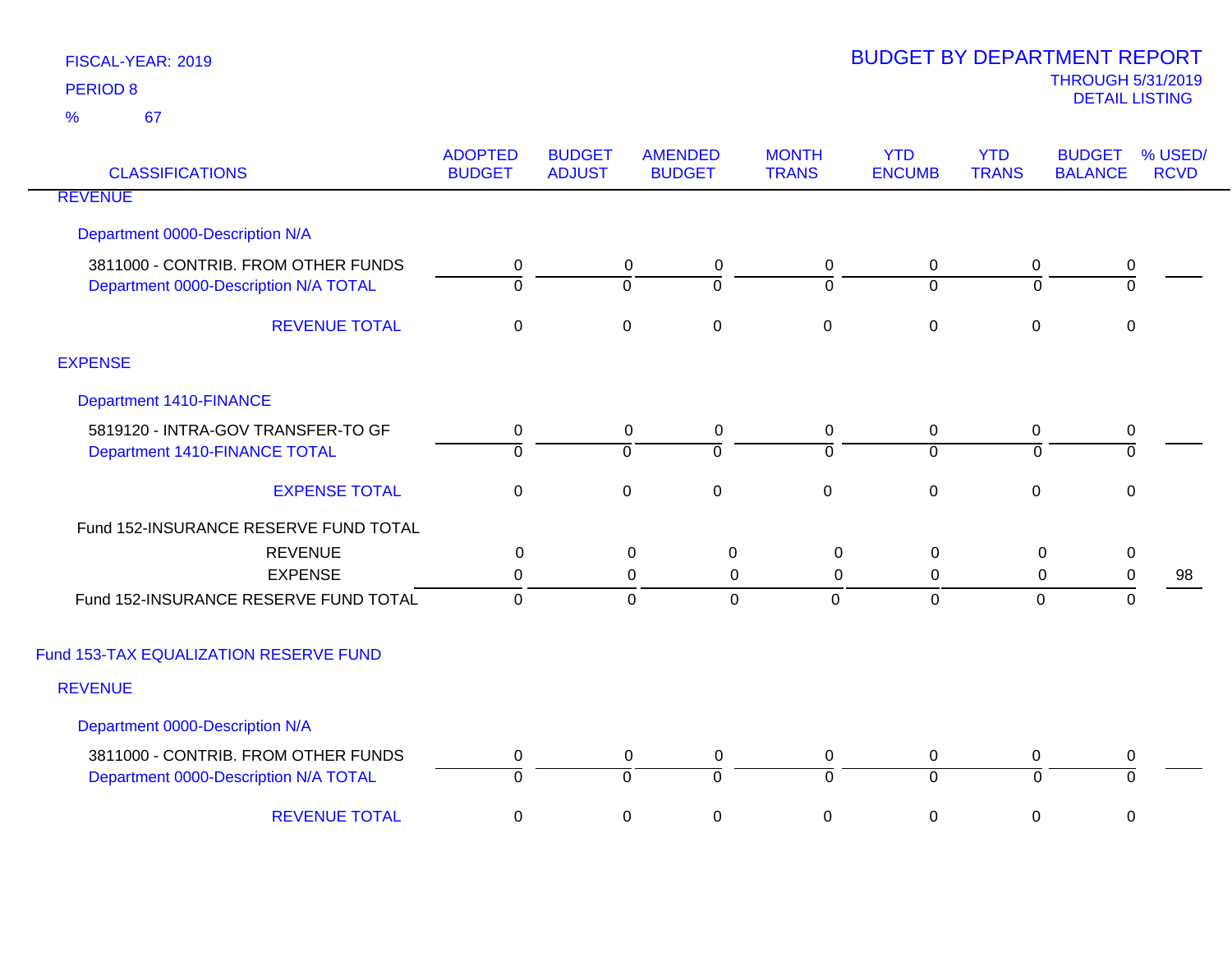| <b>CLASSIFICATIONS</b>                       | <b>ADOPTED</b><br><b>BUDGET</b> | <b>BUDGET</b><br><b>ADJUST</b> | <b>AMENDED</b><br><b>BUDGET</b>  | <b>MONTH</b><br><b>TRANS</b> | <b>YTD</b><br><b>ENCUMB</b> | <b>YTD</b><br><b>TRANS</b> | <b>BUDGET</b><br><b>BALANCE</b> | % USED/<br><b>RCVD</b> |
|----------------------------------------------|---------------------------------|--------------------------------|----------------------------------|------------------------------|-----------------------------|----------------------------|---------------------------------|------------------------|
| <b>EXPENSE</b>                               |                                 |                                |                                  |                              |                             |                            |                                 |                        |
| <b>Department 1410-FINANCE</b>               |                                 |                                |                                  |                              |                             |                            |                                 |                        |
| 5819120 - INTRA-GOV TRANSFER-TO GF           | 0                               |                                | 0<br>0                           | 0                            | 0                           | 0                          | 0                               |                        |
| Department 1410-FINANCE TOTAL                | $\overline{0}$                  |                                | $\overline{0}$<br>$\Omega$       | $\Omega$                     | $\Omega$                    | $\overline{0}$             | $\mathbf 0$                     |                        |
| <b>EXPENSE TOTAL</b>                         | $\mathbf 0$                     |                                | $\pmb{0}$<br>$\mathbf 0$         | $\mathbf 0$                  | $\pmb{0}$                   | $\mathbf 0$                | $\mathbf 0$                     |                        |
| Fund 153-TAX EQUALIZATION RESERVE FUND TOTAL |                                 |                                |                                  |                              |                             |                            |                                 |                        |
| <b>REVENUE</b>                               | $\pmb{0}$                       |                                | $\mathbf 0$<br>$\mathbf 0$       | $\boldsymbol{0}$             | 0                           | $\mathbf 0$                | $\pmb{0}$                       |                        |
| <b>EXPENSE</b>                               | 0                               |                                | $\mathbf 0$<br>0                 | $\Omega$                     | $\Omega$                    | 0                          | 0                               | 98                     |
| Fund 153-TAX EQUALIZATION RESERVE FUND TOTAL | $\mathbf 0$                     |                                | $\mathbf 0$<br>$\overline{0}$    | $\mathbf 0$                  | $\mathbf 0$                 | $\overline{0}$             | 0                               |                        |
| Fund 154-BUILDING CAPITAL RESERVE FUND       |                                 |                                |                                  |                              |                             |                            |                                 |                        |
| <b>REVENUE</b>                               |                                 |                                |                                  |                              |                             |                            |                                 |                        |
| Department 0000-Description N/A              |                                 |                                |                                  |                              |                             |                            |                                 |                        |
| 3811000 - CONTRIB. FROM OTHER FUNDS          | $\mathbf 0$                     |                                | $\pmb{0}$<br>0                   | $\mathbf 0$                  | $\mathbf 0$                 | 0                          | $\pmb{0}$                       |                        |
| Department 0000-Description N/A TOTAL        | $\mathbf 0$                     |                                | $\mathbf 0$<br>$\Omega$          | $\Omega$                     | $\overline{0}$              | $\Omega$                   | $\Omega$                        |                        |
| <b>REVENUE TOTAL</b>                         | $\mathbf 0$                     |                                | $\mathsf 0$<br>$\mathbf 0$       | $\mathbf 0$                  | $\mathbf 0$                 | $\mathbf 0$                | $\mathbf 0$                     |                        |
| <b>EXPENSE</b>                               |                                 |                                |                                  |                              |                             |                            |                                 |                        |
| <b>Department 1410-FINANCE</b>               |                                 |                                |                                  |                              |                             |                            |                                 |                        |
| 5819120 - INTRA-GOV TRANSFER-TO GF           | 0                               |                                | 0<br>0                           | 0                            | 0                           | 0                          | 0                               |                        |
| Department 1410-FINANCE TOTAL                | $\overline{0}$                  |                                | $\overline{0}$<br>$\overline{0}$ | $\Omega$                     | $\overline{0}$              | ō                          | $\mathbf 0$                     |                        |
| <b>EXPENSE TOTAL</b>                         | $\mathbf 0$                     |                                | $\pmb{0}$<br>$\mathbf 0$         | 0                            | $\pmb{0}$                   | 0                          | 0                               |                        |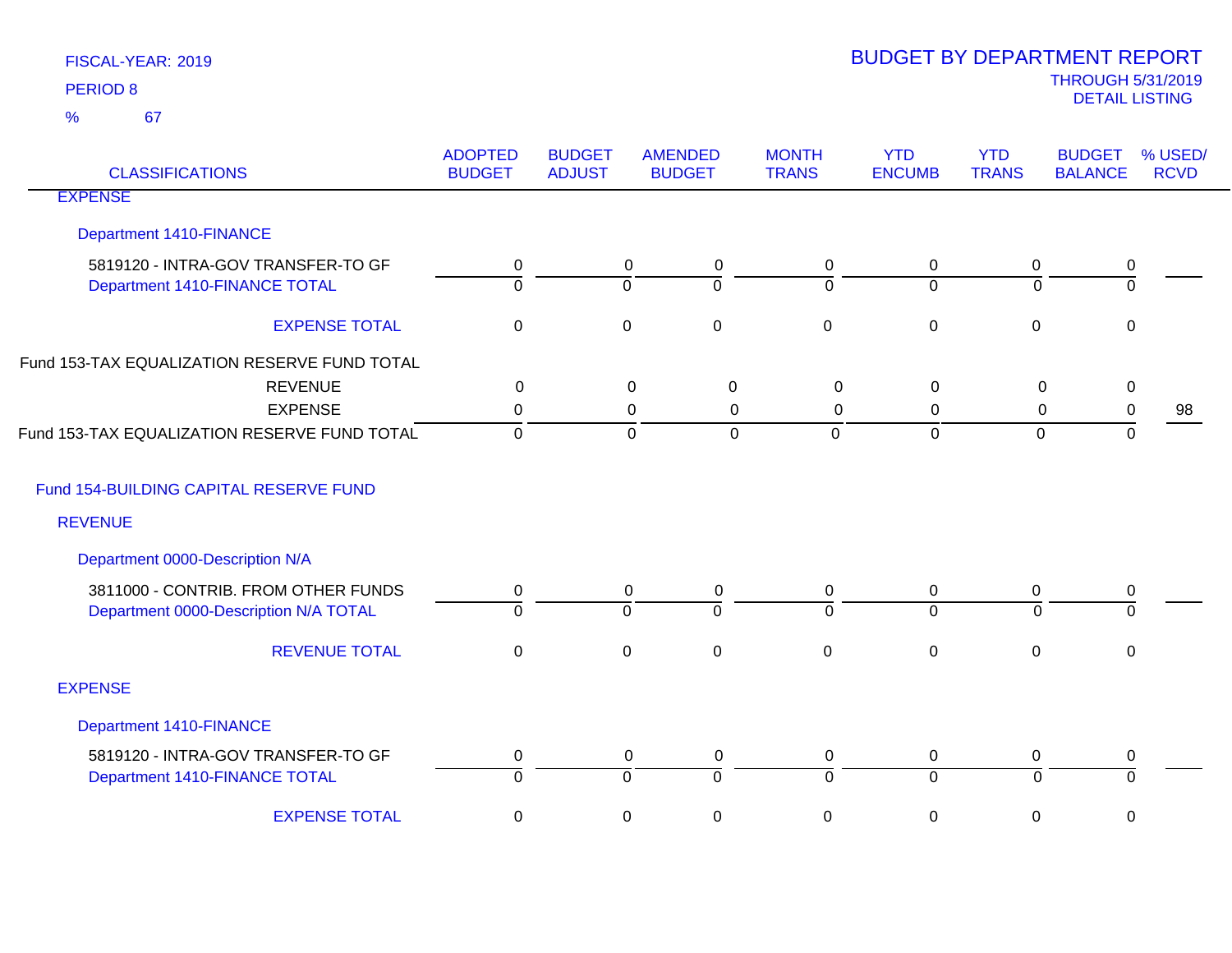| <b>CLASSIFICATIONS</b>                       | <b>ADOPTED</b><br><b>BUDGET</b> | <b>BUDGET</b><br><b>ADJUST</b> | <b>AMENDED</b><br><b>BUDGET</b> |              | <b>MONTH</b><br><b>TRANS</b> | <b>YTD</b><br><b>ENCUMB</b> | <b>YTD</b><br><b>TRANS</b> | <b>BUDGET</b><br><b>BALANCE</b> | % USED/<br><b>RCVD</b> |
|----------------------------------------------|---------------------------------|--------------------------------|---------------------------------|--------------|------------------------------|-----------------------------|----------------------------|---------------------------------|------------------------|
| Fund 154-BUILDING CAPITAL RESERVE FUND TOTAL |                                 |                                |                                 |              |                              |                             |                            |                                 |                        |
| <b>REVENUE</b>                               | $\mathbf 0$                     |                                | $\mathbf 0$                     | $\mathbf 0$  | $\mathbf 0$                  | $\Omega$                    |                            | $\mathbf 0$<br>$\mathbf 0$      |                        |
| <b>EXPENSE</b>                               | $\mathbf 0$                     |                                | $\pmb{0}$                       | 0            | 0                            | 0                           |                            | 0<br>0                          | 98                     |
| Fund 154-BUILDING CAPITAL RESERVE FUND TOTAL | $\mathbf 0$                     |                                | $\mathbf 0$                     | $\Omega$     | $\overline{0}$               | $\mathbf 0$                 |                            | $\mathbf 0$<br>0                |                        |
| Fund 155-CITY PARKS ACQUI DEV OPERATION      |                                 |                                |                                 |              |                              |                             |                            |                                 |                        |
| <b>REVENUE</b>                               |                                 |                                |                                 |              |                              |                             |                            |                                 |                        |
| Department 0000-Description N/A              |                                 |                                |                                 |              |                              |                             |                            |                                 |                        |
| 3699201 - MISC. OTHERS                       | 0                               |                                | $\mathbf 0$                     | 0            | $\Omega$                     | $\Omega$                    | 0                          | $\mathbf 0$                     |                        |
| 3811000 - CONTRIB. FROM OTHER FUNDS          | 0                               |                                | $\pmb{0}$                       | 0            | 0                            | 0                           | 0                          | 0                               |                        |
| Department 0000-Description N/A TOTAL        | $\Omega$                        |                                | $\mathbf 0$                     | $\Omega$     | $\Omega$                     | $\overline{0}$              | $\Omega$                   | $\overline{0}$                  |                        |
| <b>REVENUE TOTAL</b>                         | $\Omega$                        |                                | 0                               | $\mathbf{0}$ | $\mathbf{0}$                 | $\mathbf 0$                 | $\Omega$                   | 0                               |                        |
| <b>EXPENSE</b>                               |                                 |                                |                                 |              |                              |                             |                            |                                 |                        |
| <b>Department 1410-FINANCE</b>               |                                 |                                |                                 |              |                              |                             |                            |                                 |                        |
| 5819120 - INTRA-GOV TRANSFER-TO GF           | $\pmb{0}$                       |                                | 0                               | $\mathbf 0$  | $\mathbf 0$                  | 0                           | 0                          | 0                               |                        |
| Department 1410-FINANCE TOTAL                | $\Omega$                        |                                | $\mathbf 0$                     | $\Omega$     | $\Omega$                     | $\Omega$                    | $\overline{0}$             | $\Omega$                        |                        |
| Department 2000-PARKS & RECREATION           |                                 |                                |                                 |              |                              |                             |                            |                                 |                        |
| 5726110 - FRDAP 200K DISON PURCHASE          | 310,000                         |                                | 310,000<br>0                    |              | 0                            | $\mathbf 0$                 | 0                          | 310,000                         |                        |
| Department 2000-PARKS & RECREATION TOTAL     | 310,000                         |                                | 310,000<br>0                    |              | $\Omega$                     | $\overline{0}$              | $\overline{0}$             | 310,000                         |                        |
| <b>EXPENSE TOTAL</b>                         | 310,000                         |                                | 310,000<br>0                    |              | 0                            | $\mathbf 0$                 | 0                          | 310,000                         |                        |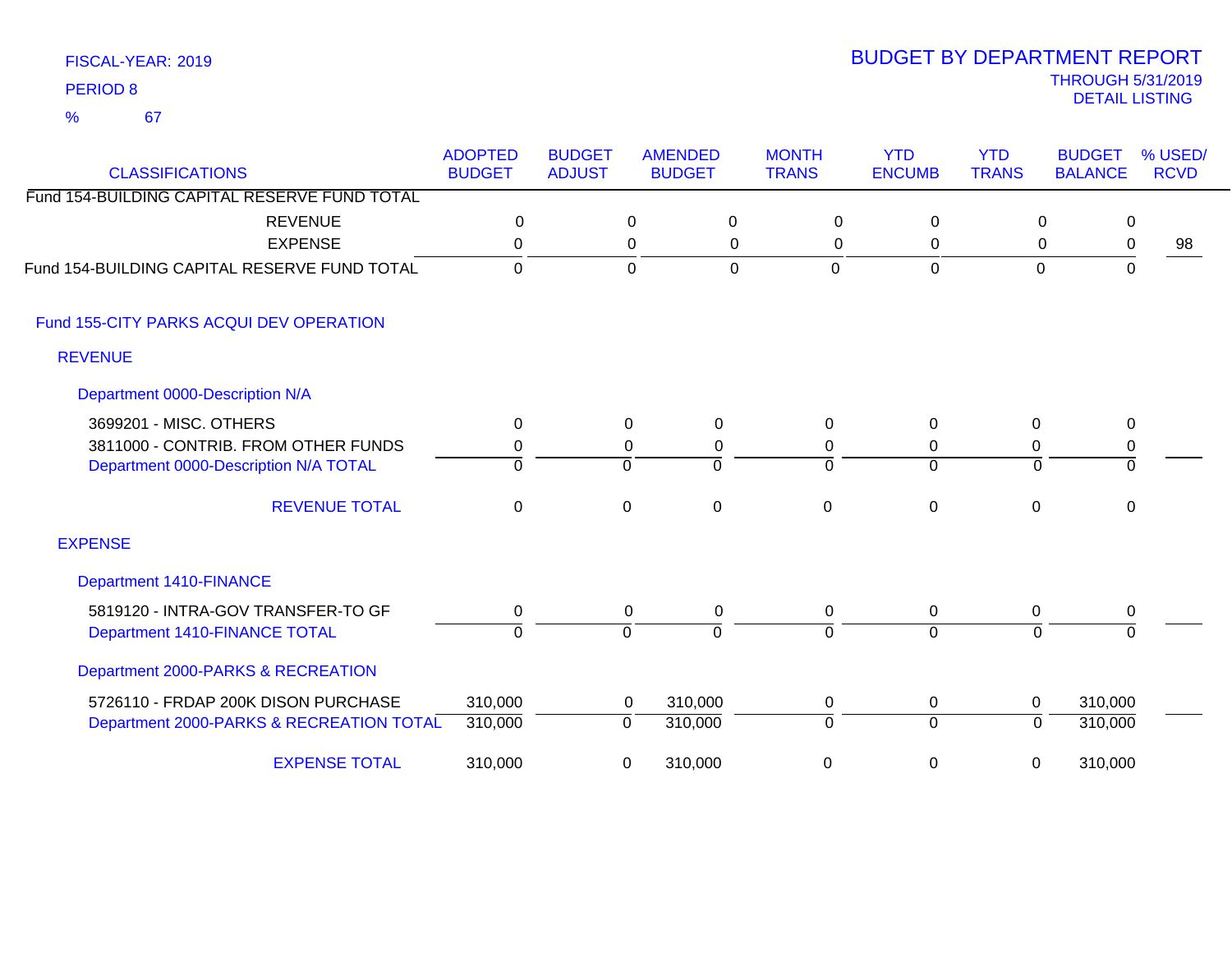| FISCAL-YEAR: 2019 |
|-------------------|
| <b>PERIOD 8</b>   |

67 %

# THROUGH 5/31/2019 DETAIL LISTING PERIOD <sup>8</sup> BUDGET BY DEPARTMENT REPORT

| <b>CLASSIFICATIONS</b>                        | <b>ADOPTED</b><br><b>BUDGET</b> | <b>BUDGET</b><br><b>ADJUST</b> |             | <b>AMENDED</b><br><b>BUDGET</b> | <b>MONTH</b><br><b>TRANS</b> | <b>YTD</b><br><b>ENCUMB</b> | <b>YTD</b><br><b>TRANS</b> | <b>BUDGET</b><br><b>BALANCE</b> | % USED/<br><b>RCVD</b> |
|-----------------------------------------------|---------------------------------|--------------------------------|-------------|---------------------------------|------------------------------|-----------------------------|----------------------------|---------------------------------|------------------------|
| Fund 155-CITY PARKS ACQUI DEV OPERATION TOTAL |                                 |                                |             |                                 |                              |                             |                            |                                 |                        |
| <b>REVENUE</b>                                | $\Omega$                        |                                | 0           | $\overline{0}$                  | $\mathbf 0$                  | $\mathbf 0$                 | $\pmb{0}$                  | $\Omega$                        |                        |
| <b>EXPENSE</b>                                | 310,000                         |                                | 0           | 310,000                         | 0                            | 0                           | 0                          | 310,000                         |                        |
| Fund 155-CITY PARKS ACQUI DEV OPERATION       | $-310,000$                      |                                | $\mathbf 0$ | $-310,000$                      | 0                            | $\mathbf 0$                 | $\overline{0}$             | $-310,000$                      |                        |
| Fund 156-PEDESTRIAN CROSSING ACQUISITIO       |                                 |                                |             |                                 |                              |                             |                            |                                 |                        |
| <b>REVENUE</b>                                |                                 |                                |             |                                 |                              |                             |                            |                                 |                        |
| Department 0000-Description N/A               |                                 |                                |             |                                 |                              |                             |                            |                                 |                        |
| 3699201 - MISC. OTHERS                        | 0                               |                                | $\mathbf 0$ | $\mathbf 0$                     | 0                            | 0                           | 0                          | 0                               |                        |
| 3811000 - CONTRIB. FROM OTHER FUNDS           | 0                               |                                | 0           | 0                               | 0                            | 0                           | 0                          | 0                               |                        |
| Department 0000-Description N/A TOTAL         | $\Omega$                        |                                | 0           | $\Omega$                        | $\Omega$                     | $\mathbf 0$                 | $\mathbf 0$                | $\Omega$                        |                        |
| <b>REVENUE TOTAL</b>                          | $\mathbf 0$                     |                                | $\pmb{0}$   | $\mathbf 0$                     | $\mathbf 0$                  | $\mathbf 0$                 | $\mathbf 0$                | $\mathbf 0$                     |                        |
| <b>EXPENSE</b>                                |                                 |                                |             |                                 |                              |                             |                            |                                 |                        |
| Department 1790-ENGINEERING & CONSTRUCTN      |                                 |                                |             |                                 |                              |                             |                            |                                 |                        |
| 5196490 - CONSTRUCTION PROJECTS               | 0                               |                                | 0           | 0                               | 0                            | 0                           | 0                          | 0                               |                        |
| Department 1790-ENGINEERING & CONSTRUCTN      | $\Omega$                        |                                | $\Omega$    | $\overline{0}$                  | $\Omega$                     | $\overline{0}$              | $\Omega$                   | $\overline{0}$                  |                        |
| <b>EXPENSE TOTAL</b>                          | $\mathbf 0$                     |                                | 0           | $\mathbf 0$                     | $\overline{0}$               | $\mathbf 0$                 | $\mathbf 0$                | $\mathbf 0$                     |                        |
| Fund 156-PEDESTRIAN CROSSING ACQUISITIO       |                                 |                                |             |                                 |                              |                             |                            |                                 |                        |
| <b>REVENUE</b>                                | 0                               |                                | $\mathbf 0$ | 0                               | $\mathbf 0$                  | 0                           | $\mathbf 0$                | 0                               |                        |
| <b>EXPENSE</b>                                | 0                               |                                | 0           | $\Omega$                        | 0                            | 0                           | 0                          | 0                               |                        |
| Fund 156-PEDESTRIAN CROSSING ACQUISITIO       | $\Omega$                        |                                | $\Omega$    | $\overline{0}$                  | $\Omega$                     | $\Omega$                    | $\mathbf 0$                | $\Omega$                        |                        |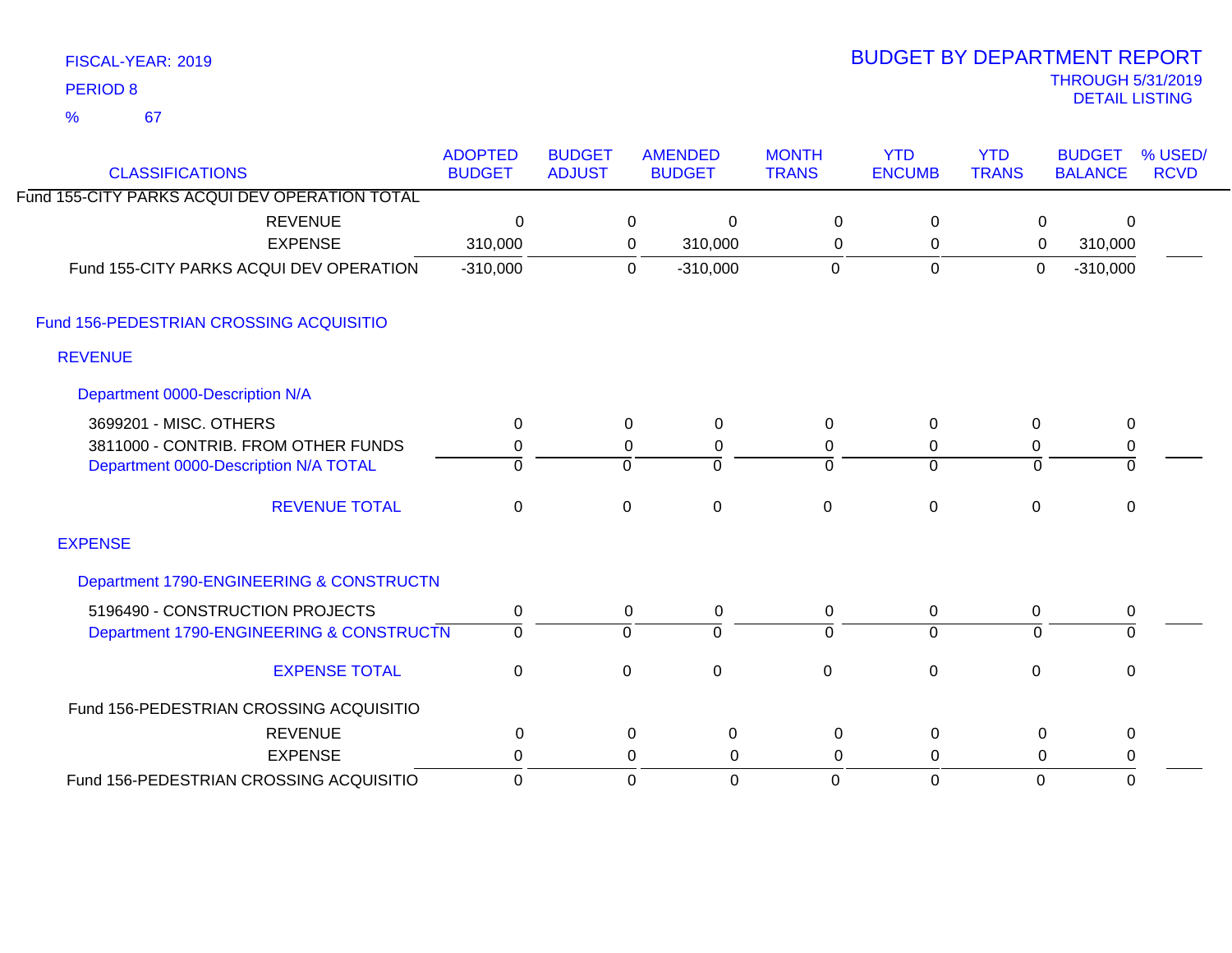| FISCAL-YEAR: 2019                     |                                 |                                |                                 |                              | <b>BUDGET BY DEPARTMENT REPORT</b> |                            |                                                   |                        |
|---------------------------------------|---------------------------------|--------------------------------|---------------------------------|------------------------------|------------------------------------|----------------------------|---------------------------------------------------|------------------------|
| <b>PERIOD 8</b>                       |                                 |                                |                                 |                              |                                    |                            | <b>THROUGH 5/31/2019</b><br><b>DETAIL LISTING</b> |                        |
| %<br>67                               |                                 |                                |                                 |                              |                                    |                            |                                                   |                        |
| <b>CLASSIFICATIONS</b>                | <b>ADOPTED</b><br><b>BUDGET</b> | <b>BUDGET</b><br><b>ADJUST</b> | <b>AMENDED</b><br><b>BUDGET</b> | <b>MONTH</b><br><b>TRANS</b> | <b>YTD</b><br><b>ENCUMB</b>        | <b>YTD</b><br><b>TRANS</b> | <b>BUDGET</b><br><b>BALANCE</b>                   | % USED/<br><b>RCVD</b> |
| Fund 201-DEBT SERVICE FUND            |                                 |                                |                                 |                              |                                    |                            |                                                   |                        |
| <b>REVENUE</b>                        |                                 |                                |                                 |                              |                                    |                            |                                                   |                        |
| Department 0000-Description N/A       |                                 |                                |                                 |                              |                                    |                            |                                                   |                        |
| 3612000 - INTEREST INCOME             | 2,000                           | 0                              | 2,000                           | 245                          | 0                                  | 1,770                      | 230                                               | 88                     |
| 3669000 - HOSPITAL LANDSCAPE REVENU   | 145,246                         | 0                              | 145,246                         | 0                            | 0                                  | 145,246                    | $\mathbf 0$                                       | 100                    |
| 3669300 - RICHMAN PROPERTIES LN PMT   | 703,409                         | 0                              | 703,409                         | 0                            | 0                                  | 703,409                    | $\mathbf 0$                                       | 100                    |
| 3699201 - MISC. OTHERS                | $\mathbf 0$                     | 0                              | 0                               | 0                            | $\mathbf 0$                        | $-57$                      | 57                                                |                        |
| 3811100 - TRANSFER IN FROM GEN FUND   | 329,345                         | 0                              | 329,345                         | 0                            | 0                                  | 329,345                    | $\mathbf 0$                                       | 100                    |
| 3841100 - DEBT BB&T LOAN FY15         | $\mathbf 0$                     | $\mathbf 0$                    | $\Omega$                        | 0                            | 0                                  | 0                          | $\mathbf 0$                                       |                        |
| Department 0000-Description N/A TOTAL | 1,180,000                       | $\overline{0}$                 | 1,180,000                       | $\overline{245}$             | $\overline{0}$                     | 1,179,713                  | $\overline{287}$                                  | $\overline{99}$        |
| <b>REVENUE TOTAL</b>                  | 1,180,000                       | 0                              | 1,180,000                       | 245                          | 0                                  | 1,179,713                  | 287                                               | 99                     |
| <b>EXPENSE</b>                        |                                 |                                |                                 |                              |                                    |                            |                                                   |                        |
| <b>Department 1410-FINANCE</b>        |                                 |                                |                                 |                              |                                    |                            |                                                   |                        |
| 5197110 - DEBT SERVICE- PRINCIPAL     | 774,000                         | 0                              | 774,000                         | 128,000                      | 0                                  | 734,000                    | 40,000                                            | 94                     |
| 5197210 - DEBT SERVICE-INTEREST       | 402,000                         | 0                              | 402,000                         | 57,414                       | 0                                  | 368,628                    | 33,372                                            | 91                     |
| 5197310 - DEBT OTHER COST             | 4,000                           | 0                              | 4,000                           | $\Omega$                     | 0                                  | 516                        | 3,484                                             | 12                     |
| Department 1410-FINANCE TOTAL         | 1,180,000                       | $\overline{0}$                 | 1,180,000                       | 185,414                      | $\overline{0}$                     | 1,103,144                  | 76,856                                            | $\overline{93}$        |
| Department 1500-CITY ATTORNEY         |                                 |                                |                                 |                              |                                    |                            |                                                   |                        |
| 5147310 - DEBT OTHER COST             | $\pmb{0}$                       | 0                              | $\pmb{0}$                       | $\mathbf 0$                  | $\pmb{0}$                          | $\mathbf 0$                | $\pmb{0}$                                         |                        |
| 5197310 - DEBT OTHER COST             | $\pmb{0}$                       | 0                              | $\pmb{0}$                       | $\mathsf 0$                  | $\mathbf 0$                        | $\mathbf 0$                | $\pmb{0}$                                         |                        |
| Department 1500-CITY ATTORNEY TOTAL   | $\overline{0}$                  | ō                              | $\overline{0}$                  | $\overline{0}$               | $\overline{0}$                     | $\overline{0}$             | $\overline{0}$                                    |                        |
| <b>EXPENSE TOTAL</b>                  | 1,180,000                       | 0                              | 1,180,000                       | 185,414                      | 0                                  | 1,103,144                  | 76,856                                            | 93                     |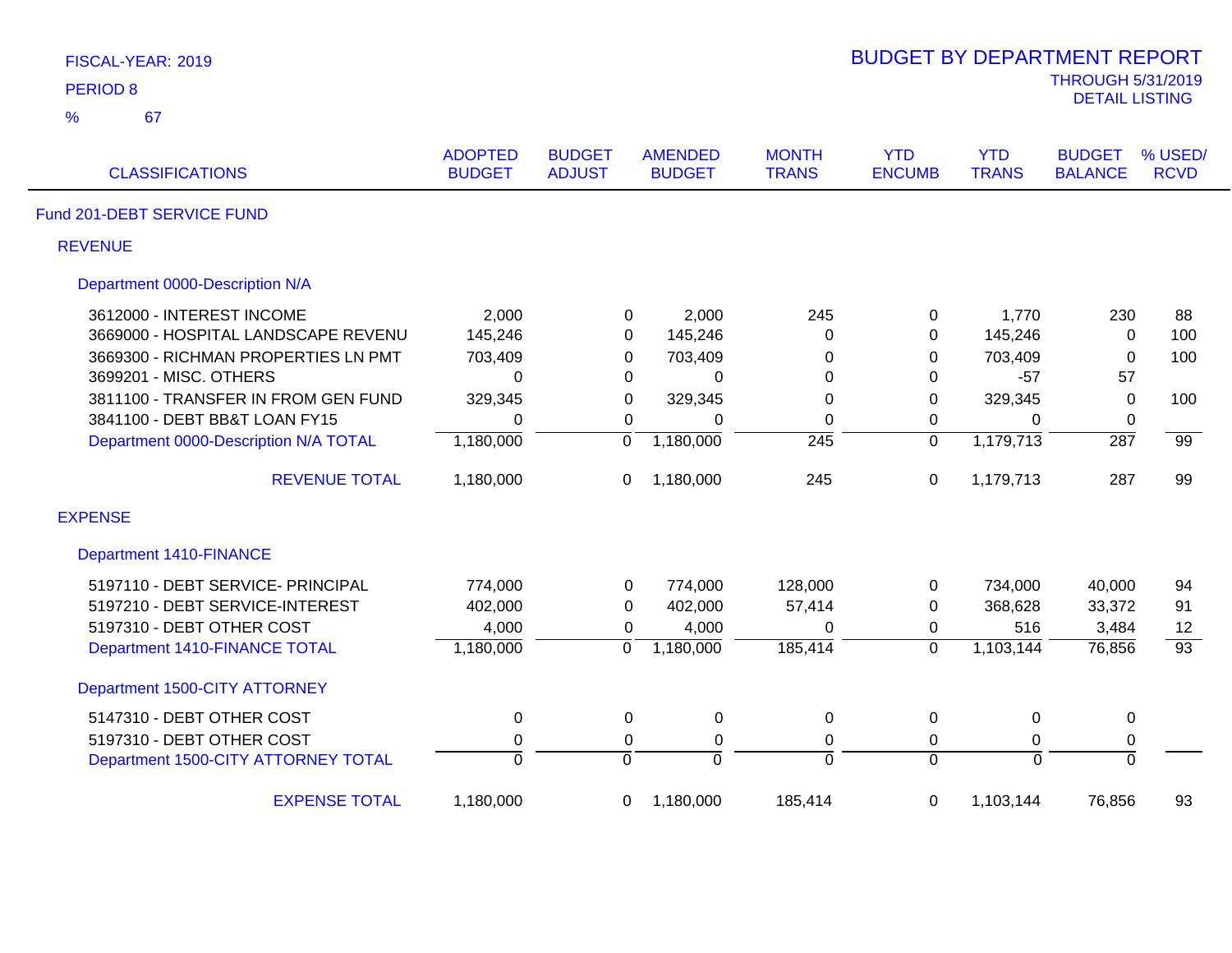|                 | FISCAL-YEAR: 2019                          |                                 |                                |                                 |                              | <b>BUDGET BY DEPARTMENT REPORT</b> |                            |                                 |                        |
|-----------------|--------------------------------------------|---------------------------------|--------------------------------|---------------------------------|------------------------------|------------------------------------|----------------------------|---------------------------------|------------------------|
| <b>PERIOD 8</b> |                                            |                                 |                                |                                 |                              |                                    |                            | <b>THROUGH 5/31/2019</b>        |                        |
| $\frac{9}{6}$   | 67                                         |                                 |                                |                                 |                              |                                    |                            | <b>DETAIL LISTING</b>           |                        |
|                 | <b>CLASSIFICATIONS</b>                     | <b>ADOPTED</b><br><b>BUDGET</b> | <b>BUDGET</b><br><b>ADJUST</b> | <b>AMENDED</b><br><b>BUDGET</b> | <b>MONTH</b><br><b>TRANS</b> | <b>YTD</b><br><b>ENCUMB</b>        | <b>YTD</b><br><b>TRANS</b> | <b>BUDGET</b><br><b>BALANCE</b> | % USED/<br><b>RCVD</b> |
|                 | Fund 201-DEBT SERVICE FUND TOTAL           |                                 |                                |                                 |                              |                                    |                            |                                 |                        |
|                 | <b>REVENUE</b>                             | 1,180,000                       | 0                              | 1,180,000                       | 245                          | 0                                  | 1,179,713                  | 287                             | 99                     |
|                 | <b>EXPENSE</b>                             | 1,180,000                       | $\mathbf 0$                    | 1,180,000                       | 185,414                      | 0                                  | 1,103,144                  | 76,856                          | 93                     |
|                 | Fund 201-DEBT SERVICE FUND TOTAL           | $\overline{0}$                  | $\overline{0}$                 | $\mathbf{0}$                    | $-185,169$                   | $\overline{0}$                     | 76,569                     | $-76,569$                       |                        |
|                 | Fund 301-CAPITAL IMPROVEMENT FUND          |                                 |                                |                                 |                              |                                    |                            |                                 |                        |
| <b>REVENUE</b>  |                                            |                                 |                                |                                 |                              |                                    |                            |                                 |                        |
|                 | Department 0000-Description N/A            |                                 |                                |                                 |                              |                                    |                            |                                 |                        |
|                 | 3699294 - PRIOR YEAR ENCUMBRANCES          | $\mathbf 0$                     | 0                              | $\mathbf 0$                     | $\mathbf 0$                  | $\mathbf 0$                        | $\mathbf 0$                | 0                               |                        |
|                 | 3811000 - CONTRIB. FROM OTHER FUNDS        | 1,319,392                       | 0                              | 1,319,392                       | $\pmb{0}$                    | 0                                  | 0                          | 1,319,392                       |                        |
|                 | Department 0000-Description N/A TOTAL      | 1,319,392                       | $\overline{0}$                 | 1,319,392                       | $\overline{0}$               | $\overline{0}$                     | $\overline{0}$             | 1,319,392                       |                        |
|                 | <b>REVENUE TOTAL</b>                       | 1,319,392                       | $\mathbf 0$                    | 1,319,392                       | $\mathbf 0$                  | 0                                  | 0                          | 1,319,392                       |                        |
| <b>EXPENSE</b>  |                                            |                                 |                                |                                 |                              |                                    |                            |                                 |                        |
|                 | Department 1310-CITY MANAGER               |                                 |                                |                                 |                              |                                    |                            |                                 |                        |
|                 | 5136450 - CAPITAL IMPROVEMENT              | $\pmb{0}$                       | $\mathbf 0$                    | $\mathbf 0$                     | $\boldsymbol{0}$             | 0                                  | $\Omega$                   | $\pmb{0}$                       |                        |
|                 | 5139920 - GENERAL CONTINGENCY              | $\pmb{0}$                       | 4,000                          | 4,000                           | $\pmb{0}$                    | 4,000                              | 4,000                      | $\pmb{0}$                       | 100                    |
|                 | Department 1310-CITY MANAGER TOTAL         | $\overline{0}$                  | 4,000                          | 4,000                           | $\overline{0}$               | 4,000                              | 4,000                      | $\overline{0}$                  | 100                    |
|                 | Department 1320-PROCUREMENT DIVISION       |                                 |                                |                                 |                              |                                    |                            |                                 |                        |
|                 | 5136430 - EQUIPMENT-OPERATING              | $\pmb{0}$                       | 0                              | $\mathbf 0$                     | 0                            | 0                                  | 0                          | $\pmb{0}$                       |                        |
|                 | Department 1320-PROCUREMENT DIVISION TOTAL | $\overline{0}$                  | $\overline{0}$                 | $\overline{0}$                  | 0                            | $\overline{0}$                     | $\overline{0}$             | $\overline{0}$                  |                        |
|                 | Department 1340-MANAGEMENT INFO. SYSTEMS   |                                 |                                |                                 |                              |                                    |                            |                                 |                        |
|                 | 5133450 - CONTRACTUAL SERVCS-INFRA         | $\boldsymbol{0}$                | 0                              | 0                               | $\boldsymbol{0}$             | 0                                  | $\mathbf 0$                | $\pmb{0}$                       |                        |
|                 | 5136430 - EQUIPMENT-OPERATING              | 100,000                         | 120,582                        | 220,582                         | $\mathbf 0$                  | 120,582                            | 220,497                    | 85                              | 99                     |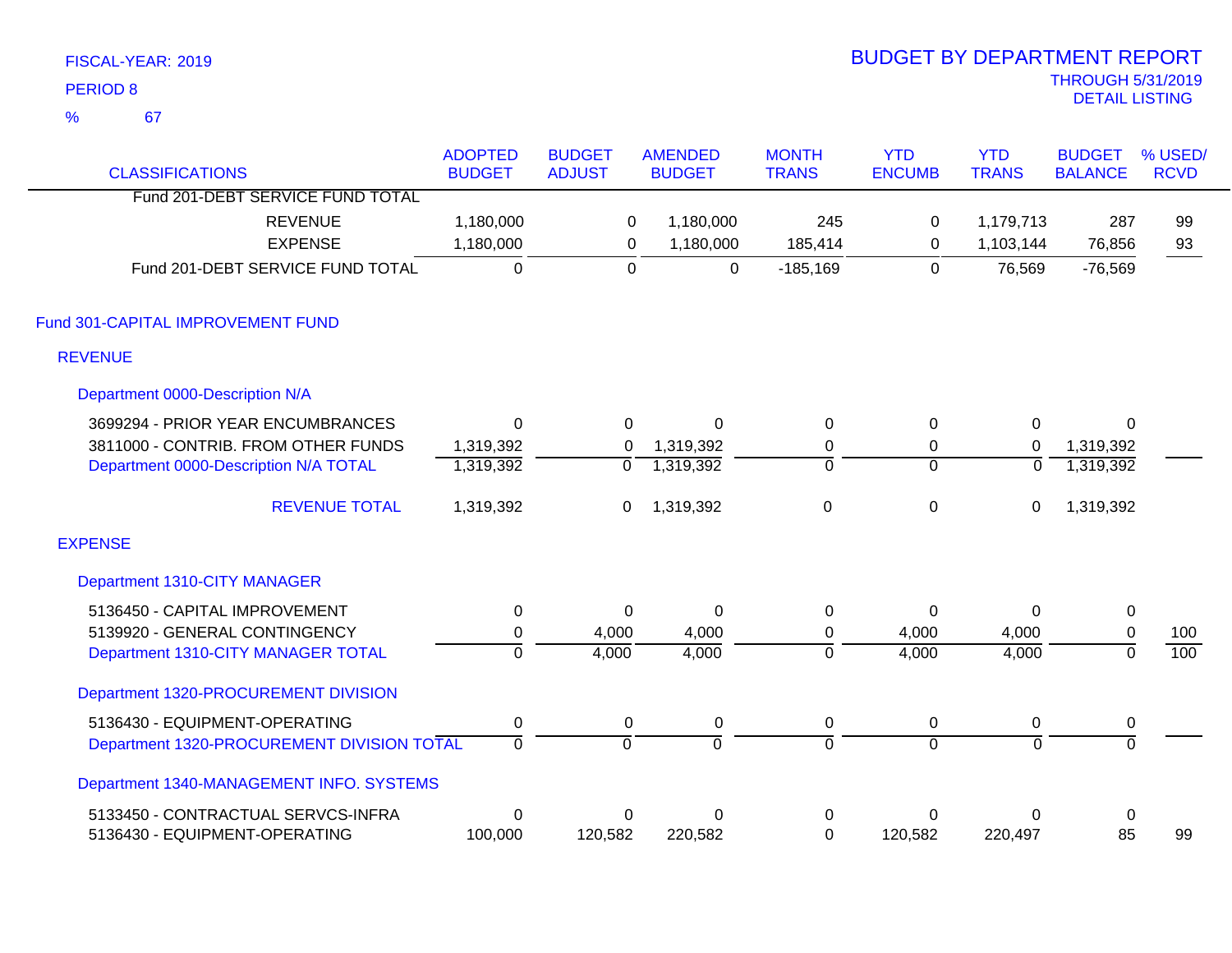67 %

| <b>CLASSIFICATIONS</b>                           | <b>ADOPTED</b><br><b>BUDGET</b> | <b>BUDGET</b><br><b>ADJUST</b> | <b>AMENDED</b><br><b>BUDGET</b> | <b>MONTH</b><br><b>TRANS</b> | <b>YTD</b><br><b>ENCUMB</b> | <b>YTD</b><br><b>TRANS</b> | <b>BUDGET</b><br><b>BALANCE</b> | % USED/<br><b>RCVD</b> |
|--------------------------------------------------|---------------------------------|--------------------------------|---------------------------------|------------------------------|-----------------------------|----------------------------|---------------------------------|------------------------|
| Department 1340-MANAGEMENT INFO. SYSTEMS 100,000 |                                 | 120,582                        | 220,582                         | $\Omega$                     | 120,582                     | 220,497                    | $\overline{85}$                 | $\overline{99}$        |
|                                                  |                                 |                                |                                 |                              |                             |                            |                                 |                        |
| <b>Department 1410-FINANCE</b>                   |                                 |                                |                                 |                              |                             |                            |                                 |                        |
| 5136430 - EQUIPMENT-OPERATING                    | 50,000                          | 7,690                          | 57,690                          | 0                            | 7,690                       | 13,706                     | 43,984                          | 23                     |
| 5136440 - CAPITAL IMPROVEMENTS                   | 0                               | 0                              | 0                               | 0                            | 0                           | 0                          | 0                               |                        |
| Department 1410-FINANCE TOTAL                    | 50,000                          | 7,690                          | 57,690                          | $\mathbf 0$                  | 7,690                       | 13,706                     | 43,984                          | $\overline{23}$        |
| Department 1610-BUILDING                         |                                 |                                |                                 |                              |                             |                            |                                 |                        |
| 5246440 - CODE VEHICLES                          | 0                               | 0                              | 0                               | 0                            | 0                           | 0                          | 0                               |                        |
| Department 1610-BUILDING TOTAL                   | $\overline{0}$                  | $\overline{0}$                 | $\overline{0}$                  | $\overline{0}$               | $\Omega$                    | $\overline{0}$             | $\overline{0}$                  |                        |
| Department 1620-PLANNING & ZONING                |                                 |                                |                                 |                              |                             |                            |                                 |                        |
| 5246430 - EQUIPMENT-OPERATING                    | 0                               | $\Omega$                       | 0                               | 0                            | 0                           | 0                          | 0                               |                        |
| 5246810 - SOFTWARE                               | 0                               | 0                              | 0                               | 0                            | 0                           | 0                          | 0                               |                        |
| Department 1620-PLANNING & ZONING TOTAL          | $\Omega$                        | $\Omega$                       | $\Omega$                        | $\Omega$                     | $\Omega$                    | $\Omega$                   | $\Omega$                        |                        |
| Department 1640-CODE ENFORCEMENT                 |                                 |                                |                                 |                              |                             |                            |                                 |                        |
| 5246440 - CODE VEHICLES                          | 0                               | 0                              | 0                               | 0                            | 0                           | 0                          | 0                               |                        |
| Department 1640-CODE ENFORCEMENT TOTAL           | $\Omega$                        | $\Omega$                       | $\Omega$                        | $\Omega$                     | $\Omega$                    | $\Omega$                   | $\Omega$                        |                        |
| Department 1720-SOLID WASTE                      |                                 |                                |                                 |                              |                             |                            |                                 |                        |
| 5346430 - EQUIPMENT-OPERATING                    | $\Omega$                        | $\Omega$                       | $\Omega$                        | $\Omega$                     | $\Omega$                    | $\Omega$                   | $\Omega$                        |                        |
| 5346440 - SOLID WASTE VEHICLES                   | 288,000                         | 0                              | 288,000                         | 0                            | 33,819                      | 268,343                    | 19,657                          | 93                     |
| Department 1720-SOLID WASTE TOTAL                | 288,000                         | $\overline{0}$                 | 288,000                         | $\overline{0}$               | 33,819                      | 268,343                    | 19,657                          | 93                     |
| Department 1730-STREET MAINTENANCE               |                                 |                                |                                 |                              |                             |                            |                                 |                        |
| 5414625 - LANDSCAPE MAINTENANCE                  | $\Omega$                        | 0                              | 0                               | 0                            | $\Omega$                    | 0                          | 0                               |                        |
| 5416450 - SUNSET DR & ST LIGHTING                | 215,000                         | 30,103                         | 245,103                         | 0                            | 10,000                      | 25,860                     | 219,243                         | 10                     |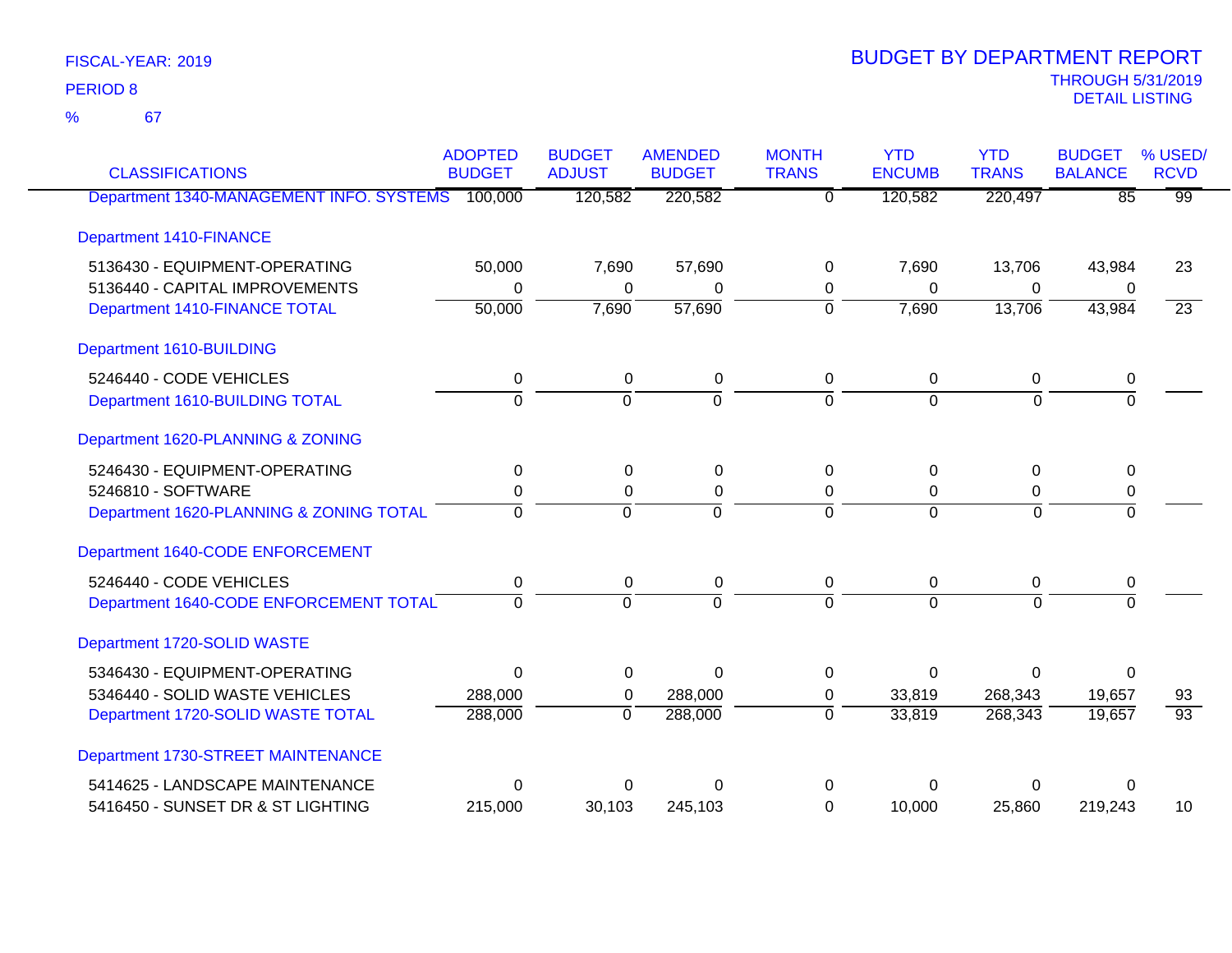| <b>CLASSIFICATIONS</b>                             | <b>ADOPTED</b><br><b>BUDGET</b> | <b>BUDGET</b><br><b>ADJUST</b> | <b>AMENDED</b><br><b>BUDGET</b> | <b>MONTH</b><br><b>TRANS</b> | <b>YTD</b><br><b>ENCUMB</b> | <b>YTD</b><br><b>TRANS</b> | <b>BUDGET</b><br><b>BALANCE</b> | % USED/<br><b>RCVD</b> |
|----------------------------------------------------|---------------------------------|--------------------------------|---------------------------------|------------------------------|-----------------------------|----------------------------|---------------------------------|------------------------|
| Department 1730-STREET MAINTENANCE TOTAL           | 215,000                         | 30,103                         | 245,103                         | 0                            | 10,000                      | 25,860                     | 219,243                         | $\overline{10}$        |
| Department 1760-MOTOR POOL                         |                                 |                                |                                 |                              |                             |                            |                                 |                        |
| 5196450 - CAPITAL OUTLAY                           | $\mathbf 0$                     | $\mathbf 0$                    | 0                               | 0                            | $\mathbf 0$                 | 0                          | $\pmb{0}$                       |                        |
| Department 1760-MOTOR POOL TOTAL                   | $\overline{0}$                  | $\overline{0}$                 | ō                               | $\overline{0}$               | $\overline{0}$              | $\Omega$                   | $\overline{0}$                  |                        |
| Department 1790-ENGINEERING & CONSTRUCTN           |                                 |                                |                                 |                              |                             |                            |                                 |                        |
| 5196450 - CAPITAL OUTLAY                           | 1,200,000                       | 305,006                        | 1,505,006                       | 30,451                       | 516,527                     | 742,615                    | 762,391                         | 49                     |
| Department 1790-ENGINEERING & CONSTRUCTN 1,200,000 |                                 | 305,006                        | 1,505,006                       | 30,451                       | 516,527                     | 742,615                    | 762,391                         | $\overline{49}$        |
| Department 1910-POLICE                             |                                 |                                |                                 |                              |                             |                            |                                 |                        |
| 5216440 - VEHICLES                                 | 332,000                         | 99,556                         | 431,556                         | 0                            | 333,661                     | 431,556                    | 0                               | 100                    |
| 5216450 - CAPITAL LEASE                            | 30,000                          | $\Omega$                       | 30,000                          | 0                            | 0                           | 6,736                      | 23,264                          | 22                     |
| Department 1910-POLICE TOTAL                       | 362,000                         | 99,556                         | 461,556                         | $\overline{0}$               | 333,661                     | 438,292                    | $\overline{2}3,264$             | $\overline{94}$        |
| Department 2000-PARKS & RECREATION                 |                                 |                                |                                 |                              |                             |                            |                                 |                        |
| 5196440 - VEHICLES                                 | 0                               | 0                              | 0                               | 0                            | 0                           | 0                          | 0                               |                        |
| 5196450 - CAPITAL OUTLAY                           | $\Omega$                        | $\Omega$                       | $\Omega$                        | 0                            | $\Omega$                    | $\Omega$                   | $\Omega$                        |                        |
| 5726440 - CAPITAL IMPROVEMENTS                     | 73,000                          | $\Omega$                       | 73,000                          | $\Omega$                     | 36,319                      | 36,319                     | 36,681                          | 49                     |
| 5726450 - MATCHING CONTRIBUTION                    | 1,347,000                       | 308,564                        | 1,655,564                       | 174,001                      | 361,567                     | 1,116,018                  | 539,546                         | 67                     |
| Department 2000-PARKS & RECREATION TOTAL 1,420,000 |                                 | 308,564                        | 1,728,564                       | 174,001                      | 397,886                     | 1,152,337                  | 576,227                         | 66                     |
| Department 2010-RECREATION-TENNIS                  |                                 |                                |                                 |                              |                             |                            |                                 |                        |
| 5726450 - MATCHING CONTRIBUTION                    | $\pmb{0}$                       | $\pmb{0}$                      | $\pmb{0}$                       | 0                            | $\pmb{0}$                   | 0                          | 0                               |                        |
| Department 2010-RECREATION-TENNIS TOTAL            | $\Omega$                        | $\overline{0}$                 | $\overline{0}$                  | $\overline{0}$               | $\overline{0}$              | $\overline{0}$             | $\overline{0}$                  |                        |
| Department 2020-MULTI PURPOSE CENTER               |                                 |                                |                                 |                              |                             |                            |                                 |                        |
| 5726450 - MATCHING CONTRIBUTION                    | 155,000                         | 0                              | 155,000                         | 0                            | 0                           | 39,189                     | 115,812                         | 25                     |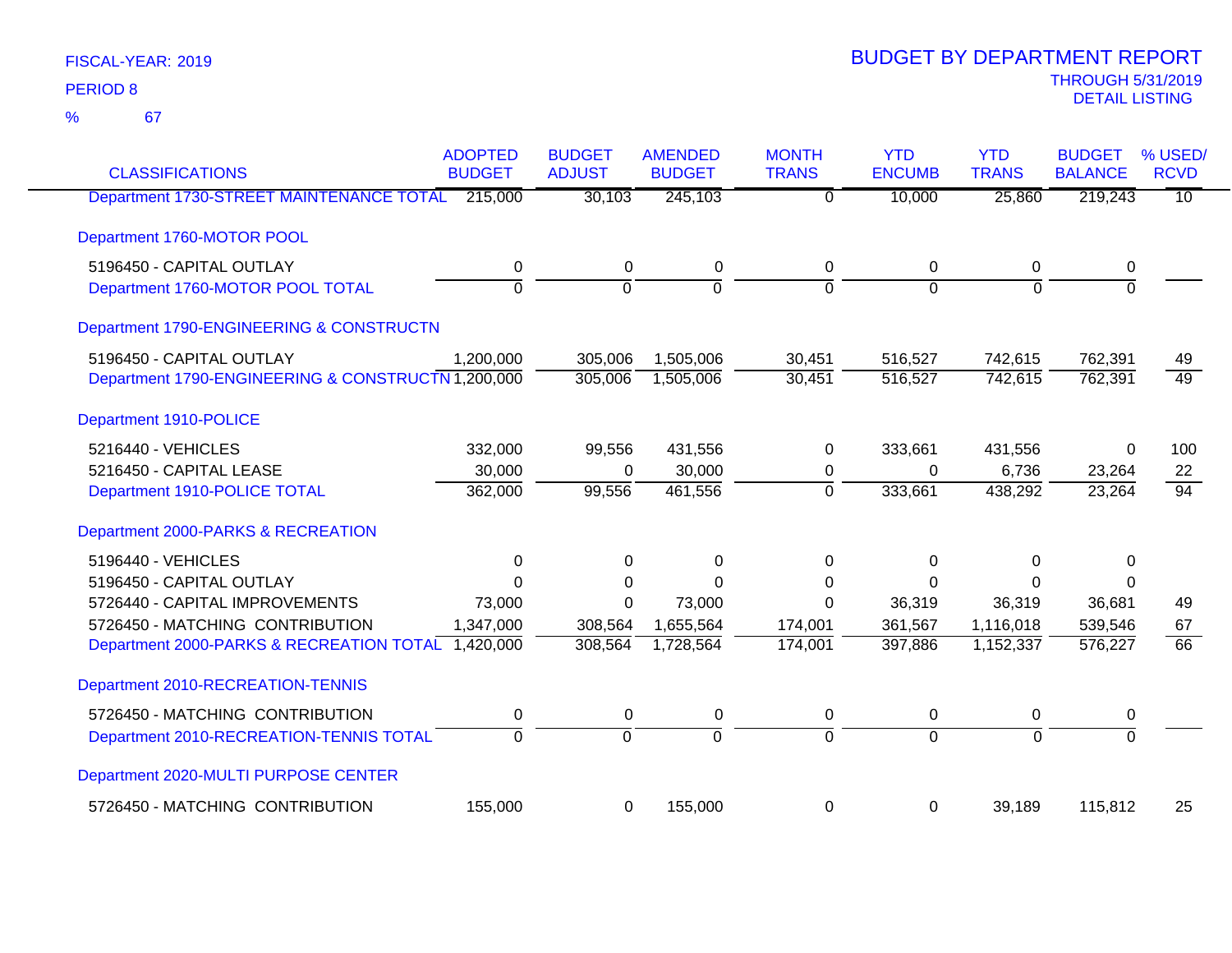| <b>CLASSIFICATIONS</b>                             | <b>ADOPTED</b><br><b>BUDGET</b> | <b>BUDGET</b><br><b>ADJUST</b> | <b>AMENDED</b><br><b>BUDGET</b> | <b>MONTH</b><br><b>TRANS</b> | <b>YTD</b><br><b>ENCUMB</b> | <b>YTD</b><br><b>TRANS</b> | <b>BUDGET</b><br><b>BALANCE</b> | % USED/<br><b>RCVD</b> |
|----------------------------------------------------|---------------------------------|--------------------------------|---------------------------------|------------------------------|-----------------------------|----------------------------|---------------------------------|------------------------|
| Department 2020-MULTI PURPOSE CENTER TOTAL 155,000 |                                 | $\Omega$                       | 155,000                         | 0                            | $\overline{0}$              | 39,189                     | 115,812                         | $\overline{25}$        |
| <b>EXPENSE TOTAL</b>                               | 3,790,000                       | 875,501                        | 4,665,501                       | 204,452                      | 1,424,165                   | 2,904,839                  | 1,760,663                       | 62                     |
| Fund 301-CAPITAL IMPROVEMENT FUND TOTAL            |                                 |                                |                                 |                              |                             |                            |                                 |                        |
| <b>REVENUE</b>                                     | 1,319,392                       | $\Omega$                       | 1,319,392                       | 0                            | $\mathbf{0}$                | 0                          | 1,319,392                       |                        |
| <b>EXPENSE</b>                                     | 3,790,000                       | 875,501                        | 4,665,501                       | 204,452                      | 1,424,165                   | 2,904,839                  | 1,760,663                       | 62                     |
| Fund 301-CAPITAL IMPROVEMENT FUND TOTAL            | $-2,470,608$                    | $-875,501$                     | $-3,346,109$                    | $-204,452$                   | $-1,424,165$                | $-2,904,839$               | $-441,271$                      |                        |
| Fund 608-STATE FORFEITURE FUND                     |                                 |                                |                                 |                              |                             |                            |                                 |                        |
| <b>REVENUE</b>                                     |                                 |                                |                                 |                              |                             |                            |                                 |                        |
| Department 0000-Description N/A                    |                                 |                                |                                 |                              |                             |                            |                                 |                        |
| 3511000 - CONFISCATED REVENUE                      | 0                               | $\Omega$                       | 0                               | 0                            | 0                           | $\Omega$                   | $\mathbf 0$                     |                        |
| 3612000 - INTEREST INCOME                          | $\mathbf 0$                     | 0                              | 0                               | 71                           | 0                           | 552                        | $-552$                          |                        |
| Department 0000-Description N/A TOTAL              | 0                               | $\overline{0}$                 | $\overline{0}$                  | $\overline{71}$              | $\overline{0}$              | $\overline{552}$           | $-552$                          |                        |
| <b>REVENUE TOTAL</b>                               | $\mathbf 0$                     | $\mathbf{0}$                   | $\mathbf 0$                     | 71                           | $\mathbf 0$                 | 552                        | $-552$                          |                        |
| <b>EXPENSE</b>                                     |                                 |                                |                                 |                              |                             |                            |                                 |                        |
| Department 1910-POLICE                             |                                 |                                |                                 |                              |                             |                            |                                 |                        |
| 5213450 - CONTRACTUAL SERVICES                     | 0                               | $\Omega$                       | 0                               | 0                            | $\mathbf 0$                 | 0                          | 0                               |                        |
| 5213490 - CRIME PREVENTION PROGRAMS                | $\Omega$                        | $\Omega$                       | $\Omega$                        | $\Omega$                     | $\Omega$                    | $\Omega$                   | 0                               |                        |
| 5214070 - TRAVEL & CONFERENCE                      | $\Omega$                        | 0                              | $\Omega$                        | 0                            | 0                           | $\Omega$                   | $\Omega$                        |                        |
| 5215210 - SUPPLIES                                 | 30,000                          | 0                              | 30,000                          | 0                            | 0                           | 0                          | 30,000                          |                        |
| Department 1910-POLICE TOTAL                       | 30,000                          | $\overline{0}$                 | 30,000                          | 0                            | $\overline{0}$              | $\overline{0}$             | 30,000                          |                        |
| <b>EXPENSE TOTAL</b>                               | 30,000                          | 0                              | 30,000                          | $\mathbf 0$                  | 0                           | 0                          | 30,000                          |                        |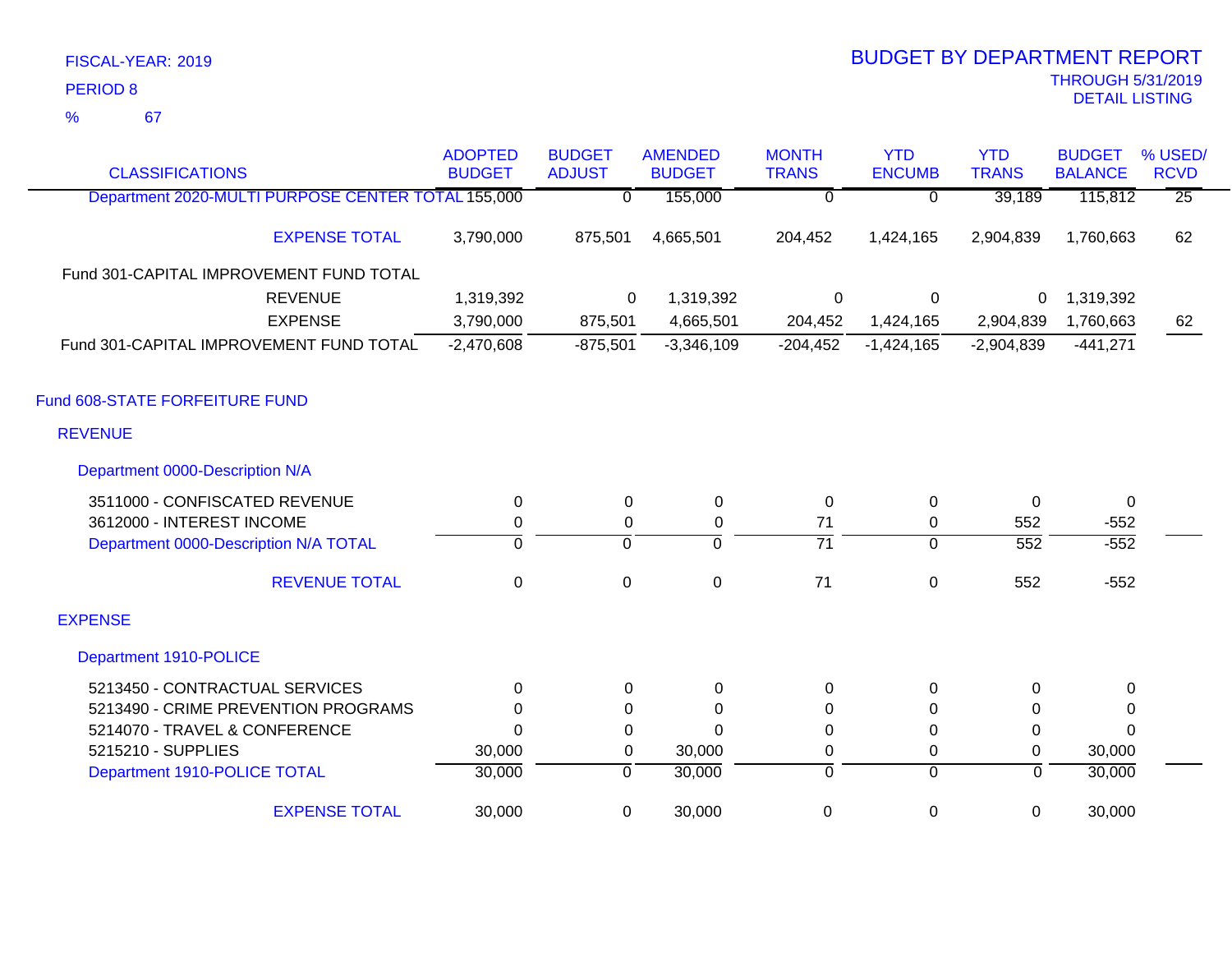67 %

| <b>CLASSIFICATIONS</b>                | <b>ADOPTED</b><br><b>BUDGET</b> | <b>BUDGET</b><br><b>ADJUST</b> |          | <b>AMENDED</b><br><b>BUDGET</b> | <b>MONTH</b><br><b>TRANS</b> | <b>YTD</b><br><b>ENCUMB</b> | <b>YTD</b><br><b>TRANS</b> | <b>BUDGET</b><br><b>BALANCE</b> | % USED/<br><b>RCVD</b> |
|---------------------------------------|---------------------------------|--------------------------------|----------|---------------------------------|------------------------------|-----------------------------|----------------------------|---------------------------------|------------------------|
| Fund 608-STATE FORFEITURE FUND TOTAL  |                                 |                                |          |                                 |                              |                             |                            |                                 |                        |
| <b>REVENUE</b>                        | 0                               |                                | 0        | 0                               | 71                           | 0                           | 552                        | $-552$                          |                        |
| <b>EXPENSE</b>                        | 30,000                          |                                | 0        | 30,000                          | $\mathbf 0$                  | 0                           | 0                          | 30,000                          |                        |
| Fund 608-STATE FORFEITURE FUND TOTAL  | $-30,000$                       |                                | 0        | $-30,000$                       | 71                           | $\mathbf 0$                 | 552                        | $-30,552$                       |                        |
| Fund 610-CRA TRUST FUND               |                                 |                                |          |                                 |                              |                             |                            |                                 |                        |
| <b>REVENUE</b>                        |                                 |                                |          |                                 |                              |                             |                            |                                 |                        |
| Department 0000-Description N/A       |                                 |                                |          |                                 |                              |                             |                            |                                 |                        |
| 3111000 - OPERATING REVENUE           | 1,540,691                       |                                | 0        | 1,540,691                       | 0                            | 0                           | 801,802                    | 738,889                         | 52                     |
| 3612000 - INTEREST INCOME             | 0                               |                                | 0        | 0                               | $\Omega$                     | 0                           | 0                          | 0                               |                        |
| 3612100 - INTEREST INCOME-TIF         | 4,250                           |                                | 0        | 4,250                           | 473                          | 0                           | 2,512                      | 1,738                           | 59                     |
| 3625100 - RENTAL PROPERTIES           | 33,000                          |                                | $\Omega$ | 33,000                          | 1,242                        | 0                           | 17,882                     | 15,118                          | 54                     |
| 3699201 - MISC. OTHERS                | $\Omega$                        |                                | $\Omega$ | 0                               | 0                            | $\Omega$                    | -7                         | 7                               |                        |
| 3811900 - TRANSFER FR GENERAL FUND    | $\Omega$                        |                                | $\Omega$ | 0                               | $\Omega$                     | $\mathbf 0$                 | $\Omega$                   | $\mathbf{0}$                    |                        |
| Department 0000-Description N/A TOTAL | 1,577,941                       |                                | 0        | 1,577,941                       | 1,715                        | $\mathbf 0$                 | 822,189                    | 755,752                         | $\overline{52}$        |
| <b>REVENUE TOTAL</b>                  | 1,577,941                       |                                | 0        | 1,577,941                       | 1,715                        | $\mathbf 0$                 | 822,189                    | 755,752                         | 52                     |
| <b>EXPENSE</b>                        |                                 |                                |          |                                 |                              |                             |                            |                                 |                        |
| Department 1110-CRA BOARD FOR TIF     |                                 |                                |          |                                 |                              |                             |                            |                                 |                        |
| 5131210 - REGULAR                     | 143,945                         |                                | 0        | 143,945                         | 10,464                       | 0                           | 88,404                     | 55,541                          | 61                     |
| 5132110 - F.I.C.A.                    | 11,012                          |                                | $\Omega$ | 11,012                          | 794                          | 0                           | 6,709                      | 4,303                           | 60                     |
| 5132210 - PENSION PLAN CONTRIBUTION   | 1,633                           |                                | $\Omega$ | 1,633                           | $\Omega$                     | $\mathbf 0$                 | 778                        | 855                             | 47                     |
| 5132220 - DEFERRED COMP CONTRIB.      | 7,960                           |                                | 0        | 7,960                           | 584                          | 0                           | 4,819                      | 3,141                           | 60                     |
| 5132310 - GROUP HEALTH INSURANCE      | 17,194                          |                                | $\Omega$ | 17,194                          | 591                          | $\Omega$                    | 4,450                      | 12,744                          | 25                     |
| 5132410 - WORKERS' COMPENSATION       | 432                             |                                | $\Omega$ | 432                             | 23                           | 0                           | 296                        | 136                             | 68                     |
| 5134060 - AUTO ALLOWANCE              | 4,010                           |                                | $\Omega$ | 4,010                           | 325                          | 0                           | 2,438                      | 1,573                           | 60                     |
| 5211210 - REGULAR                     | 134,591                         |                                | $\Omega$ | 134,591                         | 10,572                       | $\Omega$                    | 84,603                     | 49,988                          | 62                     |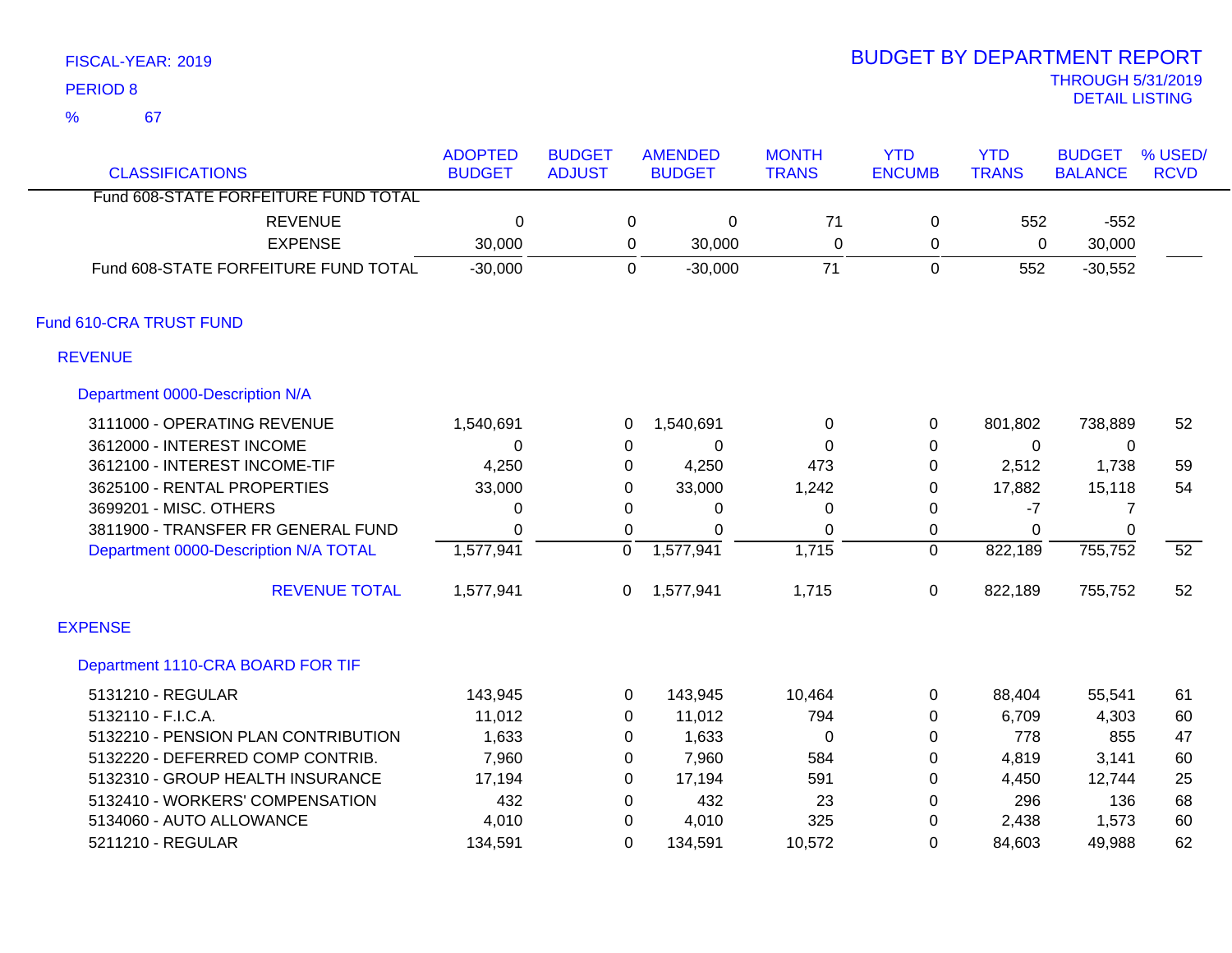### 67 %

|                                     | <b>ADOPTED</b> | <b>BUDGET</b> | <b>AMENDED</b> | <b>MONTH</b> | <b>YTD</b>    | <b>YTD</b>   | <b>BUDGET</b>  | % USED/     |
|-------------------------------------|----------------|---------------|----------------|--------------|---------------|--------------|----------------|-------------|
| <b>CLASSIFICATIONS</b>              | <b>BUDGET</b>  | <b>ADJUST</b> | <b>BUDGET</b>  | <b>TRANS</b> | <b>ENCUMB</b> | <b>TRANS</b> | <b>BALANCE</b> | <b>RCVD</b> |
| 5211410 - OVERTIME                  | $\mathbf 0$    | 0             | 0              | $\mathbf 0$  | $\mathbf 0$   | 0            | 0              |             |
| 5212110 - F.I.C.A.                  | 10,296         | 0             | 10,296         | 773          | 0             | 6,562        | 3,734          | 63          |
| 5212210 - PENSION PLAN CONTRIBUTION | 20,323         | 0             | 20,323         | 0            | 0             | 9,116        | 11,207         | 44          |
| 5212310 - GROUP HEALTH INSURANCE    | 17,194         | 0             | 17,194         | 1,164        | 0             | 8,724        | 8,470          | 50          |
| 5212410 - WORKERS' COMPENSATION     | 6,176          | 0             | 6,176          | 326          | 0             | 4,238        | 1,938          | 68          |
| 5215220 - UNIFORMS                  | 0              | 0             | 0              | 0            | 0             | 0            | 0              |             |
| 5413120 - PROFESSIONAL SERVS-ST BEA | 0              | 0             | 0              | 0            | 0             | 0            | 0              |             |
| 5413450 - CONTRACTUAL SERVICES      | 70,000         | $\Omega$      | 70,000         | 0            | $\Omega$      | $\Omega$     | 70,000         |             |
| 5414670 - MAINT & REP-GRDS & STRUCT | 0              | 8,960         | 8,960          | 0            | 8,960         | 8,960        | 0              | 100         |
| 5414710 - PRINTING MATERIAL-INFRAST | 0              | 0             | 0              | 0            | 0             | 0            | 0              |             |
| 5416340 - CAPITAL IMPROVEMENTS      | 100,000        | 0             | 100,000        | 0            | 5,000         | 5,000        | 95,001         | 5           |
| 5416450 - SUNSET DR & ST LIGHTING   | 0              | 0             | 0              | 0            | 0             | 0            | 0              |             |
| 5419930 - STREET BEAUTIFICATION     |                | 0             |                | 0            | 0             | 0            | 0              |             |
| 5511310 - PART TIME                 |                | 0             | U              | 0            | 0             | 0            | 0              |             |
| 5512110 - FICA                      |                | 0             | U              | 0            | 0             | 0            | 0              |             |
| 5512410 - WORKER'S COMPENSATION     |                | 0             |                | 0            | 0             | 0            | 0              |             |
| 5513120 - PROFF.SVC/ECONOMIC DEVLOP |                | 0             |                | 0            | 0             | 0            | ი              |             |
| 5514710 - PRINTING MATERIALS-ECO.DE |                | 0             |                | 0            | 0             | 0            | 0              |             |
| 5515210 - Supplies                  |                | 0             | ∩              | 0            | $\Omega$      | 0            | 0              |             |
| 5519932 - ECONOMIC DEVELOPMENT PRGM |                | 0             | U              | 0            | $\Omega$      | 0            | $\Omega$       |             |
| 5519933 - BUSINESS STARTUP ASSTNCE  | 20,000         | 0             | 20,000         | 0            | 0             | 0            | 20,000         |             |
| 5523120 - PROFF.SVC-COMM.BLDG REHAB | O              | 0             | 0              | 0            | 0             | 0            | 0              |             |
| 5523450 - CONTRACTUAL SRVCS-COMMERC |                | $\Omega$      | ∩              | 0            | $\Omega$      | 0            | 0              |             |
| 5524710 - PRINTING-MATERIALS-COMMER | 0              | 0             | O              | 0            | 0             | 0            | 0              |             |
| 5541210 - REGULAR                   | 21,864         | 0             | 21,864         | 2,010        | 0             | 17,067       | 4,797          | 78          |
| 5542110 - FICA                      | 1,673          | 0             | 1,673          | 154          | $\Omega$      | 1,306        | 367            | 78          |
| 5542210 - PENSION PLAN              | $\Omega$       | 0             | $\Omega$       | 0            | 0             | 0            | $\mathbf 0$    |             |
| 5542220 - DEFERRED COMP CONTRIB.    | 1,530          | 0             | 1,530          | 40           | 0             | 331          | 1,199          | 21          |
| 5542310 - GROUP HEALTH INSURANCE    | 4,299          | 0             | 4,299          | 575          | 0             | 4,306        | -7             | 100         |
| 5542410 - WORKER'S COMPENSATION     | 66             | 0             | 66             | 3            | 0             | 45           | 21             | 68          |
| 5543120 - LEGAL SERVICES            | 10,000         | 0             | 10,000         | 0            | $\Omega$      | 0            | 10,000         |             |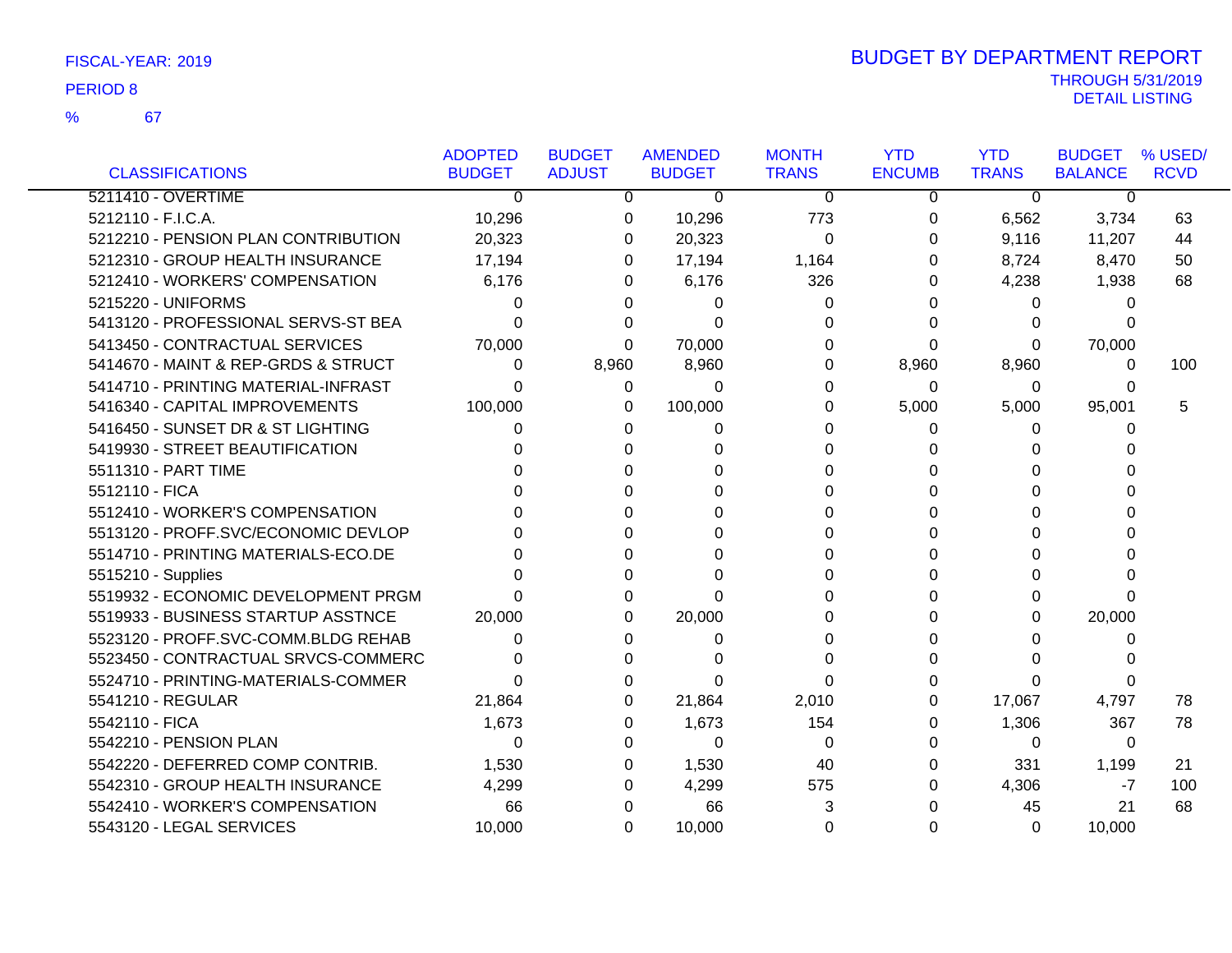67

|                                          | <b>ADOPTED</b> | <b>BUDGET</b> | <b>AMENDED</b> | <b>MONTH</b> | <b>YTD</b>    | <b>YTD</b>   | <b>BUDGET</b>  | % USED/     |
|------------------------------------------|----------------|---------------|----------------|--------------|---------------|--------------|----------------|-------------|
| <b>CLASSIFICATIONS</b>                   | <b>BUDGET</b>  | <b>ADJUST</b> | <b>BUDGET</b>  | <b>TRANS</b> | <b>ENCUMB</b> | <b>TRANS</b> | <b>BALANCE</b> | <b>RCVD</b> |
| 5543210 - AUDITOR'S FEES                 | 8,000          | 0             | 8,000          | 1,000        | $\mathbf 0$   | 5,000        | 3,000          | 62          |
| 5543460 - Madison Land Adquisition & Dev | 2,300,218      | 0             | 2,300,218      | 1,883        | 59,660        | 499,018      | 1,801,200      | 21          |
| 5544070 - TRAVEL & CONFERENCE            | 1,300          | 0             | 1,300          | 108          | 0             | 1,224        | 76             | 94          |
| 5544080 - EMPLOYEE EDUCATION &TRAIN      | $\Omega$       | 0             | 0              | 0            | O             | 0            | $\Omega$       |             |
| 5544631 - COMMUNICATION EQUIPMENT        | 1,250          | 0             | 1,250          | 0            | 0             | 370          | 880            | 29          |
| 5544710 - PRINTING, BINDING, PHOTOCOP    | 1,200          | 0             | 1,200          | $\Omega$     | <sup>0</sup>  | 75           | 1,125          | 6           |
| 5544850 - NON-LEGAL ADVERTISING          | 0              |               | $\Omega$       | $\Omega$     | 0             | $\Omega$     | 0              |             |
| 5544910 - LEGAL ADS-NON TIF              | $\Omega$       |               | $\Omega$       | 0            | U             | 0            | 0              |             |
| 5545210 - SUPPLIES                       | 2,500          | 0             | 2,500          | 0            | 0             | 169          | 2,331          | 6           |
| 5545410 - MEMBERSHIPS & SUBSCRIPTIO      | 1,250          |               | 1,250          | 0            | O             | 85           | 1,165          | 6           |
| 5549140 - CRA SEC/GRNT ADM/MISC EXP      | $\Omega$       | 0             | 0              | 0            |               | 0            | 0              |             |
| 5549915 - MISCELLANEOUS-CITY CONTRB      | 12,027         | 0             | 12,027         | $\Omega$     | 0             | 0            | 12,027         |             |
| 5549920 - GENERAL CONTINGENCY            | 5,000          | 0             | 5,000          | $\Omega$     | 0             | 361          | 4,639          | 7           |
| 5549925 - CRA BOARD MEMBRS DISCRT F      | 7,000          | 0             | 7,000          | 950          | 0             | 2,697        | 4,303          | 38          |
| 5553120 - PROF SERVICES-INFILL PROG      | 0              | O             | 0              | 0            | <sup>0</sup>  | 0            | $\Omega$       |             |
| 5593120 - PROFESSNL SERV-TECH ASSTC      | 0              |               | 0              | 0            |               | 0            | U              |             |
| 5593450 - WORK STUDY PROGRAM             | 15,000         |               | 15,000         | 0            |               | 0            | 15,000         |             |
| 5599931 - SUMMER YOUTH & AFTER SCHOOL    | 0              |               | 0              | 0            |               | 0            | 0              |             |
| 5599932 - SCHOOL ASSISTANCE PROGRAM      | U              | 0             | 0              | 0            |               | 0            | 0              |             |
| 5643120 - PROFESSIONAL SERV-LEGAL S      | 5,000          | 0             | 5,000          | 0            |               | 0            | 5,000          |             |
| 5643450 - CONTRACTUAL                    | 0              | 0             | 0              | 0            | O             | 0            | 0              |             |
| 5649921 - MULTI-FAMILY REHAB PROGRM      | 0              | 0             | 0              | 0            | O             | 0            |                |             |
| 5649930 - SINGLE FAMILY REHAB PRGRM      | 100,000        | 0             | 100,000        | $-3,218$     | 17,468        | 37,950       | 62,051         | 37          |
| 5649935 - ASSISTANCE PROGRAM             | 25,000         | 0             | 25,000         | 0            | 0             | $\Omega$     | 25,000         |             |
| 5691210 - REGULAR                        | 30,236         | 0             | 30,236         | 2,548        | 0             | 21,025       | 9,211          | 69          |
| 5692110 - FICA                           | 2,313          | 0             | 2,313          | 195          | 0             | 1,609        | 705            | 69          |
| 5692210 - PENSION PLAN                   | 1,633          | 0             | 1,633          | 0            | 0             | 778          | 855            | 47          |
| 5692310 - GROUP HEALTH INSURANCE         | 4,299          | 0             | 4,299          | 580          | 0             | 4,337        | $-38$          | 100         |
| 5692410 - WORKER'S COMPENSATION          | 91             | 0             | 91             | 5            |               | 62           | 29             | 68          |
| 5723120 - PROF. SVC-PARK IMPROVEMNT      |                |               |                | 0            |               | 0            | 0              |             |
| 5723450 - CONTRACTUAL                    | U              |               | O              | 0            |               | 0            |                |             |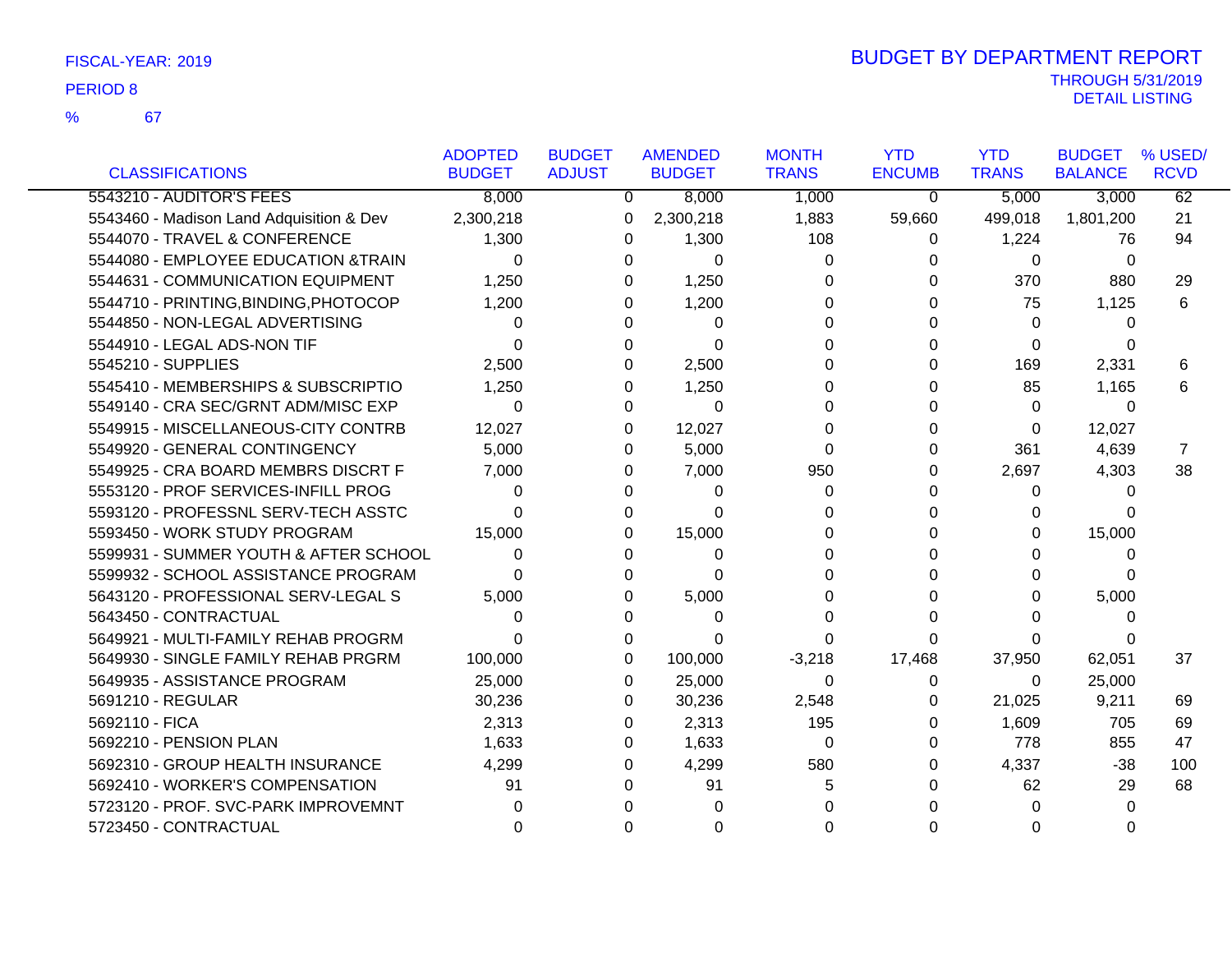67 %

### THROUGH 5/31/2019<br>DETAIL LISTING DETAIL LISTING PERIOD <sup>8</sup> BUDGET BY DEPARTMENT REPORT

|                                           | <b>ADOPTED</b> | <b>BUDGET</b> | <b>AMENDED</b> | <b>MONTH</b> | <b>YTD</b>    | <b>YTD</b>   | <b>BUDGET</b>  | % USED/     |
|-------------------------------------------|----------------|---------------|----------------|--------------|---------------|--------------|----------------|-------------|
| <b>CLASSIFICATIONS</b>                    | <b>BUDGET</b>  | <b>ADJUST</b> | <b>BUDGET</b>  | <b>TRANS</b> | <b>ENCUMB</b> | <b>TRANS</b> | <b>BALANCE</b> | <b>RCVD</b> |
| 5726450 - MATCHING CONTRIBUTION           | 0              | O             | 0              | 0            | 0             | 0            | <sup>0</sup>   |             |
| 5741210 - SPECIAL EVENTS PLANNING         |                |               |                | n            |               |              |                |             |
| 5742110 - FICA                            |                |               |                |              |               |              |                |             |
| 5742210 - PENSION                         |                |               |                |              |               |              |                |             |
| 5742310 - HEALTH INSURANCE                |                |               |                |              |               |              |                |             |
| 5742410 - WORKER'S COMPENSATION           |                |               |                |              |               |              |                |             |
| 5743120 - PROFESSIONAL SERV-MRKTNG        | 25,500         |               | 25,500         |              |               | 10,961       | 14,539         | 42          |
| 5819120 - INTRA-GOV TRANSFER-TO GF        |                |               | 0              |              |               | O            |                |             |
| 5819140 - INTRA GOV-CAPITAL IMP PROJ FUN  |                |               |                |              |               |              |                |             |
| 5819500 - REIMB CITY/MADISON SQUARE / EXP | 210.965        |               | 210,965        | 14,223       | 57,824        | 209,465      | 1,500          | 99          |
| 5833120 - - PROFESSIONAL SERVICES         |                |               | 0              |              | 0             | 0            |                |             |
| 5833125 - PROPERTY MANAGEMENT             | 40,000         | 0             | 40,000         | $-6,911$     | 4,400         | 29,636       | 10,364         | 74          |
| 5833455 - PROPERTY MAINTENANCE            | 40,000         |               | 40,000         | 1,232        | 0             | 6,988        | 33,012         | 17          |
| 5836110 - LAND ACQUISITION                |                |               |                |              |               |              |                |             |
| 5837110 - REGIONS BANK LOAN \$2,730,      |                |               |                |              |               |              |                |             |
| 5837210 - REGIONS LN 2006 - \$2,730M      |                |               |                |              |               |              |                |             |
| Department 1110-CRA BOARD FOR TIF TOTAL   | 3,443,980      | 8,960         | 3,452,940      | 40,993       | 153,312       | 1,089,962    | 2,362,982      | 31          |
| <b>EXPENSE TOTAL</b>                      | 3,443,980      | 8,960         | 3,452,940      | 40,993       | 153,312       | 1,089,962    | 2,362,982      | 31          |
| Fund 610-CRA TRUST FUND TOTAL             |                |               |                |              |               |              |                |             |
| <b>REVENUE</b>                            | 1,577,941      | 0             | 1,577,941      | 1,715        | 0             | 822,189      | 755,752        | 52          |
| <b>EXPENSE</b>                            | 3,443,980      | 8,960         | 3,452,940      | 40,993       | 153,312       | 1,089,962    | 2,362,982      | 31          |
| Fund 610-CRA TRUST FUND TOTAL             | $-1,866,039$   | $-8,960$      | $-1,874,999$   | $-39,278$    | $-153,312$    | $-267,773$   | -1,607,230     |             |

Fund 615-FEDERAL FORFEITURE FUND

REVENUE

Department 0000-Description N/A

3511000 - CONFISCATED REVENUE 0 0 0 0 0 30,629 -30,629